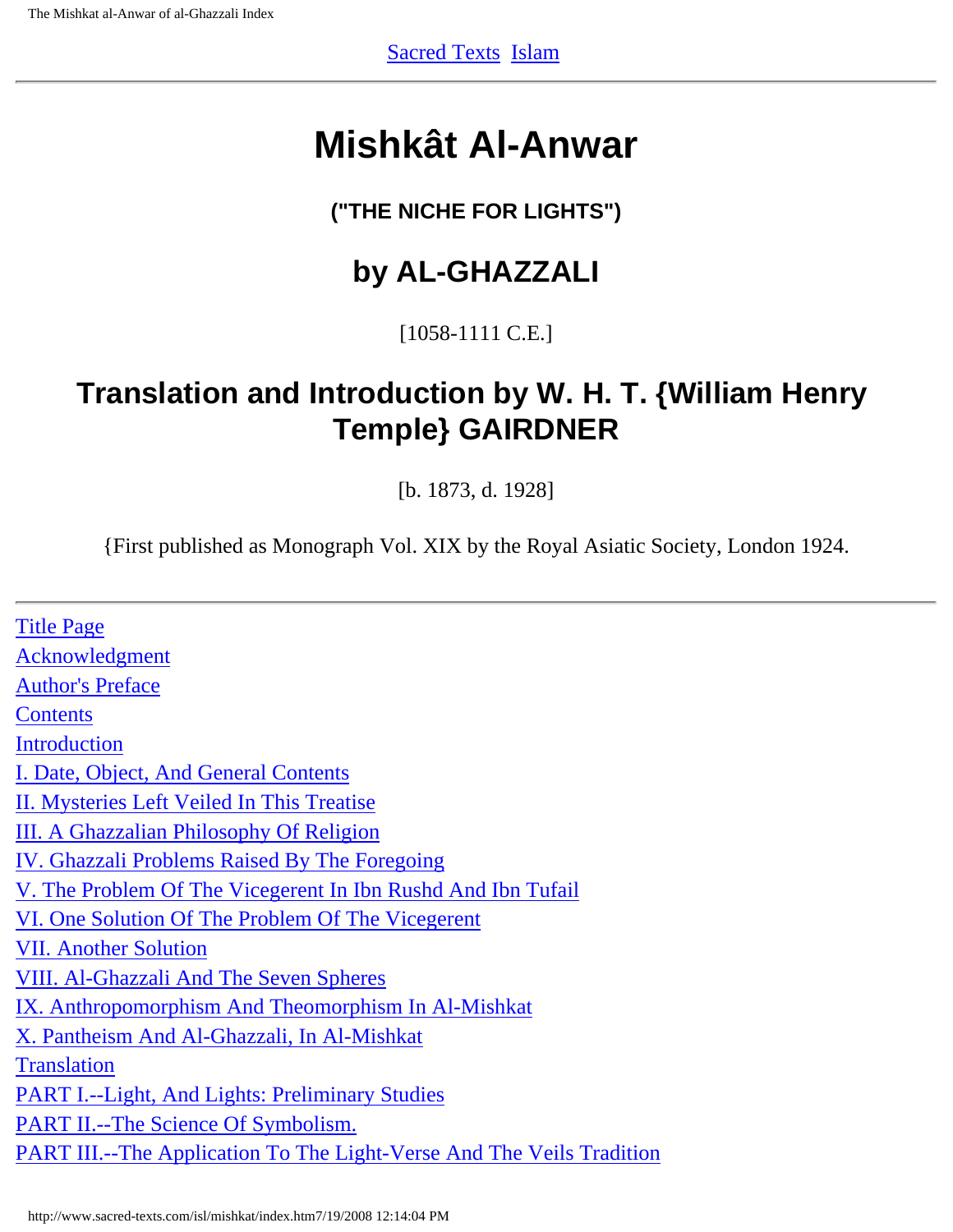## <span id="page-1-0"></span>**Mishkât Al-Anwar**

## **("THE NICHE FOR LIGHTS")**

## **by AL-GHAZZALI**

[1058-1111 C.E.]

### **A TRANSLATION WITH INTRODUCTION**

**BY**

## **W. H. T. {William Henry Temple} GAIRDNER**

[b. 1873, d. 1928]

#### **B.A. OXON; C.M.S. MISSIONARY IN CAIRO; DIRECTOR OF THE SCHOOL FOR ORIENTAL STUDIES, CAIRO**

{First published as Monograph Vol. XIX by the Royal Asiatic Society, London 1924.

{scanned at sacred-texts.com, October 2001}

{p. v}

[Next: Acknowledgment](#page-2-0)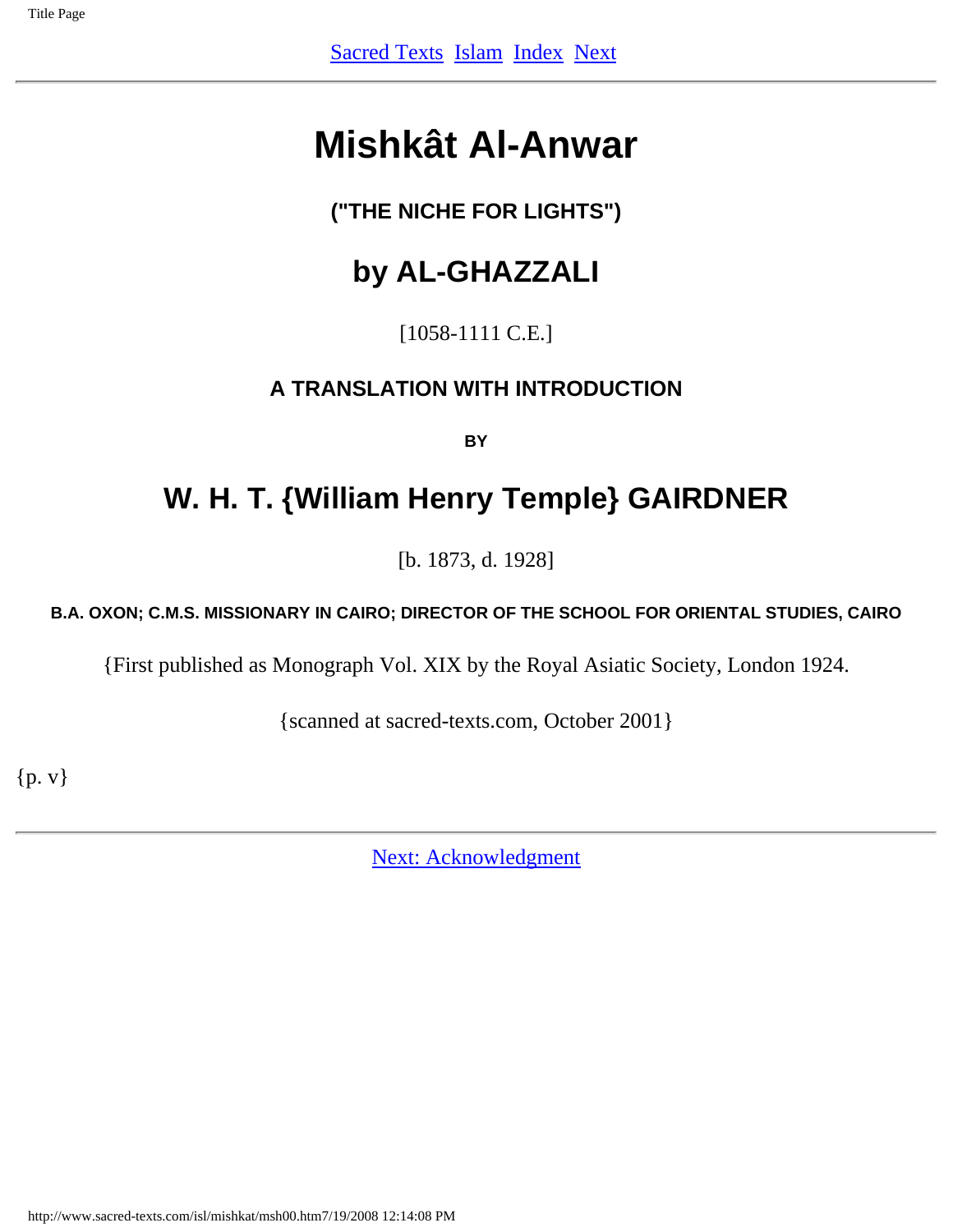# **ACKNOWLEDGMENT**

<span id="page-2-0"></span>I HAVE greatly profited from hints, generously lavished in the course of correspondence, from Professors D.B. MACDONALD, R. NICHOLSON, and LOUIS MASSIGNON, in addition to recent works by the last two. My cordial thanks to these; and also to Professor D.S. MARGOLIOUTH for discussing with me some of the difficult points in the translation.

{p. vi}

{p. vii}

[Next: Author's Preface](#page-3-0)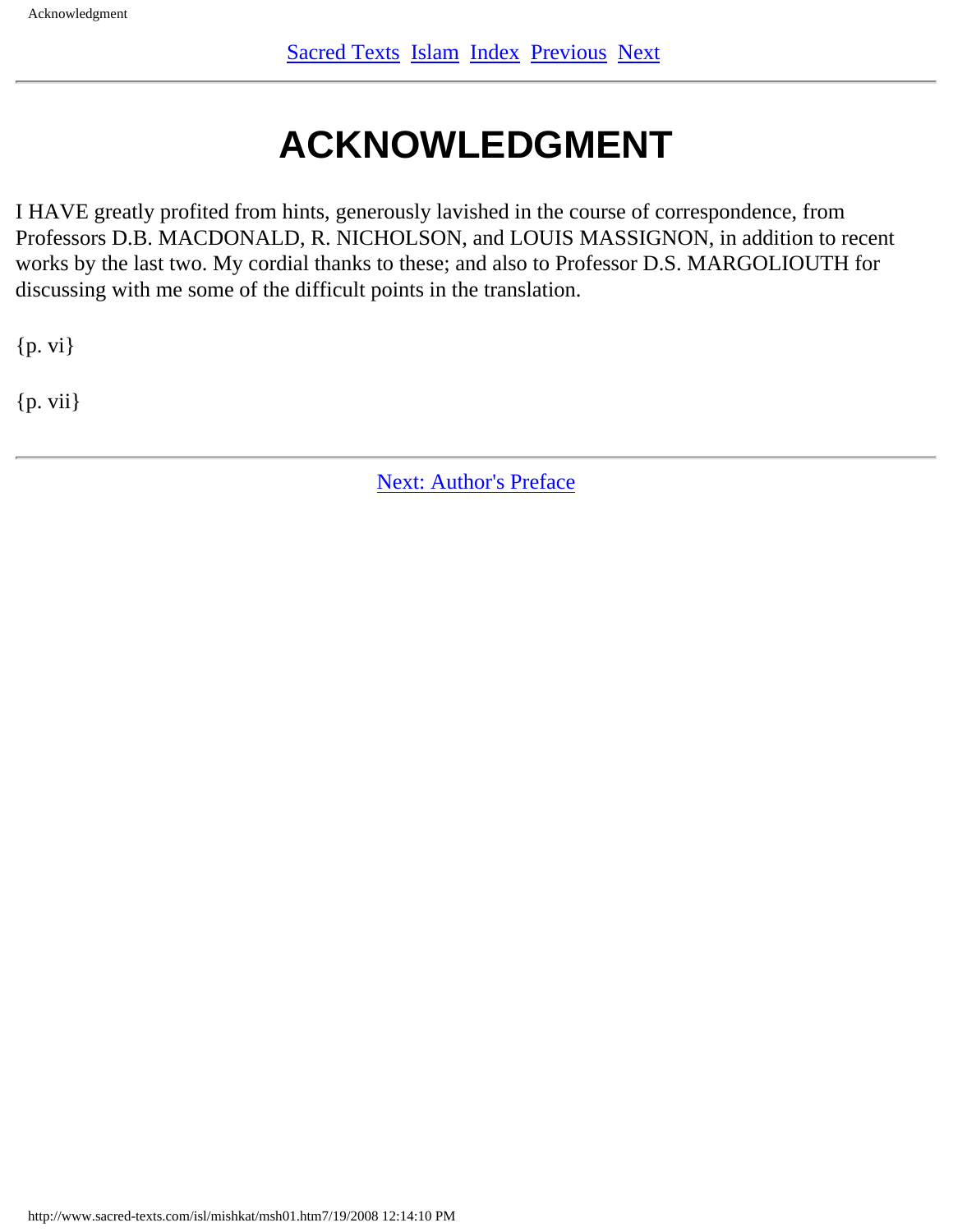# **AUTHOR'S PREFACE**

<span id="page-3-0"></span>I AM so conscious that my general equipment was insufficient to warrant my having undertaken an *introduction* to this treatise (in addition to the translation), that my utmost hope is this,--that what I have written may be regarded by lenient Orientalists as something to elicit--provoke, if you will--the necessary supplementing and formative criticism; or as useful materials to be built into some more authoritative and better informed work: and that they may from this point of view be inclined to pardon what otherwise might seem an unwarrantable piece of rashness and indiscretion.

A still greater presumption remains to be forgiven, but this time on the ground of the great human simplicities, when I venture to inscribe this work, in spite of everything, to the beloved memory of

#### IGNAZ GOWZIHER

--that golden-hearted man--who in 1911 introduced me to the Mishkât; and to join with his

 ${p. viii}$ 

name that of

#### DUNCAN BLACK MACDONALD

who first introduced me to the Mishkât's author. Of these twain, the latter may perhaps forgive the lapses of a pupil because of the filial joy with which, I know well, he will see the two names joined together, howsoever or by whomsoever it was done. As for the former, . . . in Abraham's bosom all things are forgiven.

CAIRO

*July*, 1923.

 ${p. ix}$ 

[Next: Contents](#page-4-0)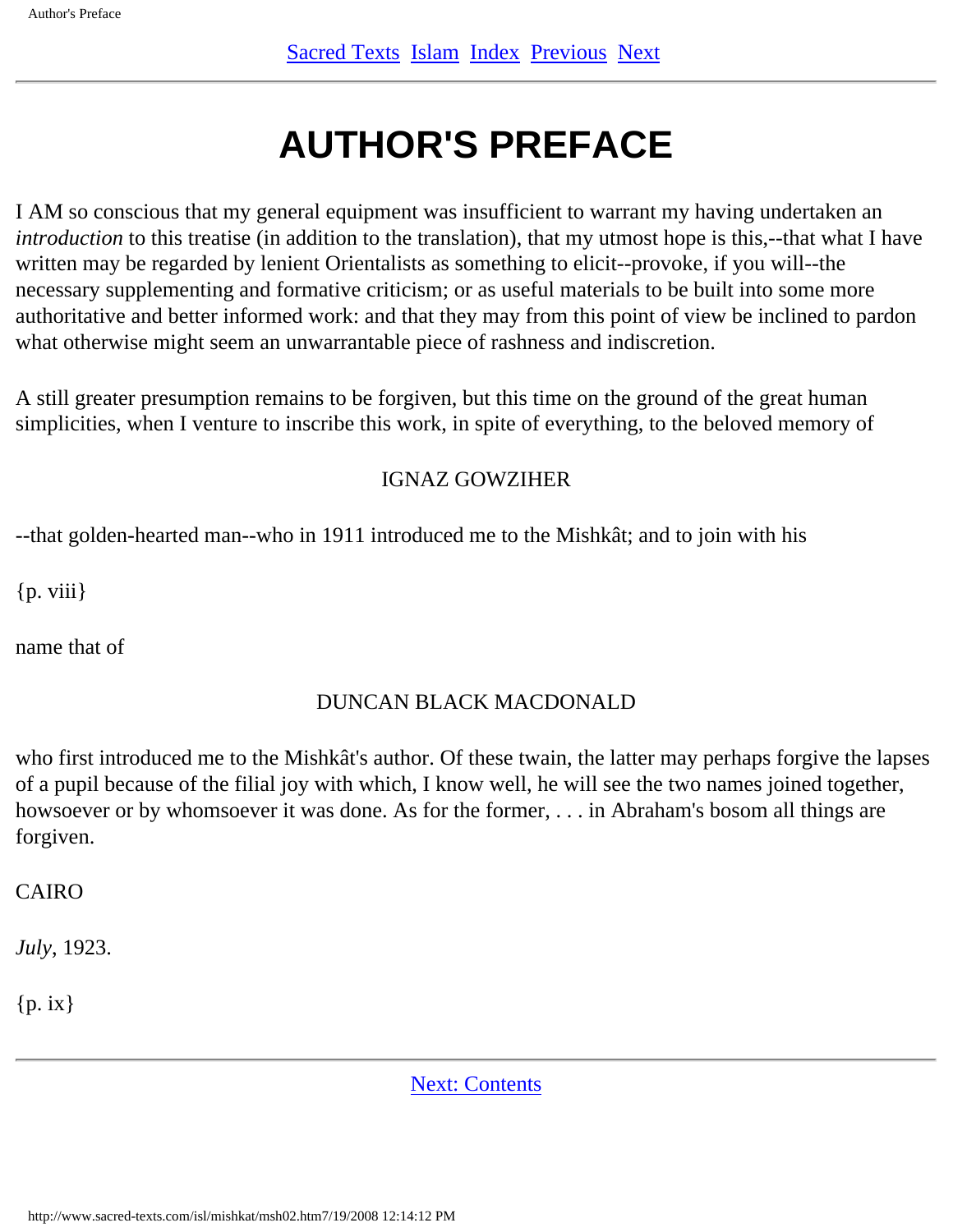# **CONTENTS**

<span id="page-4-0"></span>[Ghazzâlî's sections and titles have been supplemented. The page-references enclosed within square brackets in the Introduction, Translation, and foot-notes are references to the pages of the Arabic text, (Cairo A.H. 1922, Matba`at as Sidq), the numbers of which will be found in the text of the Translation, enclosed in square brackets.]

#### TRANSLATOR'S INTRODUCTION

- I. Date, Object, and General Contents 2
- II. Mysteries left Veiled in this Treatise 4
- III. A Ghazzâlian Philosophy of Religion 6
- IV. Ghazzâlî Problems Raised by the Foregoing 14
- V. The Problem of the Vicegerent in Ibn Rushed and Ibn Tufail 17
- VI. One Solution of the Problem of the Vicegerent 24
- VII. Another Solution 32
- VIII. AI-Ghazzâlî and the Seven Spheres 46
- IX. Anthropomorphism and Theomorphism in al-Mishkât 50
- X. Pantheism and al-Ghazzâlî, in al-Mishkât 61

TRANSLATION OF MISHKAT AL-ANWAR "THE NICHE FOR LIGHTS"

- Exordium and Introduction. The "Light" Verse and the "Veils"-Tradition 75
- ${p.x}$

PART I. LIGHT, AND LIGHTS Preliminary Studies.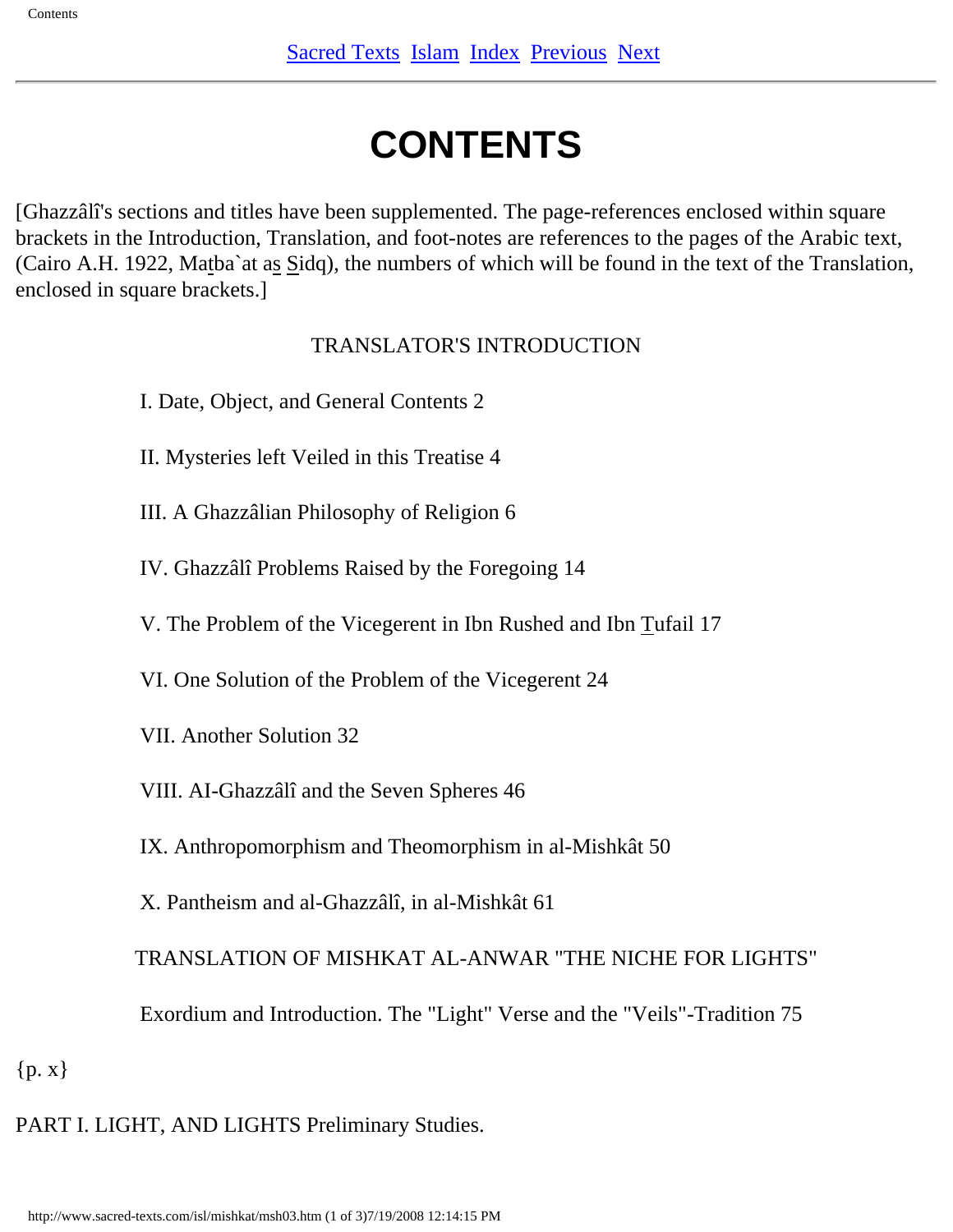- 1. "Light" as Physical Light; as the Eye; as the Intelligence 79
- 2. The Koran as the Sun of the Intelligence 91
- 3. The Worlds Visible and Invisible; with their Lights 93
- 4. These Lights as Lamps Terrestrial and Celestial: with their Order and Grades 98
- 5. The Source of all these Grades of Light: ALLAH 100
- 6. The Mystic Verity of Verities 103
- 7. The "God-Aspect": an "advanced" explanation of the Relation of these Lights to ALLAH 108
- 8. The Relation of these Lights to ALLAH: Simple Illustrations and Explanations 116

#### PART II. THE SCIENCE OF SYMBOLISM.

- (i) *The Outward and the Inward in Symbolism Type and Antitype* 122
	- 1. The Two Worlds: their Types and Antitypes 123
	- 2. An Example of Symbolism, from the Story of Abraham in the Koran 126
	- 3. Fundamental Examples of Symbolism: especially from the Story of Moses in the Koran 129
	- 4. The Permanent Validity of the Outward and Visible Sign: an Example 136
	- 5. Another Example of this Two-sided and Equal Validity of Outward and Inward 141

(ii) *The Psychology of the Human Soul: its Five Faculties or Spirits* 143

{p. xi}

#### PART III. THE APPLICATION OF ALL THE FOREGOING TO THE LIGHT-VERSES AND THE VEILS-TRADITION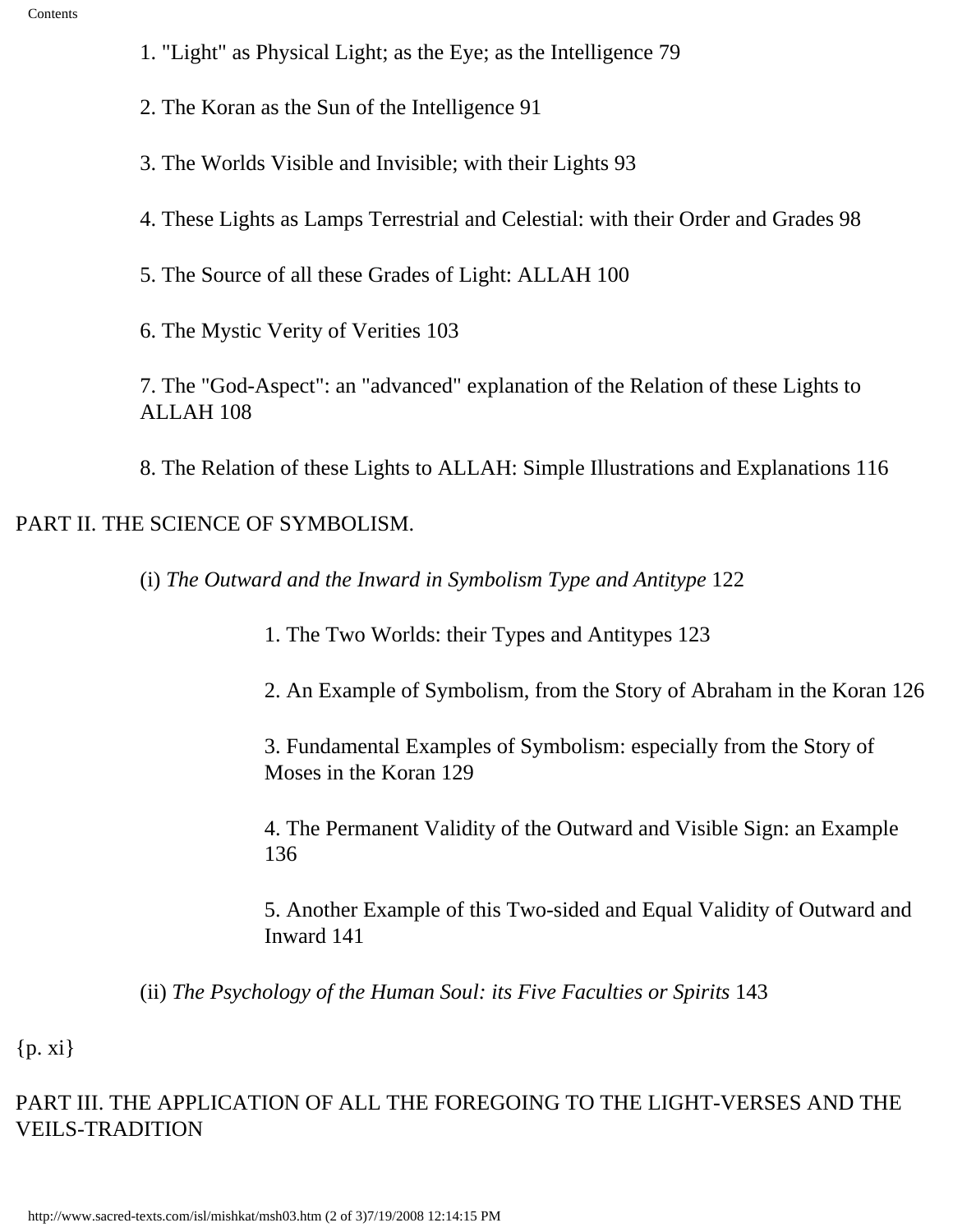|  | (i) The exposition of the Symbolism of the Light-Verse 150 |  |  |  |  |
|--|------------------------------------------------------------|--|--|--|--|
|  |                                                            |  |  |  |  |

| 1. The Sensory Spirit 150                                              |  |  |  |  |
|------------------------------------------------------------------------|--|--|--|--|
| 2. The Imaginative Spirit 150                                          |  |  |  |  |
| 3. The Intelligential Spirit 152                                       |  |  |  |  |
| 4 The Ratiocinative Spirit 152                                         |  |  |  |  |
| 5. The Transcendental Prophetic Spirit 153                             |  |  |  |  |
| Epilogue: the "Darkness"-Verse 154                                     |  |  |  |  |
| (ii) The Exposition of the Symbolism of the Seventy Thousand Veils 157 |  |  |  |  |
| 1. Those veiled by Pure Darkness 158                                   |  |  |  |  |
| 2. Those veiled by mixed Light and Darkness 163                        |  |  |  |  |
| (a) The darkness of the Senses 163                                     |  |  |  |  |
| $(b)$ The darkness of the Imagination 167                              |  |  |  |  |
| (c) The darkness of the (ratiocinative) Intelligence 169               |  |  |  |  |
| 3. Those veiled by Pure Light 169                                      |  |  |  |  |
| 4. The Goal of the Quest 171                                           |  |  |  |  |
| ${p. 1}$                                                               |  |  |  |  |
| ${p.2}$                                                                |  |  |  |  |

[Next: Introduction](#page-7-0)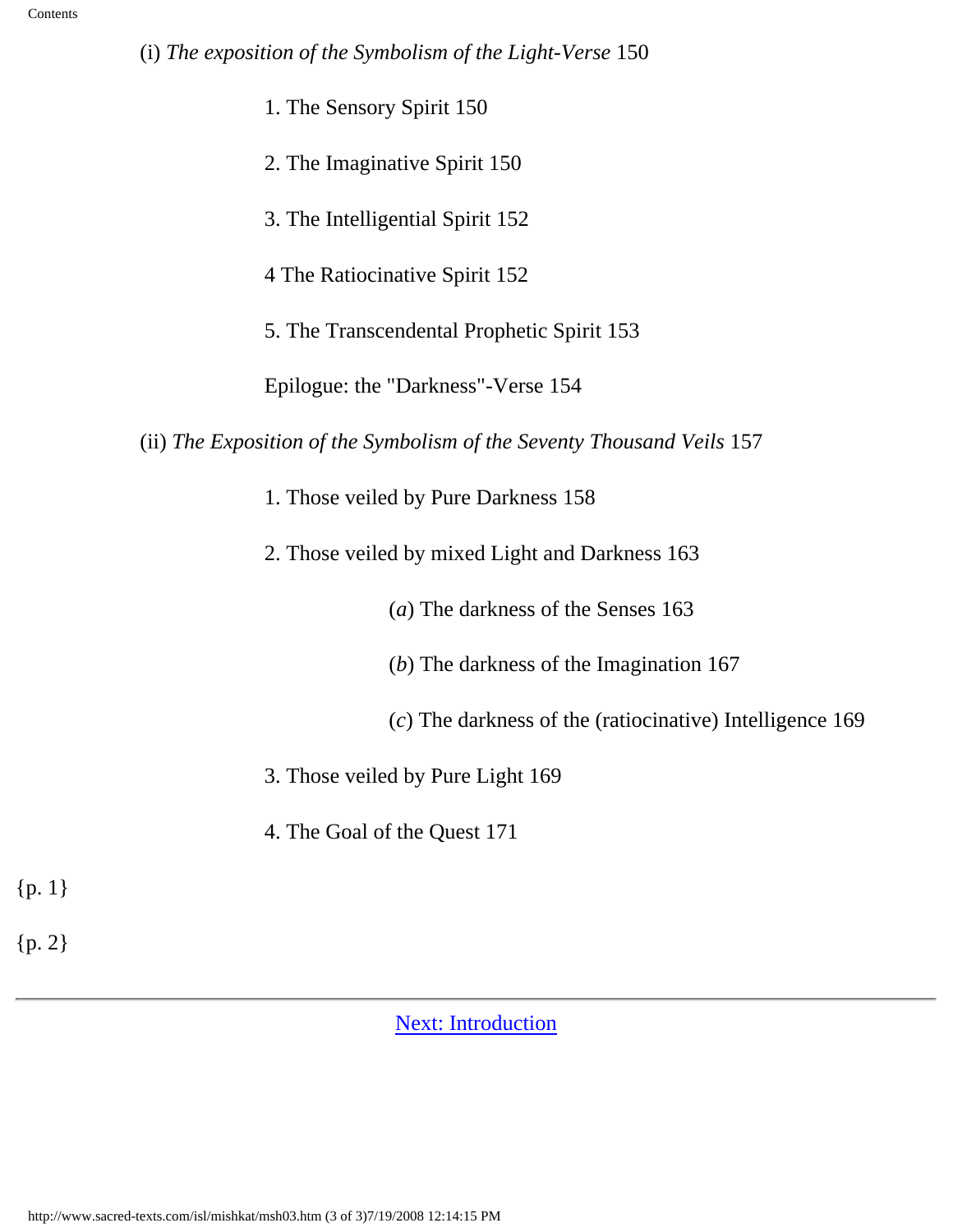# **INTRODUCTION**

<span id="page-7-0"></span>The references in square brackets are to the pages of the Cairo Arabic edition, and to the present English translation.

THE MISHKÂT AL-ANWAR[1] is a work of extreme interest from the viewpoint of al-Ghazzâlî's[2] inner life and esoteric thought. The glimpses it gives of that life and thought are remarkably, perhaps uniquely, intimate. It begins where his autobiographical *Al-Munqidh min al-Dalâl* leaves off. Its esotericism excited the curiosity and even the suspicion of Muslim thinkers from the first, and we have deeply interesting allusions to it in Ibn Tufaill and Ibn Rushd,[4] the celebrated philosophers of Western Islam, who flourished within the century after al-Ghazzâlî's death in 1111 (A.H. 505)--a fact which, again, increases its importance and interest for us.

[1. The *Mishkât al-Anwâr* is numbered No. 34 in Brockelmann's *Geschichte der Arabischen Literatur* (vol. i, p. 423). It was printed in Cairo (matba`at as Sidq, A. H. 1322), to which edition the references in the present work are made. There is another edition in a collection of five opuscules of Ghazzâlî under the title of the first of the five, *Faisal al-Tafriqa*.

2. The Algazal of the Schoolmen.

3. The Abubacer of the Schoolmen.

4. The Averroes of the Schoolmen.]

{p. 2}

[Next: I. Date, Object, And General Contents](#page-8-0)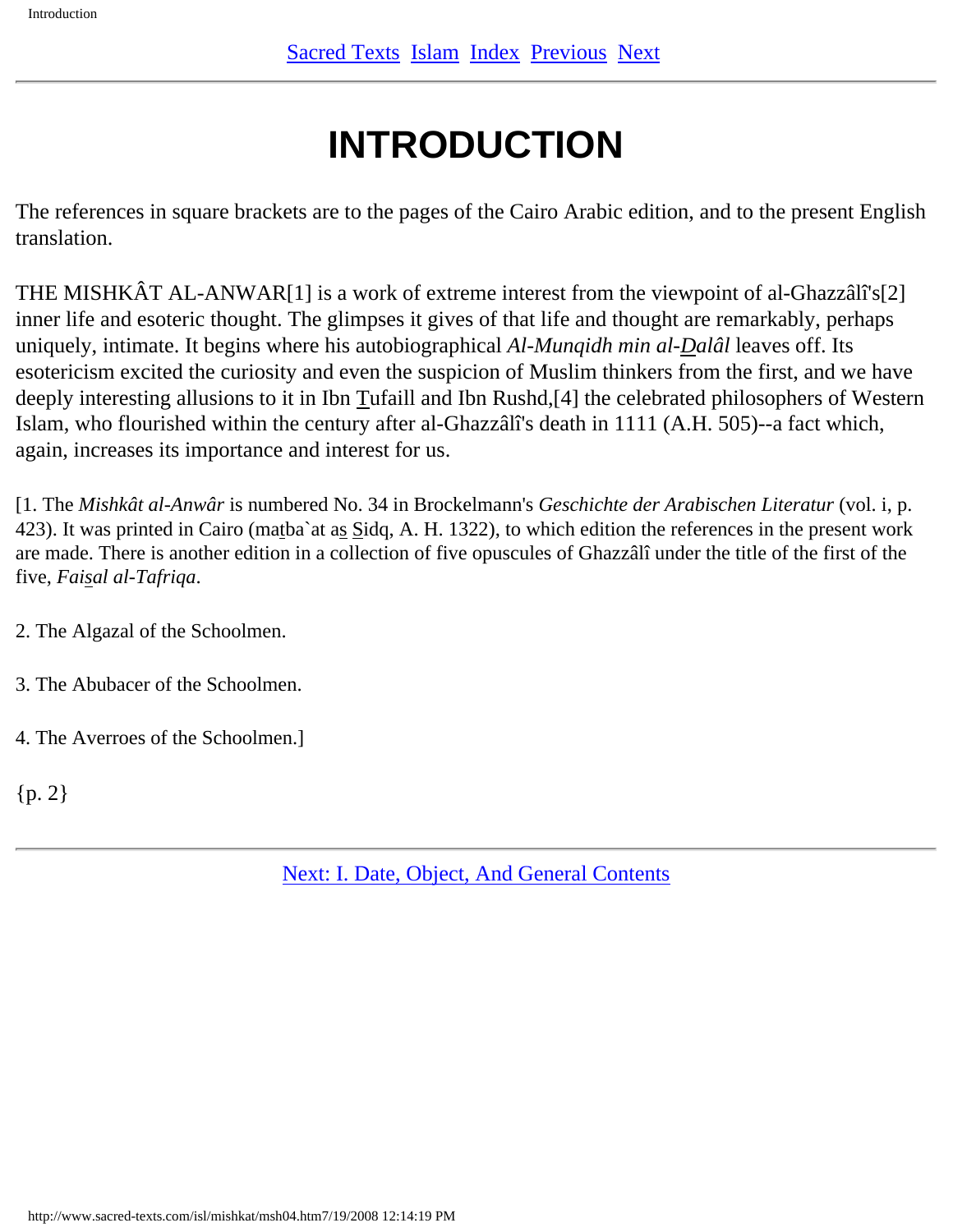## **I. DATE, OBJECT, AND GENERAL CONTENTS**

<span id="page-8-0"></span>There is no way of fixing the Precise date of this treatise; but it falls among his later ones, perhaps among the latest; the most important hint we get from Ghazzâlî himself being that the book was written after his Magnum opus, the *Ihyâ'al Ulûm* (p. [9]). Other works of Ghazzâlî mentioned by him in this treatise are the *Mi`âr al-`Ilm*, *Mahakk al-Nazar*, and *al-Maqsad al-Asnâ*.

The object of the opuscule is to expound a certain Koran verse and a certain Tradition. The former is the celebrated Light-Verse (S. 24, 35) and the latter the Veils-Tradition. It is divided into three sections, of which the first is considerably the longest.

In this first section he considers the word "light" itself, and its plural "lights," as applied to physical light and lights; to the eye; to the intelligence (i.e. intellect or reason); to prophets; to supernal beings; and finally to Allah himself, who is shown to be not the only source of light and of these lights, but also the only real actual light in all existence.

#### ${p. 3}$

In the second section we have some most interesting prolegomena to the whole subject of symbolic language in the Koran and Traditions, and its interpretation. Symbols are shown to be no mere metaphors. There is a real mystical nexus between symbol and symbolized, type and antitype, outer and inner. The symbols are infinitely numerous, very much more numerous than those mentioned in Koran, or Traditions. *Every* object on earth "perhaps" has its correlative in the unseen, spiritual world. This doctrine of symbols reminds us of the Platonic "ideas" and their earthly copies, and of the "patterns of things in the heavens" and "the example and shadow [on earth] of heavenly things" in the Epistle to the Hebrews. A notable deduction is made from this doctrine, namely, the equal incumbency of keeping the outward letter (*zâhir*) of the Law as well as its inner meaning (*bâtin*). Nearly all the most advanced Sûfis were zealous and Minutely scrupulous keepers of the ritual, ceremonial, and other prescriptions of the Sunna law, and Ghazzâlî here supplies a quasi-philosophical basis for this fidelity--a fidelity which some of the bolder and more extreme

#### ${p. 4}$

mystics found illogical and "unspiritual".

In the third section the results of this symbology are applied to the Verse and Tradition in question. In the former the beautiful, and undeniably intriguing expressions of the Koran--the Light, the Niche, the Glass, the Oil, Tree, the East and the West--are explained both on psychological and religiometaphysical lines; and a similar exegesis is applied to the tradition of the Seventy Thousand Veils.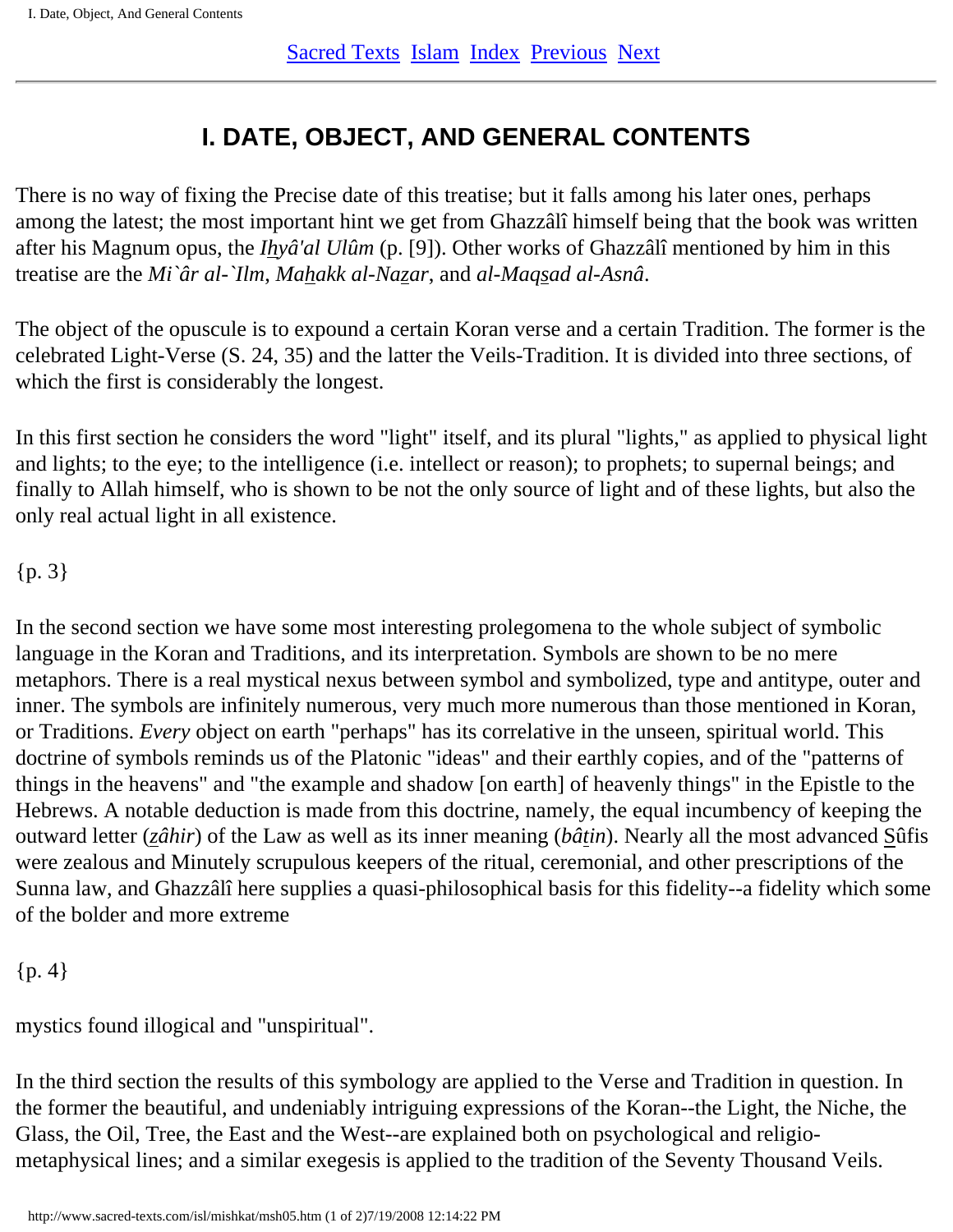[Next: II. Mysteries Left Veiled In This Treatise](#page-10-0)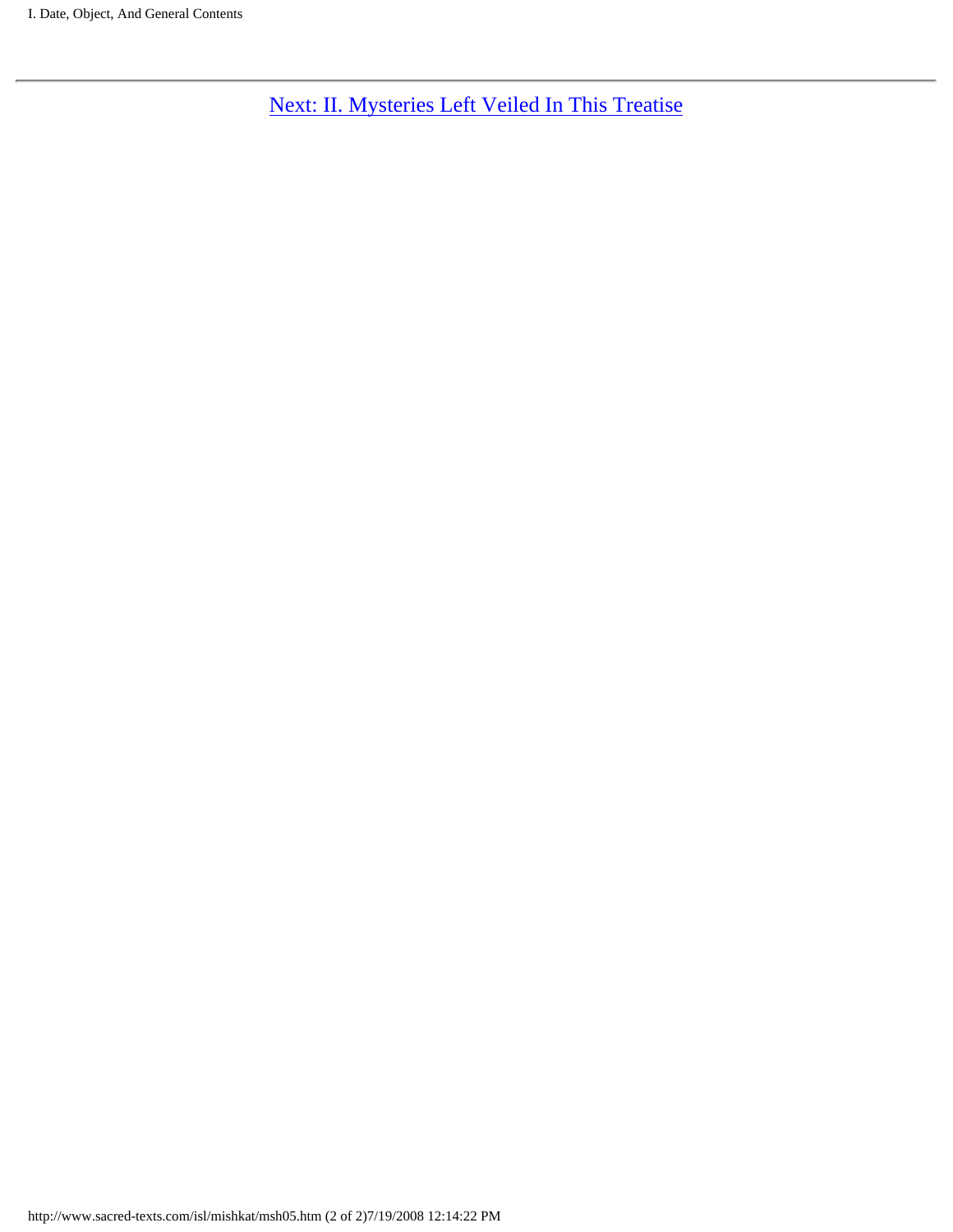## **II. MYSTERIES LEFT VEILED IN THIS TREATISE**

<span id="page-10-0"></span>In the course of all this Ghazzâlî gives us, incidentally, much that excites our curiosity to the highest degree; though always, when we get to the crucial point, we meet a "perhaps," or a patronizing allusion to the immaturity of his less-initiated reader. (Ghazzâlî's hesitations--"it may be," "perhaps", etc.--are worthy of study in this treatise. They do not so much have the impression of hesitancy in his own mind, as of a desire to "fence" a little with his reader.) He himself writes "incommunicable mystery"' across a number of these passages. Thus, the nature of the human intelligence

#### {p. 5}

and its peculiar affinity to the divine (pp. 16, 71); the mystic "state" of al-Hallâj, and other "inebriates," and the expressions they emit in their mystic intoxication (p. [20]) --"behind which truths," says Ghazzâlî, "also lie secrets which it is not lawful to enter upon"; the astounding passage (p. [24]) in which to the supreme Adept of the mystical Union with deity are ascribed features and functions of very deity; the real explanation of the word *tawhîd*, involving as it does the question of the reality of the universe and the nature of the soul's union or identification with deity; the nature of the Commander (*al-Mutâ`*) of the universe, and whether he be Allah or an ineffable supreme Vicegerent; who that Vicegerent is, and why it must be he and not Allâh who performs the prime function of the cosmos-ruler, viz. the issue of the command for the moving of the *primum mobile*, whereby all the motions of the Heavenly (and the Sublunary) spheres are set a-going; and the final mystery of Allah-*an-sich*, a Noumenal Deity, in whose case transcendence is to be carried to such a pitch that gnosticism and agnosticism meet,

#### {p. 6}

and the validity of every possible or conceivable predication is denied, whether of act or attribute (see p. [55])--all these things are incommunicable mysteries, secrets, from the revealing of which our author turns away at the exact moment when we expect the *denouement*. The art is supreme--but something more than tantalizing. Who were the adepts to whom he *did* communicate these thrilling secrets? Were these communications ever written down for or by his brother initiates? Or did he ever communicate them? Was there really anything to communicate? If so, what?

[Next: III. A Ghazzalian Philosophy Of Religion](#page-11-0)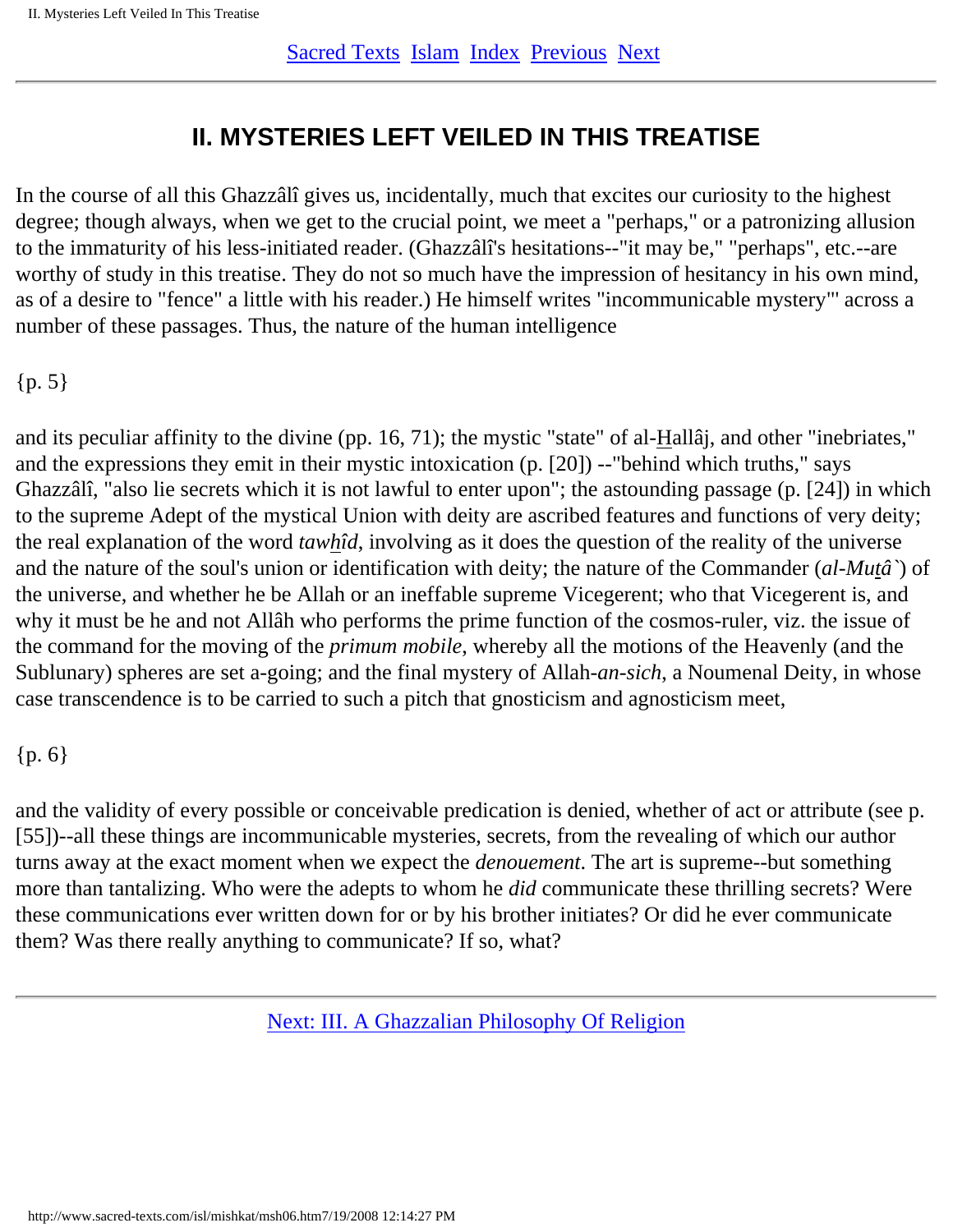## **III. A GHAZZALIAN PHILOSOPHY OF RELIGION**

<span id="page-11-0"></span>On the whole it is the final section on the Veils-Tradition which, though really of the nature of an appendix, contains the most numerous and the most interesting problems for the study of Ghazzâlî's inner life, thought, and convictions. This tradition speaks of "Seventy Thousand Veils of Light and Darkness" which veil pure Godhead from the human soul. The origin of the tradition is, it is safe to hazard, Neoplatonic, and it therefore lent itself completely to the gnostic and theosophical mode of

 ${p. 7}$ 

thought which so soon invaded Muslim Sûfism after its less successful effort to capture orthodox Christianity. Accordingly Muslim mystics seem to have seized upon the tradition with avidity, though they interpret it variously. For an entirely Neoplatonic, theosophical interpretation, as expounded by Rifâ`i dervishes, the translator's "'Way' of a Mohammedan Mystic" may be consulted.[1] According to this version, the soul, in its upward Seven-fold Way to Union with pure Deity, is at every stage stripped of 10,000 of these Veils, the dark ones first and then the bright. After that the naked soul stands face to face with naked Deity, with Absolute Being, with an unveiled Sun, with unadulterated Light. Ghazzâlî's treatment is different. According to him, these Veils are various according to the varieties of the natures which they veil from the One Real. And it is the classification of these natures, which is thus involved, that supplies rich material for an unusually inside view of Ghazzâlî's real views concerning men, doctrines, religions, and sects. It

[1. *The Moslem World*, year 1912, pp. 171 seqq., 245 seqq.; as separatum, Otto Harrassowitz, pp. 9, 10.]

#### {p. 8}

is not the orthodox schoolman, the fierce dogmatist, the rigid *mutakallim*, who is now speaking. We have the sensation of overhearing Ghazzâlî as he speaks aloud to his own soul, or to a circle of initiates. It is hardly less than an outline of a philosophy of religion with which we have to do. He divides mankind into four classes: those veiled with veils of pure darkness; those veiled with veils of mixed darkness and light; those veiled with veils of pure light; and those who attain to the vision of the Unveiled. Every line of this part of the work merits and requires the closest study. It is not possible to give this detailed study here--it has been given elsewhere, and to that the reader must be referred.[1] But a summary of Ghazzâlî's classification of souls and creeds may be given here, for thus, even more effectively than by an extended study, may a vivid preliminary appreciation be gained of the importance of this section for students of the Ghazzâlî problem. He begins at the bottom and works up the lightladder, rung by rung, to the very top, thus giving a gradation of

[1. *Der Islam*, year 1914, in Nos. 2 and 3: by the present writer.]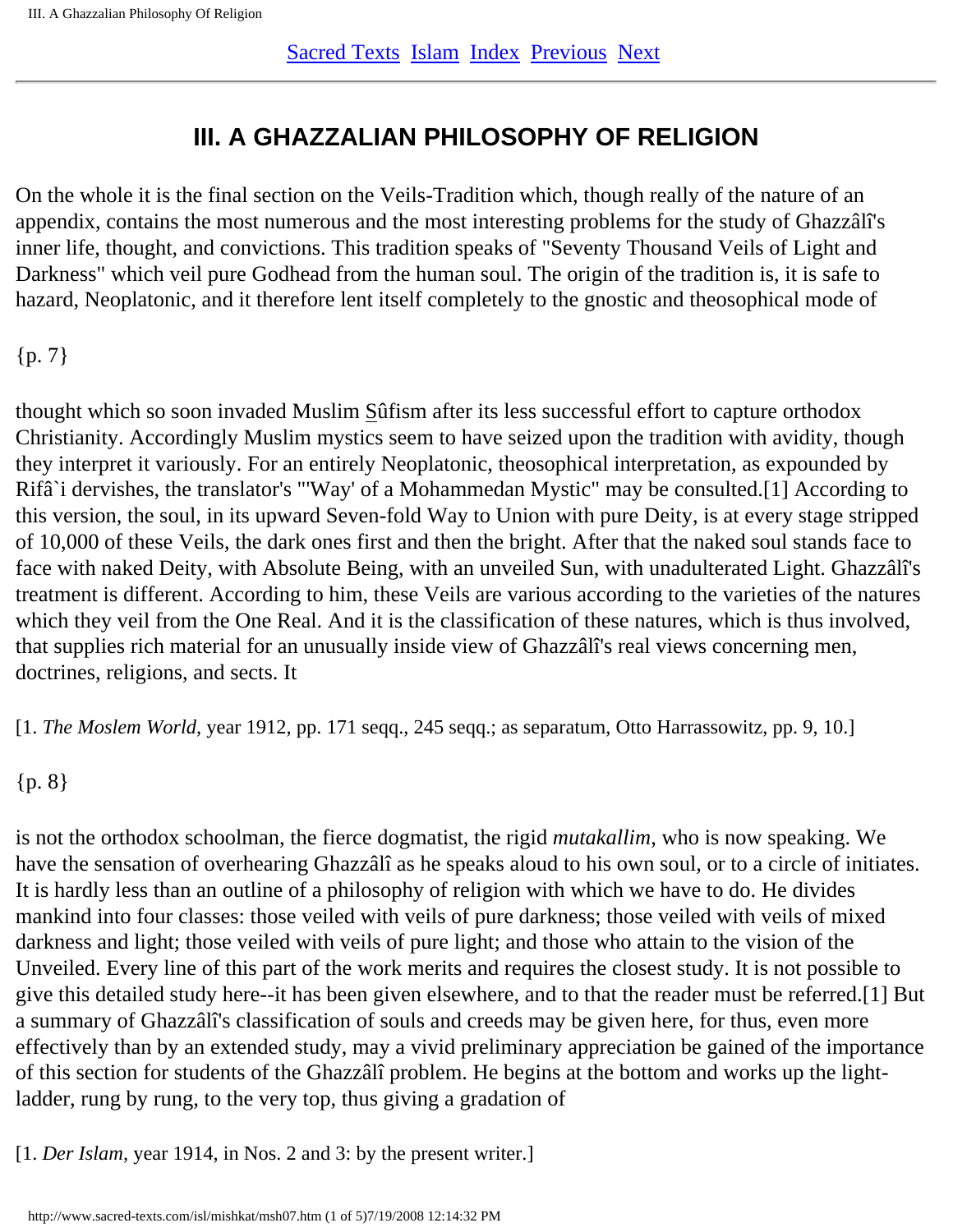#### {p. 9}

human natures and human creeds in respect of their approach to absolute truth. Sometimes the grades are definitely identified by the author. In other cases they may be certainly, or nearly certainly, identified from the description he gives. In the following summary Ghazzâlî's *own* identifications are given between round brackets; *inferred* identifications certain or nearly certain, between square brackets.

*Class I.--Those veiled with Veils of pure Darkness*

#### Atheists--

- (*a*) Naturist philosophers whose god is Nature,
- (*b*) Egotists whose god is Self.

Subdivisions of (*b*):--

(1) Seekers after sensual pleasures (the *bestial* attributes).

(2) Seekers after dominion ("Arabs, some Kurds, and (the very numerous Fools").

- (3) Seekers after filthy lucre
- (4) Seekers after vainglory

(2-4) (the *ferocious* attributes).

*Class II.--Those veiled with Veils of mixed Darkness and Light*

### ${p. 10}$

## A. THOSE WHOSE DARKNESS ORIGINATES IN THE SENSES

(1) Image-worshippers. [Polytheists of the Hellenic (? and Indian) type.]

(2) Worshippers of animate objects of physical beauty. (Some of the most remote Turkish tribes.)

(3) Fire-worshippers. [Magians.]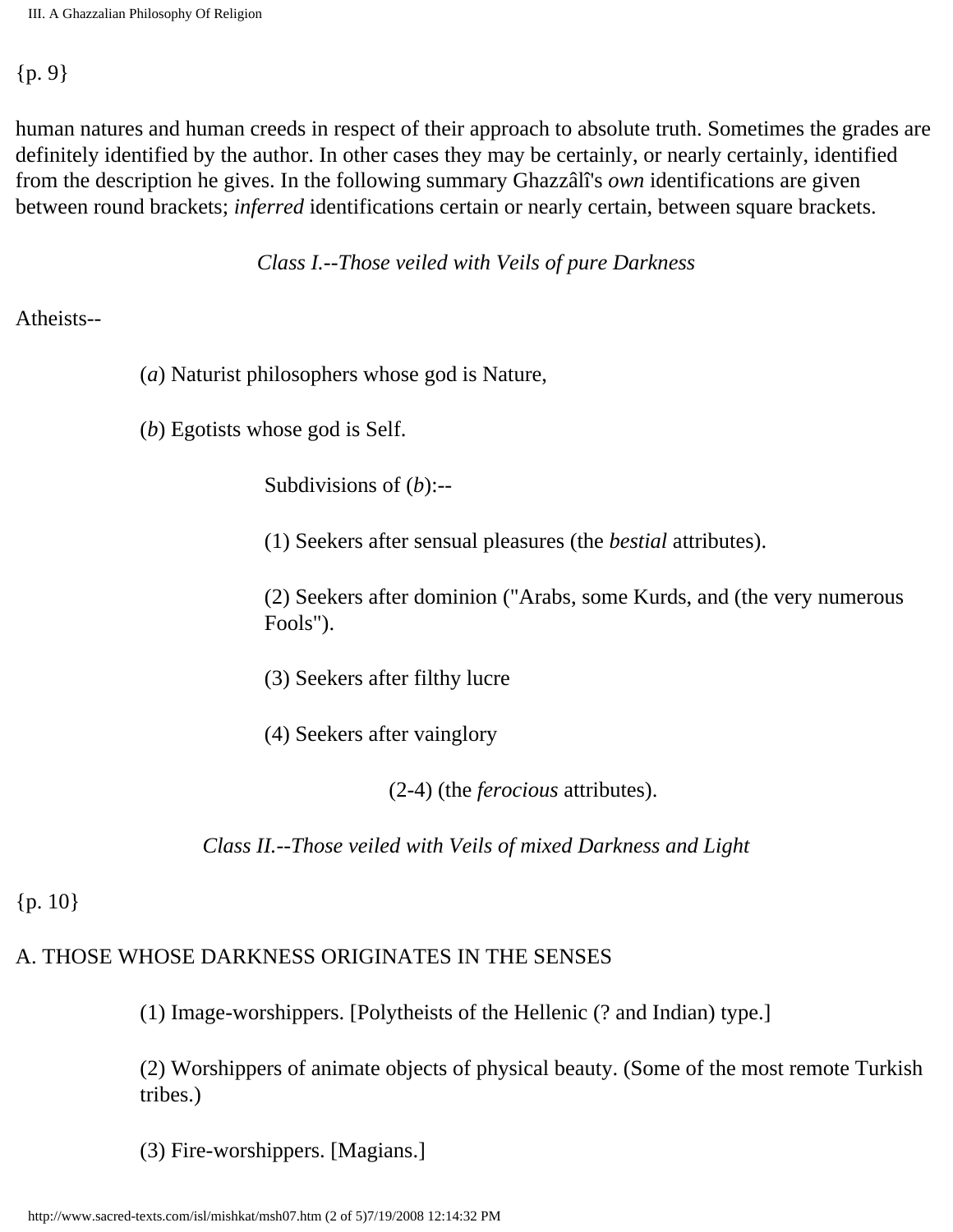(4) Astrologizing Star-worshippers. [Star-worshippers of Harran: ?Sabîans.]

(5) Sun-worshippers.

(6) Light-worshippers, with their dualistic acknowledgement of a supreme correlative Darkness. (Zoroastrians of the cult of Ormuzd and Ahrimân.)

### B. THOSE WHOSE DARKNESS ORIGINATES IN THE IMAGINATION

(who worship a One Being, sitting [spatially] on his throne).

(1) Corporealists. {p. 11}

[Extreme Hanbalites: Zâhirites.]

(2) Karrâmites.

(3) Those who have eliminated all spatial ideas in regard to Allâh except the literal "upabove".

[Ibn Hanbal.[1] Hanbalites.[2]]

### C. THOSE WHOSE DARKNESS ORIGINATES IN THE [DISCURSIVE][3] INTELLIGENCE

[Various sorts of *Mutakallimîn*]

(1) Anthropomorphists in respect of the Seven Attributes of Allah, "Hearing, Seeing," etc., and especially the "Word" of Allah.

(Those who said that the Word of Allah has letters and sounds like ours.) [Early literalists; Hanbalites: early Ash`arites.]

(2) Those who said that the word of Allah

[1. *Faisal al-Tafriqa*, p. 10.

2. Averroes adds to these (with justice) the Koran; Mohammed himself; the "Early Fathers"; al-Ash'ari; and the early Ash`arites--before the time of Abul Ma'âli," says Averroes, loc. cit. i.e. of al-Juwainî, The Imâm al-Haramain, our author's Shaikh, d. 478 (see his *al-Kashf 'an manâhij al-adillâ'*, ed. Müller, p. 65, Cairo ed., p. 54.)

3. For according to Ghazzâlî the genuine axiomata of the pure intelligence are infallible. See p. [10], and an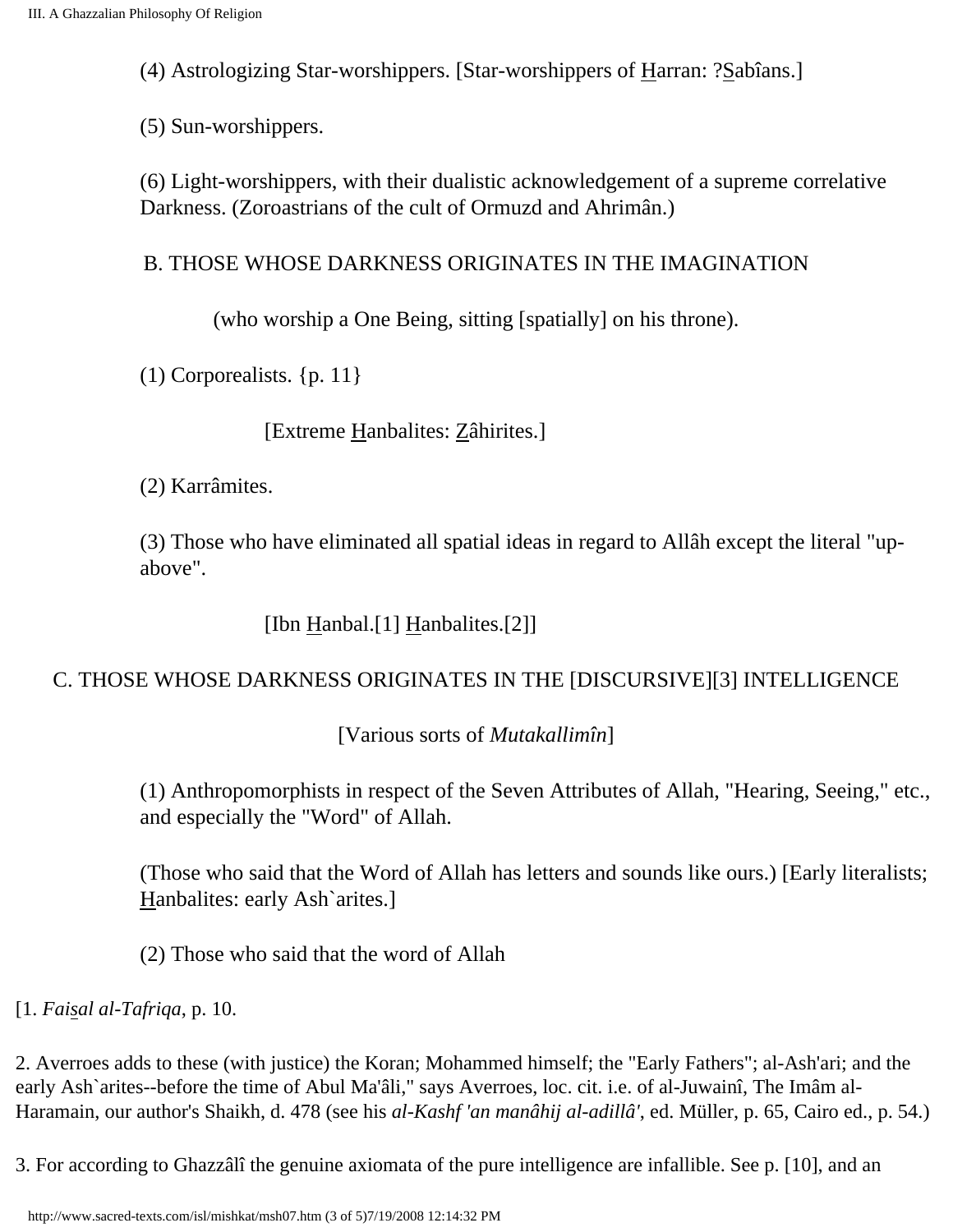III. A Ghazzalian Philosophy Of Religion

important autobiographical passage near the beginning of the *Munqidh*.]

 ${p. 12}$ 

is like our mental speech (*hadith al-nafs*.)

[Later Ash`arites.]

*Class III.--Those veiled by pure Light*

[i.e. purged of all anthropomorphism (*tashbîh*)]

(1) Those whose views about the Attributes were sound, but who refused to define Allah by means of them: replying to the question "What is the Lord of the World?" by saying, "The Lord, who transcends the ideas of those attributes; He, the Mover and Orderer of the Heavens."

[Hasan al-Basrî, al-Shâfi`î, and others of the *bilâ kaifa* school.]

(2) Those who mounted higher than the preceding, in declaring that Allah is the mover of only the primum mobile (the Ninth and outermost Heaven), which causes the movement of the other Eight, mediated by their respective Angels.

[Sûfî philosophers. (?) Al-Fârâbî.]

(3) Those who mount higher than these {p. 13} again, in putting a supreme Angel in place of Allah, Who now moves the heavens by commanding this supreme Angel, but not immediately by direct action.

> [Sûfî philosophers. Al-Ghazzâlî himself when *coram populo* (*Munqidh*, p 11)!]

*Class IV.--The Unveiled who Attain*

Those who will predicate *nothing whatsoever* of Allah, and refuse to allow that He even issues the order for the moving of the *primum mobile*. This Commander (Mutâ`) is now a Vicegerent, who is related to the Absolute Being as the sun to Essential Light or live coal to the Element of Fire.

> (1) Adepts who preserve self-consciousness in their absorption in this Absolute, all else being effaced.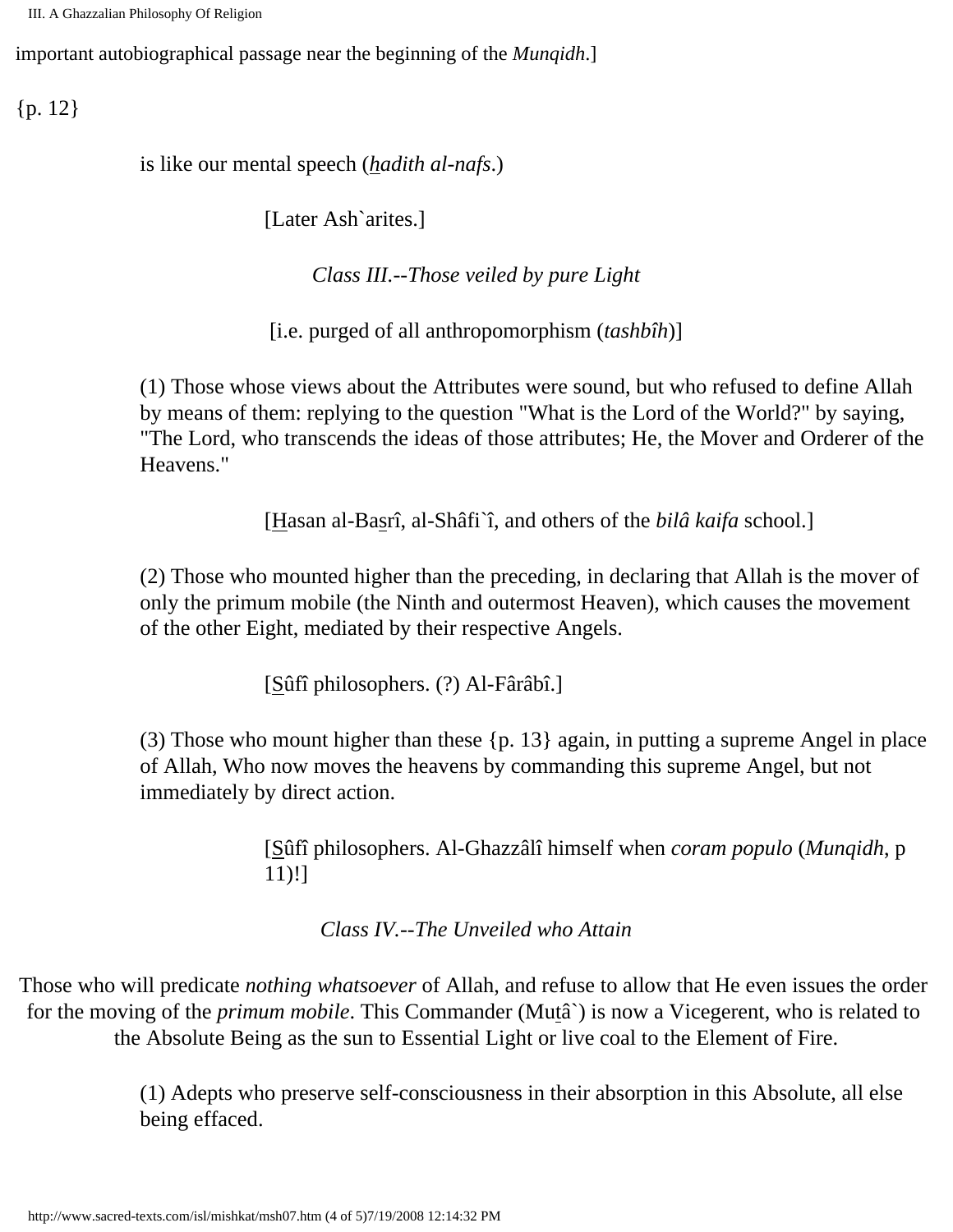(2) Adepts whose self-consciousness is also effaced ("the Fewest of the Few") [al- $H$ allâj and the extreme Mystics],

> (*a*) who attain to this State with a single leap--as Abraham "al-Khalîl" did, {p. 14}

(b) who attain to it by stages,--as Mohammed "al-Habîb" did [at the *Mi`râj*].

[Next: IV. Ghazzali Problems Raised By The Foregoing](#page-16-0)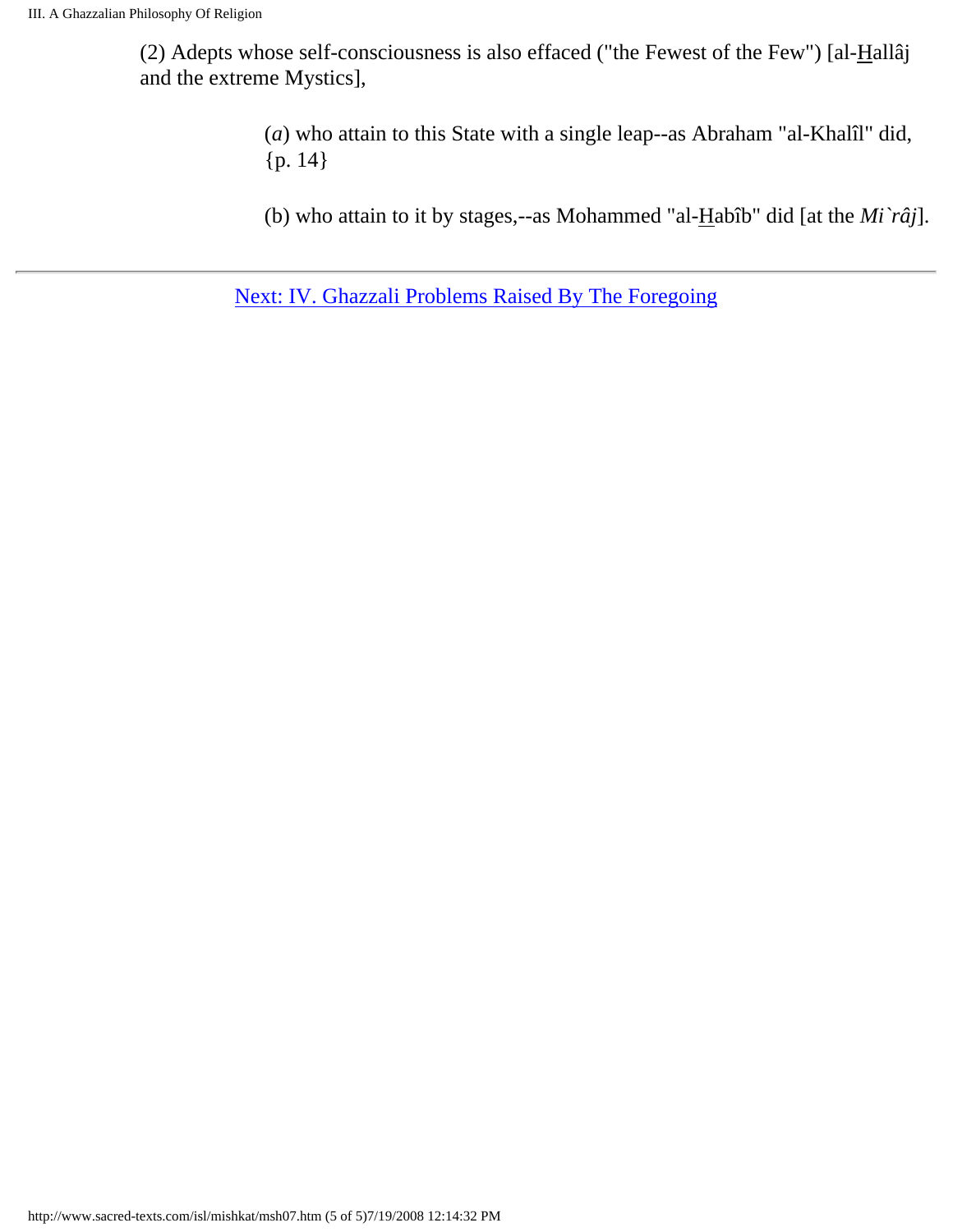## <span id="page-16-0"></span>**IV. GHAZZALI PROBLEMS RAISED BY THE FOREGOING**

The mere perusal of this graded scale of systems and of souls shows at once its extraordinary interest because of its revelation of Ghazzâlî's innermost thought about these things, and because of the piquancy and difficulty of some of the problems raised. In the discussion of the whole subject the reader is referred to, the monograph upon the Mishkât to which allusion has been made. The problems may be indicated here in the form of questions, for the sake of defining them as particularly as possible:--

(1) How is it that some reputable Moslems are grouped with Idolators and Dualists in the second division ("mixed light and dark")?

(2) How is it that Jews and Christians are neither mentioned nor alluded to in this rather full sketch for a philosophy of religion? And where could they have been fitted in if they had been mentioned?

 ${p. 15}$ 

(3) How is it that the later Ash`arites, the standard orthodox Theologians, are placed so low, viz. in the division where there are still veils of *darkness*?

(4) How is that the Mu`tazilites are neither mentioned nor alluded to; and that, according. to the differentia of the highest section of the second division, it would be inevitable to place them above the orthodox Ash`arites?

(5) How is it that the most pious believers of the earliest and most venerated type come no higher than the *lowest* section of the third division?

(6) How is it that to such men is ascribed any special concern about Allah as "*mover of the Heavens*"[1]

(7) How is it that the various doctrines about the mode of this Moving of the Heavens is made the main if not the sole differentia of the (*ascending*) grades of this division, though in other works Ghazzâlî treats this very matter with marked coolness[2]? How is it that on *this*

[1. This is all the more marked because the words are Ghazzâlî's own gloss on a quotation from the Koran; see below.

2. E.g. *Tahâfut*, pp. 57, 60.]

 ${p. 16}$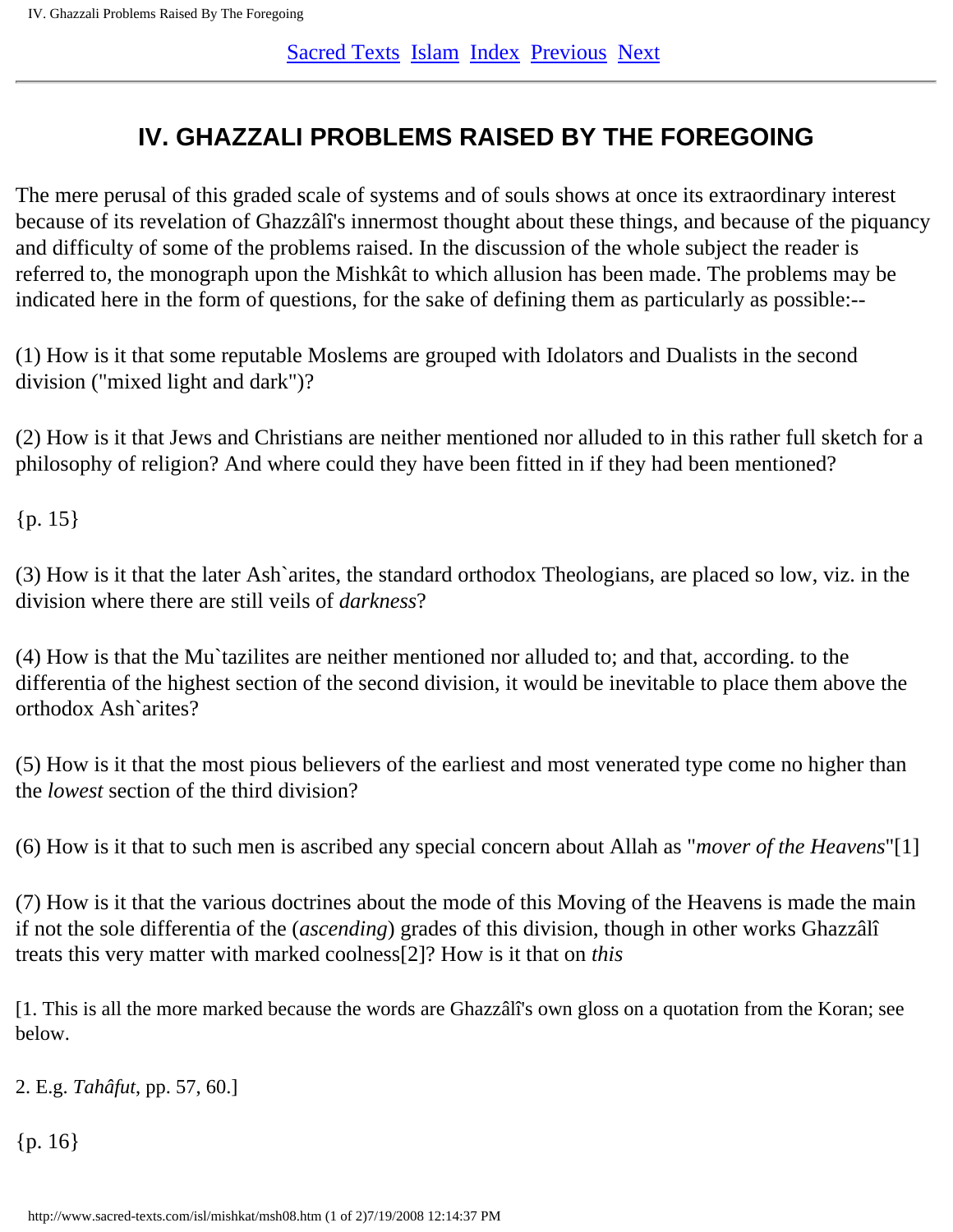is explicitly said to turn the superiority of the schools of Sûfî's over the pious Believers, and the superiority of one school of Sûfî's over another?

(8) How is it that this matter of Moving the Heavens is considered so particularly to threaten the Unity of Allah, and that that Unity is only saved when He is relieved from even the function of Commanding the (outermost) Heaven to be moved?

(9) *And who is this Commander who thus commands, and who orders all things, and who is related to pure Being as the Sun to Elemental Light?* And what was "the mystery (in this affair), the disclosure of which this book does not admit of"?

(10) What becomes of a Deity of whom nothing whatsoever can even be said or predicated? And how, then, can a "relation" between Him and His Vicegerent be asserted, still more described as above? And how can this Unknowable, Unimaginable and Inconceivable be nevertheless "reached" by mystic souls?

(11) What was "the book" into which Ghazzâlî himself says he put all his esoteric

{p. 17}

teaching (*Jawâhir*, p. 31); which he implores any into whose hands it may fall not to publish; which Ibn Tufail denies could have been this *Mishkât* (*Hayy*, ed. Gautier, pp. 13-15, trans. Gautier. pp. 12-14), nor any other of the supposed esoteric books that "had come to Andalus"?

[Next: V. The Problem Of The Vicegerent In Ibn Rushd And Ibn Tufail](#page-18-0)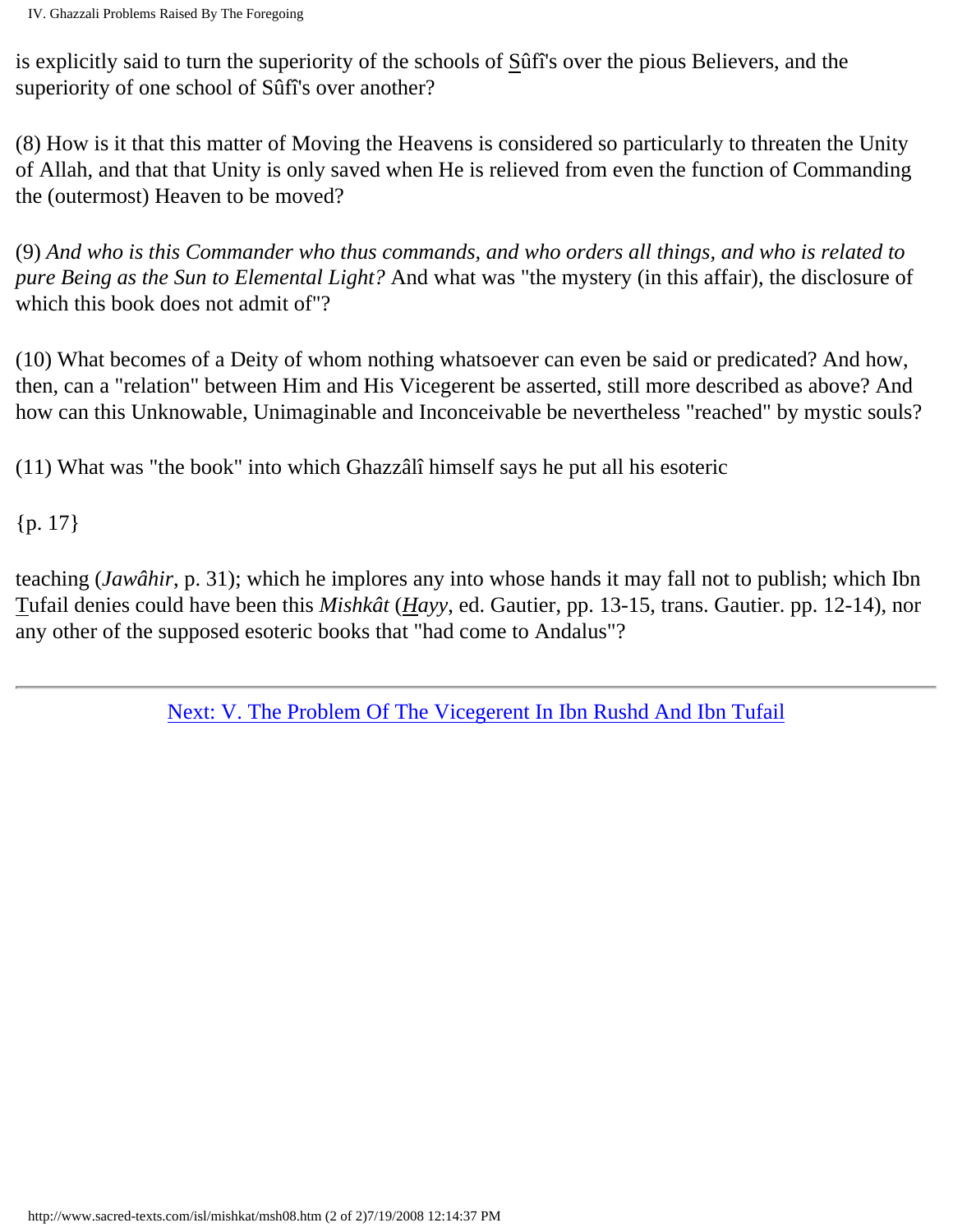## <span id="page-18-0"></span>**V. THE PROBLEM OF THE VICEGERENT IN IBN RUSHD AND IBN TUFAIL**

After this it will cause no surprise that it is this figure of the Vicegerent (*al-Mutâ` . . . alladhî amara bi tahrîk il-samâwât*) who excited the curiosity and suspicion of thinkers in the century after Ghazzâlî's death. The passage is at least twice singled out, once by Ibn Rushd in the treatise already cited, and once by Ibn Tufail in his Hayy ibn Yaqzân.

(1) Ibn Rushd uses the passage to level at Ghazzâlî a direct accusation of gravest hypocritical insincerity over a matter which Ghazzâlî had ostentatiously singled out as the prime test of orthodoxy, namely.. the doctrine of *emanation*. According to Ibn Rushd the passage about the Vicegerent was the explicit teaching of this doctrine of the Philosophers, for which,

{p. 18}

elsewhere, Ghazzâlî can find no words strong enough to express his censure and contempt. The words of Ibn Rushd are as follows:

> "Then he comes on with his book known as *Mishkât al-Anwâr*, and mentions therein all the grades of the Knowers of Allah; and says that all of them are veiled save those who believe that Allah is not the mover of the First Heaven, *He being the One from Whom this mover of the First Heaven emanated*: which is an open declaration on his part of the tenet of the philosophers' schools in the science of theology; though he has said in several places that their science of theology (as distinct from their other sciences) is a set of conjectures."[1]

It is not within the scope of this Introduction to follow in detail the evidence for and against the truth of this radical accusation. This has been done at length and with considerable minuteness in the monograph in *Der Islâm*, which has already been cited (pp. 133-145). The

[1. Op. cit., ed. Müller, p. 21, Cairo edition, p. 59. The treatise was written before A.H. 575; date of *Mishkât* c. 500.]

### {p. 19}

reader must be referred to that; and it must suffice here to say that after the full consideration of all the evidence the verdict given there. is Not Guilty. On the other hand, the existence of an esoteric doctrine in regard to this Vicegerent and his function is undeniable (and undenied); and it is clear, from the comparison of the *Mishkât* itself with the *Munqidh*, that that doctrine differed vitally from the one professed by Ghazzâlî exoterically (*Munqidh*, p. 11). Ghazzâlî himself, in a passage of remarkable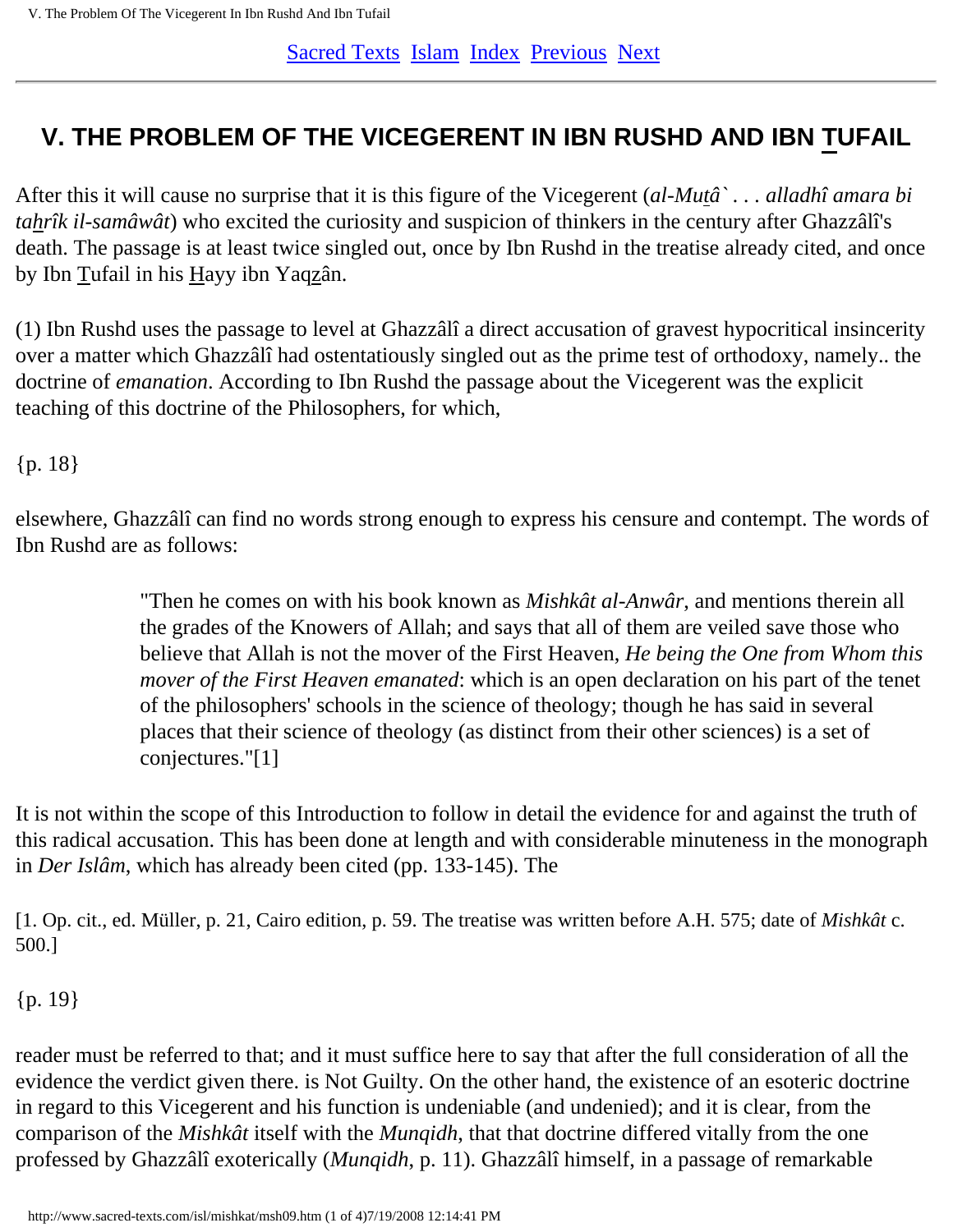V. The Problem Of The Vicegerent In Ibn Rushd And Ibn Tufail

candour,[1] admits that every "Perfect" man has three sets of opinions (*madhâhib*), (a) those of his own environment, (b) those he teaches to inquirers according as they are able to receive them, and (c) those which he believes in secret between himself and Allah, and never mentions except to an inner circle of friends or students.

Ibn Rushd's accusation was an attempt to identify the figure of the Vicegerent, al-Mutâ` with that of *Al Ma`lûl al Awwal*, the First Caused, in the emanational scheme of the Neoplatonizing[2] philosophers of Islâm, with

[1. *Mîzân al `Amal*, p. 214.

2. The unquestionable Neoplatonism of much of the forms and expression of Ghazzâlî's thought, if not of the thought itself {footnote p. 20} *Contd*. (see especially pp. 15, 16. 29, 47 seq.]), exposed him in a very special way to this charge of emanational pantheism. And it cannot have made it easier for him to steer clear of such dangers in fact.]

{p. 20}

al-Fârâbi and Ibn Sinâ at their head. This was the Demiurge, the Being who first emanates from the Absolute Being, and mediates between It and all the lower stages or relational existence, with their increasing limitedness and grossness, thus relieving the predicateless Absolute from all part in the creation *or administration* of the universe.

There can be no doubt that whatever Ghazzâlî's doctrine of the Vicegerent was, and whatever else his esoteric doctrine contained, the emanational theory formed no part of that doctrine. For this particular piece of pseudo-metaphysics he appears to have had a very particular dislike and contempt; and if Ibn Rushd was really serious in levelling his accusation he can hardly be acquitted of being blinded by his bitter prejudice against "Abû Hâmid". The only possible ground for Ibn Rushd's accusation which I have been able to discover is as follows:--it is a fact that the extreme (*ghulât*) Imâmites did identify *al-Rûh* "The Spirit of

{p. 21}

Allah" with the First Emanation[1]. If, as is contended hereafter, Ghazzâlî identified *al-Mutâ`* with *Al-Rûh*, and Ibn Rushd was aware of this, he may have thought, or been pleased to think, that Ghazzâlî therefore thought that *al-Mutâ`* was the First Emanation. This would be an indirect confirmation of the identification which it is attempted presently to prove, namely, *al-Mutâ`* = *al-Rûh*.

(2) We now pass to the other criticism of the passage, by Ibn Rushd's contemporary Ibn Tufail, in the introduction to his philosophical romance entitled *Hayy Ibn Yaqzân*.[2]

Ibn Tufâil's allusion to this perplexing passage is as follows:--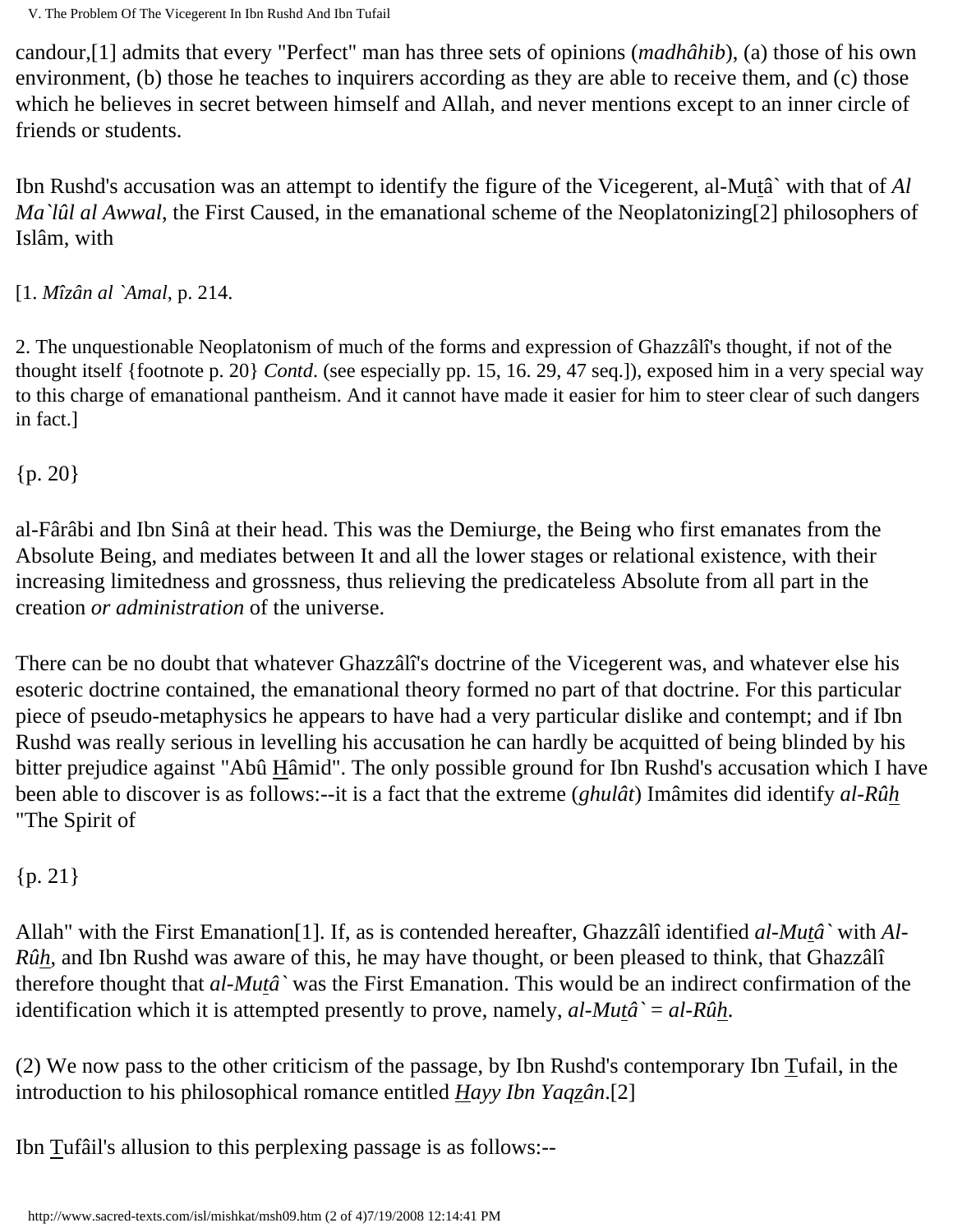"Some later writers[3] have fancied they have found something tremendous in that passage of his that occurs at the end of al-Mishkât, which (they think) impales Ghazzâlî on a dilemma from which there is no escape. I mean where, after speaking of the various degrees of the

[1. Massignon, *Hallâj*, p. 661.

2. Ed. Gautier, pp. 14-15, transl. 12-14.

3. Or "a later writer" presumably Ibn Rushd himself, in the passage already cited and discussed.]

{p. 22}

Light-Veiled, and then going on to speak of the true Attainers, he tells us that these Attainers have discovered that this Existing One possesses an attribute which negates unmitigated Unity; insisting that it necessarily follows from this that Ghazzâlî believed that the Absolute Being has within His Essence some sort of plurality: which God forbid!"

The excursus on this passage in the article cited from Der Islâm (pp. 145-151) can only be summarized here. It seems to have escaped the critics quoted by Ibn Tufail, that the Unveiled, according to Ghazzâlî himself, *abandoned* the position of the last of the Light-Veiled just because of this dread, viz. that the identification of *al-Mutâ`* with Allah would endanger "the unmitigated Unity" of Deity. Ibn Tufail himself, though he admits the serious contradictions which appear in Ghazzâlî's books, flatly refuses to see in this passage anything so monstrous, or anything sinister at all.

Unfortunately he does not give us his own exegesis of the passage; but it may perhaps be inferred from his own schematization of the

{p. 23}

grades of being. In this he makes elaborate use of the schema of reflectors, and reflectors of reflectors, which Ghazzâlî has already suggested in this book (pp. [15, 16]). "The essences of the Intelligences of the Spheres" are represented as successive, graded reflections of the Divine Essence. The highest of them is not the essence of the One Real nor is he the Sphere itself, nor is he other than both. He is, as it were, the image of the sun which appears in a polished mirror; for that image is neither the sun, nor the mirror, nor other than them both." It is probable that Ibn Tufail, who professed to have won through to his position after studying al-Ghazzâlî and Ibn Sînâ (the juxtaposition is singular!), would have more or less equated this conception of the highest Essence of the Intelligences of the Spheres with the conception of *al-Mutâ`* in the *Mishkât*, though he says nothing about the business of Heaven-moving in relation to this Being. It need not follow that al-Ghazzâlî would have accepted this explanation[1]; though both men were evidently striving equally to avoid a total pantheism, and both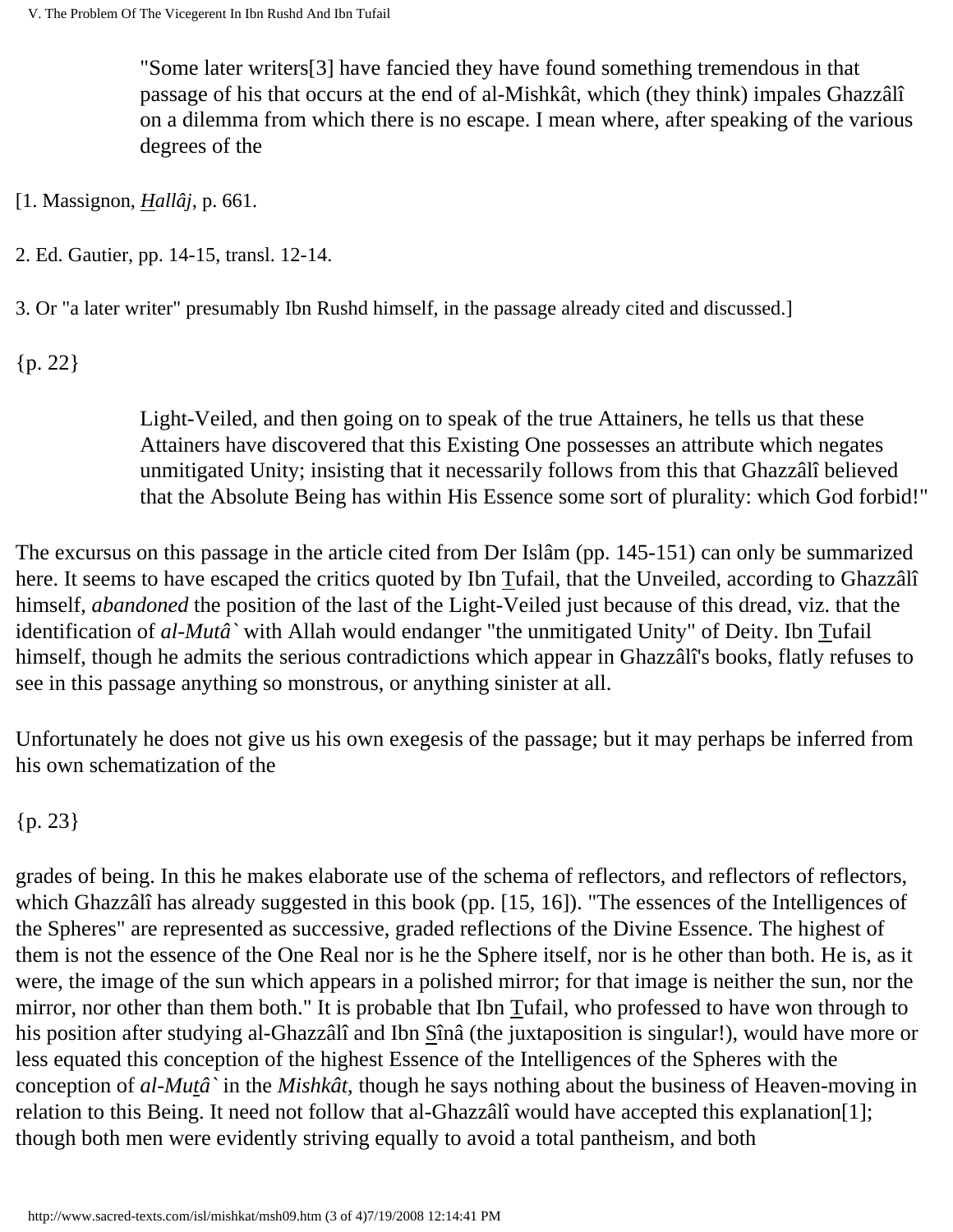V. The Problem Of The Vicegerent In Ibn Rushd And Ibn Tufail

[1. Though his "mirror" schema in Mishkât, p. [15], is near Ibn Tufâil's meaning.]

{p. 24}

disbelieved in the emanational theory as taught by al-Fârâbî and Ibn Sinâ.

[Next: VI. One Solution Of The Problem Of The Vicegerent](#page-22-0)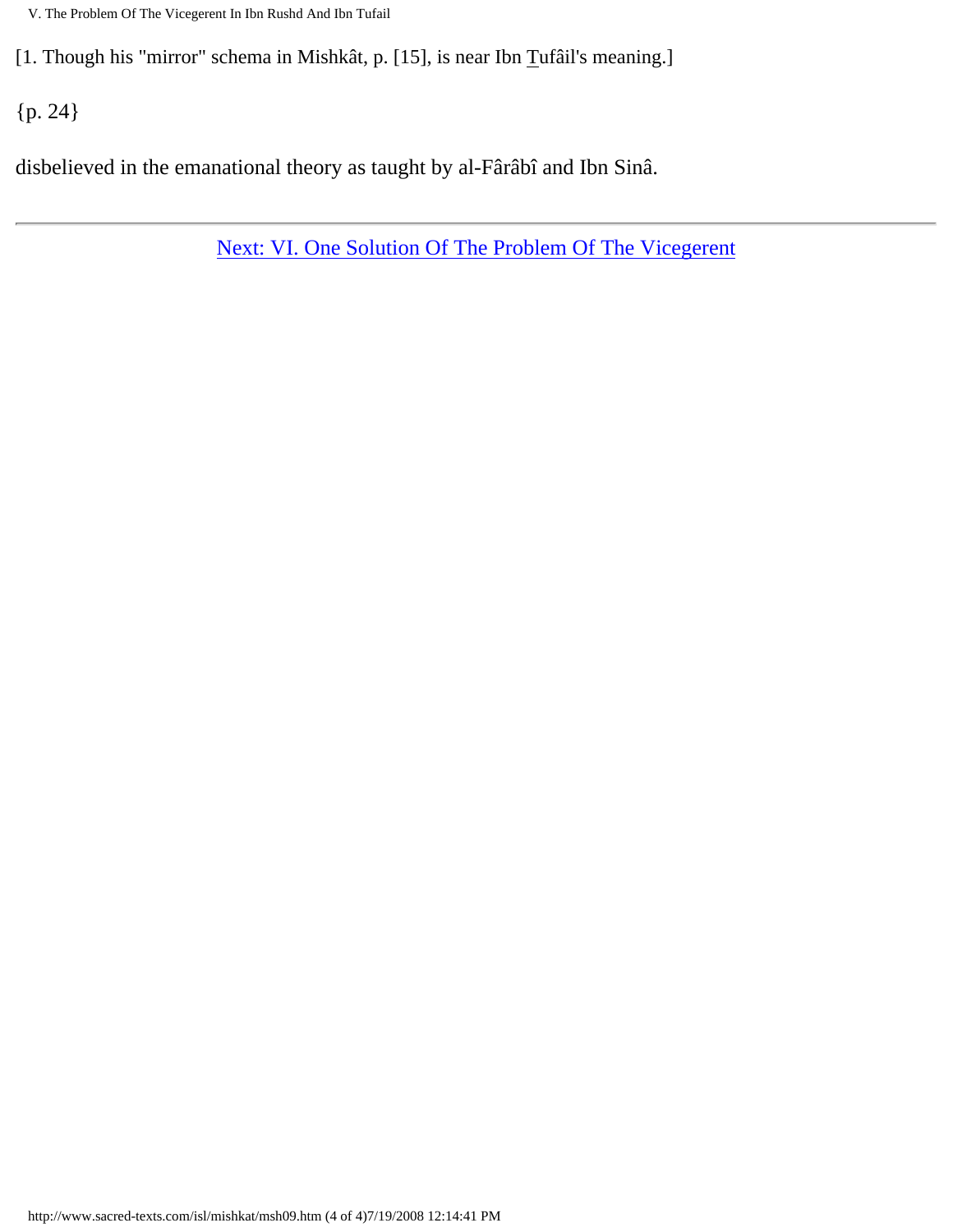## <span id="page-22-0"></span>**VI. ONE SOLUTION OF THE PROBLEM OF THE VICEGERENT**

In the absence of "the book" into which Ghazzâlî put these secret opinions, or inconceivable mysteries, including, we may suppose, the secret of this mysterious Vicegerent, we are not likely to reach any authoritative settlement of the question: nor, even if we be put on the right track, clear up the whole of the mystery. For want of direct help from our author, therefore, the only thing to be done is to examine minutely *al-Mishkât* itself, to see if it yields any indirect help. It would seem that from this examination two possible solutions emerge. In this section the first of these will be discussed.

This solution, which was first suggested to the writer by the distinguished French Orientalist, M. Louis Massignon, identifies the mysterious figure of this Vicegerent, *al-Mutâ`*, with the *Qutb* ("Axis") or some other Supreme Adept. According to the developed doctrine, this *Qutb* was an earthly Mystic of supremest attainment, who during his lifetime administered

{p. 25}

the affairs of the heavens and the earth. There was nothing about him, during his lifetime, to suggest to any observer that he was, engaged in so stupendous a task, and it was not known till after his death that he had been "the Axis of his time" (*qutbu zamânihi*).

The beginnings of this doctrine go back far beyond al-Ghazzâlî--a rudimentary form of it was held by even the ultra-orthodox Hanbalites,[1] and a developed form of the conception is expressed quite definitely in al-Hujwîrî's *Kashf al-Mahjûb*,[2] and must have been widely held, in orthodox circles too, in the fifth century, at the close of which our treatise was written.

Moreover, at least from the time of al-Hallâj, to whom, as we shall see, our author in. this treatise refers in terms by no means of repudiation, the very word under discussion, *al-Mutâ`* or some other form of the same verb, occurs in significant connexion with supreme sainthood. One of the accusations levelled against al-Hallâj was that he taught that "having

[1. Massignon, *Passion d' al-Hallâj*, p. 754.

2. p. 214 of trans.]

{p. 26}

attained to sainthood the Adept becomes *al-Mutâ`* he who says to a thing 'Be!' and it becomes".[1] It sounds startling enough, but it was a true accusation, though it has to be taken in connexion with the whole of Hallâj's philosophy of mystical union with the Divine. For he did definitely adopt from a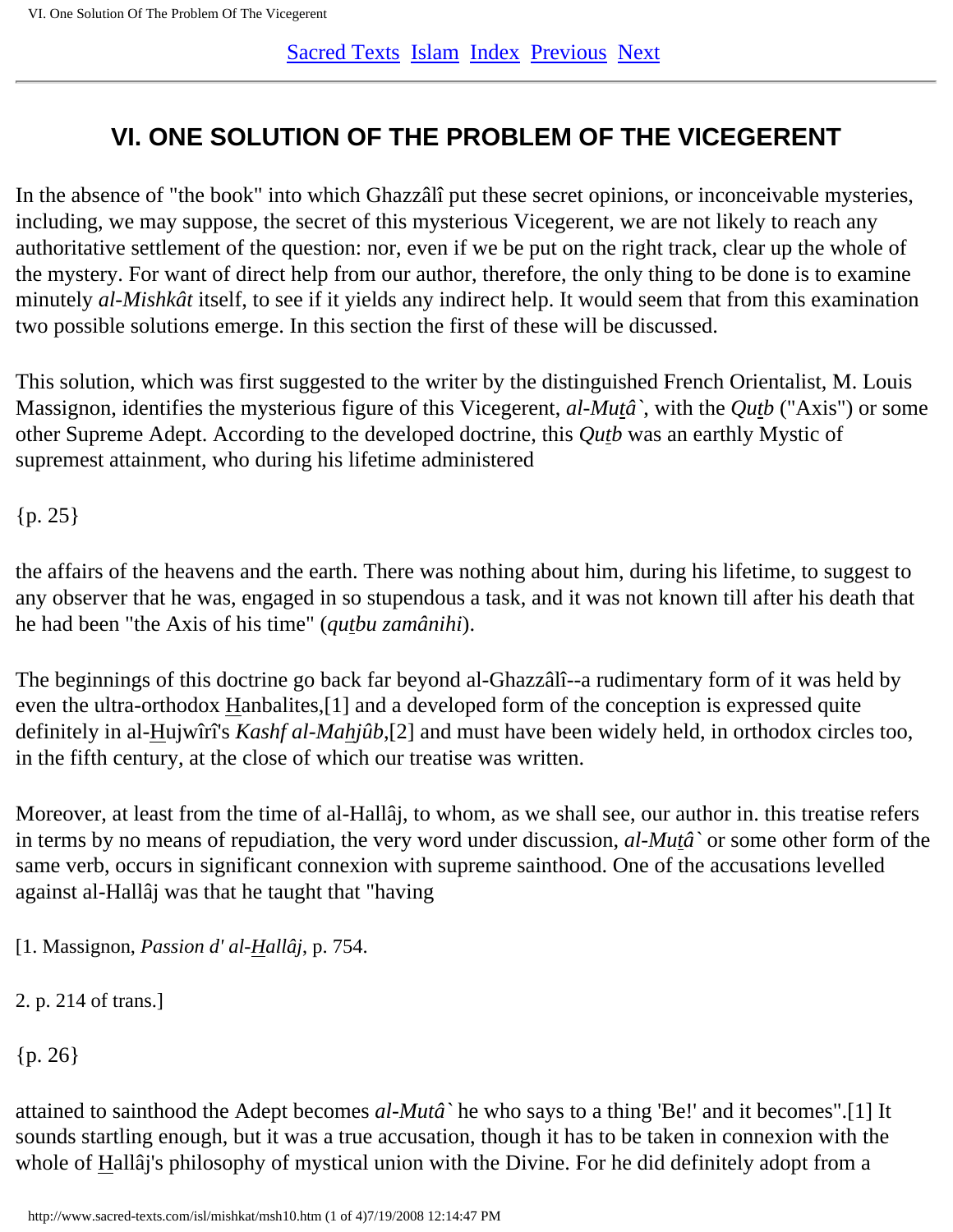VI. One Solution Of The Problem Of The Vicegerent

predecessor, Ibn `Iyâd, the aphorism "*Man atâ`a Allaha atâ`ahu kullu shay'*",[3] an aphorism which received a later redaction (quite in the spirit of Hallâj, as has been shown), "*man hudhdhiba ... fa yasîru mutâ`an, yaqûlu lish shay'i `Kun' fa yakûn*," "He who has passed through the mystic askesis becomes Obeyed; he says to this or that, 'Be!' and it is."[4]

Since then al-Hallâj did so teach, and did use this very word, and since al-Ghazzâlî in this treatise betrays a very considerable admiration of al-Hallâj, and a sort of tremulous half-assent to his wildest utterances, including the notorious

[1. Massignon, op. cit., p. 791; ib., p. 472.

2. The sense in which he *did* use the expression, and the proof that it did not in his thought mean self-deification, is given very clearly in Massignon, op. cit., 519-521.

3. Op. cit., p. 472.

4. *Al-Avnî on al-Istakhrî*., quoted in a letter by M. Massignon to the writer.]

{p. 27}

"*Ana-l Haqq*" itself, it would seem that a strong prima-facie case has been made out for identifying the *Mutâ* of our treatise, in spite of the cosmic nature of his functions, with some supreme Adept. But only a prima-facie case. To make out the thesis itself, the treatise itself must be interrogated; for it by no means follows that because a Hallâj held an opinion a Ghazzâlî adopted it.

There are, certainly, some passages that do suggest that the solution is along this line.

(1) The description of the adventures of a soul in highest state of Union (*Mish*., p. [24]) tends to bear out the Identification, or the general idea underlying it. The person there described is a supreme Adept, and in particular al-Hallâj himself. Having reached Union with the One divine Real, he ascends in and with Him "to the throne of the Divine Unity and from thenceforth administers the Command throughout His (or 'his,' for in this extraordinary passage the pronouns remain the same throughout) storied Heavens." The words translated "administers the Command", *yudabbîru-l amr*, are remarkable, for they contain an Arabic

{p. 28}

word (*amr*) which, as we shall see presently, is to the last degree significant, being the very word used in the *Mutâ`* passage (p. [55]), where Ghazzâlî confesses it is an obscure mystery. The *Mutâ`* (Commander) is said to move the outermost Heaven by precisely the *amr* (command). The words *yudabbîru-l amr* could no doubt be translated in a less significant way, owing to the troublesome double meaning of *amr*, ("affair," "command"), namely, "he disposes things." But in view of the fact that this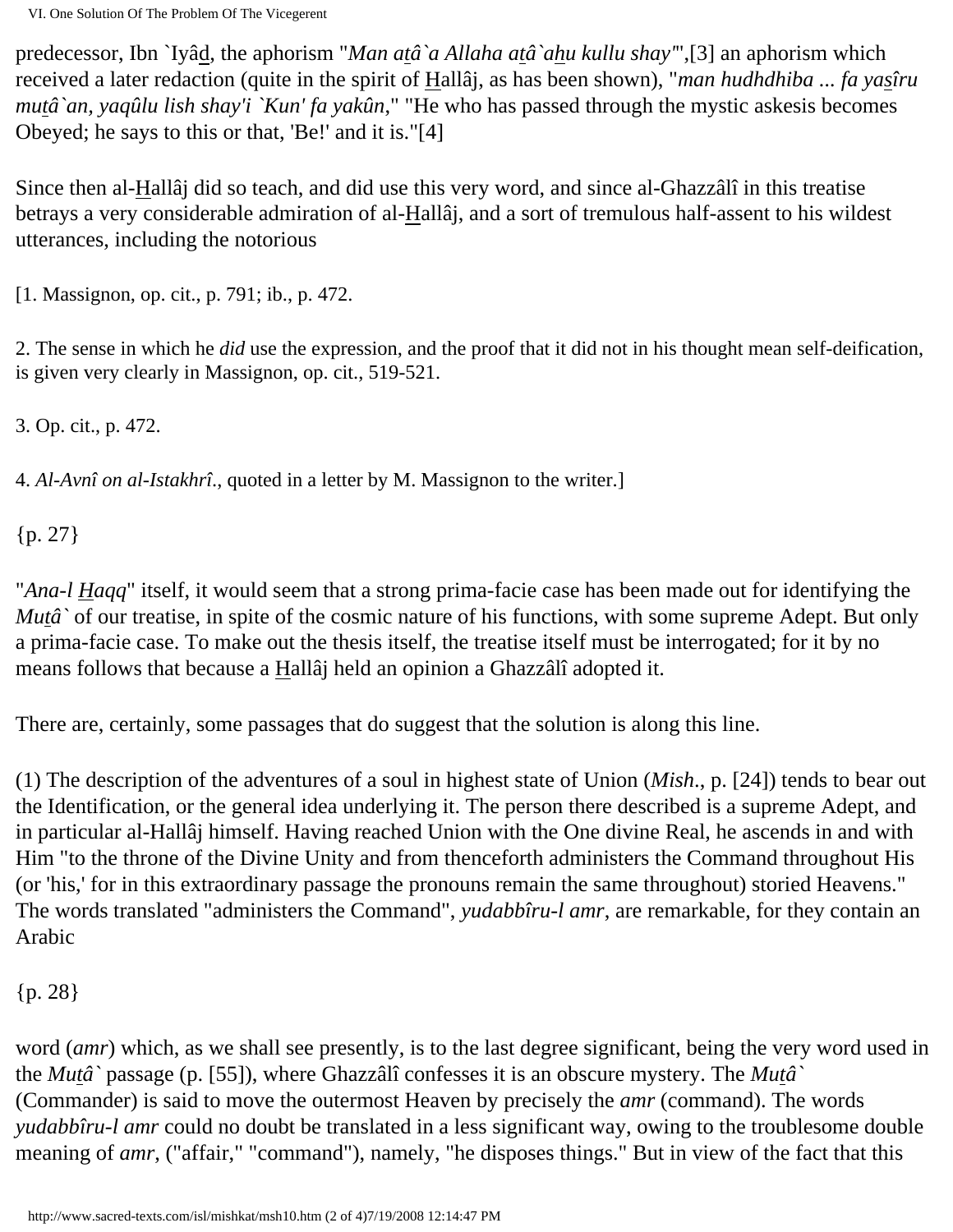*amr* was a notable Sûfî term, and a mysterious problem alluded to by Ghazzâlî in this very treatise, it seems inevitable to take it as "command" here. And a "Command" necessitates an "Obeyed".

(2) On p. [23], where the reference throughout is purely general, and presumably applies to *anyone* who has the necessary qualifications and attains this supreme mystical "state", Ghazzâlî says that when the mystic Ascent is complete, "if there be indeed any change, it is by way of 'the Descent into the Lowest Heaven', the radiation from above downwards." This also suggests supreme divine activity in the Universe

{p. 29}

below, especially if the word *ishrâq* refers, as it probably does, to causative activity.

(3) On pp. [ 13, 14] occurs another passage which strongly supports the general identification, though it leaves its particular and personal reference still obscure. In this the adepts, who in their mystical Ascent (*mi`râj*) "attained to that supreme attainment", are said to be "*the Prophets*", who "from thence looked down upon the entire World Invisible [precisely the world of the Heavens]; for he who is in the world of the Realm Supernal is which Allah, *and hath the keys of the Unseen*. I mean that *from where he is descend the causes of existing things*; for the world of sense *is one of the effects of yonder-world of causes*", etc. This looks almost like a reasoned, philosophic doctrine behind the mystical one, that to attain to the world of Reality is *ipso facto* to attain to the fount of causation; which involves the ability to direct the Causes which control all the Effects in the Heavens below and the Earth beneath. The Vicegerent does no more than this.

A close scrutiny of these passages leaves, one, nevertheless, with thc impression that the

{p. 30}

Adepts whose celestial adventures are there described are too generalized, or perhaps one should say too pluralized, to be identifiable with this single, solitary figure of *al-Mutâ`* as he is presented in our passage. As far as these three passages go, this assumption of the reins of the Universe is only granted to Adepts in their mystic "States", to Prophets in their highly exceptional "Ascent". There is nothing to show that two or more such Attainers might not exist at one time, or that even one must always be existing; in other words, there is no trace of the *complete* and fully developed *Qutb* doctrine in this treatise. But these considerations make it impossible to identify any one of these Adepts, or all of them together, with the cosmic *al-Mutâ`*, whose function, related as it is to the very mechanism of the Heavens, is ceaseless, and coextensive with Time itself. And these last four words suggest a further consideration which in itself seems fatal to the proposed identification; namely, that *al-Mutâ`* was Vicegerent *from the very foundation of the world*; he is the one "who commanded the Heavens to be moved" (p. [55, 1. 12]). No

{p. 31}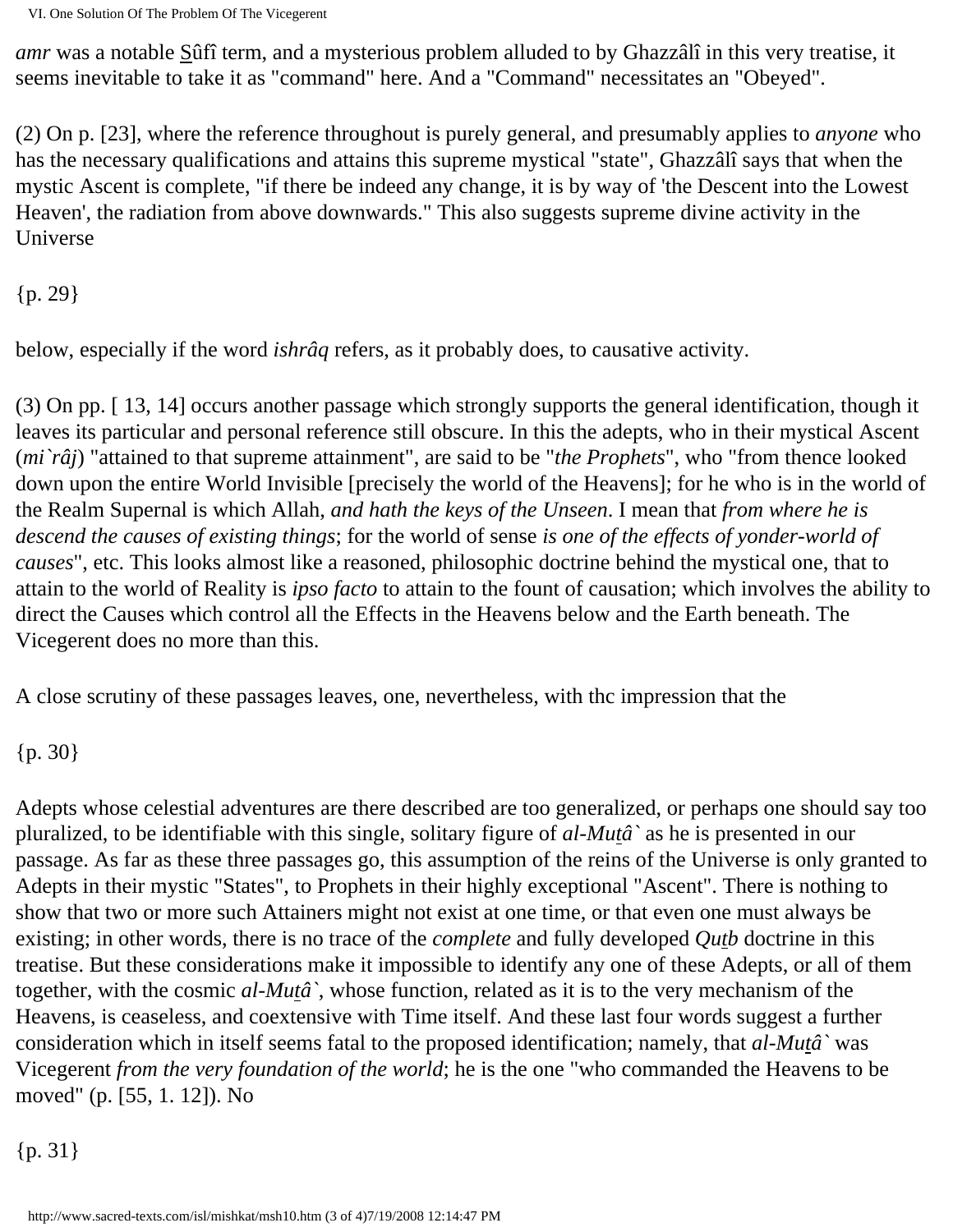Hallâj, no Adept, no *Qutb*, no Prophet even, ever claimed, or had claimed for him, such priority as this, [1] or even priority at all. But if not, none of them--and, if so, no terrestrial being at all--can claim to fill the role of this Vicegerent. The three passages were probably intended only to assert and account for the *karâmât* of the Saints in their wonder-working which was parallel to that of the Koranic Jesus.

The a-priori question of our author's attitude to the *Qutb* doctrine--whether, consistently with his published writings, he *could* have sustained such a doctrine in this work--is one which can only be indicated here. Professors R. Nicholson and D.S. Macdonald have both communicated to the writer, in reference to the passage under discussion, their opinion that there is an a-priori impossibility. To al-Ghazzâlî the doctrine was tainted with Imâmism, his special *bete noire* (see his attack on the Ta`lîmites in his *Munqidh*;[2] that since an omnipotent.

[1. The question of the priority claimed by a certain school for Mohammed, and of the *nûr Muhammadi*, will be considered, later.

2. See Nicholson, The Idea of Personality in Sûfism, p. 46]

{p. 32}

Administrator must also be an infallible Guide (whom Ghazzâlî would not have at any price), there is no room for the former in Ghazzâlî's thought (thus Professor Macdonald). If the *Mutâ`* is not Mohammed, he is certainly no Saint (thus Professor Nicholson).

Be this as it may, the above considerations, drawn from the study of the text itself, and from the passages which prima facie seemed to point to the *Qutb-Mutâ`* identification, seem finally, when more closely examined, to rule that identification out.

[Next: VII. Another Solution](#page-26-0)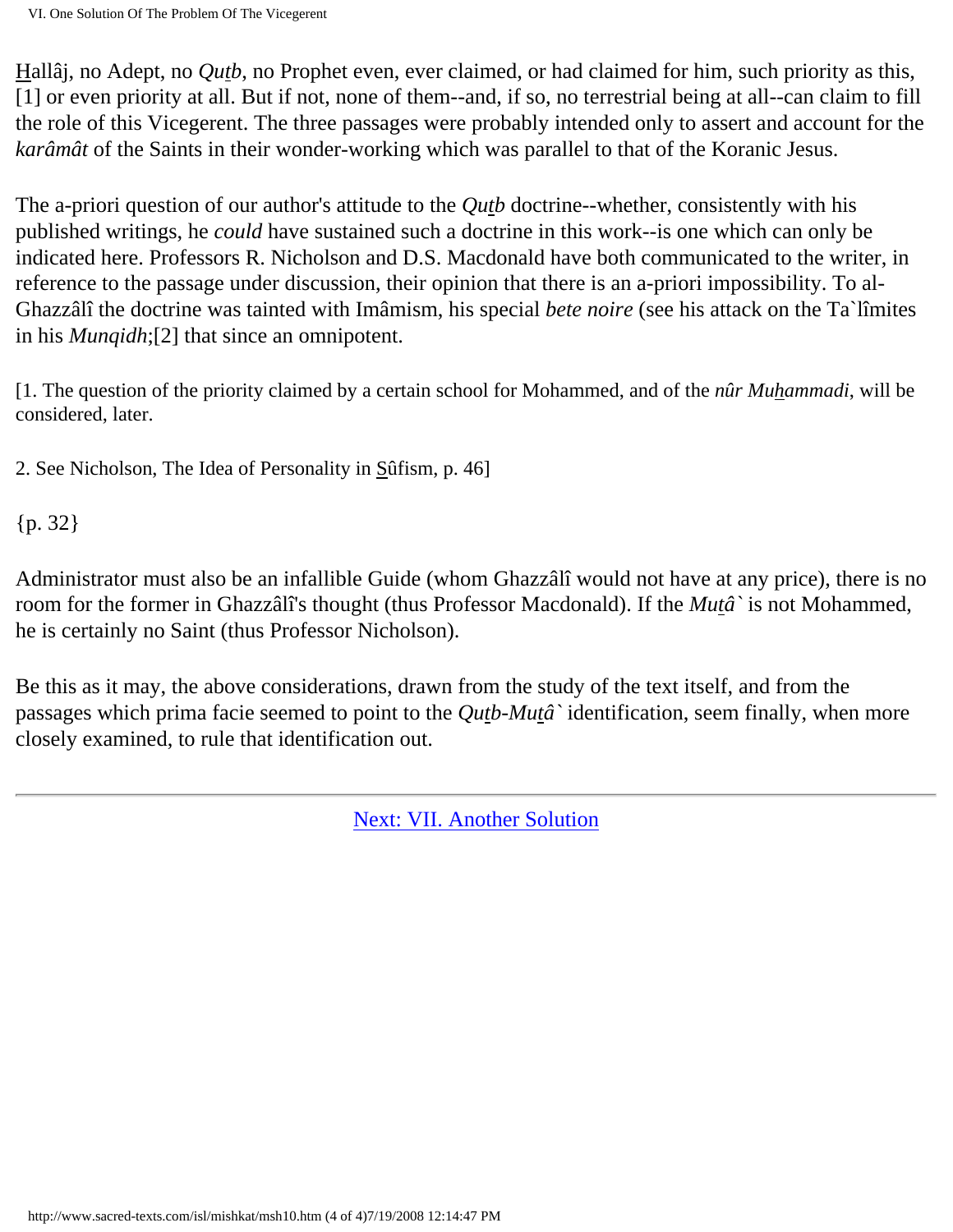## **VII. ANOTHER SOLUTION**

<span id="page-26-0"></span>But there are other passages in our treatise which, when carefully studied, lead to the belief that in Ghazzâlî's own mind--though the identification is nowhere explicitly stated or significantly hinted--the *Mutâ`* is none than *al-Rûh*, THE SPIRIT OF ALLAH.[1]

In S. 17, 87, Mohammed himself had left this enigmatic entity as a divinely uncommunicated,

[1. Nicholson. The Idea of Personality in *Sûfism*, pp. 44, 45. The identification had occurred independently to the present writer before appearance of Professor Nicholson's work. It had also occurred independently to Professor D. B. Macdonald.]

{p. 33}

and therefore incommunicable, mystery. The passage runs as follows: "They ask thee of The Spirit: say, The Spirit pertains *to my Lord's Word-of-Command*, and ye have not been communicated knowledge [of It] save a little." The Arabic of the words italicized is *min amri rabbî*; and we are again faced, at the outset, with the troublesome double meaning of the word *amr*. The phrase *min amr* might merely mean- perhaps *did* only mean--"a *matter* of"[1] (my Lord's), a vague phrase, common in Arabic, meaning "something that pertains to" so and so. But in a case like this, we are not concerned with what Mohammed may originally have meant, but what mystic writers have taken him to mean. And enormously though this verse attracted puzzled, and baffled commentators and mystics of all ages, the latter seem to have taken the word *amr*, with practical unanimity, in the far more significant sense of "Command". The Hebrew root means "speak", and this meaning is implicit in the Arabic root also, which signifies *spoken* command. And

[1. The word *min* is itself tantalizingly ambiguous. It might mean "(derived) from" or "(part) of" or "pertaining to." Under such circumstances one looks round for the vaguest possible phrase to render the preposition.]

{p. 34}

just as later Jewish writers made out of a derivative of this root a Logos doctrine (*Memra*), so the Mohammedan mystics came near to making a Logos doctrine out of the word *amr*, taking their start from this very text.

A mystery having been definitely started by this text, a haze of mystification was thrown over the entire subject of "spirit": over angels as "spirits", over the human "spirit", the prophetic "spirit"; the interrelation between these, and the relation of all to "the Spirit"; finally *Its* relation to Allah. In our treatise there is a full measure of this mystification.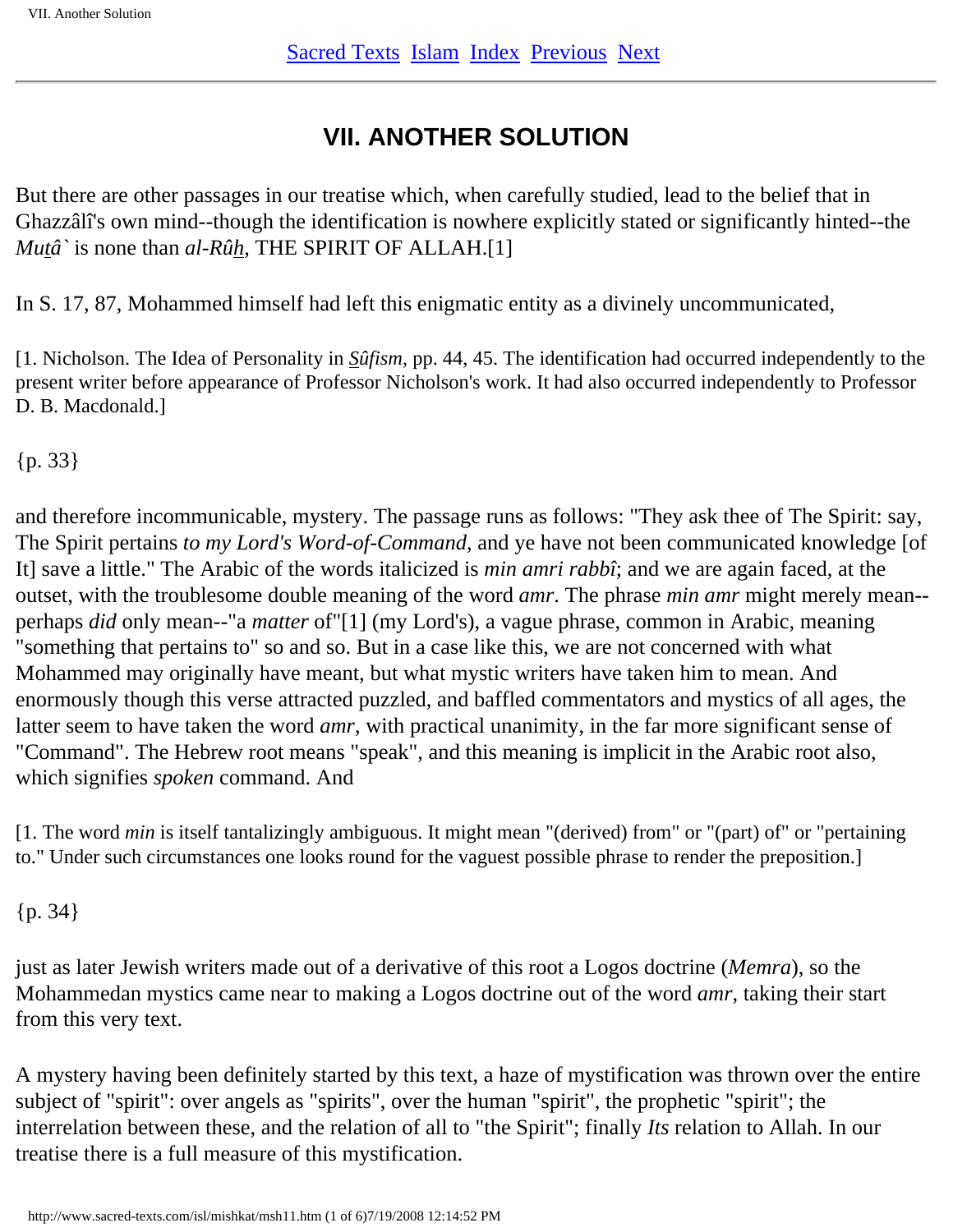VII. Another Solution

"The Spirit" is *ar-Rûh*. With this may be absolutely identified *Rûh Allah* "The Spirit of God"; *Rûhuhu* "His Spirit"; and *al-Rûhu-l Qudsî*[1] (or *Rûhu-l Qudsî*) "The Transcendent Spirit"--all Koranic expressions.

What then are the considerations which suggest that we have in this Figure of Mystery

[1. This is the Arabic for the Christian "The Holy Spirit". But in Arabic as in early Hebrew the word emphasized the idea of separation or transcendence rather than of righteousness or holiness.]

{p. 35}

the key to the mystery of the Vicegerent? On this supposition there would be no wonder that Ghazzâlî left the figure of the latter a mystery, and declined to divulge the secret of it (p. [55]). He *could* not divulge the whole secret, because by the decree of Allah and the Book, he could not know it himself--"save a little." And, there is no wonder he declined to discuss it, considering the interminable complexities and baffling obscurities of the recorded musings of Sûfî doctors on the theme.

At the very outset we are struck by the fact that the word *Mutâ`* occurs in the Koran (S. 81, 23), and not only so, but it occurs as an attribute of the mysterious Agent of Revelation, the vision of whom Mohammed saw at the. first (S. 53, 5-16). The text 87, 23, is not definitely cited in *Mishkât*; and in later Islâm the commentators, with their arid tameness, made a stereotyped identification of this Figure with the Angel Gabriel. But the Koran gives no warrant for this; and there is nothing in the *Mishkât* to show that Ghazzâlî thus taught. On the contrary, Gabriel is assigned a low place

{p. 36}

in the angelic hierarchy. No one can read those two Koranic passages (in S. 87 and S. 53) without feeling that Mohammed's awful visitant *on those two occasions* was the One of absolute supreme rank in the heavenlies: not a spirit but the Spirit. And It was *mutâ`*--"one who is obeyed." Is it not but a very short step from this to *al-Mutâ`*, The Obeyed-One?

The identification, however attractive, would nevertheless be precarious if there was not so much in the *Mishkât* itself that supports this identification.

(1) On p. [15] the ultimate kindling-place of the graded Lights, of which the Prophets occupy the lower and terrestrial ranks and the Angelic Beings the higher and celestial, is the theme of discussion. Both these ranks of beings are compared to "lights" and all of them are contrasted with the Highest of all, who is compared to "fire", from whose flame these graded lights are successively lit, from top to bottom. Who and what is this Highest of all next to Allah? He is said to be an Angel with countenances seventy thousand'. . . {p. 37} This is he who is contrasted with all the angelic host, in the words: '*On that day whereon THE SPIRIT ariseth, and the Angels, rank on rank*.'" It is thus explicitly clear that this Being is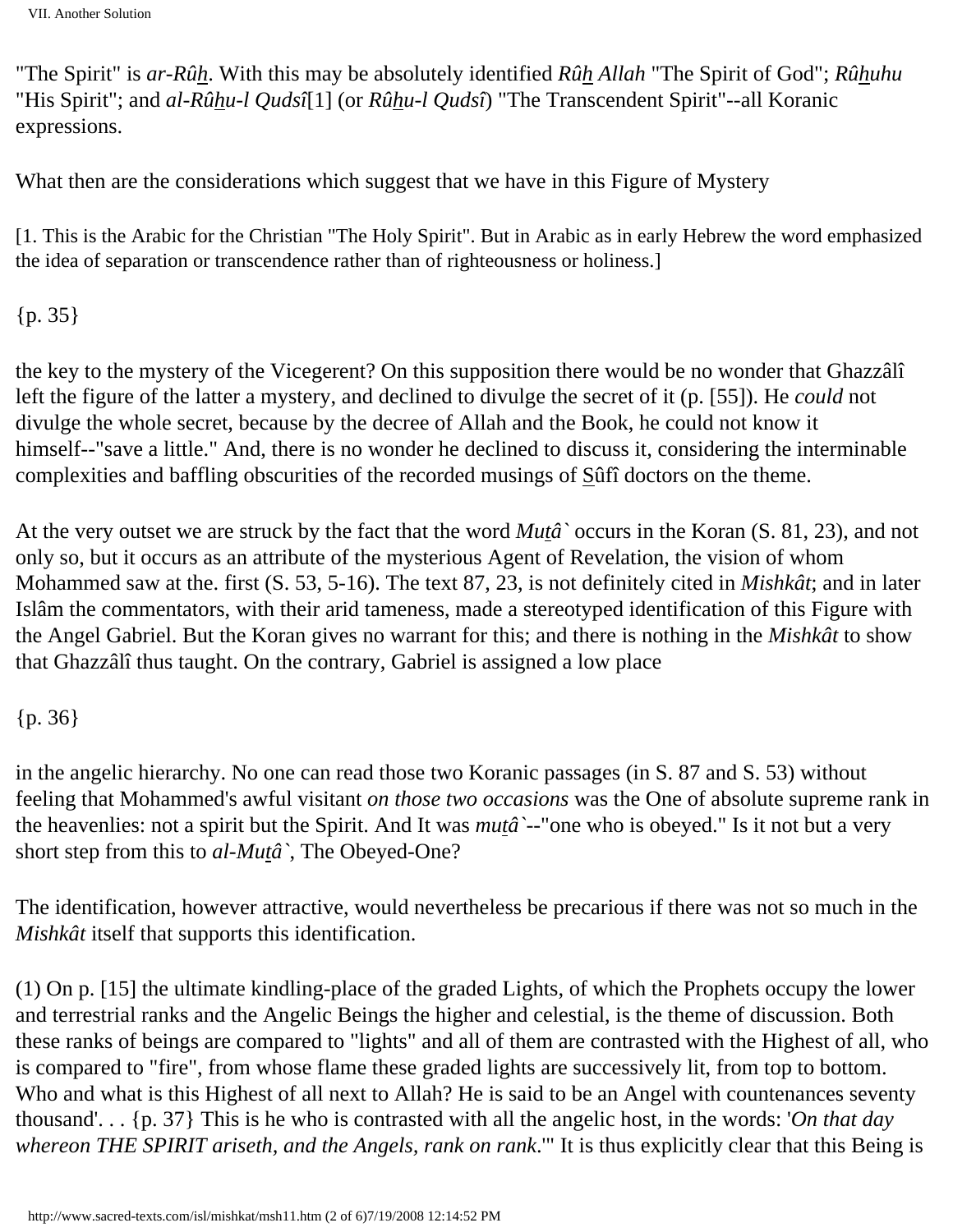VII. Another Solution

the highest of all possible beings in heaven or earth next to Allah; and so, if the Vicegerent of p. [55] is *also* the highest of all, it would seem inevitable to equate them.

(2) In the very next page, p. [16], Ghazzâlî schematizes this conception, and, comparing Allah with the *Sun* (the source of light in the terrestrial system), he compares the highest of the ministrant lights to the *Moon* (all others being reflections, or reflections-of-reflections, of it). This "Highest is the one who is nearest to the Ultimate Light: . . . that Nighest to Allah, he whose rank comes nighest to the Presence Dominical, which is the Fountainhead of all these Lights" This "Nighest" and "Highest" cannot be other than THE SPIRIT spoken of in the preceding page. And on p. [31]--unless Ghazzâlî has suddenly changed all the symbols--the Sun is said to be the Sovereign, while "the antitype of the Moon will be that Sovereign's *Minister* (*wakîl*), for it is through

{p. 38}

the moon that the sun sheds his light on the world in its own absence, and even so it is through his own *wakîl* that the Sovereign makes his influence felt by subject who never beheld the royal person". Does not this *wakîl* who stands "highest and nighest" to his Liege-Lord, and who makes himself obeyed by all that Lord's subjects, strongly suggest "the Obeyed One", *al-Mutâ`*, the Vicegerent of the conclusion, whose function is, precisely, this?

(3) But what perhaps clinches the matter is the tell-tale word *amr* in that passage about *al-Mutâ`* himself on p. [55]. Those who stopped short of complete illumination, he says, identified *al-Mutâ`* with Allah just because he moves the *primum mobile* (and so all things) "with his Word of Command" (*amr*). "The explication of which *amr* (he continues), and what it really is, contains much that is obscure, and too difficult for most minds, besides going beyond the scope of this book." And then he says that the perfect Illuminati perceived that, *al-Mutâ`* the Obeyed One is not more than the Highest--other-than-Absolute-Deity, and is related to Him as the sun to Essential Light

{p. 39}

(mysterious enough this!) or as a glowing coal to the Elemental Fire: and therefore they turned their faces from that Being "who commanded (*amara*) the moving of the Heavens" to the One Existent, Transcendent, Incomparable, Predicateless.

With this word amr thus impressed on us with such penetrating significance we turn back to the Koran text: "The Spirit pertains to my Lord's Word of Command (*amr*) . . ." Unless the word *min* introduces a quite upsetting element, the identification between this SPIRIT and the Commander who is Obeyed seems complete.

But the history of the Sûfî teaching on the text shows that min need introduce no such upsetting element, and that the practical identification of *Amr* with *Rûh*, of The Word of Command with The Spirit, was with the Mystics a familiar idea. It was the explicit teaching of al-Hallâj[1] and the typical "word of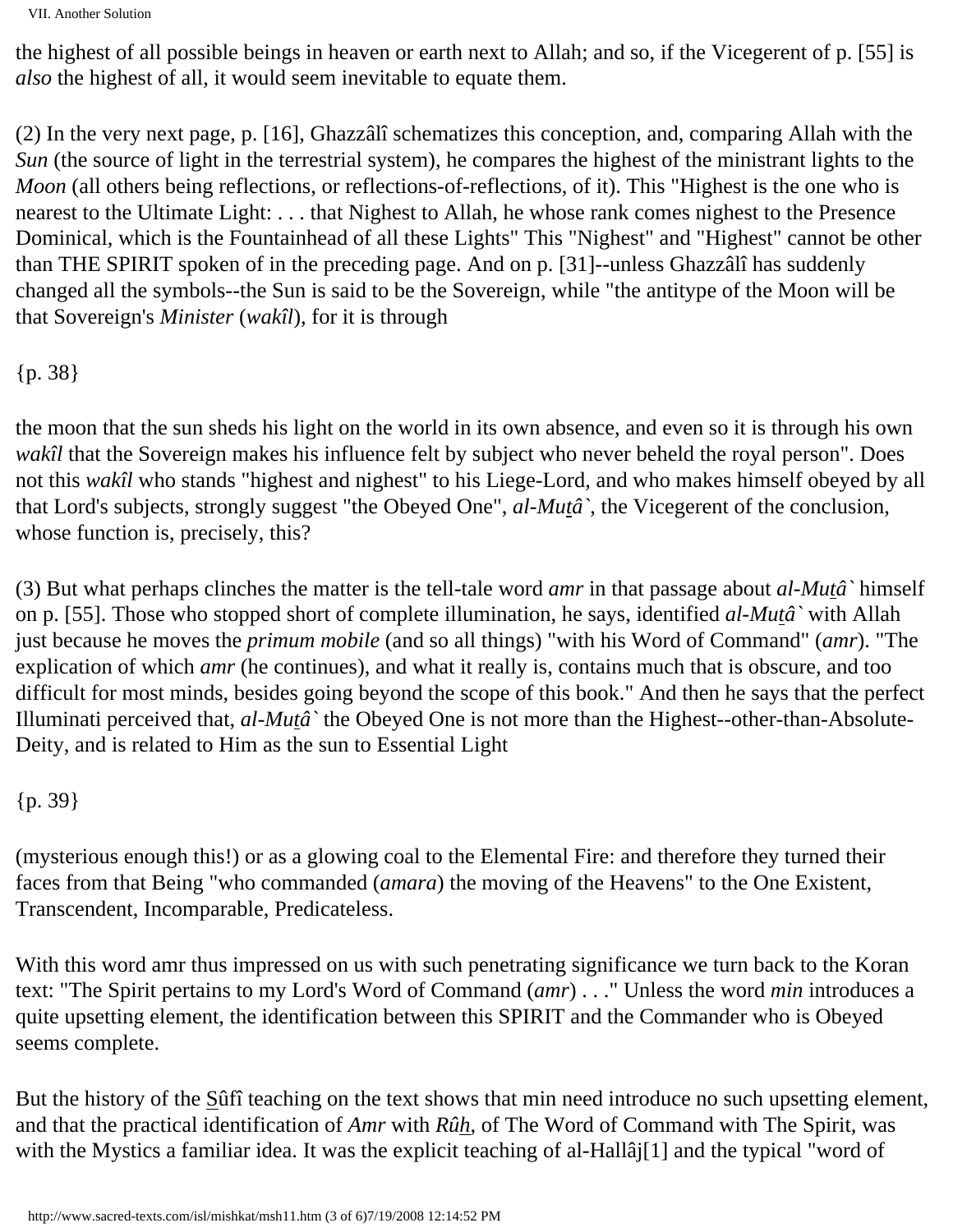```
VII. Another Solution
```
command" which this Divine Spirit gave was the fiat "*Kun*!"

```
[1. Massignon, op. cit., pp. 519-21.]
```
{p. 40} "Be!"[1] We have seen the fascination which this treatise shows al-Hallâj had for al-Ghazzâlî. Does it not seem likely, nay almost certain, that in his meditation on the inscrutable text he followed al-Hallâj in this equation, with whatever mental reserve regarding the Spirit itself--whether divine or creaturely, eternal or originate? Not that it was only Imâmites or extreme Sûfî Sunnites like al-Hallâj who asserted the divinity of The Spirit. The ultra-orthodox Hanbalites "admitted in some manner the eternity of the *Rûh Allah*".[2] Ibn Hanbal himself had given them the lead with a characteristic hedging aphorism (which reminds us of similar remarks on the *Sifat*, the *Kalâm Allah*, and the Qur'ân) "Whoever says that *al-Rûh* is created, (*makhlûq*) is a heretic: whoever says that It is eternal (*qadîm*) is an infidel."[3] His followers held fast on to "*uncreate*", and it was hard to keep "*eternal*" from following. No wonder al-Ghazzâlî

[1. This mediation of the creative function would carry with it the mediation of the administrative. In this connexion use would unquestionably be made of S. 7, 53, "the sun, the moon, and the stars are compelled-towork by His *amr*--His Word-of-Command--His Spirit--exactly the function of *al-Mutâ`*.

2. Massignon, op. cit., p. 664.

3. Ib., p. 661.]

 ${p. 41}$ 

gave a unique and mysterious tinge to his similitude for "The Obeyed", and that It figures, virtually, as an Arian Logos. Th more one reflects on what is said about the function of this Being in M., p. [55], and especially Its comparison with the Sun (Allah being Essential Light), or with glowing coal (Allah being Elemental Fire), the more unique It appears, and: the more mysterious our author's thought about It becomes. For *such* functions, and *such* a relation to Absolute Deity, are in very truth entirely unique, in kind as well as degree; and, thus described, the Vicegerent becomes, in a secondary way, as unique a Figure as is Deity Itself. No wonder the passage raised doubts as to the soundness of our author's monotheism! No wonder he was not anxious to go more deeply into the matter, out of consideration for the limited spiritual capacities of his readers! Perhaps, to preserve his own faith in the Unity, Indivisibility, and absolute Uniqueness of Allah,. he was glad to leave the dark problem of the Vicegerent where Allah Himself had left that of--the Spirit--an uncommunicated and incommunicable mystery, which now he only knew in

{p. 42}

part, and only saw as in a glass, darkly.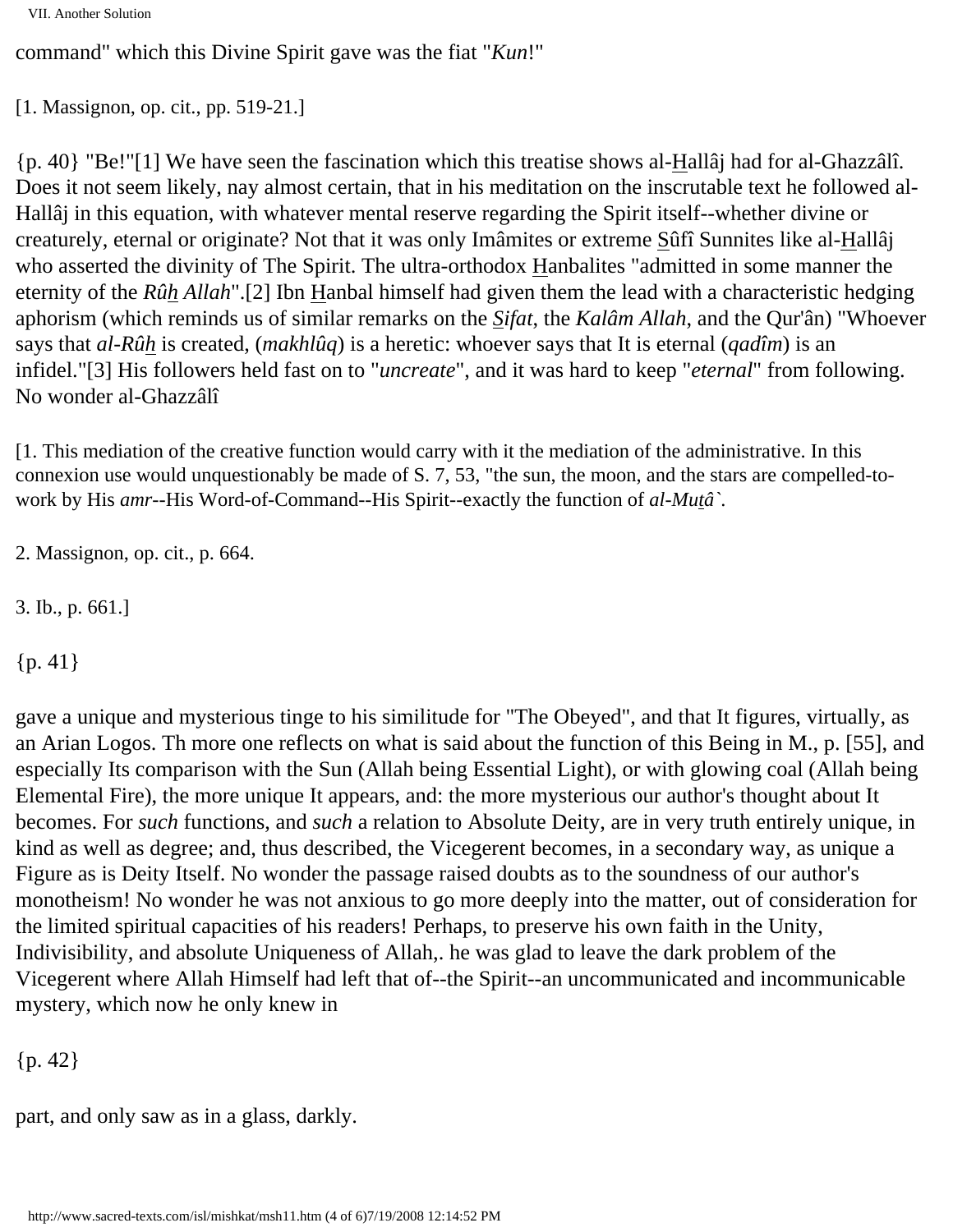VII. Another Solution

It remains to consider whether there is any evidence that Ghazzâlî extended the equation *Mutâ`* = *Amr* = *Rûh* to include the *Nûr Muhammadî* (as suggested tentatively by Professor R. Nicholson in his lectures on "The Idea of Personality in Sûfism"'), the archetypal spirit of Mohammed, the Heavenly Man created in the image of God, and regarded as a Cosmic Power on whom depends the order and preservation of 'the universe. If this could be sustained it would to some extent modify the conclusion reached before that *al-Mutâ`* had nothing to do with any human being, idealized or not, whether a Prophet or even Mohammed; though even so, there would be a vast difference between this archetypal Spirit and the historical Prophet.

While the germs of this idea, as of every other one, may be found much earlier than Ghazzâlî's century (the fifth), the study of the sketch which M. Massignon gives of the history of the doctrine (*Hallâj*, pp. 830 seqq.) does not create the impression that it was developed or

[1. Pp. 46, 47, and Lecture III.]

{p. 43}

received in orthodox circles[1] up to Ghazzâlî's time. Professor Nicholson does not find it in an orthodox Sûfî writer earlier than `Abdu-l Qâdir al-Jîlânî (b. 571, d. 561), in the generation immediately succeeding that of Ghazzâlî.[2] After which the doctrine developed and spread amazingly, reaching its height with Ibn al-`Arabî al-Jîlî several centuries later.[3]

Thus the a-priori evidence is this time decidedly against Ghazzâlî's having anything to do with this doctrine. Unless, therefore, very clear actual evidence were found in his writings, it would be surely justifiable to assert definitely that it is not Ghazzâlîan. It appears not to be found in his works other than al-Mishkât. If this is so, it may be further asserted with confidence that it is not found in *al-Mishkât* either.

On the contrary, there is much there that shows a relatively simple, primeval conception of Mohammed on the part of Ghazzâlî. For him the archetypal man is Adam, as in the Koran,

[1. It was at first prevalently Imâmite and Shî`ite (Nicholson, *Idea of Personality in Sûfism*, p. 58).

2. He described Muhammed as *al-rûh al-qudus* and *rûh jasad al-wajûd* "the Transcendent Spirit, the Spirit of the body of the Universe."

3. Nicholson, op. cit., p. 59.]

{p. 44}

not Mohammed.[1] An examination of the passage[2] in which the idea of the "Khalîfa" appears shows that here also his thought was not esoteric, and that Mohammed was not in his mind: he is thinking of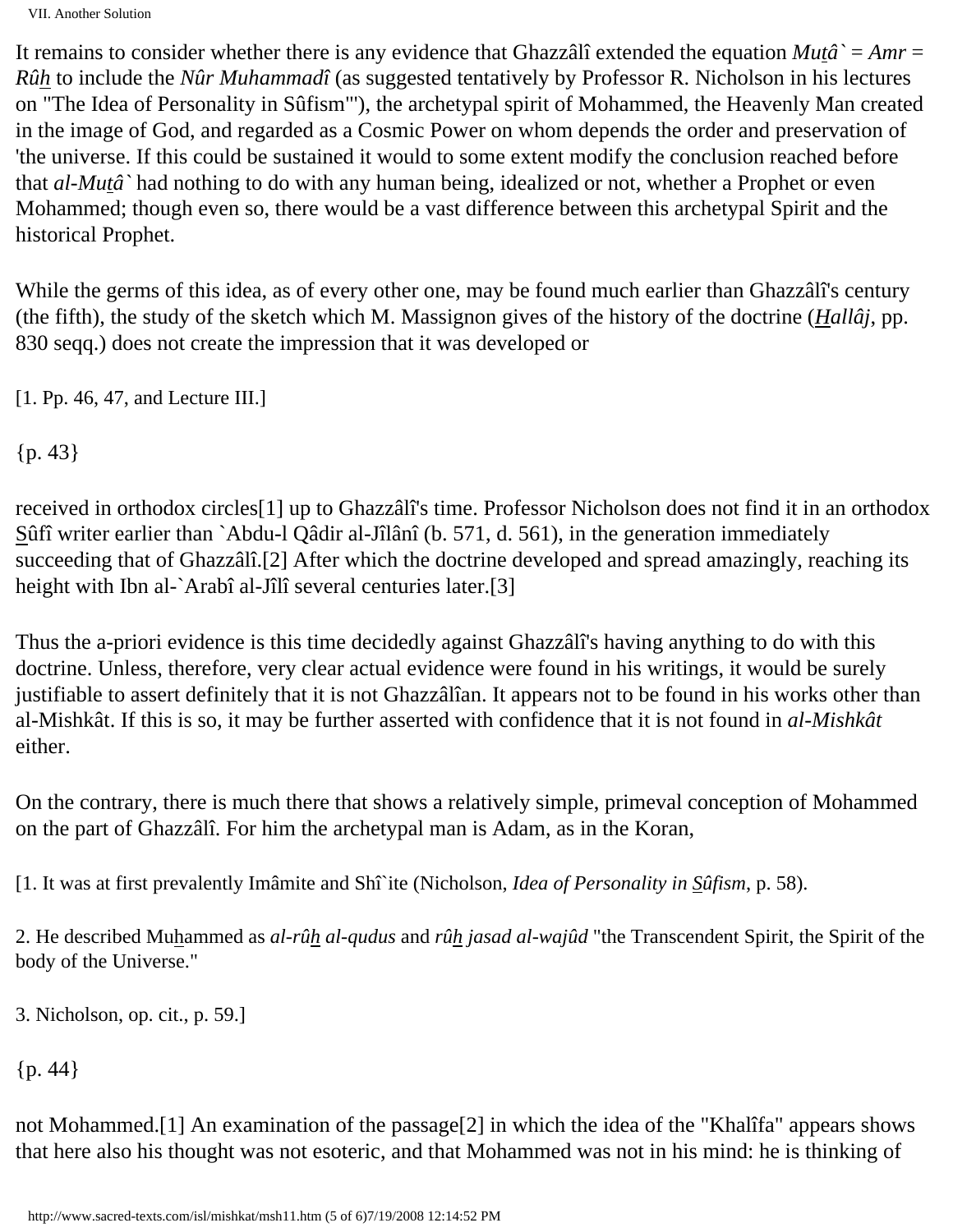VII. Another Solution

the whole human race, or of Adam himself, the first and representative human being, the only "Khalîfa" particularized by the Koran. And the one passage in the *Mishkât* which at first sight does look as if it contained a "high doctrine of the person" of Mohammed, turns out on closer inspection to, prove the exact reverse, viz. that essentially be belonged to this world and to the time-order--to the prophets, *above* whom are ranked the celestial "Lights" culminating, as we have. seen, in the Supreme Angelical, The Spirit. This passage is on pp. [14, 15]. Here we have the Transcendent Spirit Prophetical (*al-Rûh alqudus al-nabawî*) attributed to Mohammed as prophet, by reason of which he is called a Luminous Lamp (*sirâj munîr*). If this stood by itself we might be suspicious of something esoteric. But immediately after this the other prophets, and even saints, are said to be

[1. M., p. [34].

2. M., p. [22].]

 ${p. 45}$ 

"Lamps"', and to possess, as Its name implies this Spirit Prophetical. The sequel shows that this Spirit is the Fire from which all the Angelical lights above and the Prophetical lights beneath are lit, and that this Spirit is the Supreme Angelical, "The Spirit," as in the passage already discussed.'

To sum up the conclusion to which I have been led by a consideration of the evidence of the *Mishkât* itself, top-ether with the a-priori evidence which supplements it and is checked by it,--the heavenly Vicegerent is the Spirit of Allah, the Transcendent Spirit of Prophecy, the divine Word-of-Command; he is not a *Qutb* or any Adept; he is not Mohammed nor the archetypal spirit of Mohammed.

Whether this mystery of the Vicegerent was connected in our author's mind with that of the divinehuman, archetypal *Sûra*, as developed by al Hallâj and other advanced Mystics, will be discussed later.

[1. See above, pp. 36-37 The only thing that puzzles is that Ghazzâlî sometimes distributes and pluralizes the Spirit, see p. [15, l. 4] and p. [22. l. 8]. In each case the regulative singular, however, is close by. This reminds one of Rev. iv, 5 and v. 6, compared with Rev. ii. 7.]

{p. 46}

[Next: VIII. Al-Ghazzali And The Seven Spheres](#page-32-0)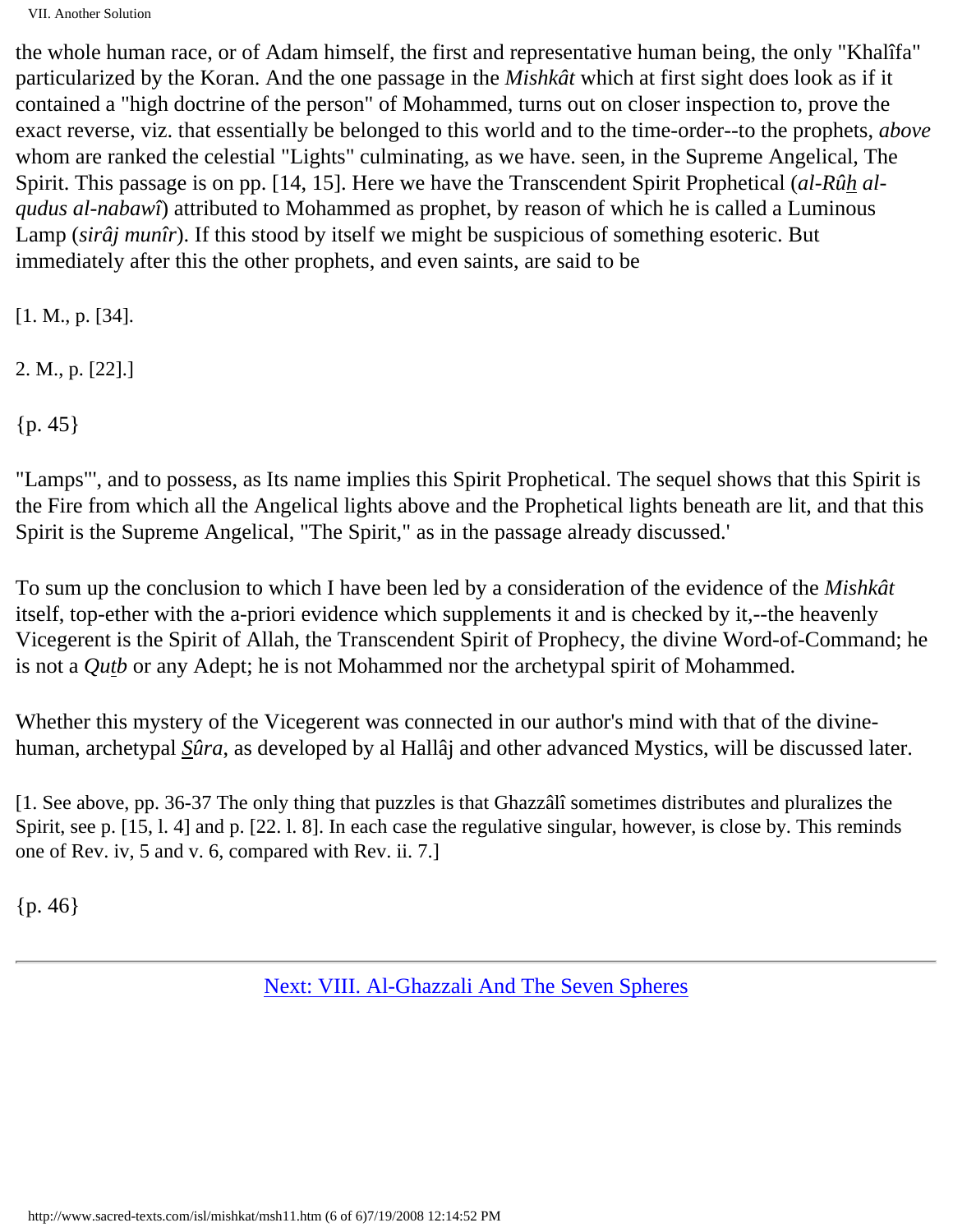## **VIII. AL-GHAZZALI AND THE SEVEN SPHERES**

<span id="page-32-0"></span>The Seven Planetary Heavens played a great part in Platonic,[1] Neoplatonic, and Gnostic-theosophical schemes. The naive adoption by Mohammed (in the Koran) of the Ptolemaic celestial construction was one of the things which added picturesqueness to early Mohammedan tradition and theology; caused endless trouble to generations of later theologians; made it easier for Neoplatonic ideas to graft themselves on to Islam; gave to the raptures of the Mystics sensuous form and greater definition; and afforded to the Philosophers a line of defence, and even of attack, in their war with the Theologians.[2] And the allusions of the Koran were heavily reinforced by the legend of the *Mirâj*, the exact origin of which is obscure, but which appears in a highly developed form almost from the first. The influences of the *Mi`râj* are indeed evident in page after page of the *Mishkât*.

Al-Ghazzâlî's sympathies in regard to this subject were divided. He disliked the Philosophers,

[1. See the *Vision of Er in the Republic*, bk. X.

2. See Averroes' *Ki tab al Kashf an manâhij al adillâ*, quoted above on p. 11, note 2.]

 ${p. 47}$ 

and this made him displeased with their confident assertions about the Heavens, while he detested the "philosophical" profit to which they put them. On the other hand, he was a Sûfî and thus in closest touch with persons who made very similar assertions about the Heavens, and also put them to profit in their own way. Finally, he was an Ash`arite Theologian, belonging to a school which had recently, after much trouble, eliminated from theology the dangerous ideas to which Mohammed's naive attitude to the Heavens, had given rise.

This uncertainty of touch comes out, as, might be expected, in a treatise like *al-Mishkât* with its blend of scholasticism and Neoplatonically-tinctured mysticism. The Heavens figure continually in its pages. They seem to play a most important part both in thought and in experience--towards the close of the book a determining part. Yet it is impossible to make. out exactly what that part was, in the mind of al-Ghazzâlî himself.

On p. [23] we have a correlation of the human microcosm and the macrocosm of the

{p. 48}

celestial realm, Ptolemaically construed, in describing the Ascension of a God-united soul. The, adept's body-and-soul structure is conceived of as subsisting in three planes or Spheres, which are correlated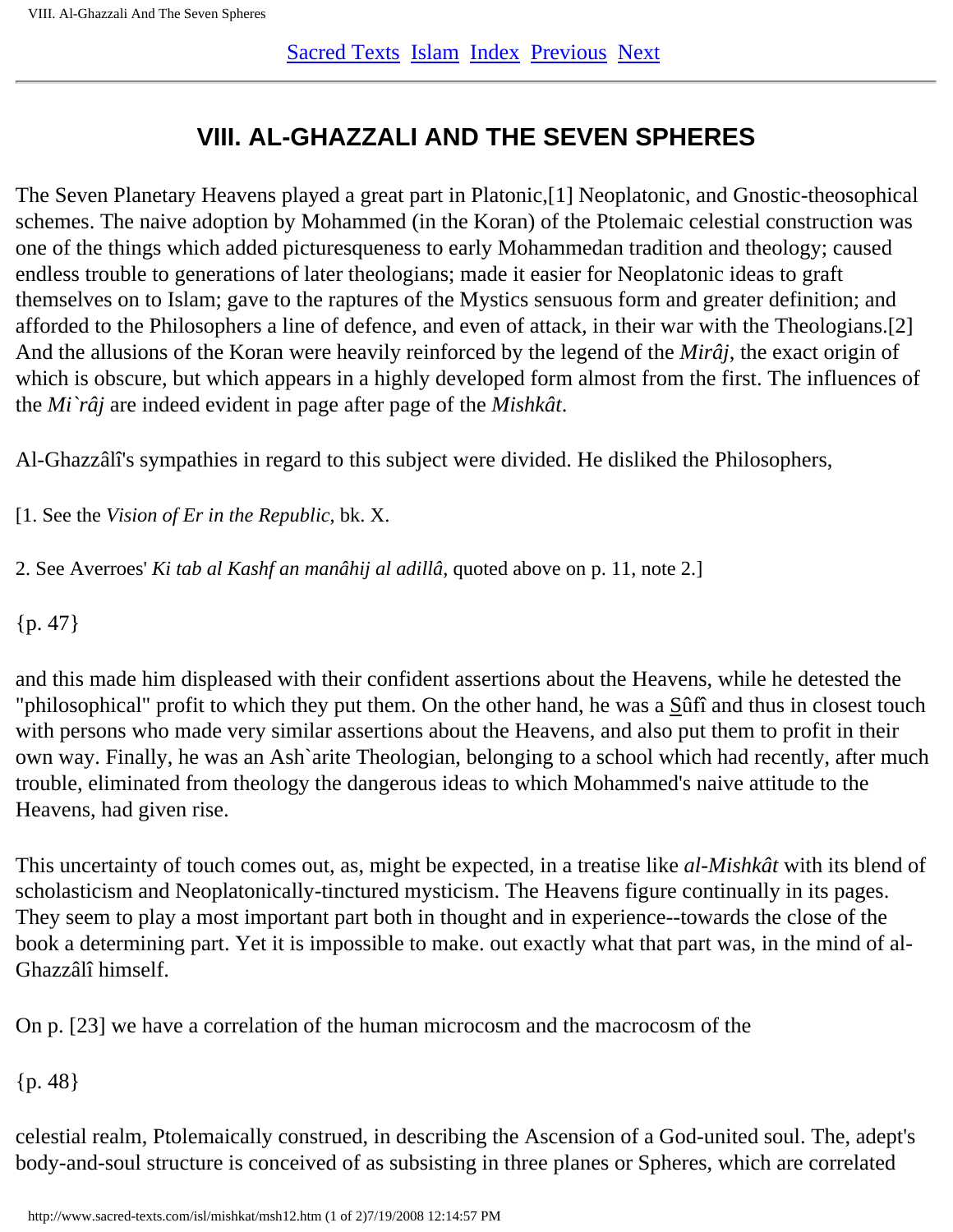VIII. Al-Ghazzali And The Seven Spheres

with the three lower spheres of the Seven Planetary Heavens. From the highest of these (the Intelligence) the soul takes its departure and ascends through the four upper Heavens (*ila saba`i tabaqât*) to the Throne [beyond the outermost Heaven]. Thus he "fills all things"' by his upward Ascent just as Allâh did by His downward Descent (*nuzûl*). In all this the pronoun "he" stands for the soul *who is now Allâhpossessed and united*, as described in what immediately precedes. It is the upward ascent of Allah (corresponding to His *nuzûl illa-l samâ'i-l dunyâ*), and not of the Adept only.

On the other hand, in p. [29], this Ascent is described in purely psychological terms, without this schema of the Heavens. And on p. [13] we have the following: "Do not imagine that I mean by the World Supernal the World of the [Seven] Heavens, though they are 'above' in respect of part of our world of sense-perception. {p. 49} These Heavens are equally present to our apprehension and that of the lower animals. But a man finds the doors of the Realm Celestial closed to him, neither does be become of or belonging to that Realm (*mala-kûtî*), unless this earth to him 'be changed into that which is not earth; and likewise the heavens;'[1] . . . and his 'heaven' come to be all that transcends his sense. This is the first Ascension for every Pilgrim who has set out on his Progress to the nearness of the Presence Dominical." And he continues: "The Angels ... are part of the World of the Realm Celestial, floating even in the Presence of the Transcendence, whence they gaze down upon our world inferior.

The last lines hardly give us the same ultra-spiritualizing impression which is conveyed by their predecessors. And, as we have already seen (Introduction, pp. 12-17), the part played by the Spheres with their Angels in the last section of the book is decisive, and there does not seem to be there any spiritualizing whatever.

[1. S. 14, 48.]

{p. 50}

How far, therefore, these passages are mere word-play, pious picturesqueness, or how far they represent speculation of a rather far-reaching character, is one of the puzzles of the book. In the *Tahâfut*, demolishing the arrogant claim of the Philosophers to *prove* their doctrine of the Spheres by syllogistic demonstration (*burhân*), he said: "The secrets of The Kingdom are not to be scanned by means of such fantastic imaginations as these; Allâh gives none but His Prophets and Saints (*anbiyâ'* and *awliyâ'*) to scan them, and that by inspiration, not by demonstration."[1] So then there were mysteries and secrets in regard to the Spheres. In the *Mishkât* we are able to see pretty clearly that Ghazzâlî had his; but we are not able to see just what they were. He has kept *this* secret well.

[Next: IX. Anthropomorphism And Theomorphism In Al-Mishkat](#page-34-0)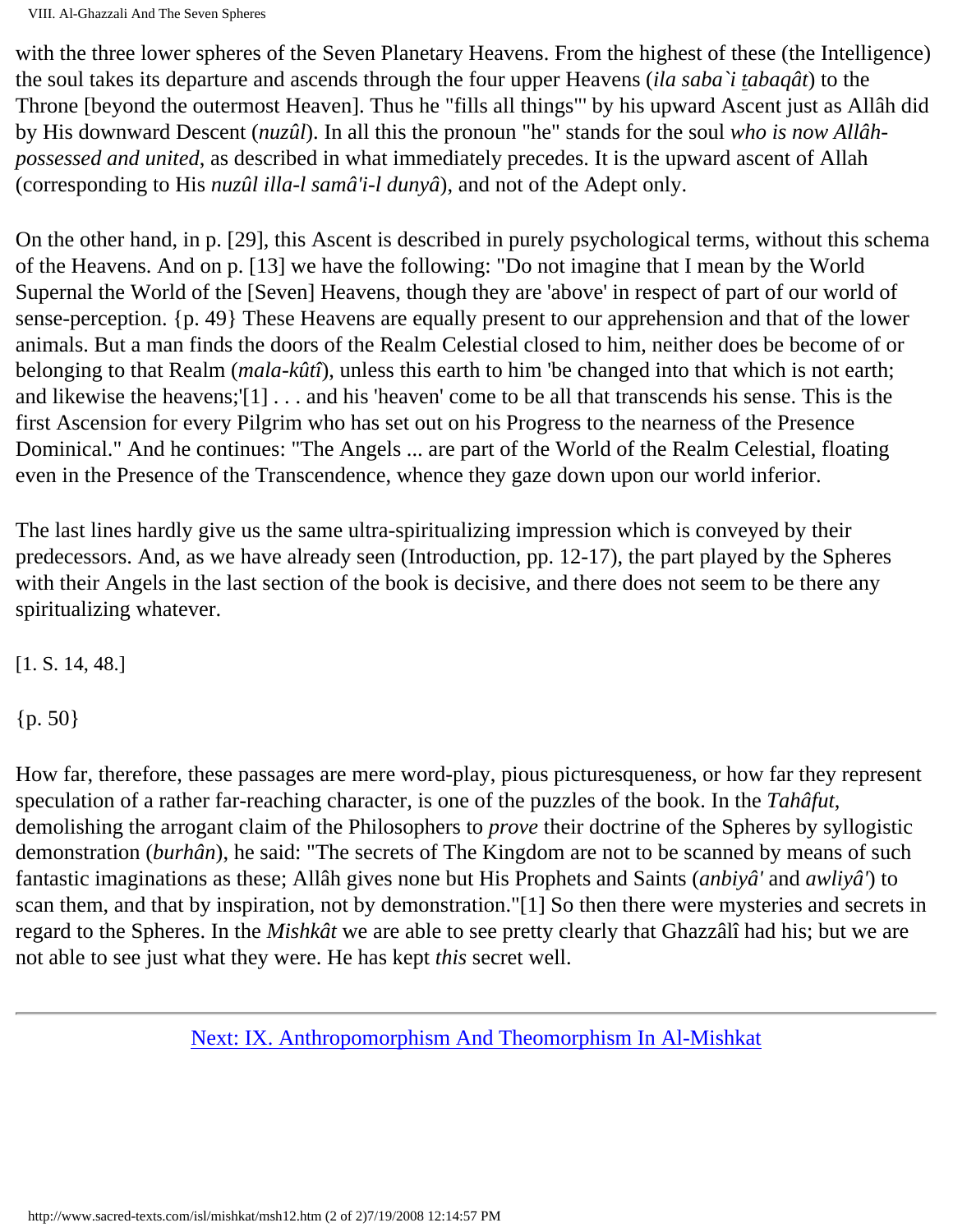## <span id="page-34-0"></span>**IX. ANTHROPOMORPHISM AND THEOMORPHISM IN AL-MISHKAT**

The doctrine of *mukhâlafa*--that the divine essence and characteristics wholly and entirely "differ from" the human-appears to be

[1. Tah., p. 60. Quoted in the writer's article in *Der Islâm*, see pp. 134-6, 151, 152, where parts of the subject are gone into in greater detail.]

 ${p. 51}$ 

assorted, as this treatise's *last* word, in its most extreme and intransigent form. For the conclusion of the whole matter, the end of the quest for truth for those who "Arrive", is "an Existent who transcends ALL that is comprehensible by human Insight . . . transcendent of and separate from every characterization that in the foregoing we have made."[1]

Nevertheless, the *Mishkât* itself seems to be one long attempt to modify or even negate this its own bankrupt conclusion. Indeed, it goes unusual lengths in asserting a certain ineffable *likeness* between Allâh and man. It is true that the usual anthropomorphic expressions--the Hand, the Sessions on the Throne, the Descent to the Lowest Sphere, etc., those

[1. In Ghazzâlî the most extreme Agnosticism and the most extreme Gnosticism meet, and meet at this point; for, as he says (p [25]), things that go beyond one extreme pass over to the extreme opposite." For him "Creed because Incredible" becomes "Gnosis because Agnoston". What saved the *Universe* for him from his nihilistic theologizing was his ontology (see below, pp. 108 seqq.). What saved *God* for him from his obliterating agnosticism was the experience of the mystic leap, his own personal *mi`râj*. This may have been non-rational, but it was to him experience. Even those who regard the sensational experience of Sûfism as having been pure selfhypnotism cannot condemn them and the sense of reality they brought, in relation to the man who had thought his way out of both atheism and pantheism, and yet would nave been left at the end of the quest, by his thinking alone, with an Unknown and Unknowable Absolute.]

### {p. 52}

perennial sources for Mohammedan theologizing-are used and are discounted in the usual way. But they are, in reality, only discounted by being replaced by a Sûfî system of theomorphism. This has three main aspects--

(1) a quasi-Platonic doctrine of terrestrial type and celestial antitype;

(2) the relation of the divine and human *rûh* (spirit);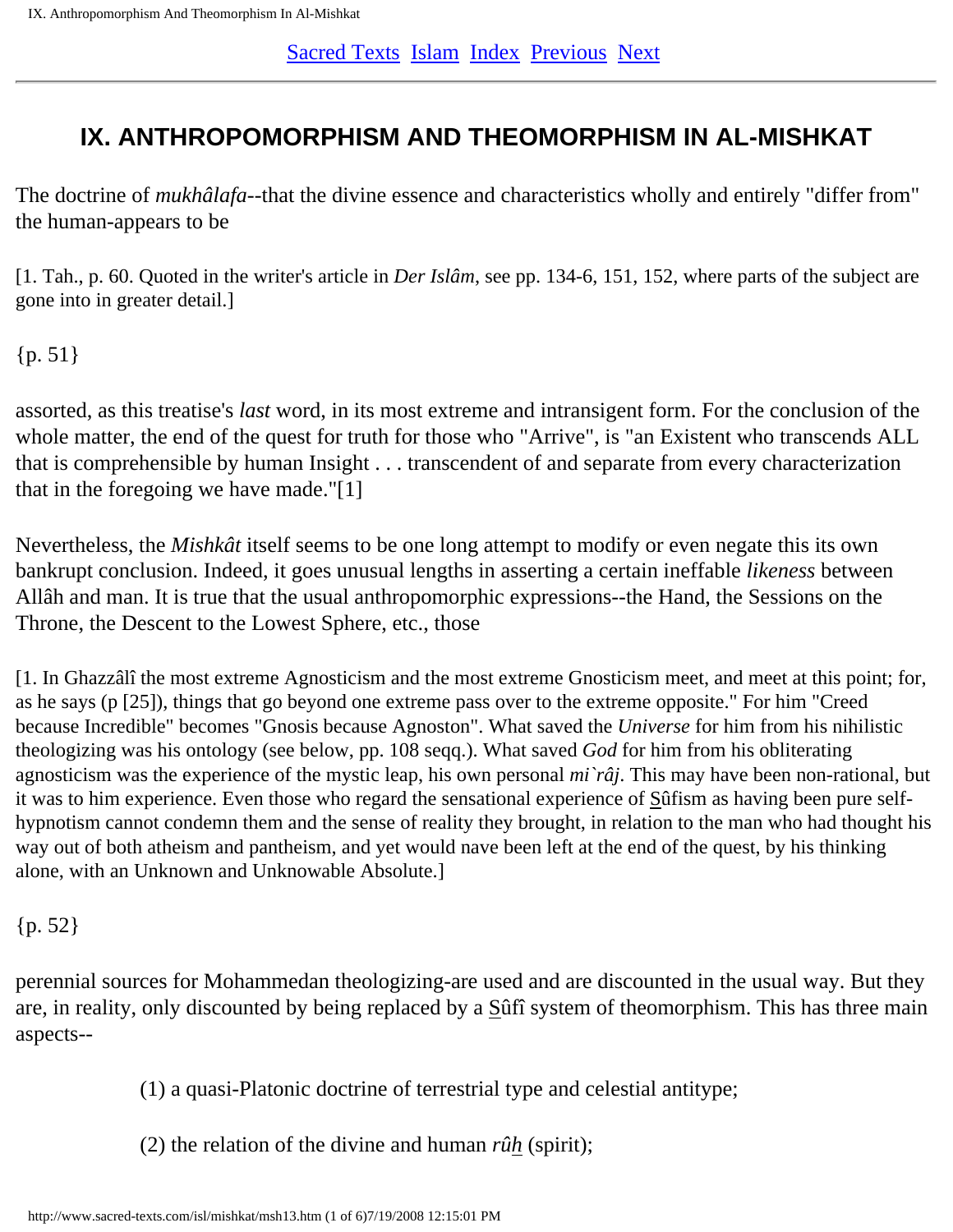(3) the relation of the divine and human *sûra* ("image," "form").

(1) The whole of the first two parts of the treatise are practically an exposition of an Islamico-Platonic typology. It is not explicitly said that earthly things are more or less faint copies of "the patterns of things in the heavens," though this is probably implicit in what is said, namely, that the heavenly realities (*haqâ'iq*), (*ma`ânî*), all have their symbols on earth. These symbols or types, as their Arabic term itself suggests (*amthâl*), do possess a "resemblance" to their celestial antitypes, for, as al Ghazzâlî remarks, "the thing compared (*al-mushabbah*, the antitype) is in some sort parallel, and bears resemblance, to the thing compared therewith (*al-mushabbah bihi*, the type

 ${p. 53}$ 

or symbol), whether that resemblance be remote or near; a matter again which is unfathomably deep."[1] Ghazzâlî. can hardly be allowed to elude the application of this true principle to Allâh Himself, considering that this very Koran-verse which it is the object of the entire treatise to expound begins with a simile. "Light" is the chosen, or rather the God-given symbol, wherewith Allah is "compared", and which therefore He must "in some sort resemble". This analogy of light floods the whole book. Now Allah is the Sun: now the Light of lights: and at the end, in the same breath in which Abu Hâmid, with the incorrigible inconsistency which so angered Averroes, denied the validity of the similitude, description, relation, or even predication in regard to Allâh, we are told that He stands in relation to His Vicegerent (or "wakeel" in a parallel passage) as the pure Light-essence to the sun, or as the Elemental Fire to a glowing coal. Theomorphism has "in some sort" been admitted.

(2) In the *Ihyâ' al `Ulûm* Ghazzâlî speaks of the human *rûh* as *amr rabbâni* "a divine

[1. M., p. [14].]

{p. 54}

affair" (*amr* must surely bear here its other meaning); and he is there very anxious, not to say agitated, over the esoteric character of the doctrine; it must be kept a dead secret from the Many! it must not be set forth in a book![1] "The specific characteristic which differentiates humanity [from the lower creation] is something which it is not lawful to indite in a book."[2] The thing that agitates him is the relation of this human *rûh* to the Spirit of God, *rûh Allâh*, and its relation to Allâh. The matter is esoteric--it is to be "grudged" to the "commons"--because it is dangerous ground. It is dangerous ground because one has to talk warily in order to avoid a violation of the uniqueness of Allâh, which would involve confusing Creator with created, and so passing gradually to *ishrâk*, which is the worst "infidelity."

This particular anxiety is not reflected in the present treatise; it is strange that the mystery of *rûh* does not figure in the list (see above, p. 5) over which the author's *favete linquis*! is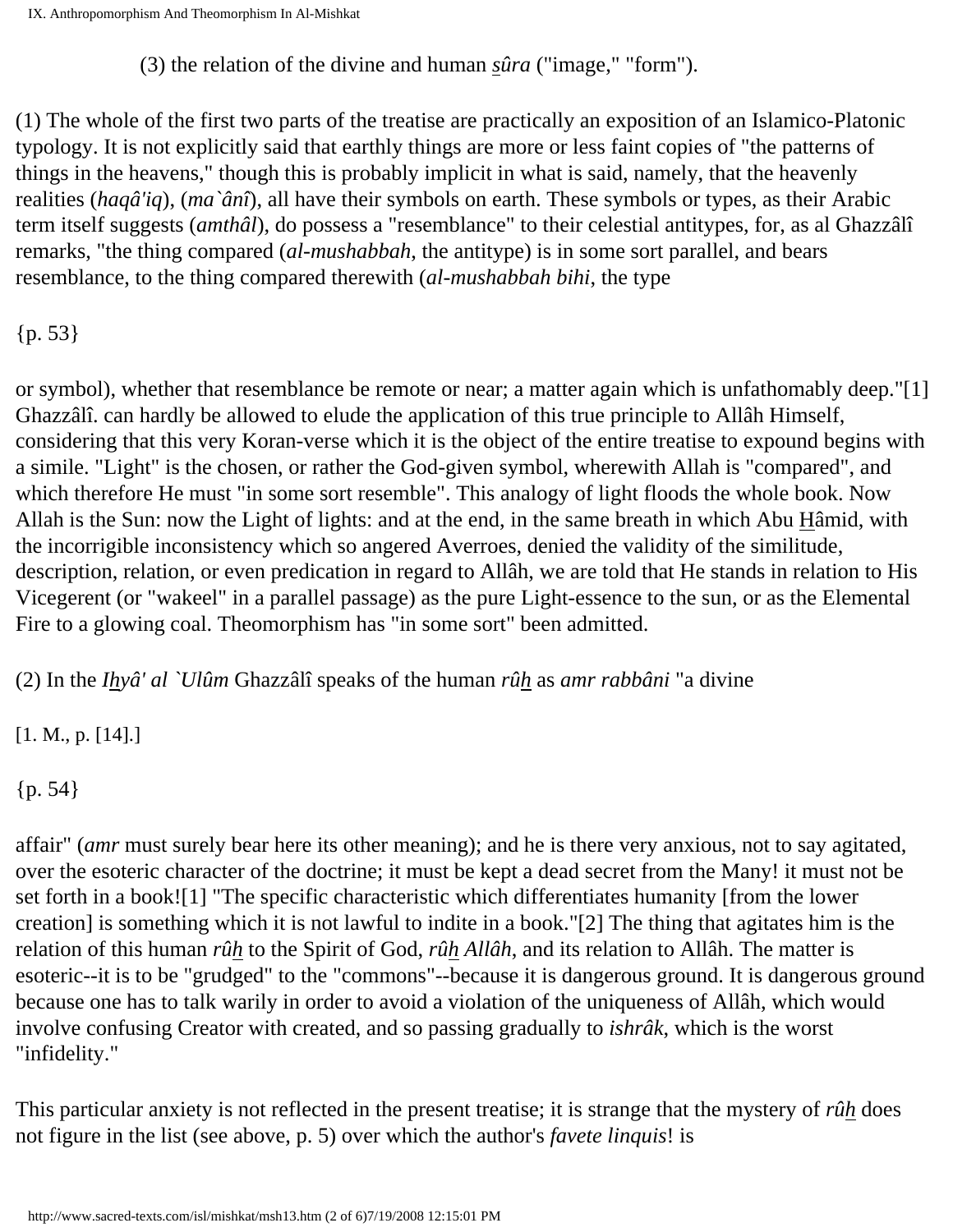IX. Anthropomorphism And Theomorphism In Al-Mishkat

[1. See *Mizân*, p. 214, quoted above.

2. *Ihyâ*, iv, p. 294, quoted in a letter to the writer from Professor R. Nicholson.]

 ${p. 55}$ 

inscribed.[1] He is mainly occupied with working out what the New Testament calls the "operations", rather than the nature of the spirit. In so doing the singular "spirit" becomes plural "spirits", *arwâh*, which, as already observed, happens also in the Book of the Revelation. Ghazzâlî works out the theory of the several "spirits" of the human psychology; then the graded "spirits" of the heavenly hosts; and then the Neoplatonic or theosophic idea of the gradation of all these (in *maqâmât*), and the way in which they are "lit" (*muqtabasa*) from each other in order: we must not say "derived", for that would involve him in the emanationism be was ever anathematizing yet, for ever incurring the suspicion of.[2] In all this his tone is open, easy, confident. The special mystery of The Spirit had been already discounted in the Koran, so that was harmless. As for the identification of *Rûh Mutâ`*, if our theory is correct, that was a grand secret. But that secret he never intended even to hint at, and it would really seem as if we had surprised and betrayed a *sirr maknûn*!

[1. The human *'aql* does figure on that list, pp. [6, 7].

2. See the writer's op. cit. in *Der Islâm*, pp. 138-141.]

{p. 56}

(3) It was the *sûra* tradition,[1] "ALLAH CREATED ADAM AFTER HIS IMAGE," that above all else led Moslem thinkers into temptation--the temptation of trenching on the uniqueness of Allâh. Its very riskiness seems, however, to have fascinated them supremely from the very outset. Not one of them could let it alone. In this very treatise Ghazzâlî returns to it again and again. Perhaps it would accord with inner truth to say rather that both he and others returned to that tradition not so much as moths fascinated by a dangerous glare, but as those who are feeling cold return for warmth and cheer to even an alien fire. The aphorism, sacred as a Koran text, was the assertion and pledge that man somehow is, or may become, "like God." The word *sûra* became the symbol and the guarantee of theomorphism.

In the first allusion in the *Mishkât* to this tradition (p. [9]), the point of the similarity is the human intelligence (*`aql*). In virtue of his intelligence, Ghazzâlî hints, man is "after the image of Allâh." The `aql is "Allâh's balance-scale

[1. Gen. i. 27, though Islâm ignores the parentage.]

{p. 57}

upon earth."[1] In its own sphere it is infallible.[2] From the *`aql*, as from a firm "taking-off" place,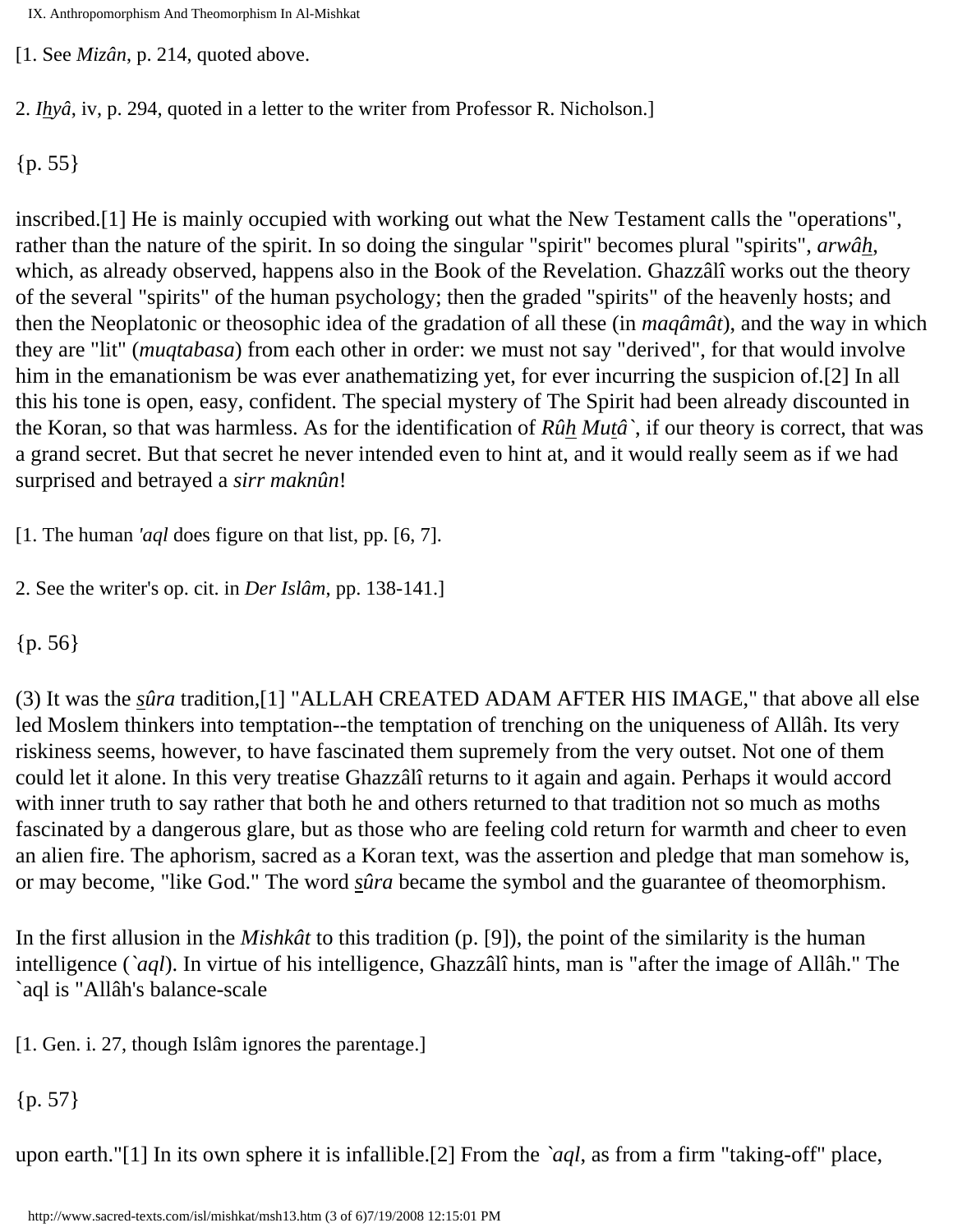IX. Anthropomorphism And Theomorphism In Al-Mishkat

souls make their mystic Ascension to the heavenlies.[3] It is because it is thus the specifically human faculty that it is a determinative element in the human *sûra*.[4]

The second allusion (M., p. [23]) carries us very much further--even to that verge from which Moslem mystics so often looked dizzily down, but from which they so seldom fell, into the pantheistic abyss. Behold a human soul in completest Union (*jam`*) with Deity, sitting on The Throne, and administering all things in heaven and earth! "Well might one," says our author, "in looking upon such an one," get a new view of this tradition. Is not such a uniate, indeed, "after the image of Allâh"? But, he continues[5], "after contemplating that word more deeply one becomes aware that it has an interpretation like [al-Hallâj's] 'I am the One Real.'"[5] Unfortunately he has omitted to

[1. M., p. [29].

2. Ib., p. [10].

3. Ib., p. [24]

4. Ib., [40].

5. How {to} translate this "*Ana-l-Haqq*"? Not by Jesus, "I am the Truth", tempting though this is. "I am the Absolute" would be a parallel rendering in modern philosophic parlance. Professor Nicholson's "I am God" is startling, but illuminating because perfectly justifiable: for *al-Haqq* and Allâh are mutually and exclusively convertible.]

{p. 58}

indicate what precisely that interpretation is. We have a tantalizing author to deal with.

What was that interpretation?

Probably we do not find it in the third passage (pp. [34, 35]), though it is deeply influenced by Hallâjian thought. There is in the celestial world something which "developpe, modalise, et concerte entre elles les creations divines ... une certaine structure interne particuliere a l'acte createur".' This living order, this organised "Presence" (*hadar*), is symbolized by the word *Image*, or *Form*. And this macrocosmic *hadra* has its earthly counterpart in an analogous human form, or *sûra*, which has the same "structure interne particuliere" (it is alluded to on p. [22, l. 1], and p. [34, 1. 3], and described in detail on pp. [39-41]). Therefore, man, formed in this Form, is "after the Form, the Image, of this Merciful One (*al Rahmân*)". Ghazzâlî's explanation of his preference for this variation of the tradition, to which, however, he by no means always adheres, is difficult to follow.

[1. Massignon, op. cit., p, 519, describing Hallâj's doctrine of the divine *rûh*, and exactly hitting off Ghazzâlî's difficult thought on p. [24, ll. 2, 3], (cf. p, [22, l. 2]). But from this point of view *rûh* and *sûra* merge into each other, as a careful comparison of the two Mishkât passages just cited shows.]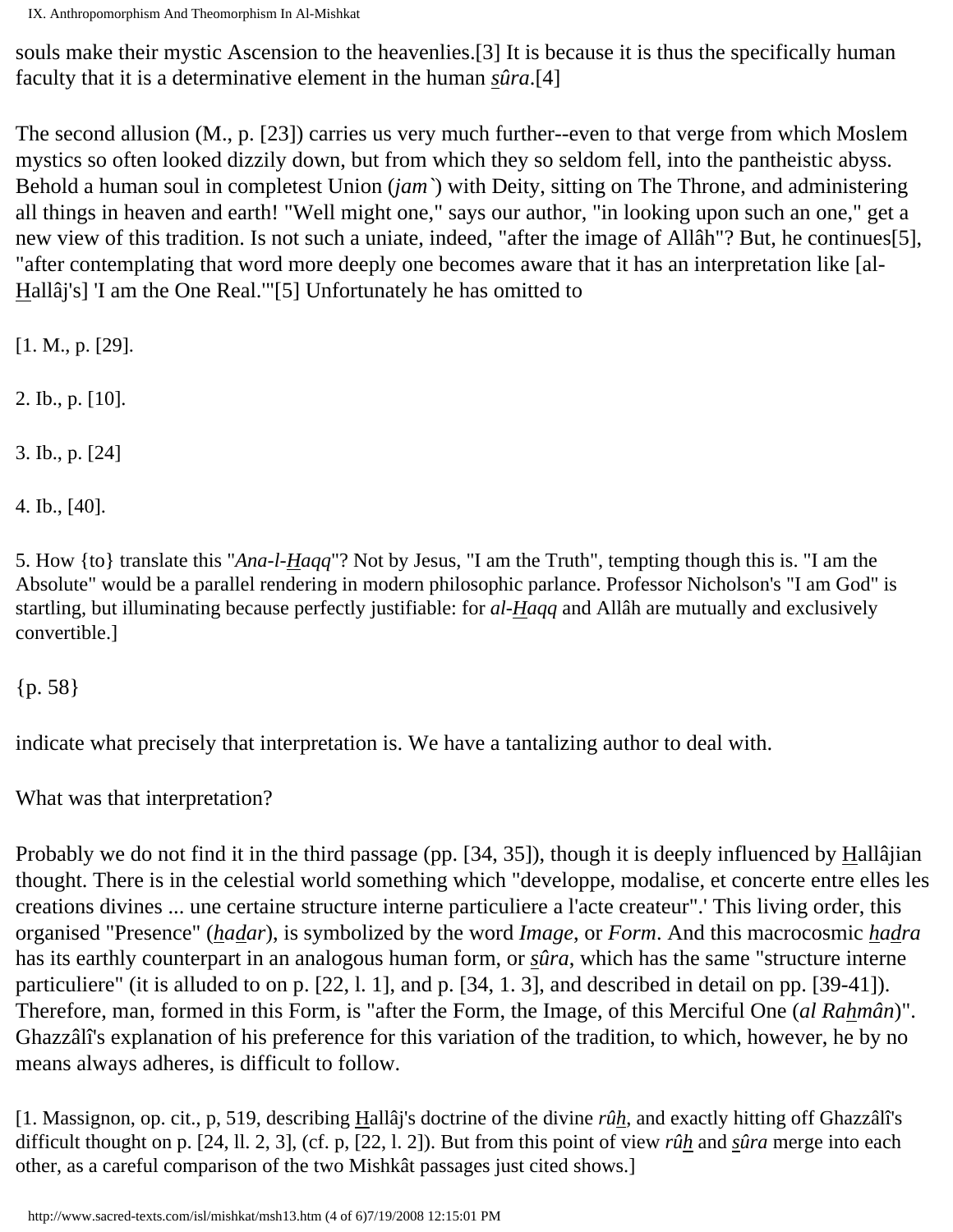{p. 59} But the general idea clearly is that "but for this 'mercy' [i.e. of these two correlative and coincident Forms] every son of Adam would have been powerless to know his Lord, for 'only he who knows himself knows his Lord". The wheel has, indeed, brought us round a strange circle! Through the eternal grace of theomorphism we win back to a higher anthropomorphism, so that the proper study of God is--man! And this from the writer whose last word is that Allah must not have so much as an attribute predicated of Him, or the divine uniqueness will be violated! Truly, thus the whirligig of thought brings in his revenges.

We have already seen many indications that before he wrote this treatise Ghazzâlî must have been deep in the study of al-Hallâj; and the passage we have just been considering may be added to these indications. Yet there is no overt trace in it, or elsewhere in the *Mishkât*, of al-Hallâj's profoundest thought on this matter of the Divine-Adamic; no trace of that strange Figure--that Epiphany of humanized Deity, or Apotheosis of ideal-Humanity--which was presented by Allah to the angels for worship

#### {p. 60}

or ever the first man was created, and in which He Himself, on behalf of the human race, swore unto Himself the Covenant (*mîthâq*) of allegiance. For this conception, which has the closest interrelations with all the moments of the above discussion--*rûh*, *amr*, *sûra*, *nûr-Muhammadî*--the reader must be referred to the grand work which has brought to light so many hidden things, A Louis Massignon's *La Passion d' Al Hosayn-ibn-Mansour al-Hallaj*.[l] Ghazzâlî's silence on this so remarkable development of the *Sûra* tradition would suggest that it was precisely here that he felt it dangerous to follow al-Hallâj. What was possible for the seer might send the theologian over the line where Islam ends and pantheism begins. On the other hand, is it possible that here we have the explanation of our author's embarrassed words on p. [55] "on account of a Mystery which it is not in the competence of this book to reveal"? His inmost

[1. Pages 485, 599-602. In a note Massignon hazards the tentative suggestion that this epiphanized God (called by al-Hallâj *al-Nâsût*) in contra-distinction from the unknowable *al-Lâhût*) is analogical to, or suggestive of Ghazzâlî's *Vicegerent* (p. 601, n. 5). The suggestion is thrilling, as we see. It must be repeated that there is no overt trace of the doctrine in M.]

#### {p. 61}

thought may have been, "Perhaps al-Hallâj has penetrated here to something of what the Koran itself [in the Spirit-Verse] left obscure. I neither assert, nor deny. *Allâhu a`lam*!"

Thus we come to the ultimate question--the ultimate question with every Sûfî writer and book--does he and it escape pantheism? What light comes from this "Niche for Lights" upon this obscure question?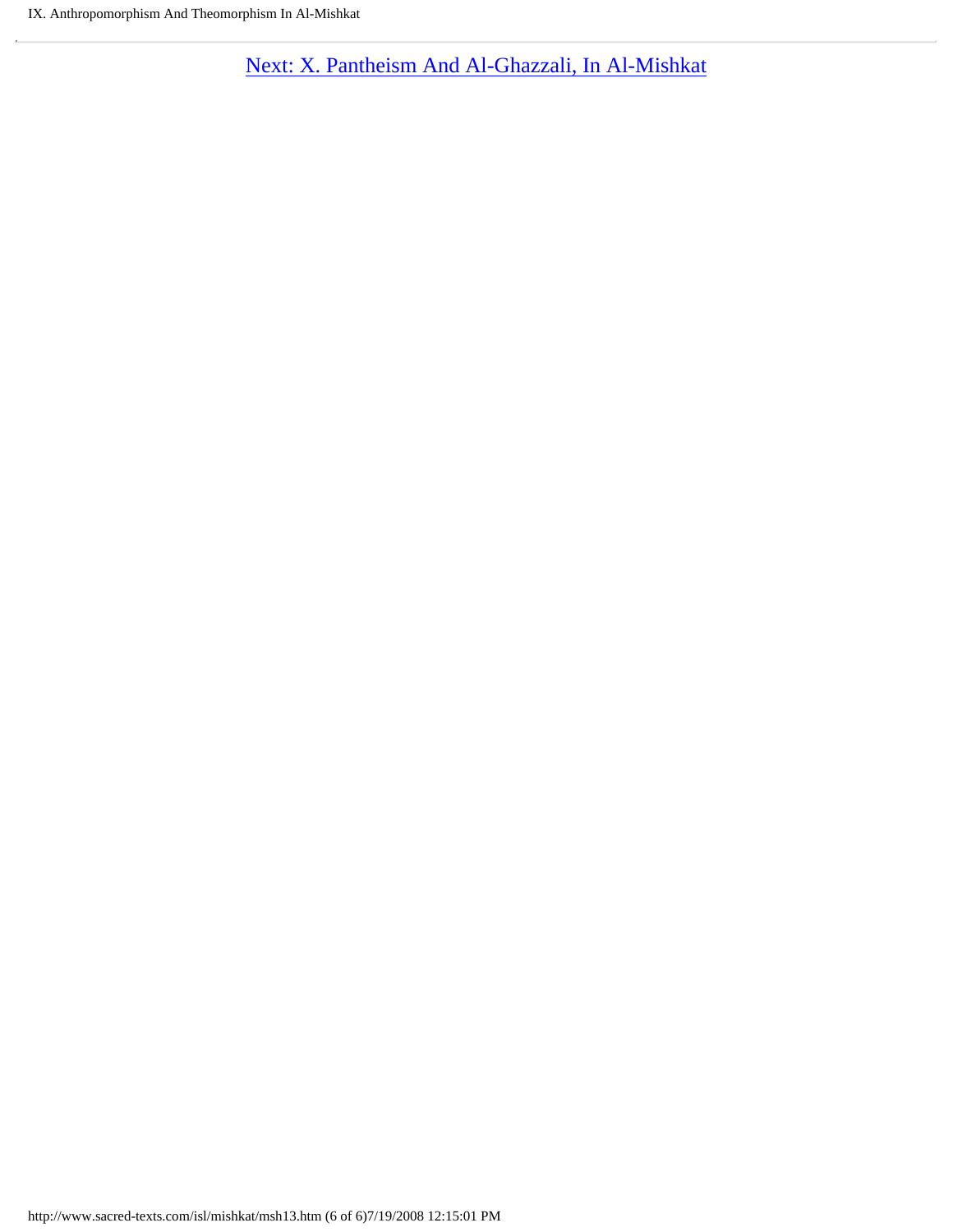# **X. PANTHEISM AND AL-GHAZZALI, IN AL-MISHKAT**

<span id="page-40-0"></span>The root question in regard to al-Ghazzâlî, and every other advanced mystic and adept in Islâm, is the question of Pantheism: did he succeed in balancing himself upon the edge of the pantheistic abyss, and finding some foothold for his creationist theism, some position that cleared his conscience towards his orthodox co-religionists? Or did he fail in this? The *Mishkât* contains a good deal that is relevant to this final issue.

It contains much, in the first place, which on the face of it reads like naked pantheism; and in particular the whole passage on

{p. 62}

pp. [19, 201 and [22-4], where not only is the most extreme language of the extreme wing of Sûfism (*Ana-l Haqq*[1] and the rest) quoted with guarded approval, but there is open eulogy of the formula lâ huwa illâ Huwa "there is no it but HE", which is declared to be more expressive of real, absolute truth than the Mohammedan creed itself *lâ ilâha ill-Allâh* "there is no god but God". This would seem to be as unreserved an assertion of flat pantheism as could be found in philosophic Hinduism itself. Equally worthy of philosophic Hinduism is Ghazzâlî's "*He is everything*: He is that He is: none but He has ipseity or heity at all . ."[9](p. [22]). And then gain the experience of the advanced Initiates and Adepts is described in terms of thorough pantheism: to them "the plurality of things fell away in its entirety. They were drowned in the absolute Unitude[5] and their intelligences were lost in its abyss" (p. [19]); and when they return to earthly illusions again from that world of reality they "confess with one voice that they had seen *nought existent* there save the One Real

[1. Which, it must be remembered, might not unfairly be translated -I am God---; see footnote above.]

{p. 63}

(Allâh)". *Existent*! Do words mean what they say?

No, not precisely! with a Ghazzâlî, and with Mohammedan mystics, clinging desperately to orthodoxy! The matter, in fact, turns precisely on this word "existent". What *is* existence? What *is* non-existence? It was Ghazzâlî's ontological philosophy that seems to have yielded him a fulcrum on which he could precariously balance the pantheistic and the deistic moments of his religious thought.

This philosophy is poetically stated in our treatise, but in spite of the poetic, imaginative diction it can be recognized as identical with his usual doctrine.[1] It will be found on pp. [17-19, 21, 22]. We have there a picturesque representation of a doctrine well known to the schoolmen of Islâm, that Not-Being is a sort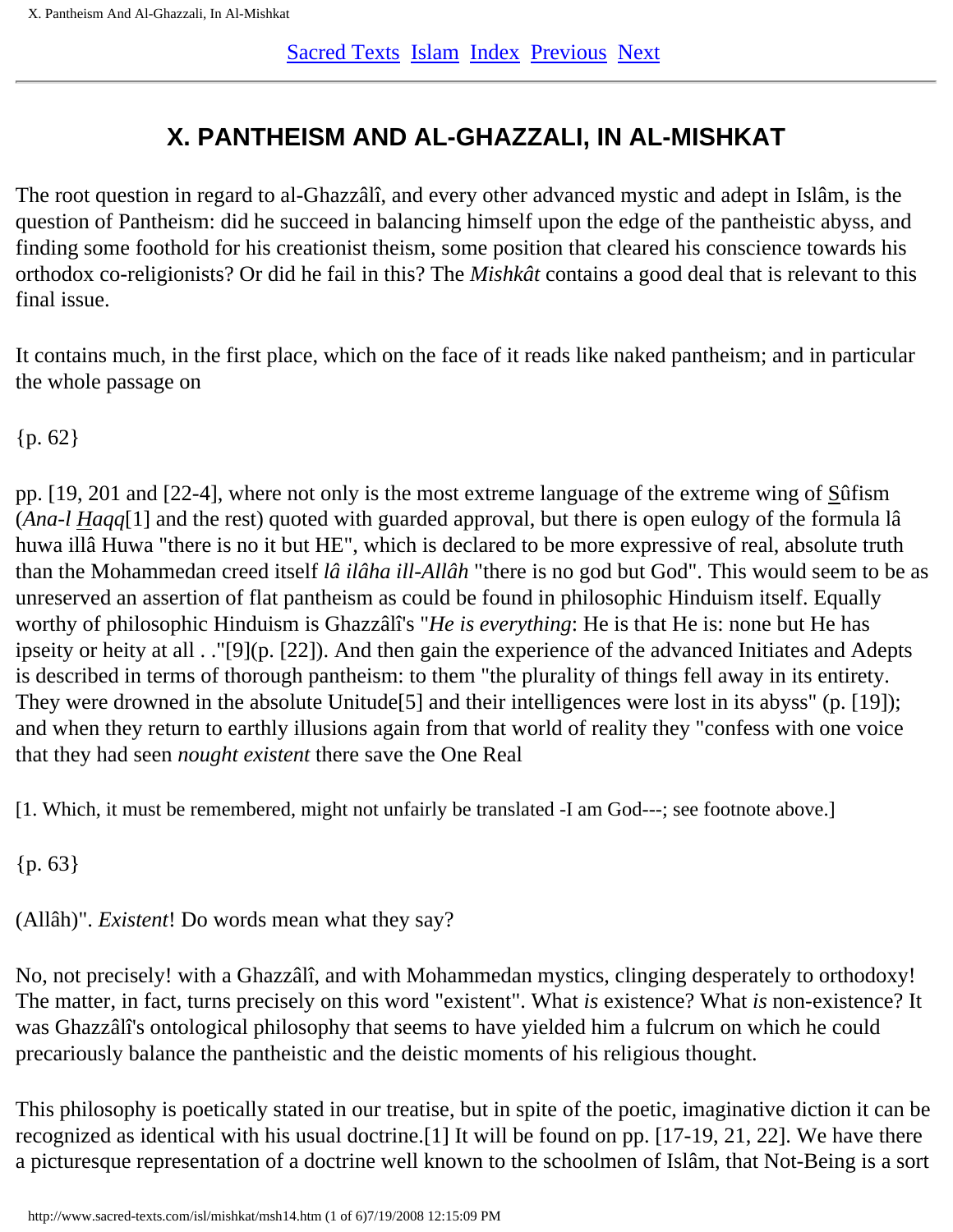of dark limbo in which the Contingent awaits the creative word *Kun* "Be!"--compared in this "Light" treatise to a ray of light from the One Self-existing Being. Neither the Greeks nor the schoolmen could

[1. See, for example, Minqiah and the Lesser Madnûn (if that is Ghazzâlî's).]

{p. 64}

ever quite get over the feeling that, in predicating anything of Not-being or a Nonentity, in using the word "is" in a sentence with Not-being or a Nonentity as its subject, you have in some way ascribed, not existence, but a sort of quasi-being, to that subject. Hegel's solution was so to evacuate the category of mere, bare "Being" of all content, and to demonstrate its consequent total impoverishment and inanity, that it could be seen to be, the equivalent of Not-being. This was impossible for the schoolmen, above all for Oriental schoolmen, even of the most contradictory schools, who regarded the category of "pure" being (they would never have said "mere") as the sublimest and most radiant of all the categories, and the very object of the whole quest of life. But the obverse of the Hegelian paradox may nevertheless be seen in their ascription to contingent not-yet-being a sort of quasi-existence. The effect of the creative word was simply to turn this potential into actual being. Thus the universe, always contingent, indeed but formerly potential-contingent, *now* became actual-contingent.

 ${p. 65}$ 

All this is schematized in *al-Mishkât*. The limbo becomes Darkness (p. 30); the potential-contingent, Dark Things;<sup>[1]</sup> the divine creator, the Sun; the creative act, a Ray from His real being, whereby a dark Nonentity flashes into being and becomes an Entity, but an Entity that depends continuously on the permanent illumination of that ray, for in the Mohammedan creational scheme, at any rate, Creator is equally capable of being Annihilator.

At this point Ghazzâlî's tortured thought is greatly helped out by the ambiguous word

[1. It is just here that, as it seems to the writer, the Philosophers with their Aristotelian doctrine of the eternity, the formless substrate of things--might well have forced a place for their thought, in spite of the Ghazzâlian wrath against them and it. For when the dark "self-aspect" of these contingencies of the Theologians is considered, prior to their "existence" (p. [59]), is there much to choose between the eternal potentiality asserted of them by Ghazzâlî, and the eternity asserted for *hyle* by the Philosophers? Ghazzâlî himself quotes a saying of Mohammed (p. [13]), on to which these Philosophers would eagerly have seized proving the point: "Allâh created the creation in darkness, then sent an effusion of His light upon it," For a man who was using this divine light-emanation to typify the act of creation, of Calling out of non-being to being it was dangerous surely to give, apparently so powerful an indication as this of a previous *creation* in "darkness" (= not being in Ghazzâlî's chosen symbology). It might very well have been claimed by the Philosophers that this creation-in-darkness is precisely their formless, chaotic *hyle*, eternal as darkness is eternal before the light shines. The Philosophers *did* pretend to prove their thesis from the Koran; see Averroes' *Manâhij*, ed. Müller, p. 13 (=Cairo ed. *Faisafat Ibn Rushd*, p. 12), where the following texts are cited in support, S. 11, 9; 14, 49; 41, 10.]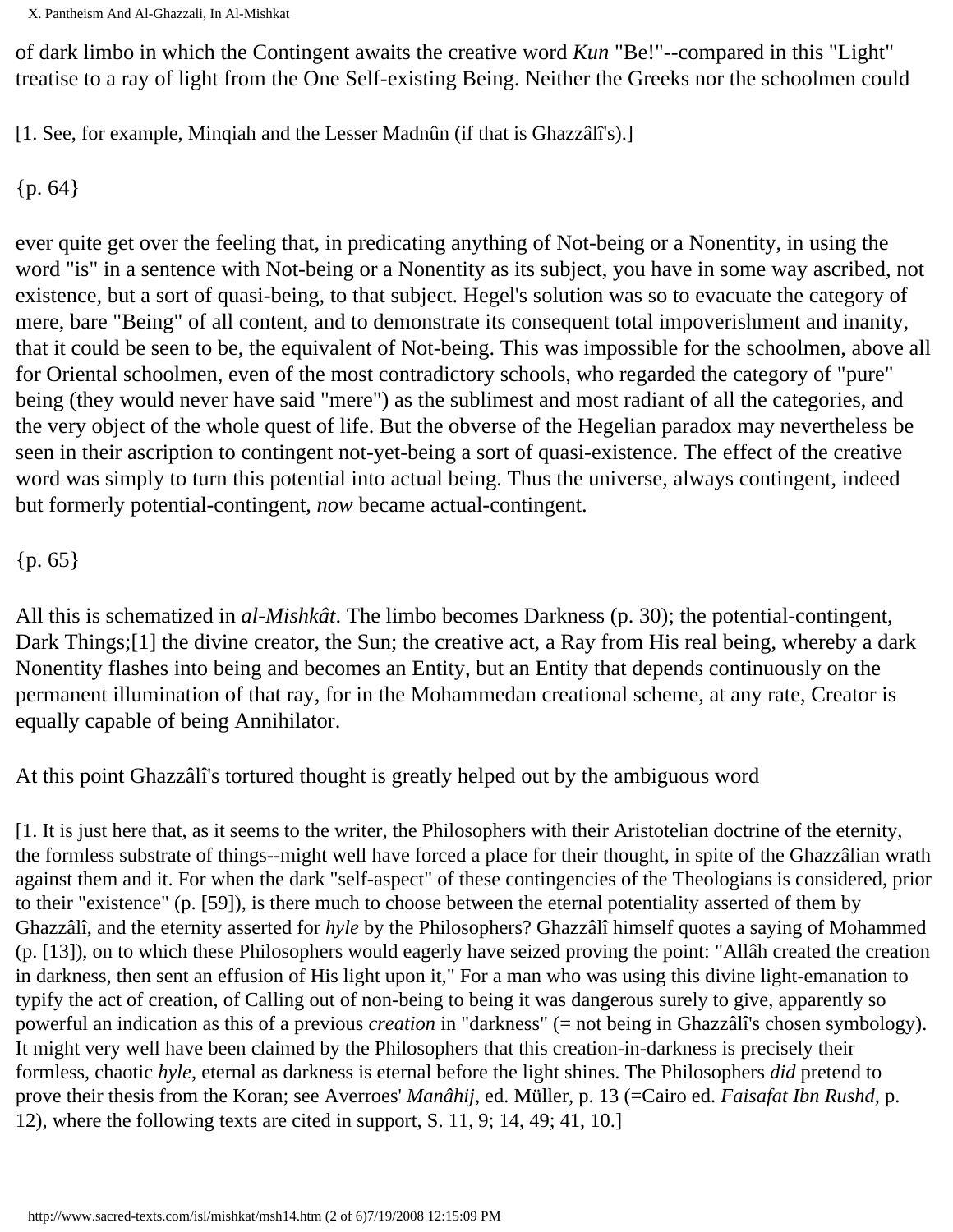{p. 66}

*wajh*, which has two senses, or rather three, Face, Side, Aspect (logical). This gave him a formula: it was not the first time, nor the last, that the ambiguity of the chief word in a theological formula has been welcome to all concerned. He could take the Koran texts "*the Wajh of everything faces (muwajjah) to Him and is turned in His direction*," and "*Whithersoever they turn themselves, there is the Wajh of Allâh*;" and the *hadîth qudsî*, "*Everything is a perishing thing except His Wajh*;" and could then play on the word. In ancient and mediaeval times the merest plays on words were not considered figures of speech but profundities of thought. Quibbles masqueraded as discoveries. And so this word (a) enabled Ghazzâlî to keep his hold on creationism on the one hand, for these were "things" sure enough, all turned towards the central Sun and dependent for their existence on its creative light; and there was also the sound logical position, that under this aspect (*wajh*) of relatedness these things have actual being (p. [18j). So the actuality of the universe is saved, and the abyss of pantheism is avoided. And (b), on the other hand, he could say to the

{p. 67}

pantheistic Sûfî (and to himself in that mood), that equally under this "aspect" of relatedness things, if and when considered *an sich*, had no existence, were not existent at all. The only Existent was the *Wajh Allâh* (p. [22]) that is, Allâh Himself, for, as he carefully informs us i (p. [191), Allah cannot possibly be said to be greater" (*akbar*) than His own *wajh*; and I must, therefore, be identical therewith. And thus the out-and-out pantheist might well feel his case complete; the last vestige of dualism disappears; Allah is All, and All is Allah, *lâ mawjûda ill-Allâh* (M. p. [18])! As Ghazzâlî himself put it, Allah is the Sun and besides the sun there is only the sun's light. *Quid plura*?

Nevertheless, it may be believed that Ghazzâlî himself contrived to use this ontology so as to *keep*, not lose, his hold on the reality[1] and actuality of things, and that early training, central theological orthodoxy, and strong commonsense proved by its help too strong for the pull towards pantheism, with which his late

[1. I.e. in the modern or western sense of the word, = "objectivity" To the mediaeval eastern thinker the Arabic the word meant rather "ideality." It is a case of the difference between phenomenal and transcendental reality.]

{p. 68}

Sûfism with its Neoplatonic atmosphere and sensational ecstasies undoubtedly did pull him--as Sûfism pulled every Mohammedan mystical devotee. Is it not notable that even in the lyrical passages in this treatise, in which he describes (with a rather scared unction) the Mystics' intoxication and the verbal blasphemies which that state so happily permitted, and which were permitted to that state, Ghazzâlî keeps his head, and preserves the same cautious balance as he does in the ontological sections (see pp. [19, 20])? When these inebriates, he says, became sober again, "and they came under the sway of the intelligence they knew that that had not been actual Identity, but only something resembling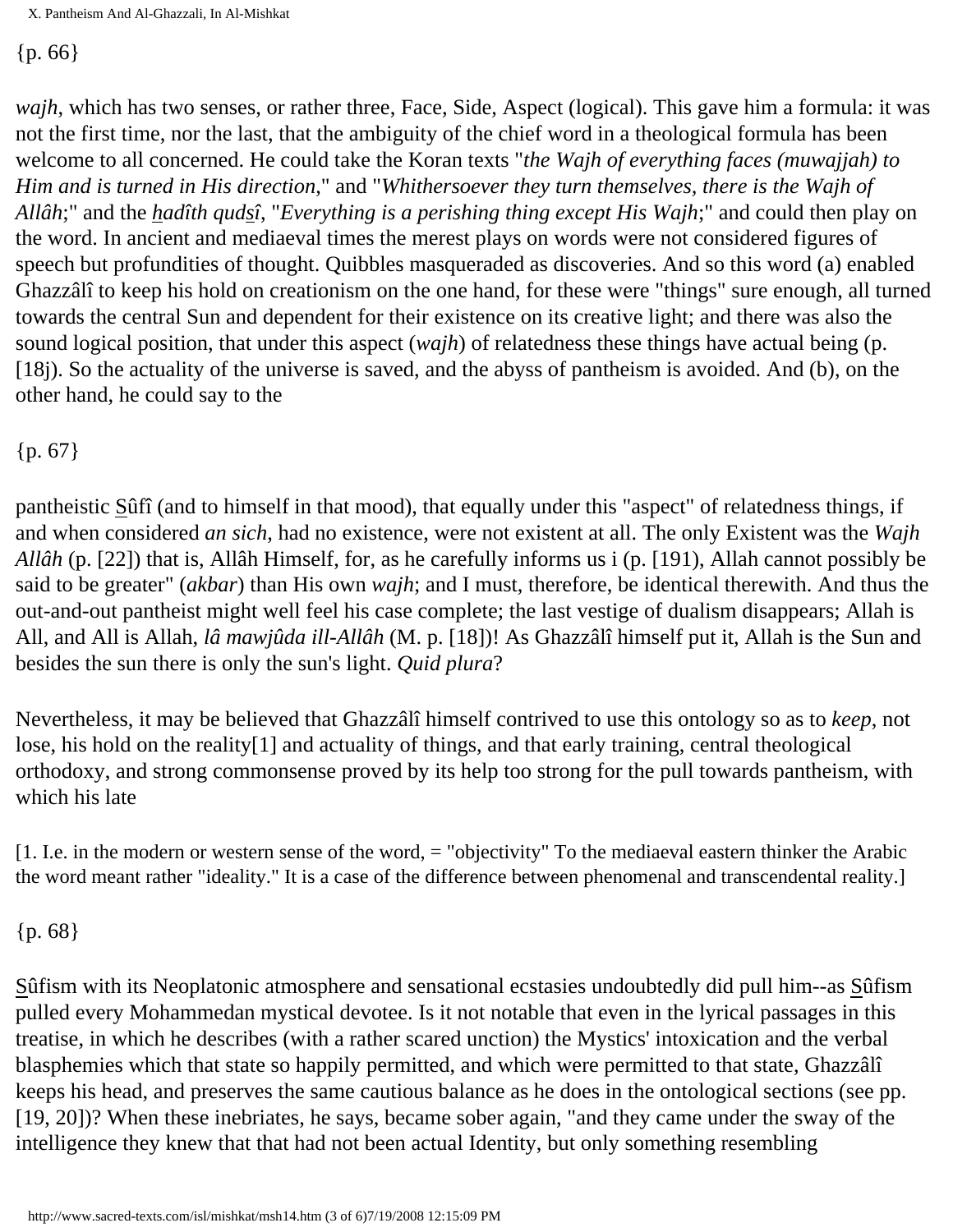Identity" (not *homoousion* but *homoiousion*!). If we correctly translate *ittihâd*[1] thus, the remark is of crucial importance; for the ultimate test of a complete Pantheism is whether things are identical with God, or only united with Him. All classes of mystics without exception assert at least the latter--it is the "Union" of the Christian, as of the Muslim, Catholic; but only

[1. Professor Macdonald prefers "identification," to bring out the verb-aspect of the *masdar* more clearly.]

{p. 69}

those who have actually surrendered their balance and toppled over into the pantheistic abyss assert the former. And Ghazzâlî did not do so. He goes on to quote yet another "drunken" cry of a soul in Union, "I am He whom I love, and He whom I love is I," and shows how even here a distinction is preserved. And then that other, who likened the Union to a transparent Glass filled with red Wine--

> "The glass is thin, the wine is clear. The twain are alike, the matter is perplexed For 'tis as though there were wine and no wineglass there, Or as though there were wine-glass and nought of wine."

And thus comments: "Here there is a difference between saying 'The wine is the wineglass' and "tis *as though it were* the wineglass'." The former, he tells us, is Identity (*tawhîd*), the latter *Unification* (*tawhîd*), not in the commonalty's meaning of *tawhîd*, he honestly says (p. [20]), for them this is one of "the mysteries which we are not at liberty to discuss"--but at the same time not inconsistent With that meaning. What he had in mind was,

{p. 70}

perhaps, something like this: "I reject the herd's interpretation of *tawhîd*, the mere declaration-of-theoneness of Allâh, as a bare truism, miserable in its inadequacy. I likewise reject the other extreme, the pantheist's interpretation of the word as an absolute denial of the actuality of things, or an assertion that things are Allâh. Against them both I assert that Allâh and the Universe constitute a UNITY, but one wherein the Universe is wholly relative to and dependent on Allâh, for existence or nonexistence; preservation or annihilation. All existing things are and must be 'united' to Allâh. But even this must not be declare, openly, for, then, what about Iblîs, Hell, and the Damned? I must not seem to teach 'universalism' any more than pantheism. *Allâhu a'lam*! "

It therefore seems to the writer that Ghazzâlî's position, which he tortured rather than explained when he tried to describe and illlustrate it, really amounted to nothing more than the inevitable distinction between absolute and relative being; between things when viewed relationally, in their relation to their

{p. 71}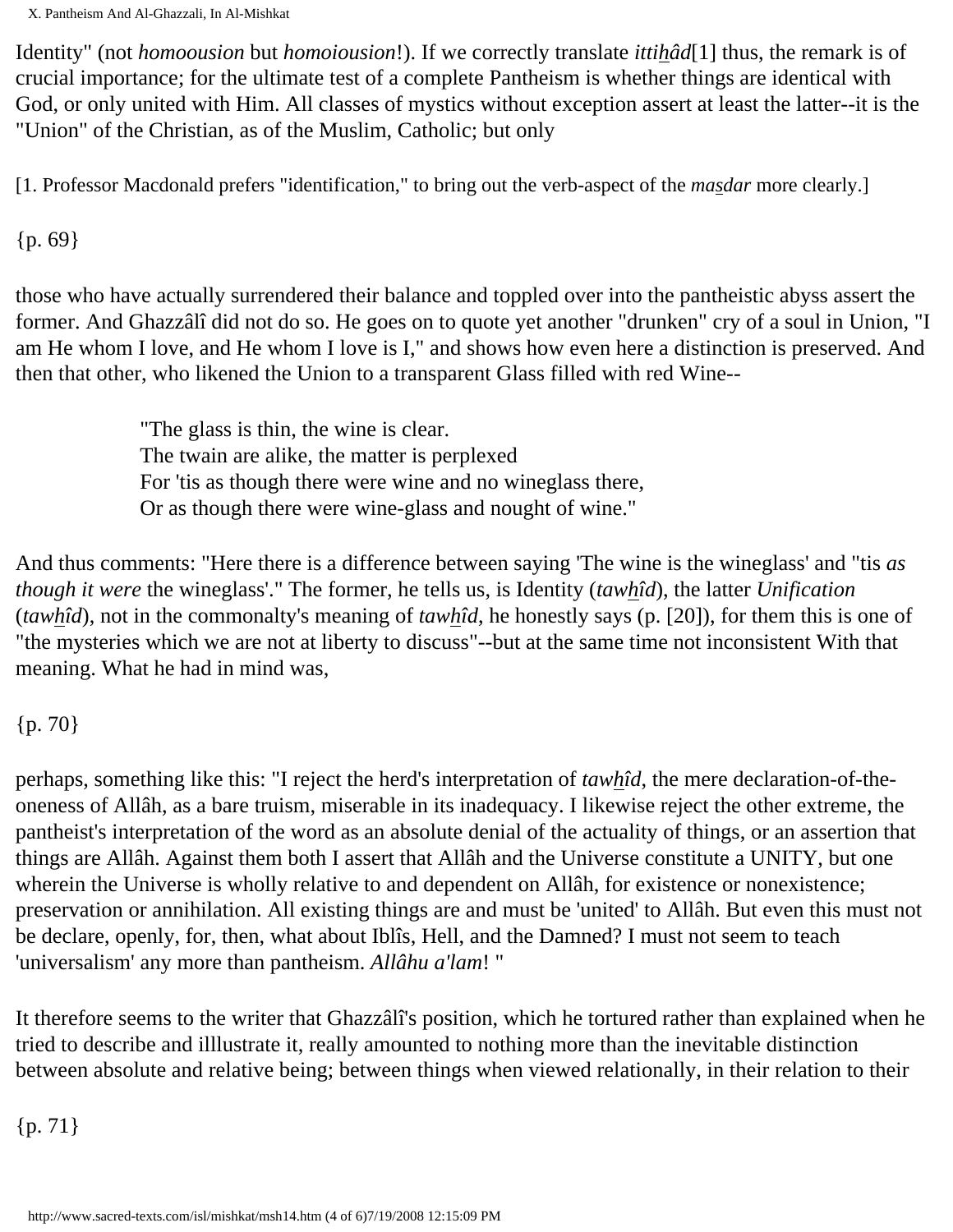Author, and things viewed apart from that relation. Neither Author nor Things were to be denied actuality, or reality, as we understand the latter term. As between Allâh and human intelligences he even goes great lengths (in this very treatise of all others) in asserting parallelism and comparability, similarity therefore[1]; *but* between *Allâh* and all else ONE fundamental all-sufficient difference had to be asserted; namely, ALLAH is self-subsistent, *qayyûm*; things are not so. This distinction was the minimum one; yet also the maximum, for it preserved at once Creator and created, and gave actuality to each. There is, in truth, a good deal of wilful paradox in the *Mishkât*, of Oriental hyperbole, of pious highfalutin<sup>[2]</sup> intended perhaps to scare the "unco" orthodox of the day, to make their flesh creep a little for their health's sake, and to "wake them out of their dogmatic slumbers". For it is in the *Mishkât* that we find the following words, too,

[1. And to assert similarity between two things is at once to have asserted two, and a distinction between them. See M, p. [7].

2. Is not this true for *all* Sûfî writers? Do we not take their language too seriously? It parades as scientific; it is really poetico-rhetorical.]

{p. 72}

which seem plain and harmless enough: "Being is itself divided into that which has being-in-itself, and that which derives its being from not-itself. The being of this latter is borrowed, having no existence by itself. Nay, if it is regarded in and by itself it is pure not-being. *Whatever being it has* is due to its relation to not-itself, which is not real being at all . . ." In other words, it is by a purely arbitrary mental abstraction that we "regard derived being in and by itself". The impossibility of really *effecting* this abstraction is precisely what preserves to derived being its measure of actuality --"whatever being it has . . ."[1] To us these last words are a clear concession of reality to conditioned being. It is true Ghazzâlî denies reality to it in the next sentence. But this only shows that when an Oriental talks of "Real" he means what we mean by "Unconditioned", and that when he is thinking of "Conditioned or Relative" he says "Unreal." The matter has become one of terms.

[1. Gh. has no more use for the Noumenon, for the *Ding an sich*, than had the post-Kantians; though for how different reasons.]

#### {p. 73}

It is impossible to demand more than this from Ghazzâlî as philosopher-theologian. He was, perhaps, not more successful than other eastern theologians in finding a place for the universe, philosophically, with or in Allâh. But has western philosophy been any more successful in finding a place for Allâh, philosophically, with or in the universe?

{p. 74}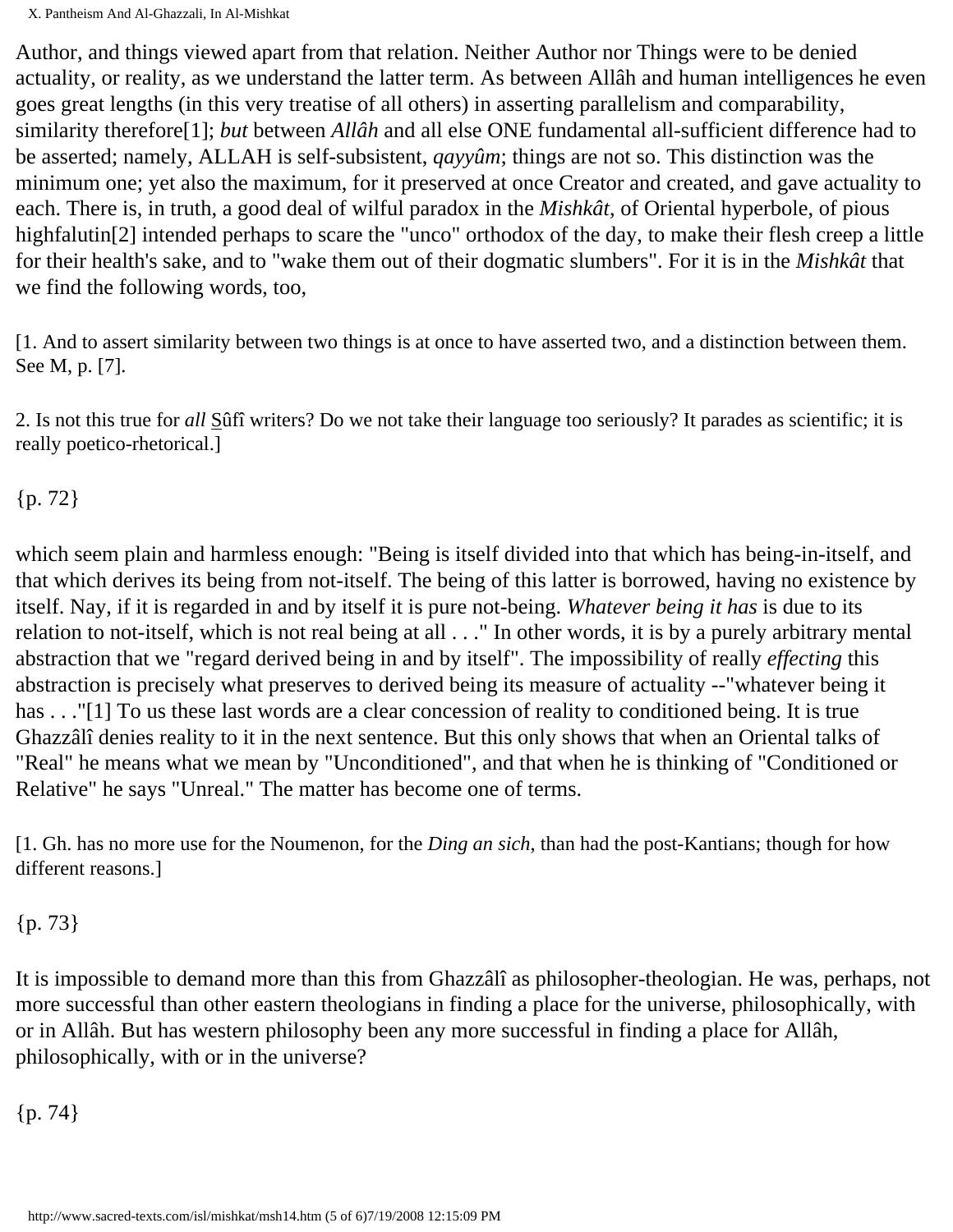**[Next: Translation](#page-46-0)**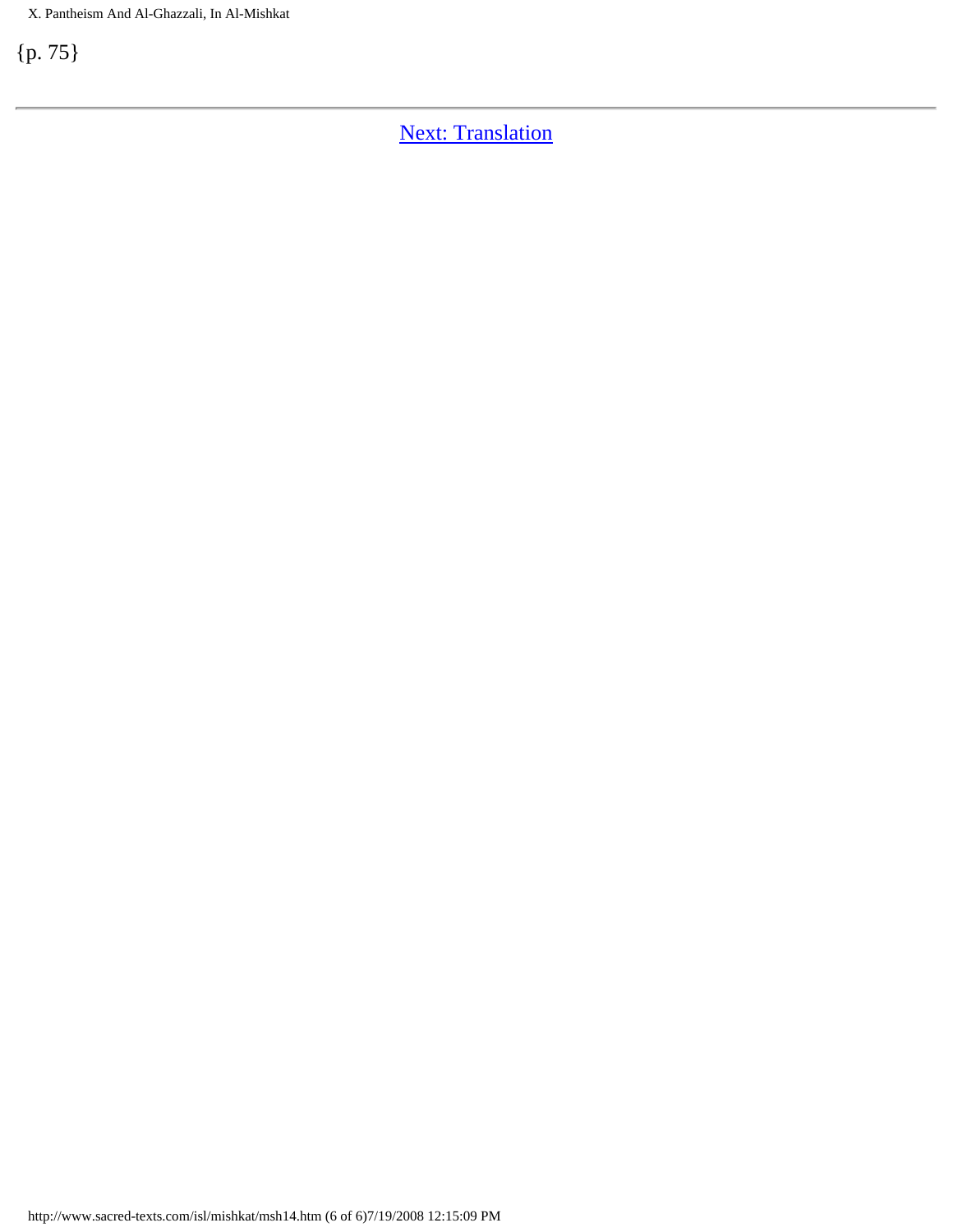# **TRANSLATION**

<span id="page-46-0"></span>[The references in square brackets are to the pages of the Cairo Arabic edition. {these are written in the form [p. 3], to avoid confusion with the footnote indicators.--jbh}]

# **THE NICHE FOR LIGHTS**

(*Mishkât al-Anwâr*)

*Praise to ALLAH! who poureth forth light; and giveth sight; and, from His mysteries' height, removes the veils of night!*

*And Prayer for MUHAMMED! of all lights the Light; Sire of them that do the right; Beloved of The Sovereign of Might; Evangelist of the forgiven in his sight; to Him devoted quite; to sinner and to infidel the Arm that knows to fight and smile!*

You have asked me, dear brother--and may Allâh decree for you the quest of man's chiefest bliss, make you candidate for the Ascent to the highest height anoint your vision with the light of Reality, and purge your inward parts from all that is not the Real!--You have asked me, I say, to communicate to you the mysteries of the Lights Divine, together with the allusions behind the literal meaning of certain texts in the Koran and certain sayings in the Traditions.

{p. 76}

And principally this text[1]:--

*"Allâh is the Light of the Heavens and of the Earth. The similitude of His Light is as it were a Niche wherein is a Lamp: the Lamp within a Glass: the Glass as it were a pearly Star. From a Tree right blessed is it lit, an Olive-tree neither of the East nor of the West, the Oil whereof were well-nigh luminous though Fire touched it not: Light upon Light!*

*"But as for the Infidels, their deeds are as it were massed Darkness upon some fathomless sea, the which is overwhelmed with billow topped by billow topped by cloud: Darkness on Darkness piled! so that when a man putteth forth his hand he well-nigh can see it not. Yea, the man for whom Allâh doth not cause light, no light at all hath he."*

What is the significance of His comparison of LIGHT with Niche, and Glass, and Lamp, and Oil, and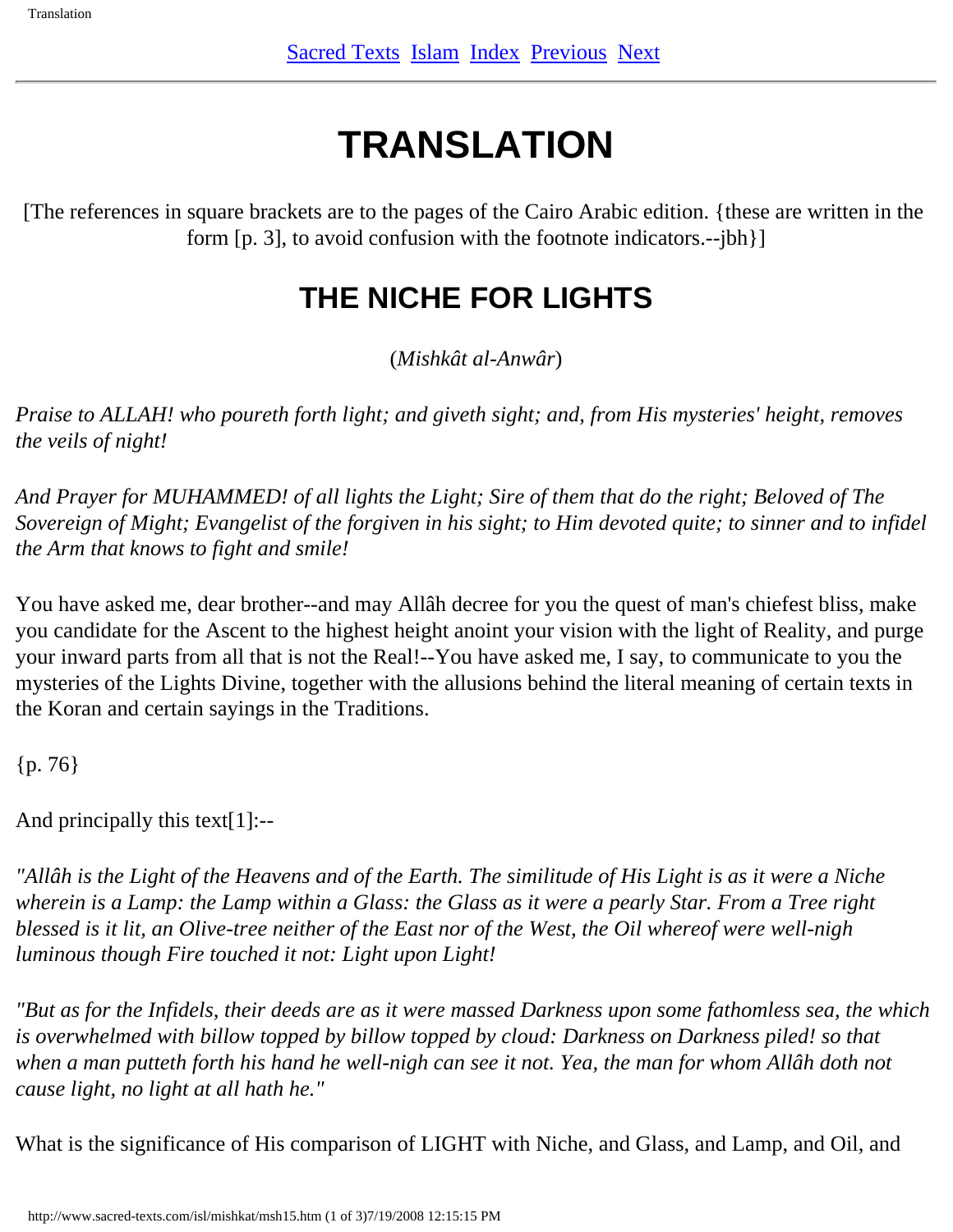Translation

Tree?

And this Tradition

*"Allâh hath Seventy Thousand Veils of*

[1. The Light-Verse in S. 24, 35. The Darkness-Verse. which almost immediately follows, and is mentioned in the exposition, has been added.]

{p. 77}

*Light and Darkness: were He to withdraw their curtain, then would the splendours of His Aspect[1] surely consume everyone who apprehended Him with his sight."*

Such is your request. But in making it you have assayed to climb an arduous ascent, so high that the height thereof cannot be so much as gauged by mortal eyes [p. 3]. You have knocked at a locked door which is only opened to those who know and "are established in knowledge."[2] Moreover, not every mystery is to be laid bare or made plain, but-

"Noble hearts seal mysteries like the tomb."

Or, as one of those who Know has said--

"To divulge the secret of the Godhead is to deny God."

Or, as the Prophet has said--

"There is a knowledge like the form of a hidden thing, known to none save those who know God."

If then these speak of that secret, only the Children of Ignorance will contradict them. And howsoever many these Ignorants be, the

[1. Or Countenance; see Introduction, p. 66.

2. Cf. S. 3, 6.]

{p. 78}

Mysteries must from the gaze of sinners be kept inviolate.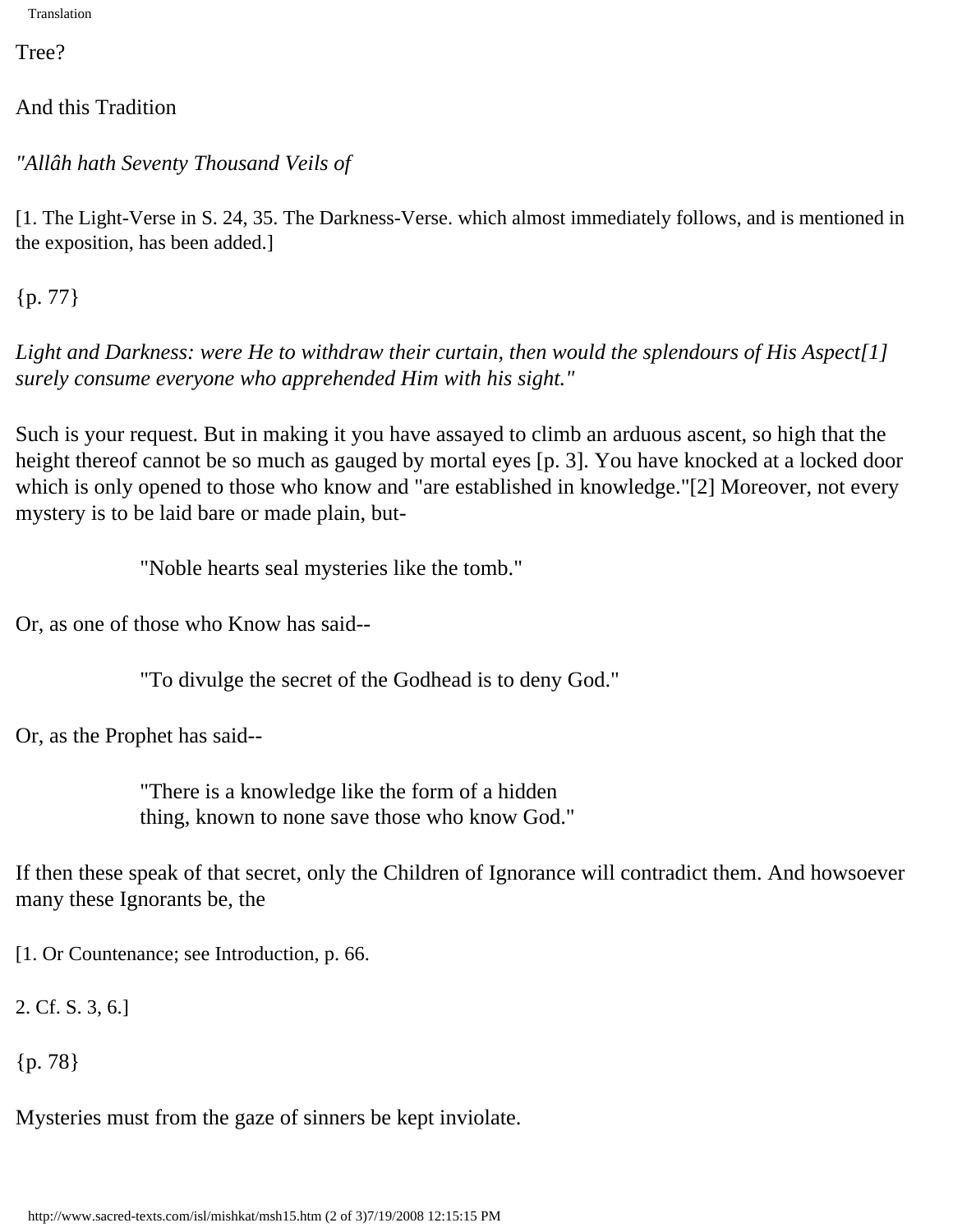Translation

But I believe that your heart has been opened by the Light and your consciousness purged of the darkness of Ignorance. I will, therefore, not be so niggardly as to deny you direction to these glorious truths in all their fineness and all their divineness; for the wrong done in keeping Wisdom from her Children is not less than that of yielding her to those who are Strangers to her. As the poet hath it--

> "He who bestoweth Knowledge on fools loseth it, And he who keepeth the deserving from her doeth a wrong."

You must, however, be content with a very summarized explanation of the subject; for the full demonstration of my theme would demand a treatment of both its principles and its parts for which my time is at present insufficient, and for which neither my mind nor my energies are free. The keys of all hearts are in the hands of Allah: He opens them when He pleases, as He pleases, and with what {p. 79} He pleases. At this time, then, it shall suffice to open up to you three chapters or parts, whereof the first is as hereunder follows.

[Next: PART I.--Light, And Lights: Preliminary Studies](#page-49-0)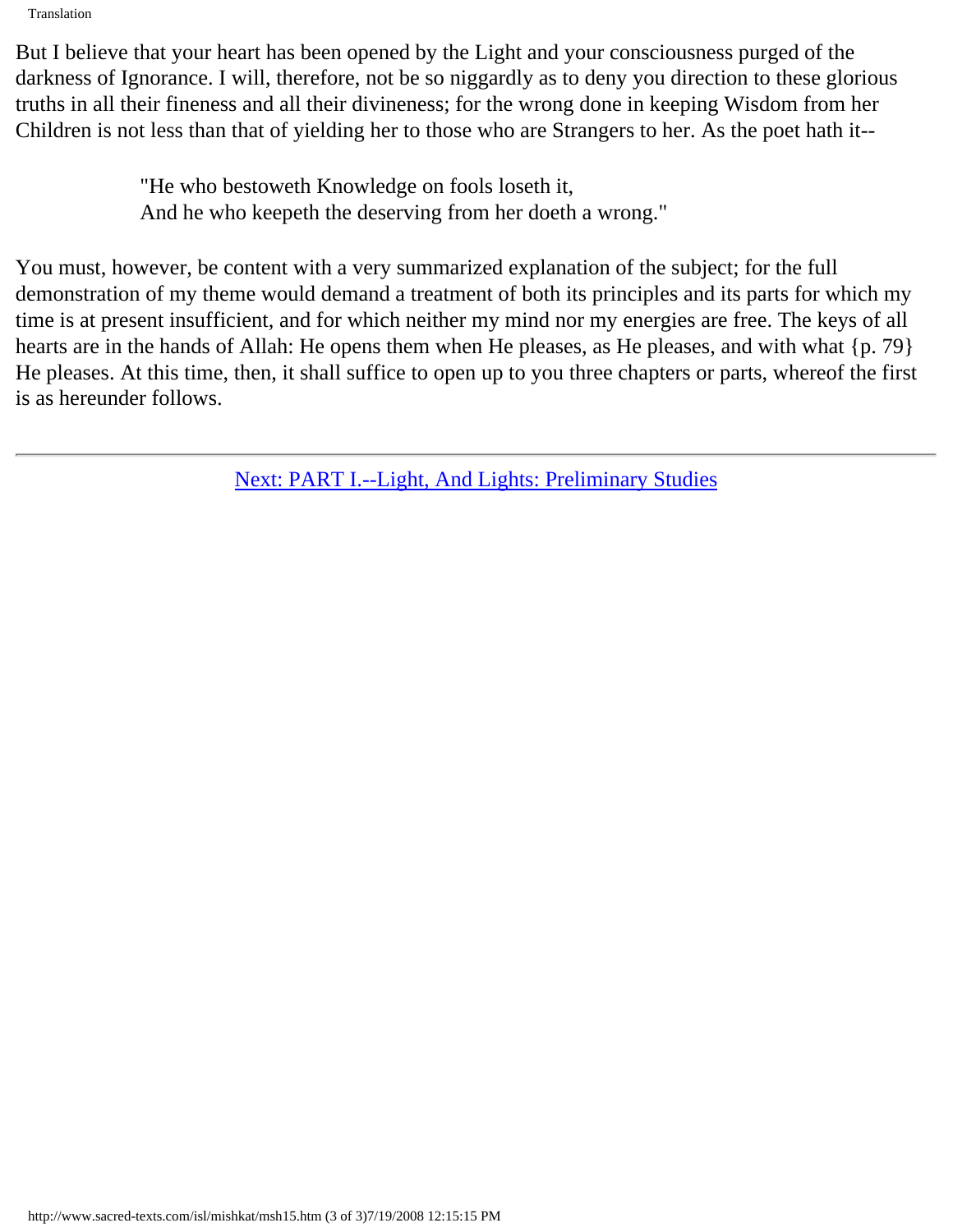## <span id="page-49-0"></span>**PART I.--LIGHT, AND LIGHTS: PRELIMINARY STUDIES**

1. *"Light" as Physical Light; as the Eye; as the Intelligence*

The Real Light is Allâh; and the name "light" is otherwise only predicated metaphorically and conveys no real meaning.

To explain this theme: you must know that the word light is employed with a threefold signification: the first [p. 4] by the Many, the second by the Few, the third by the Fewest of the Few. Then you must know the various grades of light that relate to the two latter classes, and the degrees of the reality appertaining to these grades, in order that it may be disclosed to you, as these grades become clear, that ALLAH is the highest and the ultimate Light: and further, as the reality appertaining to each grade is revealed, that Allâh alone is the Real, the True Light, and beside Him there is no light at all.

{p. 80}

Take now the first signification. Here the word light indicates a phenomenon. Now a phenomenon, or appearance, is a relative term, for a thing necessarily appears to, or is concealed from, something other than itself; and thus its appearance and its non-appearance are both relative. Further, its appearance and its nonappearance are relative to perceptive faculties; and of these the most powerful and the most conspicuous, in the opinion of the Many, are the senses, one of which is the sense of sight. Further, things in relation to this sense of sight fall under these categories: (1) that which by itself is not visible, as dark bodies; (2) that which is by itself visible, but cannot make visible anything else, such as luminaries like the stars, and fire before it blazes up; (3) that which is by itself visible, and also makes visible, like the sun and the moon, and fire when it blazes up, and lamps. Now it is in regard to this third category that the name "light" is given: sometimes to that which is effused from these luminaries and falls on the exterior of opaque bodies, as when we say "The earth is lighted up", or "The light of the sun falls on the earth", or "The lamp-light falls on

#### {p. 81}

wall or on garment"; and sometimes to the luminaries themselves, because they are self-luminous. In sum, then, light is an expression for that which *is by itself visible and* [p. 5] *makes other things visible*, like the sun. This is the definition of, and the reality concerning, light, according to its first signification.

We have seen that the very essence of light is appearance to a percipient; and that perception depends on the existence of two things--light and a seeing eye. For, though light is that which appears and causes-toappear, it neither appears nor causes-to-appear to the blind. Thus percipient spirit is as important as perceptible light *quâ* necessary element of perception; nay, 'tis the more important, in that it is the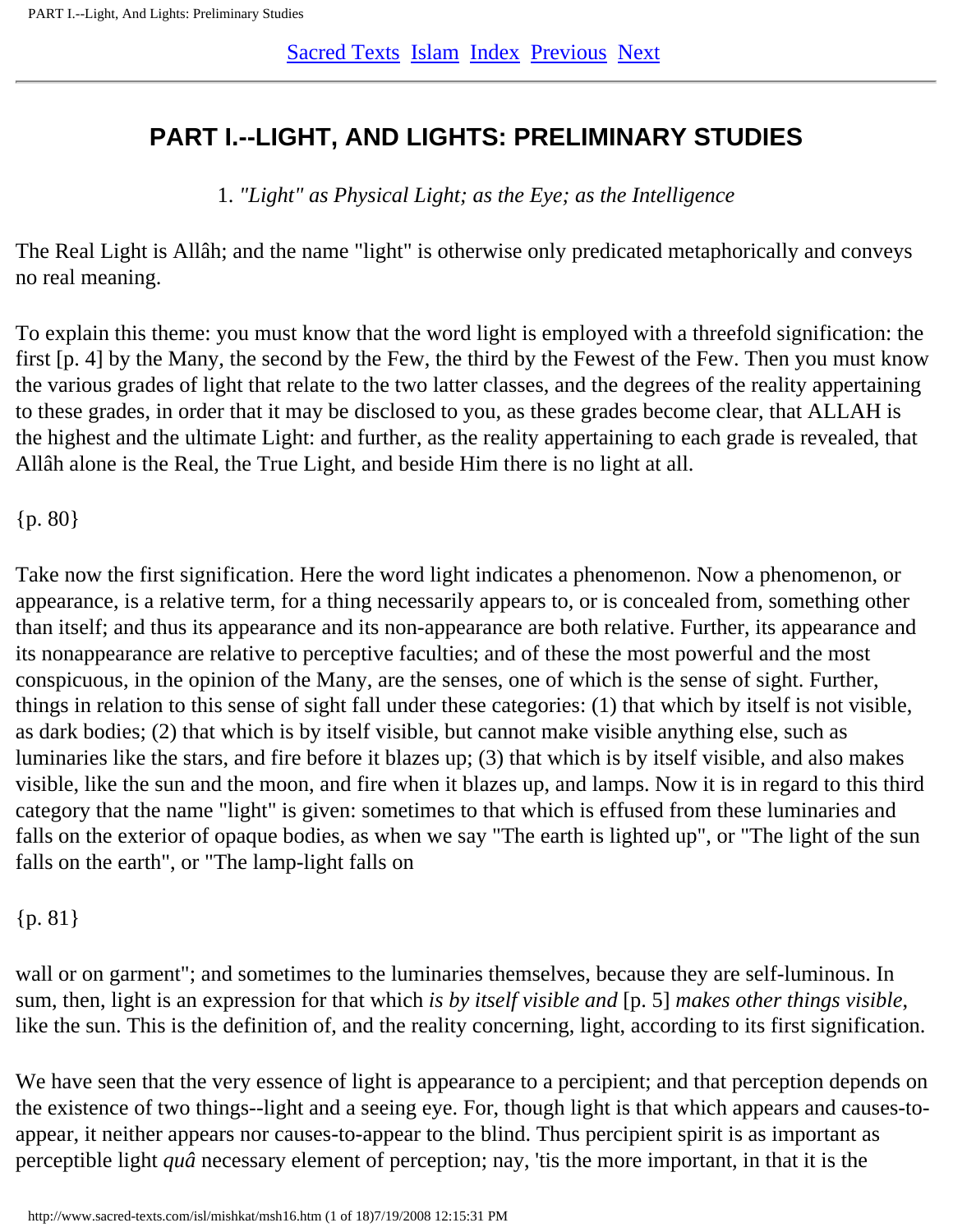percipient spirit which apprehends and through which apprehension takes place; whereas light is not apprehensive, neither does apprehension takes place through it, but merely when it is present. By the word light, in fact, is more properly understood that visualizing light which we call the eye. Thus men apply the word light to the light of the eye, and say of the weak-sighted that "*the light of his eye* is

{p. 82}

weak", and of the blear-eyed that "*the light of his vision* is impaired," and of the blind that "*his light* is quenched." Similarly of the pupil of the eye it is said that it concentrates "the light of vision, and strengthens it, the eye-lashes being given by the divine wisdom a black colour, and made to compass the eye every way round about, in order to concentrate its "light." And of the white of the eye it is said that it disperses the "light of the eye" and weakens it, so that to look long at a bright white surface, or still more at the sun's light, dazzles "the light of the eye" and effaces it, just as the weak are effaced by the side of the strong. You understand, then, that percipient spirit is called light; and why it is so called; and why it is more properly so called. And this is the second signification, that employed by the Few.

You must know, further, that the light of physical sight is [p. 6] marked by several kinds of defects. It sees others but not itself. Again, it does not see what is very distant, nor what is very near, nor what is behind a veil. It sees the exterior of things only, not their interior; the parts, not the whole; things finite, not

#### {p. 83}

things infinite. It makes many mistakes in its seeing, for what is large appears to its vision small; what is far, near; what is at rest, at motion; what is in motion, at rest. Here are seven defects inseparably attached to the physical eye. If, then, there be such an Eye as is free from all these physical defects, would not *it*, I ask, more properly be given the name of light? Know, then, that there is in the mind of man an eye, characterized by just this perfection--that which is variously called Intelligence, Spirit, Human Soul. But we pass over these terms, for the multiplicity of the terms deludes the man of small intelligence into imagining a corresponding multiplicity of ideas. We mean simply that by which the rational man is distinguished from the infant in arms, from the brute beast, and from the lunatic. Let us call it the *Intelligence*, following the current terminology. So, then, the intelligence is more properly called Light than is the eye, just because in capacity it transcends these seven defects.

Take the first. The eye does not behold *itself*, but the intelligence does perceive itself as

{p. 84}

well as others; and it perceives itself as endowed with knowledge, power, etc., and perceives its own knowledge and perceives its knowledge of its own knowledge, and its know, ledge of its knowledge of its own knowledge, and so on *ad infinitum*. Now, this is a property which cannot conceivably be attributed to anything which perceives by means of a physical instrument like the eye. Behind this,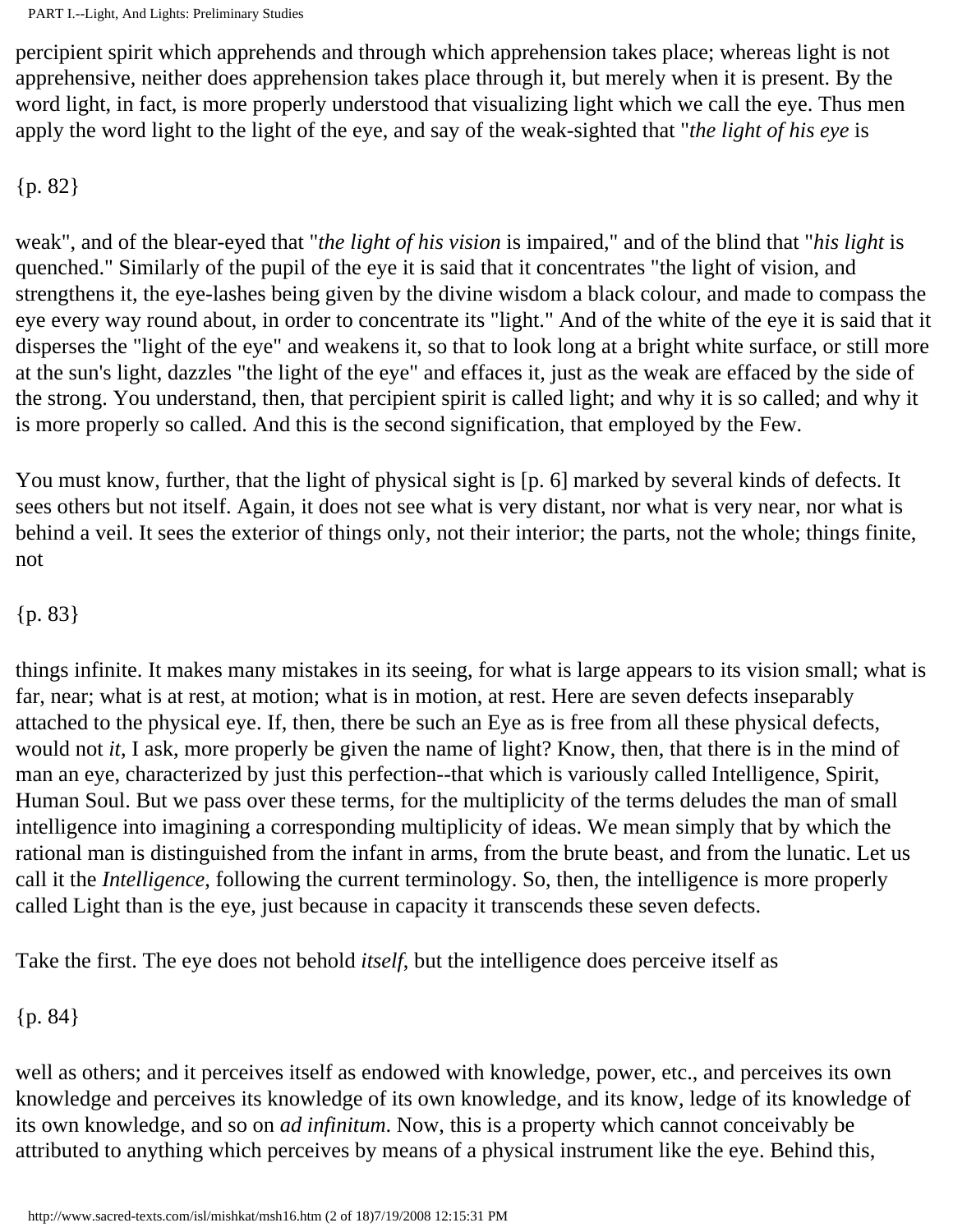```
PART I.--Light, And Lights: Preliminary Studies
```
however, [p. 7] lies a mystery the unfolding of which would take long.

Take, now, the second defect: the eye does not see what is very near to it nor what is very far away from it; but to the intelligence near and far are indifferent. In the twinkling of an eye it ascends to the highest heaven above, in another instant to the confines of earth beneath. Nay, when the facts are realized, intelligence is revealed as transcending the very idea of "far" and "near," which occur between material bodies; these compass not the precincts of its holiness, for it is a pattern or sample of the attributes of Allâh. Now the sample must be commensurate with the original, even though it does not rise to the

{p. 85}

degree of equality[1] with it. And this may move you to set your mind to work upon the true meaning of the tradition: "*Allah created Adam after His own likeness*." But I do not think fit at the present time to go more deeply into the same.

The third defect: the eye does not perceive what is behind the veil, but the intelligence moves freely about the Throne, the Sedile, and everything beyond the veil of the Heavens, and likewise about the Host Supernal, and the Realm Celestial, just as much as about its own world, and its propinquate, (that is its own) kingdom. The realities of things stand unveiled to the intelligence. Its only veil is one which it assumes of its own sake, which resembles the veil that the eye assumes of its own accord in the closing of its eyelids. But we shall explain this more fully in the third chapter of this work.

The fourth defect: the eye perceives only the exterior surfaces of things, but not their interior; may, the mere moulds and forms, not the realities; while intelligence breaks through

[1. Reading ### which both sense and rhyme demand.]

```
{p. 86}
```
into the inwardness of things and into their secrets; apprehends the reality of things and their essential spirits; [p. 8] elicits their causes and laws--from what they had origin, how they were created, of how many ideal forms they are composed, what rank of Being they occupy, what is their several relation to all other created things, and much else, the exposition of which would take very long; wherein I think good to be brief.

The fifth: the eye sees only a fraction of what exists, for all concepts, and many percepts, are beyond its vision; neither does it apprehend sounds, nor yet smells, nor tastes, nor sensations of hot and cold, nor the percipient faculties, by which I mean the faculties of hearing, of smelling, of tasting. nay, all the inner psychical qualities are unseen to it, joy, pleasure, displeasure, grief, pain, delight, love, lust, power, will, knowledge, and innumerable other existences. Thus it is narrow in its scope, limited in its field of action, unable to pass the confines of the world of colour and form, which are the grossest of all entities; for natural bodies are in themselves the grossest of the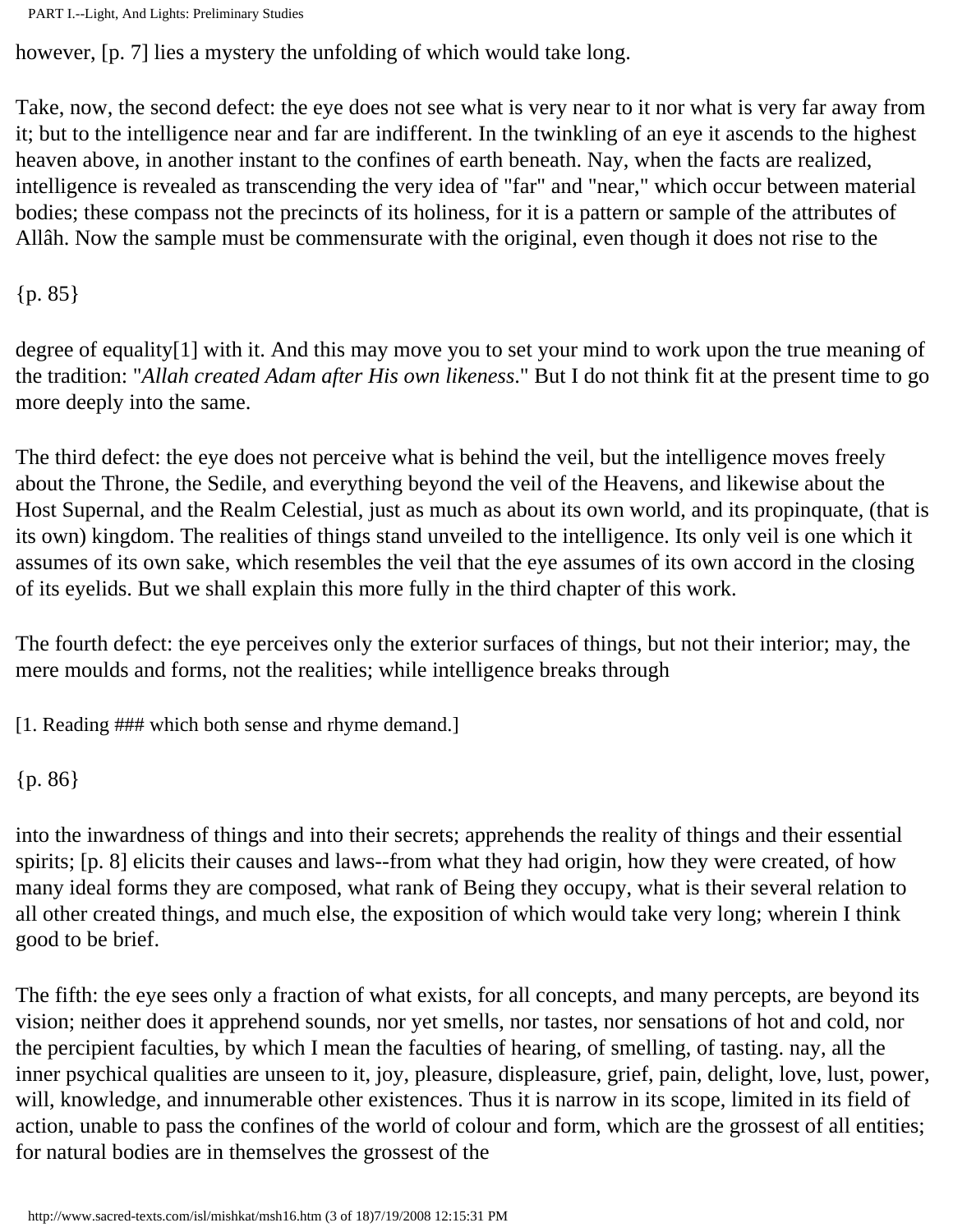#### {p. 87}

categories of being, and colour and form are the grossest of their properties. But the domain of intelligence is the entirety of existence, for it both apprehends the entities we have enumerated, and has free course among all others beside (and they are the major part), passing upon them judgments that are both certain and true. To it, therefore, are the inward secrets of things manifest, and the hidden forms of things clear. Then tell me by what right the physical eye is given equality with the intelligence in claiming the name of Light? No verily! it is only relatively light; but in relation to the intelligence it is darkness. Sight is but one of the spies of Intelligence [p. 9] who sets it to watch the grossest of his treasures, namely, the treasury of colours and forms; bids it carry reports about the same to its Lord, who then judges thereof in accordance with the dictates of his penetration and his judgment. Likewise are all the other faculties but Intelligence's spies--imagination, phantasy, thought, memory, recollection; and behind them are servitors and retainers, constrained to his service in this present world of his. These, I say, he constrains,

#### {p. 88}

and among these he moves at will, as freely as monarch constrains his vassals to his service, yea, and more freely still. But to expound this would take us long, and we have already treated of it in the book of my *Ihyâ` al-`Ulûm*, entitled "The Marvels of the Mind".

The sixth: the eye does not see what is infinite. What it sees is the attributes of known bodies, and these can only be conceived as finite. But the intelligence apprehends concepts, and concepts cannot be conceived as finite. True, in respect of the knowledge which has actually been attained, the content actually presented to the intelligence is no more than finite, but potentially it does apprehend that which is infinite. It would take too long to explain this fully, but if you desire an example, here is one from arithmetic. In this science the intelligence apprehends the series of integers, which series is infinite; further, it apprehends the coefficients of two, three, and all the other integers, and to these also no limit can be conceived; and it apprehends all the different relations between numbers, and to these also no limit can be conceived; and finally it apprehends

#### {p. 89}

its own knowledge of a thing, and its knowledge of its knowledge of its knowledge of that thing; and so on, potentially, to infinity.

The seventh: the eye apprehends the large as small. It sees the sun the size of a bowl, and the stars like silver-pieces scattered upon a carpet of azure. But intelligence apprehends that the stars [p. 10] and the sun are larger, times upon times, than the earth. To the eye the stars seem to be standing still, and the boy to be getting no taller. But the intelligence sees the boy moving constantly as he grows; the shadow lengthening constantly; and the stars moving every instant, through distances of many miles. As the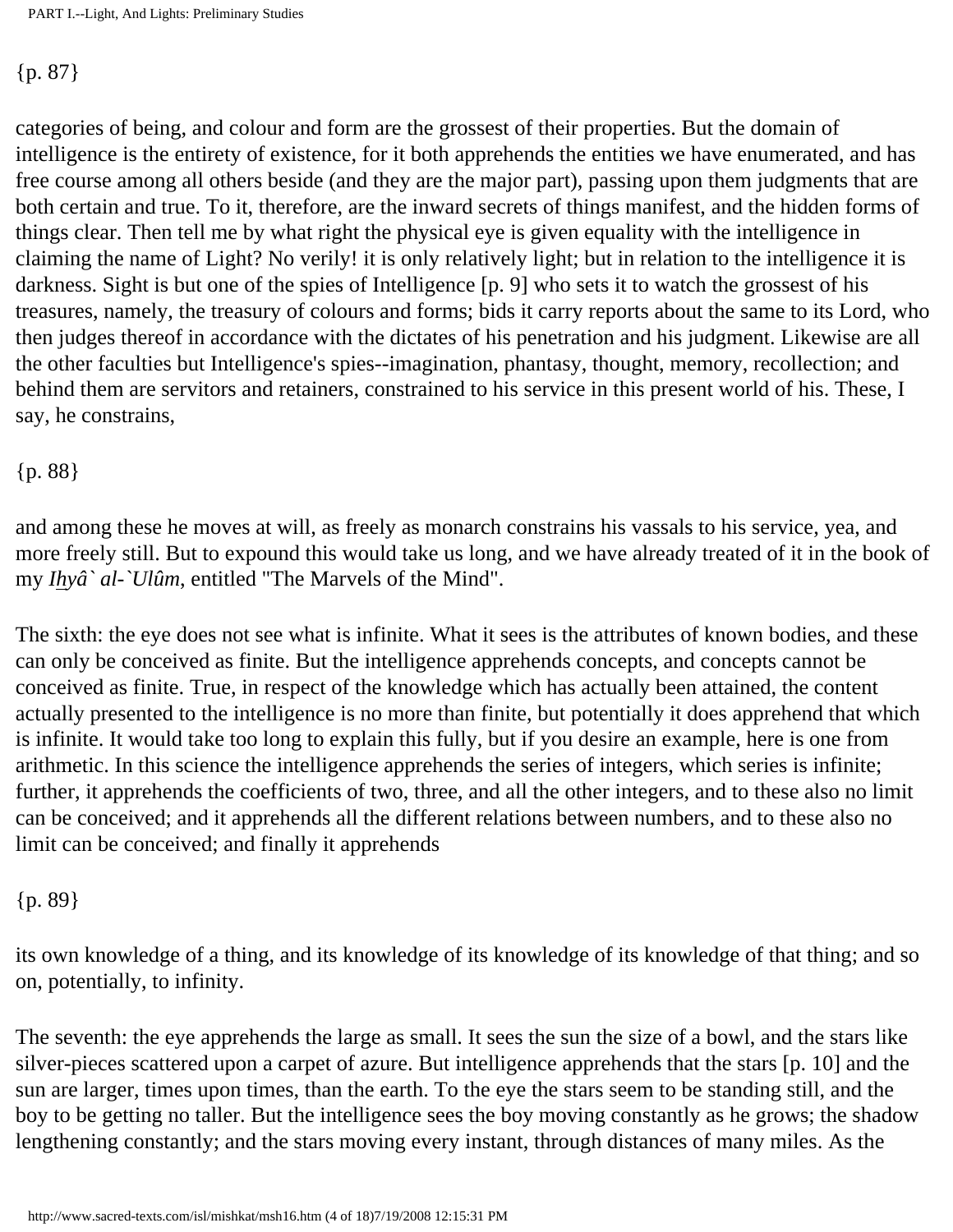Prophet said to Gabriel, asking: "Has the sun moved?" And Gabriel. answered: "No--Yes." "How so?" asked he; and the other replied: "Between my saying No and Yes it has moved a distance equal to five hundred years." And so the mistakes of vision are manifold, but the intelligence transcends them all.

Perhaps you will say, we see those who are Possessed of intelligence making mistakes

{p. 90}

nevertheless, I reply, their imaginative and phantastic faculties often pass judgments and form convictions which they think are the judgments of the intelligence. The error is therefore to be attributed to those lower faculties. See my account of all these faculties in my *Mî`âr al-`Ilm* and *Mahakk al-Nazar*. But when the intelligence is separated from the deceptions of the phantasy and the imagination, error on its part is inconceivable; it sees things as they are. This separation is, however, difficult, and only attains perfection after death. Then is error unveiled, and then are mysteries brought to light, and each one meets the weal or the woe which he has already laid up for himself, and "*beholds a Book, which reckons each venial and each mortal sin, without omitting a single one*".[1] In that hour it shall be said unto him: "*We have stripped from thee the Veil that covered thee and thy vision this day is iron*."[2] Now that covering Veil is even that of the imagination and the phantasy; and therefore the man who has been deluded by his own fancies, his false beliefs, and his vain

[1. S. 50, 18.

2. S. 22, 50.]

{p. 91}

imaginations, replies: "*Our Lord! We have seen Thee and heard Thee!* [p.11] *O send us back and we will do good*.[1] *Verily now we have certain knowledge*!"

From all which you understand that the eye may more justly be called Light than the light (so called) which is apprehended by sense; and further that the intelligence should more properly be called Light than the eye. It would be even true to say that between these two there exists so great a difference in value, that we may, nay we must, consider only the INTELLIGENCE as deserving the name Light at all.

2. *The Koran as the Sun of the Intelligence*

Further you must notice here, that while the intelligence of men does truly see, the things it sees are not all upon the same plane. Its knowledge is in some cases, so to speak, *given*, that is, present in the intelligence, as in the case of axiomatic truths, e.g. that the same thing cannot be both with and without an origin; or existent and non-existent; or that the same proposition cannot be both true and false; or that the judgment which is true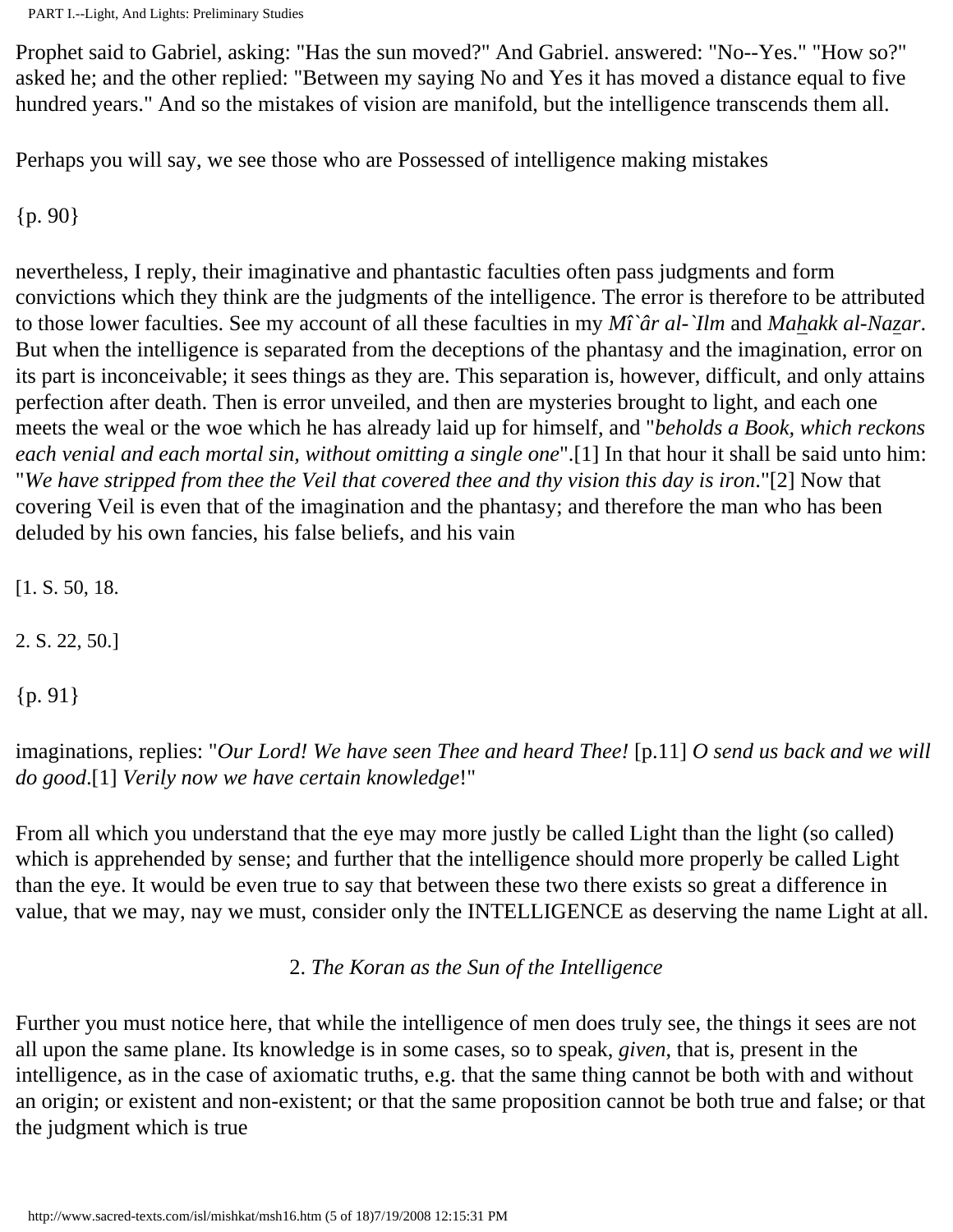[1. S. 12, 32.]

{p. 92}

of one thing is true of an identically similar thing; or that, granted the existence of the particular, the existence of the universal must necessarily follow.

For example, granted the existence of black, the existence of "colour" follows; and the same with "man" and "animal"; but the converse does not present itself to the intelligence as necessarily true; for "colour" does not involve "black", nor does "animal" involve "man". And there are many other true propositions, some necessary, some contingent, and some impossible. Other propositions, again, do not find the intelligence invariably with them, when they recur to it, but have to shake it up, arouse it, strike flint on steel, in order to elicit its spark. Instances of such propositions are the theorems of speculation, to apprehend which the intelligence has to be aroused by the dialectic (*kalâm*) of the philosophers. Thus it is when the light of philosophy dawns that man sees actually, after having before seen potentially. Now the greatest [p. 12] of philosophies is the word (*kalâm*) of Allah in general, and the Koran in particular.

{p. 93}

Therefore the verses of the Koran, in relation to intelligence, have the value of sunlight in relation to the eyesight, to wit, it is by this sunlight that the act of seeing is accomplished. And therefore the Koran is most properly of all called Light, just as the light of the sun is called light. The Koran, then, is represented to us by the sun, and the intelligence by the Light of the Eye, and hereby we understand the meaning of the verse, which said: "*Believe then on Allâh and His Prophet, and the Light which We caused to descend*;"[1] and again: "*There hath come a sure proof from your Lord, and We have caused a clear Light to descend*."[2]

3. *The Worlds Visible and Invisible: with their Lights*

You have now realized that there are two kinds of eye, an external and an internal; that the former belongs to one world, the World of Sense, and that internal vision belongs to another world altogether, the World of the Realm Celestial; and that each of these two eyes has a sun and a light whereby its seeing is perfected; and that one of these suns is external, the

[1. S. 64,8.]

2. S. 4, 174.]

{p. 94}

other internal, the former belonging to the seen world, viz. the sun, which is an object of sense. perception, and the other internal, belonging to the world of the Realm Celestial, viz. the Koran, and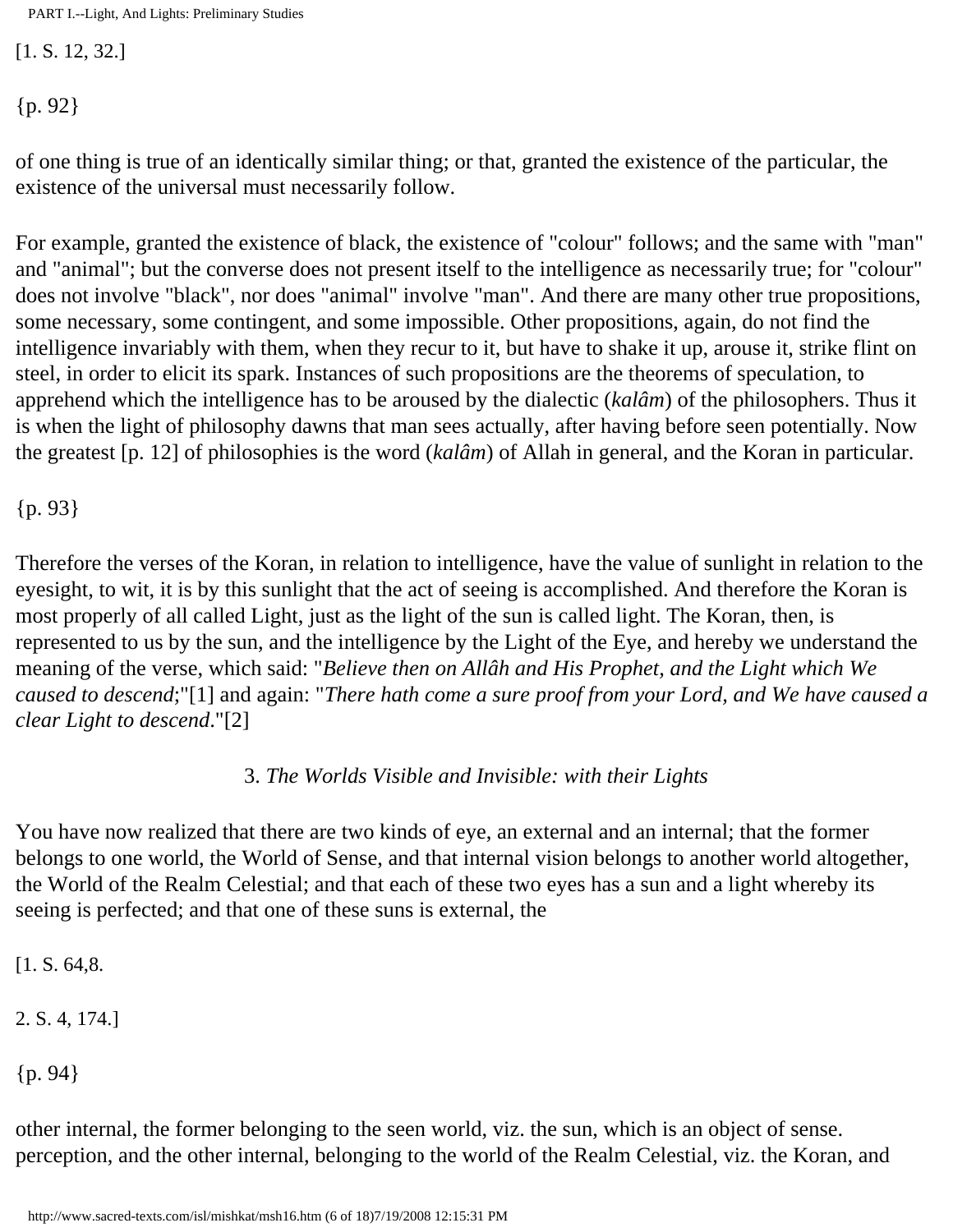other inspired books of Allah. If, then, this has been disclosed to you thoroughly and entirely, then one of the doors of this Realm Celestial has been opened unto you. In that world there are marvels, in comparison with which this world of sight is utterly condemned. He who never fares to that world, but allows the limitations of life in this lower world of sense to settle upon him, is still a( brute beast, an excommunicate from that which constitutes us men; gone astray is he more than any brute beast, for to the brute are not vouched the wings of flight, on which to fly away unto that invisible world. "Such men," the Koran says, "are cattle, nay, are yet further astray!"[1] [p. 13] As the rind is to the fruit; as the mould or the form in relation to the spirit, as darkness in relation to light; as infernal to supernal; so is this World of Sense in relation to the world of the Realm Celestial. For this

[1. S. 7, 178.]

{p. 95}

reason the latter is called the World Supernal or the World of Spirit, or the World of Light, in contrast with the World Beneath, the World of Matter and of Darkness. But do not imagine that I mean by the World Supernal the World of the [Seven] Heavens, though they are "above" in respect of part of our world of sense-perception. These heavens are equally present to our apprehension, and that of the lower animals. But a man finds the doors of the Realm Celestial closed to him, neither does he become of or belonging to that Realm unless "*this earth to him be changed into that which is not earth, and likewise the heavens*"[1]; unless, in short, all that comes within the ken of his sense and his imagination, including the visible heavens, cause to be his earth, and his heaven come to be all that transcends his sense. This is the first Ascension for every Pilgrim, who has set out on his Progress to approach the Presence Dominical. Thus mankind was consigned back to the lowest of the low, and must thence rise to the world of highest height. Not so is it with the Angels; for they are part of the World of the

[1. S. 14, 48.]

{p. 96}

Realm Celestial, floating ever in the Presence of the Transcendence, whence, they gaze down upon our World Inferior. Thereof spoke the Prophet in the Tradition: "*Allâh created the creation in darkness, then sent an effusion of His light upon it*," and "*Allâh hath Angels, beings who know the works often better than they know them themselves*." Now the Prophets, when their ascents reached unto the World of the Realm Celestial, attained the uttermost goal, and from thence looked down upon a totality of the World Invisible; for he who is in the World of the Realm Celestial is with Allâh, and hath the keys [p. 14] of the Unseen. I mean that from where he is the causes of existing things descend into the World of Sense; for the world of sense is one of the effects of yonder world of cause, resulting from it just as the shadow results from a body, or as fruit from that which fructuates, or as the effect from a cause. Now the key to this knowledge of the effect is sought and found in the cause. And for this reason the World of Sense is a type of the World of the Realm Celestial, as will appear when we explain the NICHE, the LAMP, and the TREE. For the thine, compared is in some sort parallel, and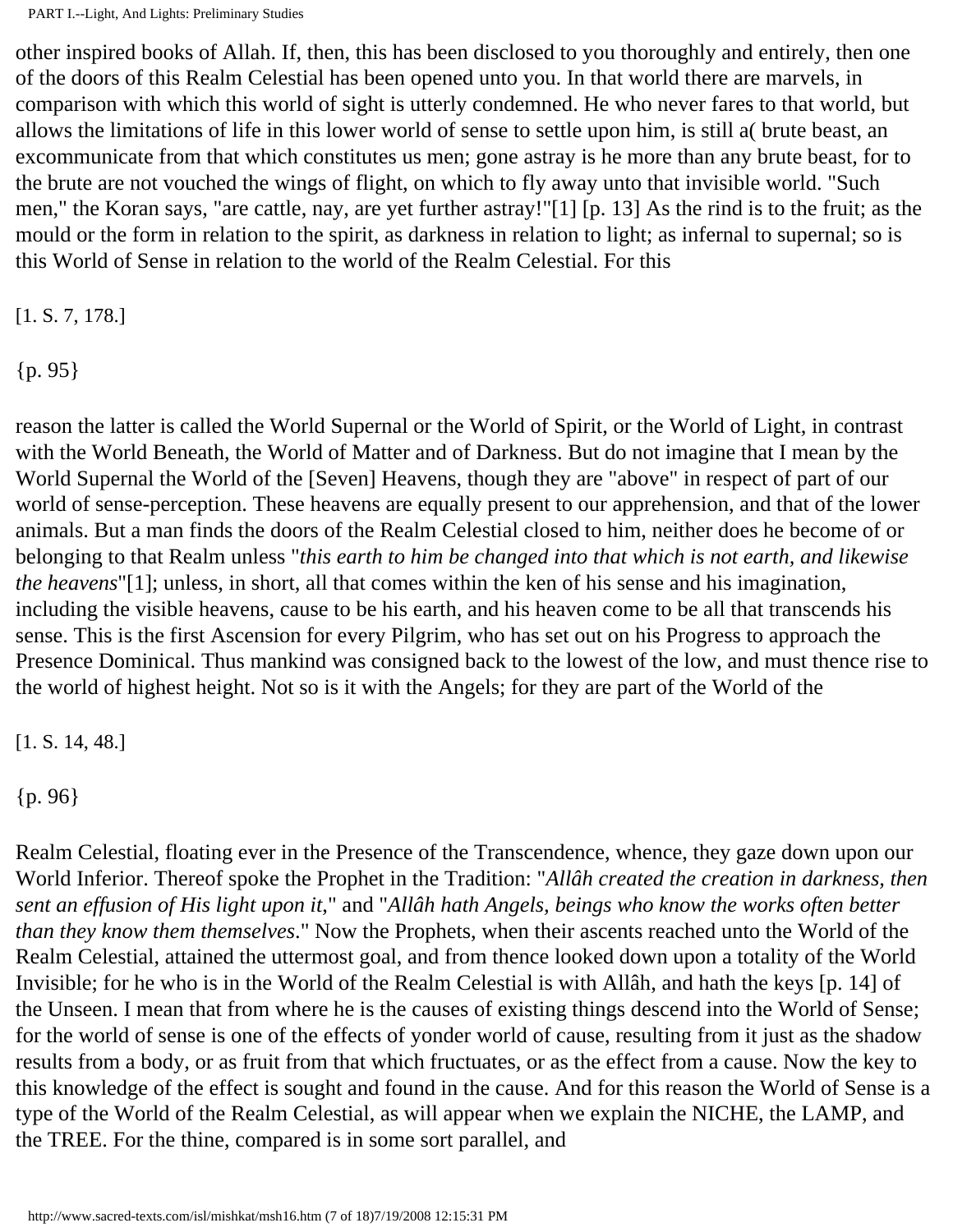{p. 97}

bears resemblance, to the thing compared therewith, whether that resemblance be remote or near: a matter, again, which is unfathomably deep, so that whoever has scanned its inner meaning had revealed to him the verities of the types in the Koran by an easy way.

I said that everything that sees self and not-self deserves more properly the name of Light, while that which adds to these two functions the function of making the not-self visible, still more properly deserves the name of Light than that which has no effect whatever beyond itself. *This* is the light which merits the name of "*Lamp Illuminant*",[1] because its light is effused upon the not-self. Now this is the property of the transcendental prophetic spirit, for through its means are effused the illuminations of the sciences upon the created world. Thus is explained the name given by Allâh to Mohammed, "*Illuminant*."[2] Now all the Prophets are Lamps, and so are the Learned-but the difference between them is incalculable.

[1. S. 33, 46.

2. S. 46, 33.]

{p. 98}

4. *These Lights as Lamps Terrestrial and Celestial: with their Order and Grades*

If it is proper to call that from which the light of vision emanates a "Lamp Illuminant", then that from which the Lamp is itself lit may [p. 15] meetly be symbolized by *Fire*. Now all these Lamps Terrestrial were originally lit from the Light Supernal alone; and of the transcendental Spirit of prophecy it is written that "*Its oil were well-nigh luminous though fire touched it not*"; but becomes "*very light upon light*" when touched by that Fire.[1] Assuredly, then, the kindling source of those Spirits Terrestrial is the divine Spirits Supernal, described by Ali and Ibn Abbas, when they said that "Allâh hath an Angel with countenances seventy thousand, to each countenance seventy thousand mouths, in each mouth seventy thousand tongues wherewith he laudeth God most High". This is he who is contrasted with all the angelic host, in the words: "*On the day whereon* THE SPIRIT *ariseth and the Angels, rank on rank*."[2] These Spirits Celestial, then, if they be considered as the kindling-source of the

[1. S. 24, 35; see p. [45] of translation.

2. S. 28, 78.]

{p. 99}

Lamps Terrestrial, can be compared alone with "*Fire*".[1] And that kindling is not perceived save "*on the Mountain's side*".[2]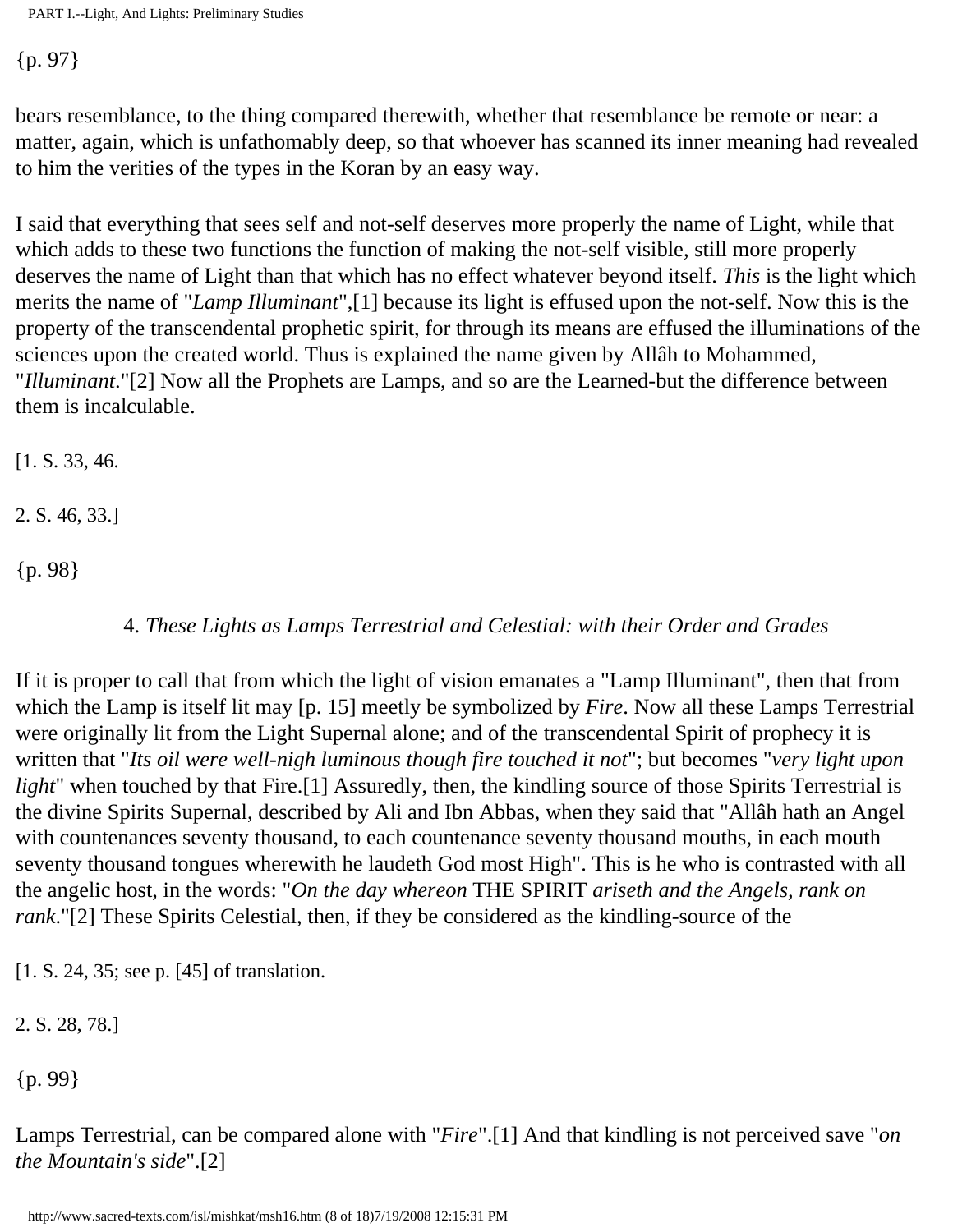Let us now take these Lights Celestial from which are lit the Lamps Terrestrial, and let us rank them in the order in which they themselves are kindled, the one from the other. Then the nearest to the fountainhead will be of all others the worthiest of the name of Light for he is the highest in order and rank. Now the analogy for this graded order in the world of sense can only be seized by one who sees the light of the moon coming through the window of a house, falling on a mirror fixed upon a wall, which reflects that light on to another wall, whence it in turn is reflected on the floor, so that the floor becomes illuminated therefrom. The light upon the floor is owed to that upon the wall, and the light on the wail to that in the mirror, and the light in the mirror to that from the moon, and the light in the moon to that from the sun, [16] for it is the sun that radiates its light upon the moon. Thus these four lights are ranged one above the other, each

[1. S. 28, 29.

2. S. 28, 29: also 19, 53.]

{p. 100}

one more perfect than the other; and each one has a certain rank and a proper degree which it never passes beyond. I would have you know, then, that it has been revealed to the men of Insight that even so are the Lights of the Realm Celestial ranged in an order; and that the highest is the one who is nearest to the Ultimate Light. It may well be, then, that the rank of Seraphiel is above the rank of Gabriel; and that among them is that Nighest to Allâh, he whose rank comes nighest to the Presence Dominical which is the Fountain-head of all these lights; and that among these is a Nighest to Man, and that between these two are grades innumerable, whereof all that is known is that they are many, and that they are ordered in rank and grade, and that as they have described themselves, so they are indeed--"*Not one of us but has his determined place and standing*,"[1] and "*We are verily the ranked ones; we are they in whose mouth is Praise*."[1]

#### 5. *The Source of all these Grades of Light: ALLAH*

The next thing I would have you know is

[1. S. 37, 164-7.]

 ${p. 101}$ 

that these degrees of light do not ascend in an infinite series, but rise to a final Fountain-head who is Light in and by Himself, upon Whom comes no light from any external source, and from Whom every light is effused according to, its order and grade. Ask yourself, now whether the name Light is more due to that which is illumined and borrows its light from an external source; or that which in itself is luminous, illuminating all else beside? I do not believe that you can fail to see the true answer, and thus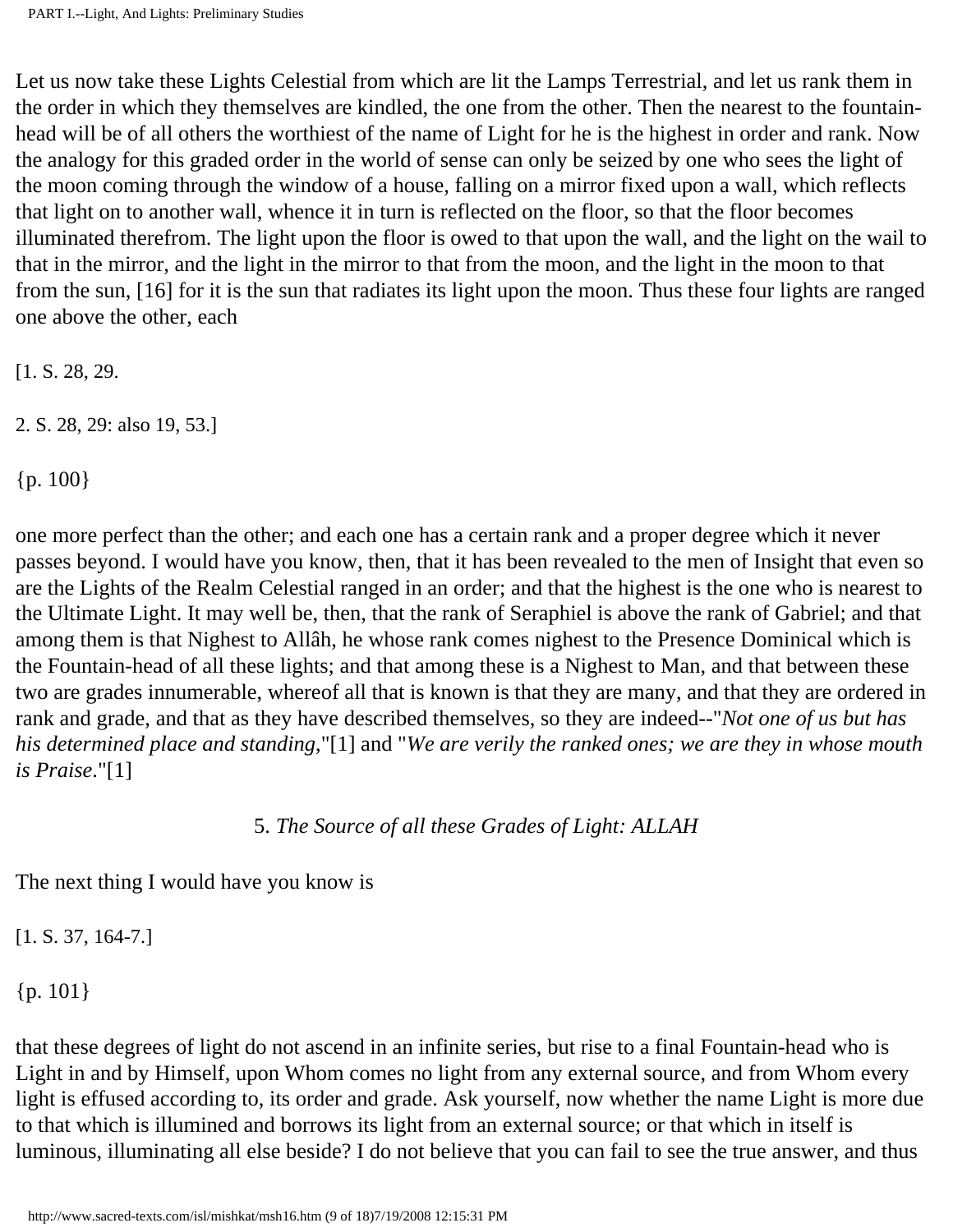conclude that the name light is most of all due to this LIGHT SUPERNAL, above Whom there is no light at all, and from Whom light descends upon all other things.

Nay, I do not hesitate to say boldly that the term "light" as applied to aught else than this primary light is purely metaphorical; for all [p. 17] others, if considered in themselves, have, in themselves and by themselves, no light at all. Their light is borrowed from a foreign source; which borrowed illumination has not any support in itself, only in something not-itself. But to call the borrower by the same name as the lender is mere metaphor. Think

{p. 102}

you that the man who borrows riding-habit, saddle, horse, or other riding beast, and mounts the same when and as the lender appoints, is actually, or only metaphorically, rich? Or is it the lender who alone is rich? The latter, assuredly! The borrower remains in himself as poor as ever, and only of him who made the loan and exacts its return can richness be predicated--him who gave and can take away. Therefore, the Real Light is He in Whose hand lies creation and its destinies; He who first gives the light and afterwards sustains it. He shares with no other the reality of this name, nor the full title to the same; save in so far as He calls some other by that name, deigns to call him by it in the same way as a Liege-Lord deigns to give his vassal a fief, and therewith bestows on him the title of lord. Now when that vassal realizes the truth, he understands that both he and his are the property of his Liege, and of Him alone, a property shared by Him with no partner in the world.

You now know that Light is summed up in appearing and manifesting, and you have ascertained the various gradations of the same. You

{p. 103}

must further know that there is no darkness so intense as the darkness of No-being. For[1] a dark thing is called "dark" simply because it cannot appear to anyone's vision; it never comes to exist for sight, though it does exist in itself. But that which has no existence for others nor for itself is assuredly the very extreme of darkness. In contrast with it is Being, which is, therefore, Light; for unless a thing is manifest in itself, [p. 18] it is not manifest to others. Moreover, Being is itself divided into that which has being in itself, and that which derives its being from not-itself. That being of this latter is borrowed, having no existence by itself. Nay, if it is regarded in and by itself, it is pure not-being. Whatever being it has is due to its relation to a not-itself; and this is not real being at all, as you learned from my parable of the Rich and the Borrowed Garment. Therefore, Real Being is Allâh most High, even as Real Light is likewise Allâh.

#### 6. *The Mystic Verity of Verities*

It is from this starting-point that Allâh's gnostics rise from metaphors to realities, as one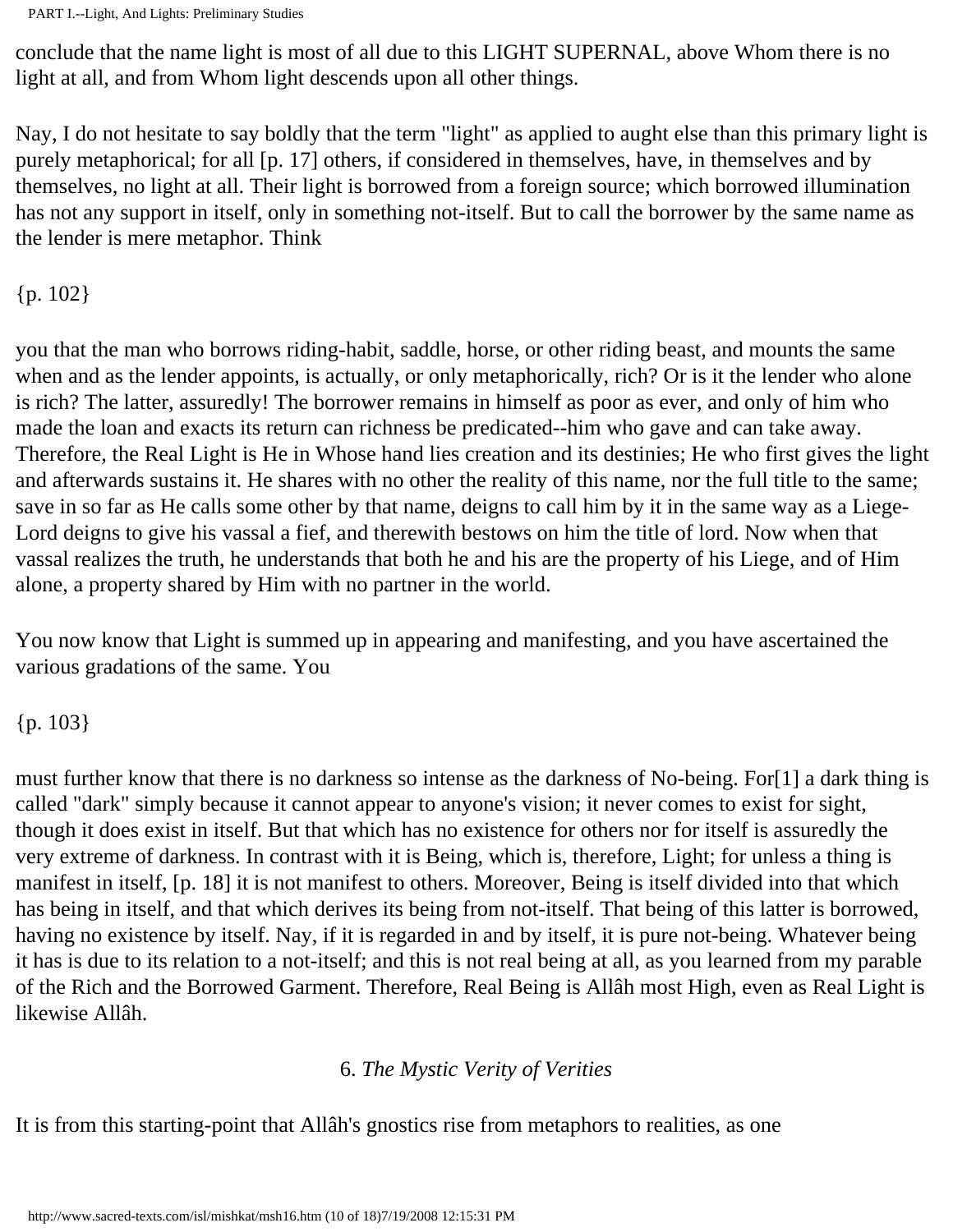[1. Reading ### for ###.]

 ${p. 104}$ 

climbs from the lowlands to the mountains; and at the end of their Ascent see, as with the direct sight of eye-witnesses, that there is nothing in existence save Allâh alone, and that "*everything perisheth except His Countenance, His Aspect*"[1] (*wajh*); not that[2] it perisheth at some particular moment, but rather it is sempiternally a perishing thing, since it cannot be conceived except as perishing. For each several thing other than Allâh is, when considered in and by itself, pure not-being; and if considered from the "aspect" (*wajh*) to which existence flows from the Prime Reality, it is viewed as existing, but not in itself, solely from the "aspect" which accompanies Him Who gives it existence. Therefore, the Godaspect is the sole thing in existence. For everything has two aspects, an aspect to itself and an aspect to its Lord: in respect of the first, it is Not-being; but in respect of the God-aspect, it is Being. *Therefore* there is no Existent except God and the God-aspect, and therefore all things are perishing except the God-aspect from and to all eternity. These gnostics, therefore, have no need

[1. S. 88, 28.

2. Reading ###.]

{p. 105}

await the arising of the Last Uprising in order to hear the Creator proclaim, "*To whom is the power this day? To* ALLAH! *the One, the Not-to-be-withstood*"[1]; [p. 19] for that summons is.. pealing in their ears always and for ever. Neither do they understand by the cry "Allah is most great" (*Allâhu akbar*) that He is only "greater" than others. God forbid! For in. all existence there is beside Him none for Him. to exceed in greatness. No other attains so much as to the degree of co-existence, or of sequent existence, nay of existence at all, except from the Aspect that accompanies Him. All existence is, exclusively, His Aspect. Now it is impossible that He should be "greater"' than His own Aspect. The meaning is rather that he is too absolutely Great to be called Greater, or Most Great, by way of relation or comparison--too Great for anyone, whether Prophet or Angel, to grasp the real nature of His Greatness. For none knows Allah with a real knowledge but He Himself; for every, known falls necessarily under the sway and within the province of the Knower; a state:

[1. S. 16, 40.]

{p. 106}

which is the very negation of all Majesty, all "Greatness". The full proof whereof I have given in my *al-Maqsad al-Asnâ fî ma`ânî asmâ'i llâhi-l Husnâ*.

These gnostics, on their return from their Ascent into the heaven of Reality, confess with one voice that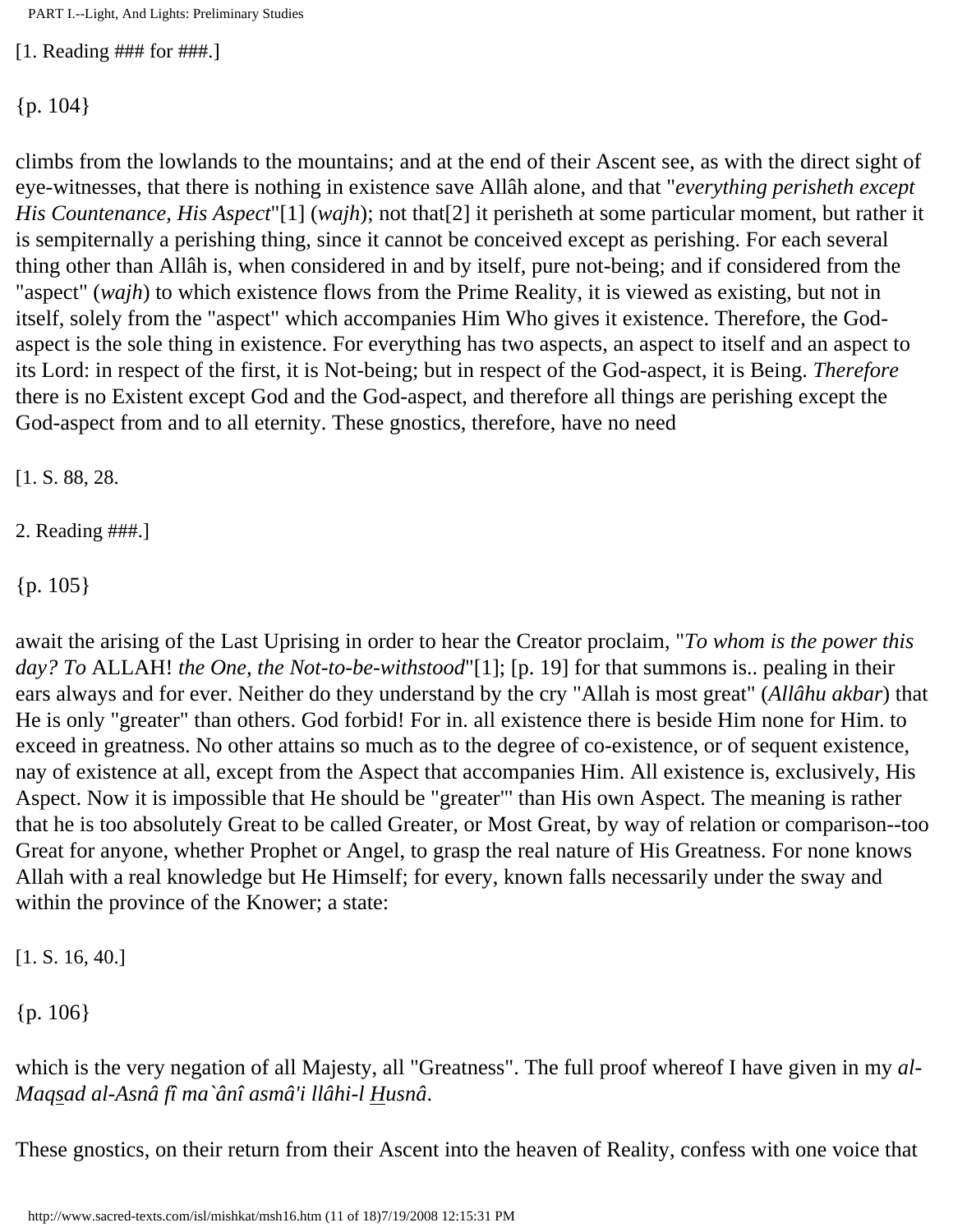they saw nought existent there save the One Real. Some of them, however, arrived at this scientifically, and others experimentally and subjectively. From these last the plurality of things fell away in its entirety. They were drowned in the absolute Unitude, and their intelligences were lost in Its abyss. Therein became they as dumbfounded things. No capacity remained within them save to recall ALLAH; yea, not so much as the capacity to recall their own selves. So there remained nothing with them save ALLAH. They became drunken with a drunkenness wherein the sway of their own intelligence disappeared; so that one[1] exclaimed, "I am The ONE REAL!" and another, "Glory be to ME! How great is MY glory!"[2] and another, "Within this robe is nought but Allâh!"[2] ... But the words of

[1. Al-Hallâj.

2. Abû Yazîd al-Bistâmî. See Massignon's *Hallâj*, p. 513.]

{p. 107}

Lovers Passionate in their intoxication and ecstasy [p. 20] must be hidden away and not spoken of ... Then when that drunkenness abated and they came again under the sway of the intelligence, which is Allâh's balance-scale upon earth, they knew that that had not been actual Identity, but only something resembling Identity; as in those words of the Lover at the height of his passion:--

> "I am He whom I love and He whom I love is I; We are two spirits immanent in one body."[1]

For it is possible for a man who has never seen a mirror in his life, to be confronted suddenly by a mirror, to look into it, and to think that the form which he sees in the mirror is the form of the mirror itself, "identical" with it. Another might see wine in a glass, and think that the wine is just the stain of the glass. And if that thought becomes with him use and wont, like a fixed idea with him, it absorbs him wholly, so that he sings:--

> "The glass is thin, the wine is clear! The twain are alike, the matter is perplexed:

 $[1. By al-Hallâj.]$ 

{p. 108}

For 'tis as though there were wine and no wineglass there, Or as though mere were wine-glass and nought of wine!"

He there is a difference between saying, "The wine is the wine-glass," and saying, "'tis as though it were the wine-glass." Now, when this state prevails, it is called in relation to him who experiences it, Extinction, nay, Extinction of Extinction, for the soul has become extinct to itself, extinct to its own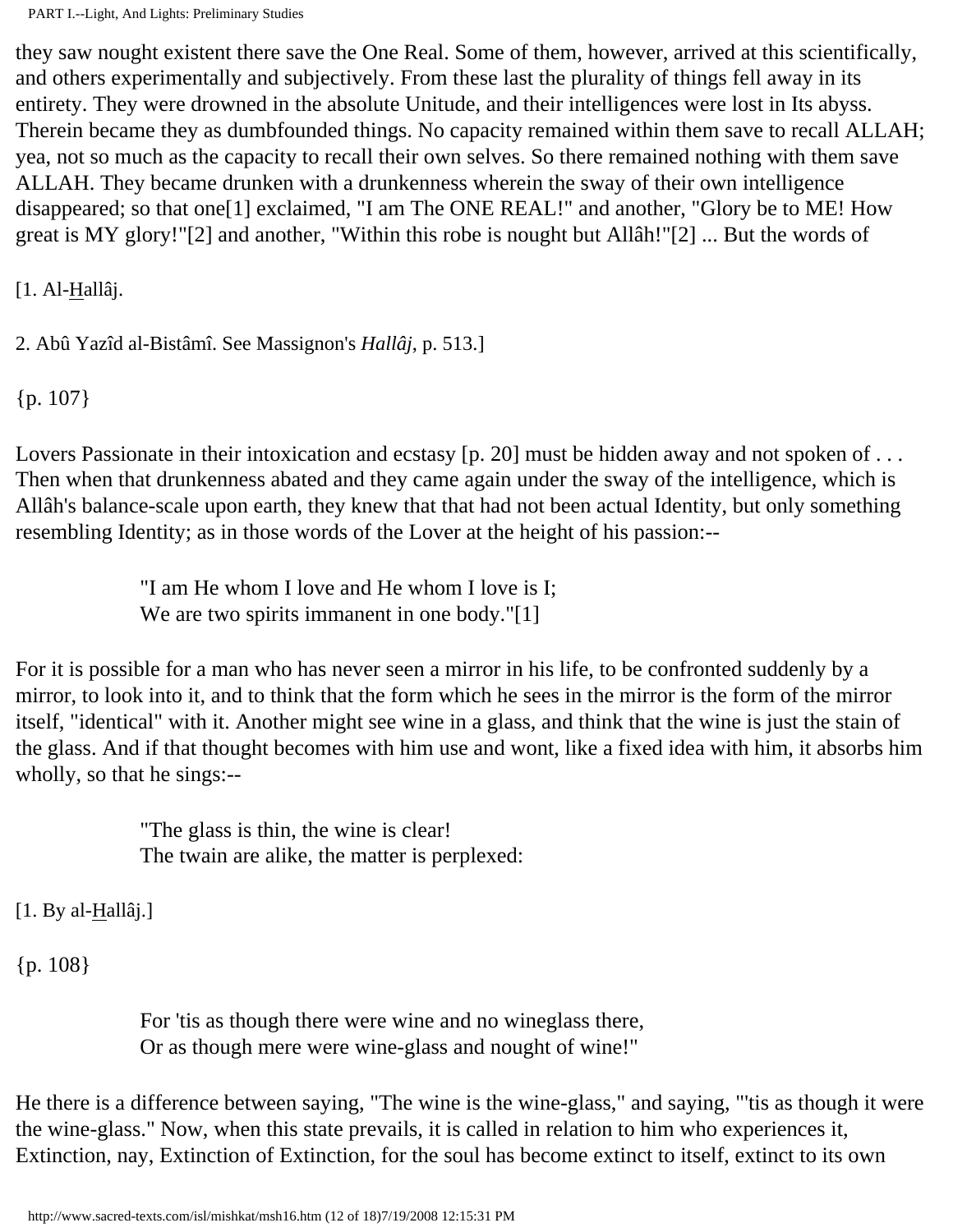extinction; for it becomes unconscious of itself and unconscious of its own unconsciousness, since, were it conscious of its own unconsciousness, it would be conscious of itself. In relation to the man immersed in this state, the state is called, in the language of metaphor, "Identity"; in the language of reality, "Unification." And beneath these verities also lie mysteries which we are not at liberty to discuss.

7. *The "God-Aspect": an "advanced" Explanation of the Relation of these Lights to ALLAH*

It may be that you desire greatly to know

{p. 109}

the aspect (*wajh*) [p. 21] whereby Allâh's light is related to the heavens and the earth, or rather the aspect whereby He is in Himself the Light of heavens and earth. And this shall assuredly not be denied you, now that you know that Allâh is Light, and that beside Him there is no light. and that He is every light, and that He is the universal light: since light is an expression for that by which things are revealed; or., higher still, that by and for which they are revealed; yea, and higher still, that by, for, and from which they are revealed: and now that, you know, too that, of everything called light, only that by, for, and from which things are revealed is *real*--that Light beyond which there is no light to kindle and feed its flame, for It is kindled and fed in itself, from Itself, and for Itself, and from no other source at all. Such a conception, such a description, you are now assured, can be applied to the Great Primary, alone. You are also assured that the heavens and the earth are filled with light appertaining to those two fundamental light-planes, our *Sight* and our *Insight*; by which I mean our senses and our *intelligence*. The first kind of light is

#### ${p. 110}$

what we see in the heavens--sun and moon and stars; and what we see in earth--that is, the rays which are poured over the whole face of the earth, making visible all the different colours and hues, especially in the season of spring; and over all animals and plants and things, in all their states: for without these rays no colour would appear or even exist. Moreover, every shape and size which is visible to perception is apprehended in consequence of colour, and it is impossible to conceive of apprehending them without colour. As for the other ideal, intelligential Lights, the World Supernal is filled with them--to wit, the angelic substance; and the World Inferior is also full of them--[p. 22] to wit, animal life and human life successively. The order of the World Inferior is manifested by means of this inferior human light; while the order of the World Supernal is manifested by means of that angelical light. This is the order alluded to in the passage in the Koran, "*He it is Who has formed you from the earth, and hath peopled it with you, that He might call you Successors upon the earth*" . . . and "*Maketh you Successors on*

#### {p. 111}

*the earth*," and "*Verily I have set in the earth a Successor*" (*Khalîfa*).[1]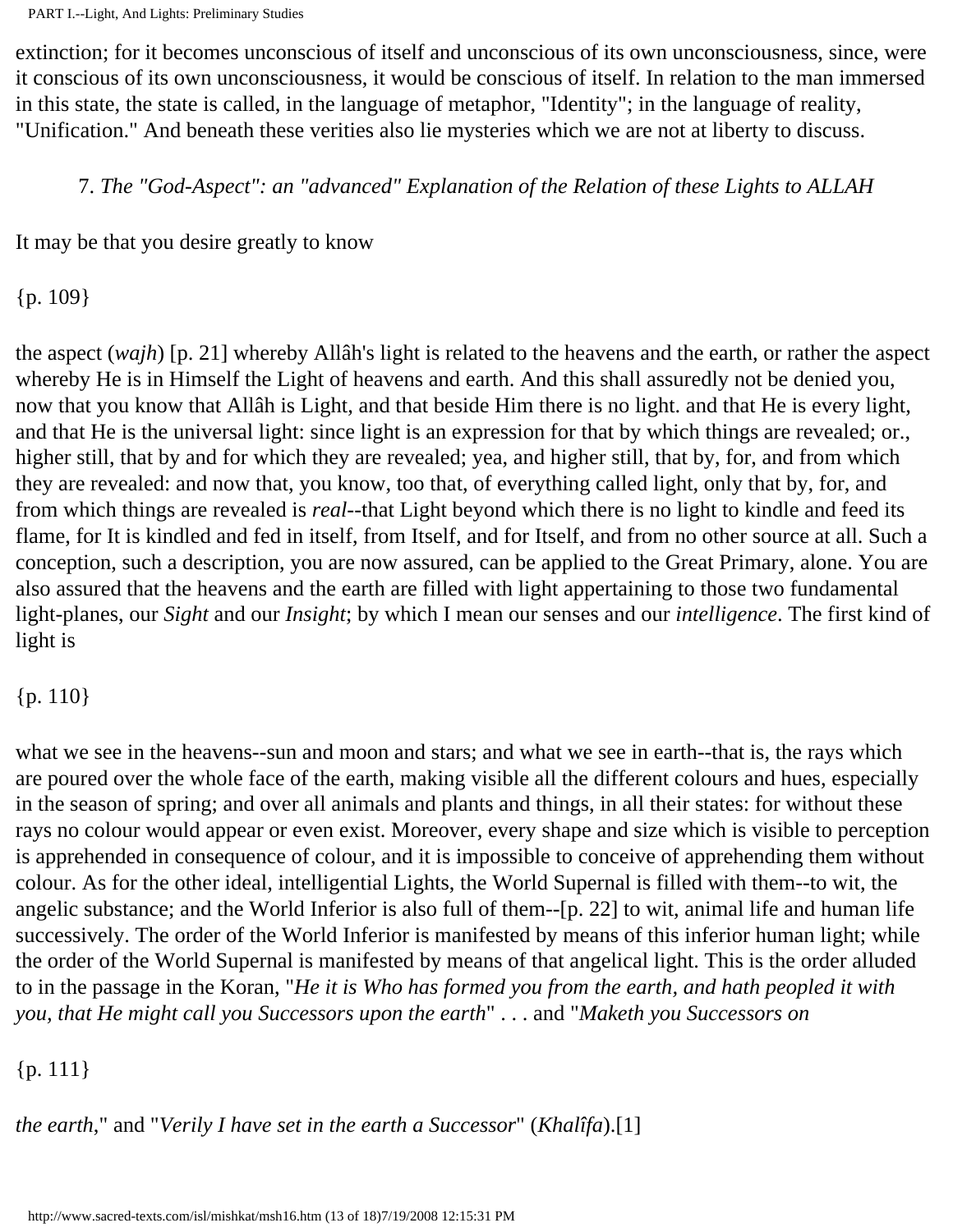Thus you see that the whole world is all filled with the external lights of perception, and the internal lights of intelligence; also that the lower lights are effused or emanate the one from the other, as light emanates or is effused from a lamp; while the Lamp itself is the transcendental Light of Prophecy; and that, the transcendental Spirits of Prophesy are lit from the Spirit Supernal, as the lamp is lit from fire; and that the Supernals are lit the one from the other; and that their order is one of ascending grades: further, that these all rise to the Light of Lights, the Origin and Fountainhead of lights, and that is ALLAH, only and alone; and that all other lights are borrowed from Him, and that His alone is real light; and that everything is from His light, nay, He is everything, nay, HE IS THAT HE is, none but He has ipseity or heity at all, save by metaphor. Therefore there is no light but He, while all other lights are only lights from the Aspect which accompanies Him, not from

[1. S. 61, 11; 55, 24; 62, 27; 30, 2. Cf. *Mishkât*, p.[34].]

{p. 112}

themselves. Thus the aspect and face of everything faces to Him and turns in His direction; and "whithersoever they turn themselves there is the Face of Allâh."[1] So, then, there is no divinity but HE; for "*di*vinity" is an expression by which is connoted that towards which all faces are *di*rected"[2] in worship and in confession--that He is Deity; but which I mean the faces of the hearts of men, for they verily are lights and spirits. Nay, more, just as "there is no *deity* but He," so there is no *heity* but He, [p. 23] for "he" is an expression for something which one can indicate; but in every and any case we can but indicate Him. Every time you indicate anything, your indication is in reality, to Him, even though through your ignorance of the truth of truths which we have mentioned you -know it not. Just as one cannot point to, indicate, *sunlight* but only the *sun*, so the relation of the sum of things to Allâh is, in the visible -analogue, as the relation of light to the sun. Therefore "*There is no deity but* ALLAH" is the

[1. S. 2. 115, see 144, 149, 150.

2. Gh.'s piece of amateur etymology here, by which he appears to derive the root *'lh* ("god") from the root *wty* ("turn"), is about as absurd as my attempt to suggest it in the English.]

{p. 113}

Many's declaration of Unity: that of the Few is "*There is no he but* HE"; the former is more general, but the latter is more particular, more comprehensive, more exact, and more apt to give him who declares it entrance into the pure and absolute Oneness and Onliness. This kingdom of the One-and-Onliness is the ultimate point of mortals' Ascent: there is no ascending stage beyond it; for "ascending" involves plurality, being a sort of relatively involving two stages, an ascent *from* and an ascent *to*. But when Plurality has been eliminated, Unity is established, relation is effaced, all indication from "here" to "there" falls away, and there remains neither height nor depth, nor anyone to fare up or down. The upward Progress, the Ascent of the soul, then becomes impossible, for there is no height beyond the Highest, no plurality alongside of the One, and, now that plurality has terminated, no Ascent for the soul. If there be, indeed, any change, it is by way of the "Descent into the Lowest Heaven", the radiation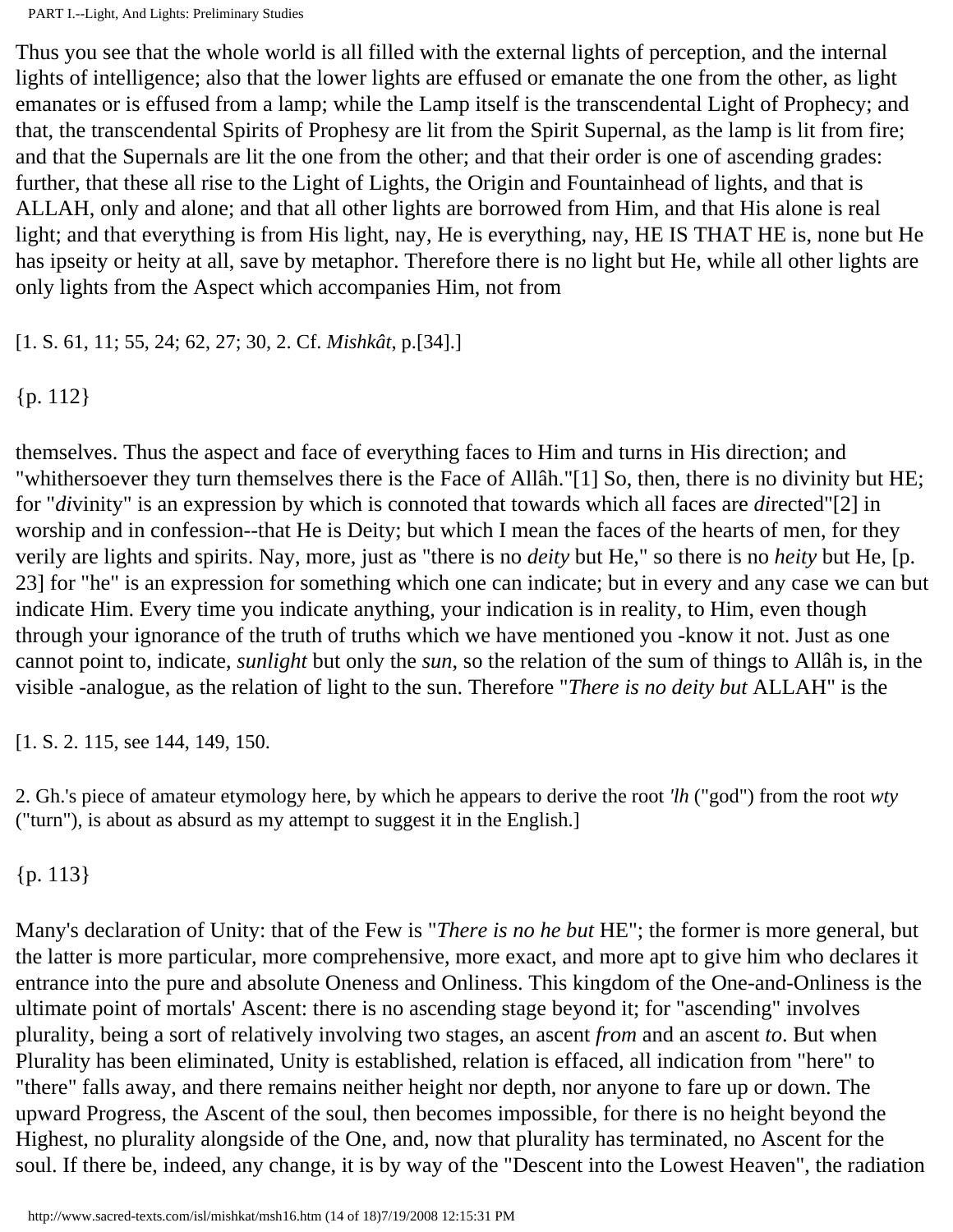from above downwards; for the Highest, though It may have mo higher, has a lower. This is the goal of

{p. 114}

goals, the last object of spiritual search, known of him who knows it, denied by him who is ignorant of it. It belongs to that knowledge which is according to the form of the hidden thing, and which no one knoweth save the Learned[1] is Allah. If, therefore, they utter it, it is only denied by the Ignorant of Him.

There is no improbability in the explanation given by these Learned to this "Descent into the Lowest Heaven", [p. 24] namely, that it is the descent of *an Angel*; though one of those Gnostics[2] has, indeed, fancied a less probable explanation. He, immersed as he was in the divine One-and-Onliness, said that *Allah* has "a descent into the lowest heaven", and that this descent is *His* descent, in order to use physical senses, and to set in motion bodily limbs; and that *He* is the one indicated in the Tradition in which the Prophet says, "*I have become His hearing whereby He heareth, His vision whereby He seeth, His tongue wherewith He speaketh*."' Now if the Prophet was Allah's hearing and vision and tongue, then *Allah* and He alone is

[1. Cf. S. 3, 7.

 $2.$  Al- $\text{Hall}\hat{a}$ jj.

3. A saying reported by Ibn Adham, d. 170.]

{p. 115}

the Hearer, the Seer, the Speaker; and *H*e is the one indicated in His own word to Moses, "*I was sick, and thou visitedst Me not*."[1] According to this, the bodily movements of this Confessor of the divine Unity are from the lowest heaven; his sensation from a heaven next above; and his intelligence from the heaven next above that. From that heaven of the intelligence he fares upward to the limit of the Ascension of created things, the kingdom of the One-and-Onliness, a sevenfold way; thereafter "*settleth he himself on the throne*" of the divine Unity, and therefrom "*taketh command*"[2] throughout his storied heavens. Well might one, in looking upon such an one, apply to him the saying, "*Allah created Adam after the image of the Merciful One*"; until, after contemplating that word more deeply, he becomes aware that it has an interpretation like those other words, "I am the ONE REAL," "Glory be to ME!"[3] or those sayings of the Prophet, that Allah said, "*I was sick and thou*

[1. See St, Matt. xxv.

2. Ar. *al amr*. See on p. [55], Introduction, pp. 32-40. Or, "controlleth things." And see S, 32, 5.

3. M, p. [19].]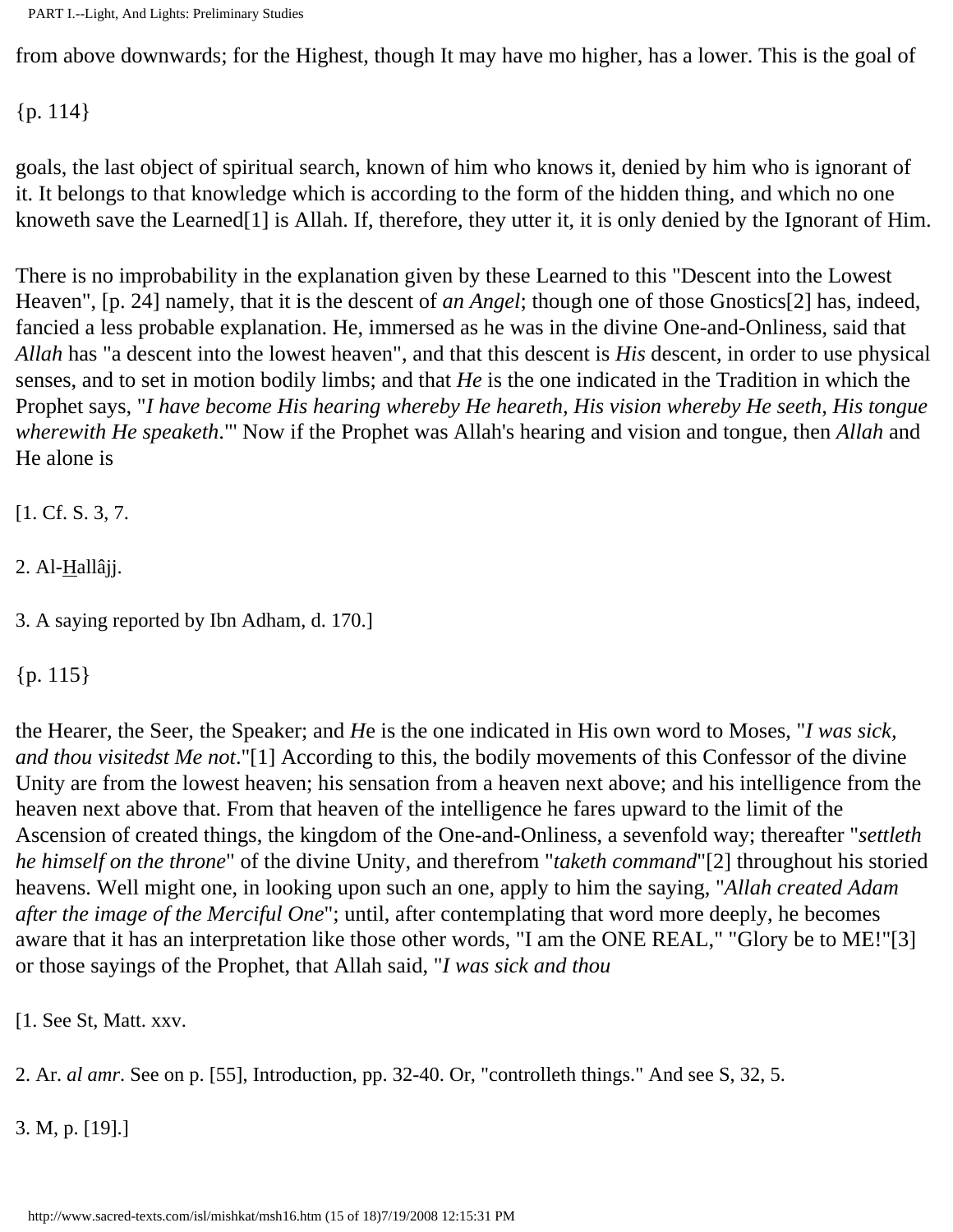{p. 116}

*visitedst Me not*," and "*I am His hearing, and His vision; and His tongue*". But I see fit now to draw rein in this exposition, for I think that you cannot hear more of this sort than the amount which I have now communicated.

#### 8. *The Relation of these Lights to ALLAH: Simpler Illustrations and Explanations*

It may well be that you will not rise to the height of these words, for all your pains; it may be that for all your pains you will come short of it after all. Here, then, is something that lies nearer your understanding, and nearer your weakness. The meaning of the doctrine that Allah is [p. 25] the Light of Heavens and Earth may be understood in relation to phenomenal, visible light. When you see hues of spring-the tender green, for example-in the full light of day, you entertain no doubt but that you are looking on colours, and very likely you suppose that you are looking on nothing else alongside of them. As though you should say, "I see nothing alongside of the green." Many have in fact, obstinately maintained this. They have asserted that light is a meaningless term, and that there is nothing but colour with

#### {p. 117}

the colours. Thus they denied the existence of the light, although it was the most manifest of all things- how should it not be so, considering that through it alone all things become manifest?, for it is the thing that is itself visible and makes visible, as we said before. But, when the sun sank, and heaven's lamp disappeared from sight, and night's shadow fell, then apprehended these men the existence of an essential difference between inherent shadow and inherent light; and they confessed that light is a form that lies behind all colour, and is apprehended with colour, insomuch that, so to speak, through its intense union with the colours it is not apprehended, and through its intense obviousness it is invisible. And it may be that this very intensity is the direct cause of its invisibility, for things that go beyond one extreme pass over to the extreme opposite.

If this is clear to you, you must further know that those endowed with this Insight never saw a single object without seeing Allah along with it. It may be that one of them went further than this and said, "I have never seen a single object, but I first saw Allah"; for

#### {p. 118}

some of, them only see objects through and in Allah, while others first see objects and then see Allah in and through those objects. It is to the first class that the Koran alludes to in the words, "*Doth it not suffice that My Lord seeth all*?"[1] and to the second in the words, "*We shall shew them our signs in all the world and in themselves*." For the first class [p. 26] have the direct intuition of Allah, and the second infer Him from His works. The former is the rank of the Saint-Friends of God, the latter of the Learned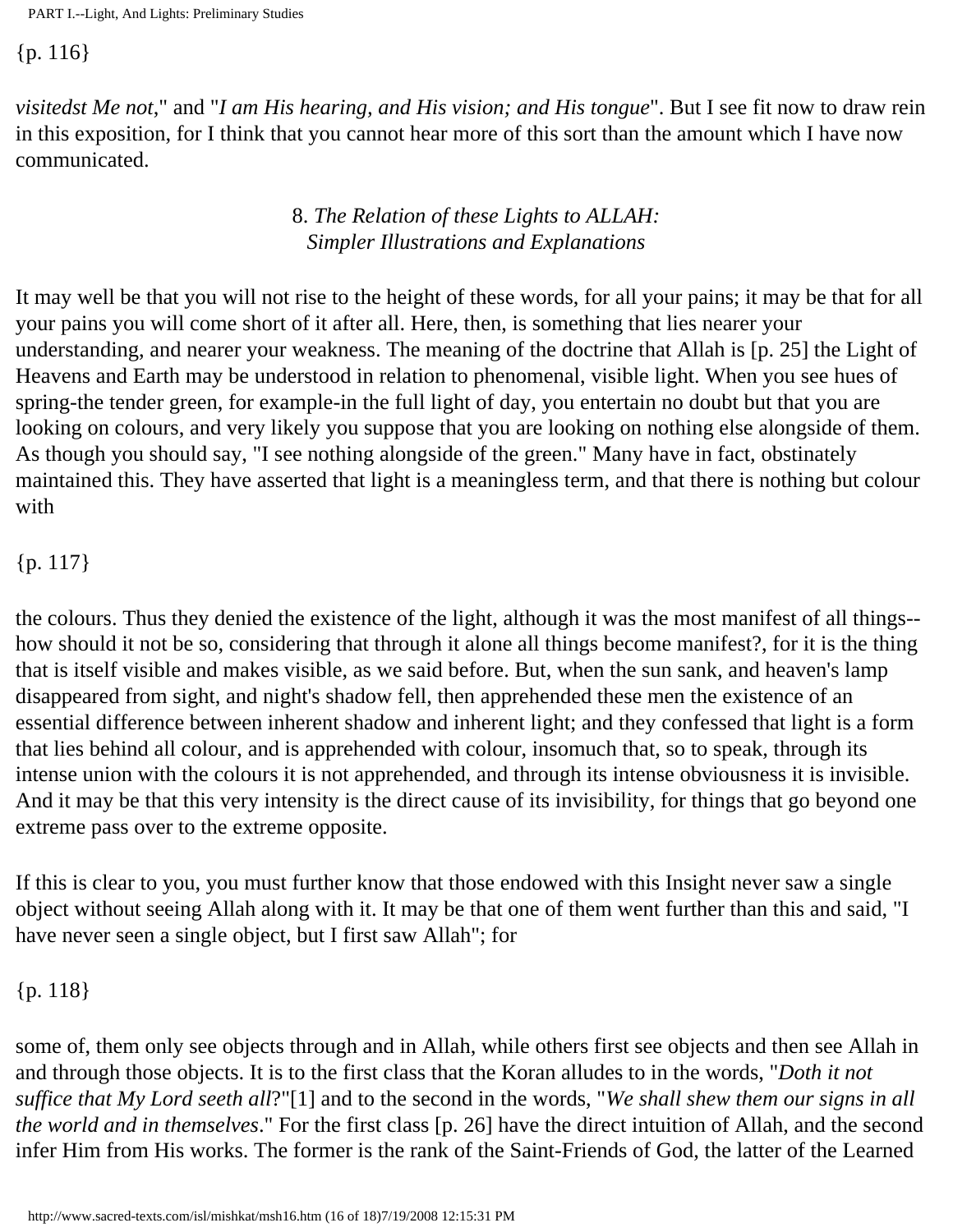"who are established in knowledge".[2] After these two grades there remains nothing except that of the careless, on whose faces is the veil.

Thus you see that just as everything is manifest to man's Sight by means of light, so everything is manifest to man's Insight by means of Allah; for He is with everything every moment and by Him does everything appear. But here the analogy ceases, and we have a radical difference; namely, that phenomenal light can be conceived of as disappearing with the sinking of the sun, and as assuming a veil

[1. S. 41, 53.

2. S. 3, 6.]

{p. 119}

in order that shadow may appear: while the divine light, which is the condition of all appearance, cannot be conceived as disappearing. That sun can never set! It abides for ever with all things. Thus the method of difference (as a method for the demonstration of the Existence of God from His works) is not at our disposal. Were the appearance of Allah conceivable, heaven and earth would fall to ruin, and thence, through difference, would be apprehended an effect which would simultaneously compel the recognition of the Cause whereby all things appeared. But, as it is, all Nature remains the same and invariable to our sight because of the unity of its Creator, for "*all things are singing His praise*"[1] (not some things) at all times (not sometimes); and thus the method of difference is eliminated, and the way to the knowledge of God is obscured. For the most manifest way to the knowledge of things is by their contraries: the thing that possesses no contrary and no opposite, its features being always exactly alike when you are looking at it, will very likely elude your

[1. See S. 17, 44.]

{p. 120}

notice altogether. In this case its obscureness results from its very obviousness, and its elusiveness from the very radiance of its brightness. Then glory to Him who hides Himself from His own creation by His utter manifestness, and is veiled from their gaze through the very effulgence of His own light!

But it may be that not even this teaching is intelligible to some limited intelligences, [27] who from our statement (that "Allah is *with*, everything", as the light is with everything) will understand that He is in every place. Too high. and holy is He to be related to *place*! So far from starting this vein imagining, we assert to you that He is prior to everything, and above everything, and that He makes everything manifest. Now manifester is inseparable from, manifested, subjectively, in the cognition of the thinker; and this is what we mean by saying. that Allah accompanies or is "with" everything. You know, further, that manifester is prior to, and above, manifested, though He be "with" it; but he is "with" it from one aspect, and "above" it from another. You are not to suppose, therefore, that there is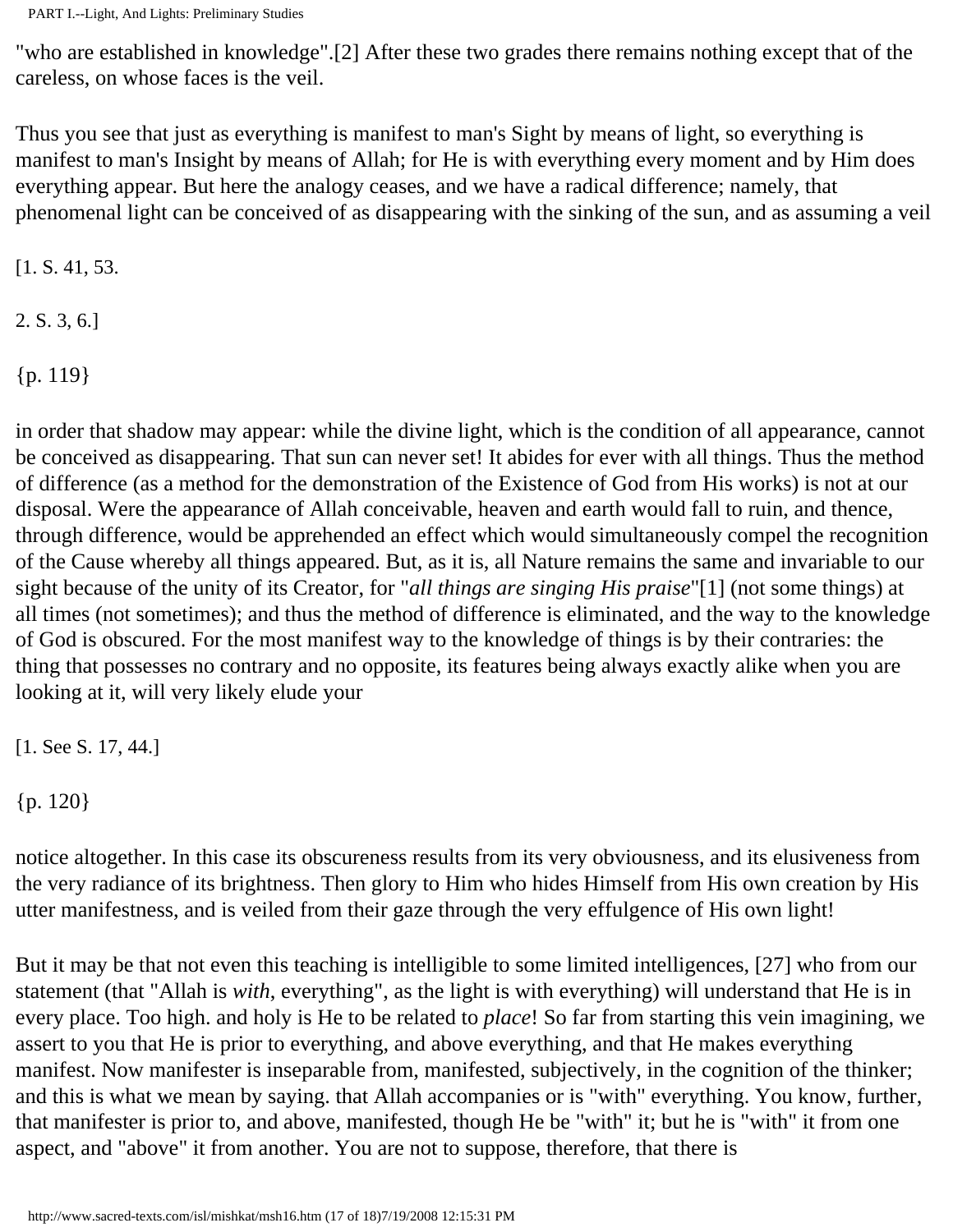#### {p. 121}

here any contradiction. Or, consider, how in the world of sense, which is the highest to which your knowledge can rise, the motion of your hands goes "with" the motion of its shadow, and yet is prior to it as well. And whoever has not wit enough to see this, ought to abandon these researches altogether; for

> "To every science its own people; And each man finds easy that for which he has been created apt."

> > [Next: PART II.--The Science Of Symbolism.](#page-67-0)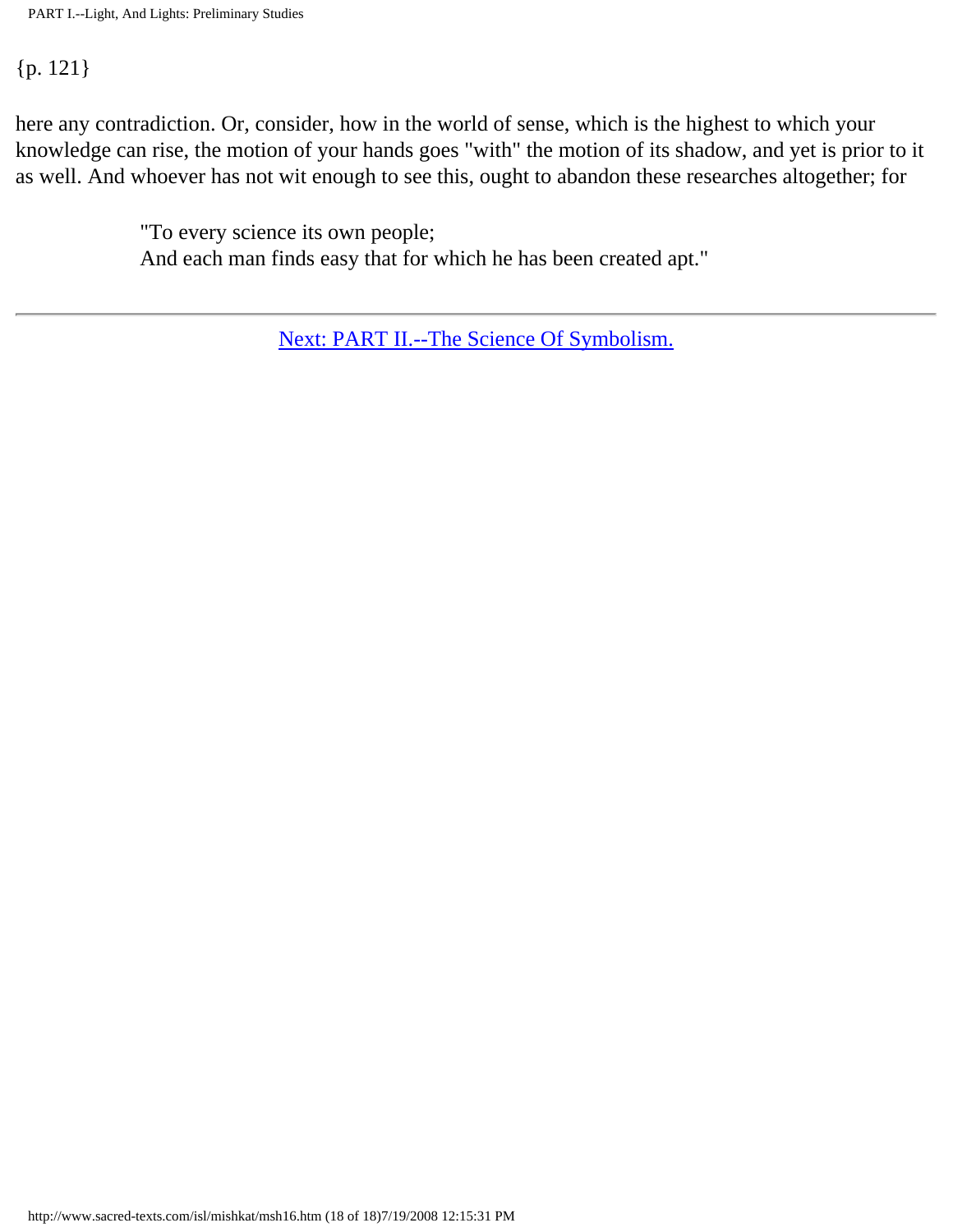### **PART II.--THE SCIENCE OF SYMBOLISM,**

#### <span id="page-67-0"></span>PROLEGOMENA TO THE EXPLANATION OF THE SYMBOLISM OF THE NICHE, THE LAMP, THE GLASS, THE TREE, THE OIL, AND THE FIRE

The exposition of this symbolism involves, first of all, two cardinal considerations, which afford limitless scope for investigation, but to. which I shall merely allude very briefly here.

*First*, the science and method of symbolism; the way in which the spirit of the ideal form[1] is captured by the mould of the symbol; the mutual relationship of the two; the inner nature of this correspondence between the

 $[1. Or]$  Idea = in practically the Platonic sense.]

{p. 122}

world of Sense (which supplies the clay of the moulds, the material of the symbolism) and the world of the Realm Supernal from which the Ideas descend.[1]

*Second*, the gradations of the several spirits of our mortal clay, and the degree [p. 28] of light possessed by each. For we treat of this latter symbolism in order to explain the former.

#### (*i*) THE OUTWARD AND THE INWARD IN SYMBOLISM: TYPE AND ANTITYPE

The world is Two Worlds, spiritual and material, or, if you will, a World Sensual and a World Intelligential; or again, if you will, a World Supernal and a World Inferior. All these expressions are near each other, and the difference between them is merely one of viewpoint. If you regard the two worlds in themselves, you use the first expression; if in respect of the organ which apprehends them, the second; if in respect of their mutual relationship, the third. You may, perhaps, also term

[1. (By Ghazzâlî.) In this Light-Verse, in Ibn Mas'ûd's reading, the words "in the heart of the believer, "follow the words "of His light". And Ubayy b. Ka`b's instead of "the similitude of His light", has "the similitude of the light of the heart of him who believes is like". etc.]

{p. 123}

them the World of Dominance and Sense-perception, and, the World of the Unseen and the Realm Supernal. It were no marvel if the students of the realities underlying the terminology were puzzled by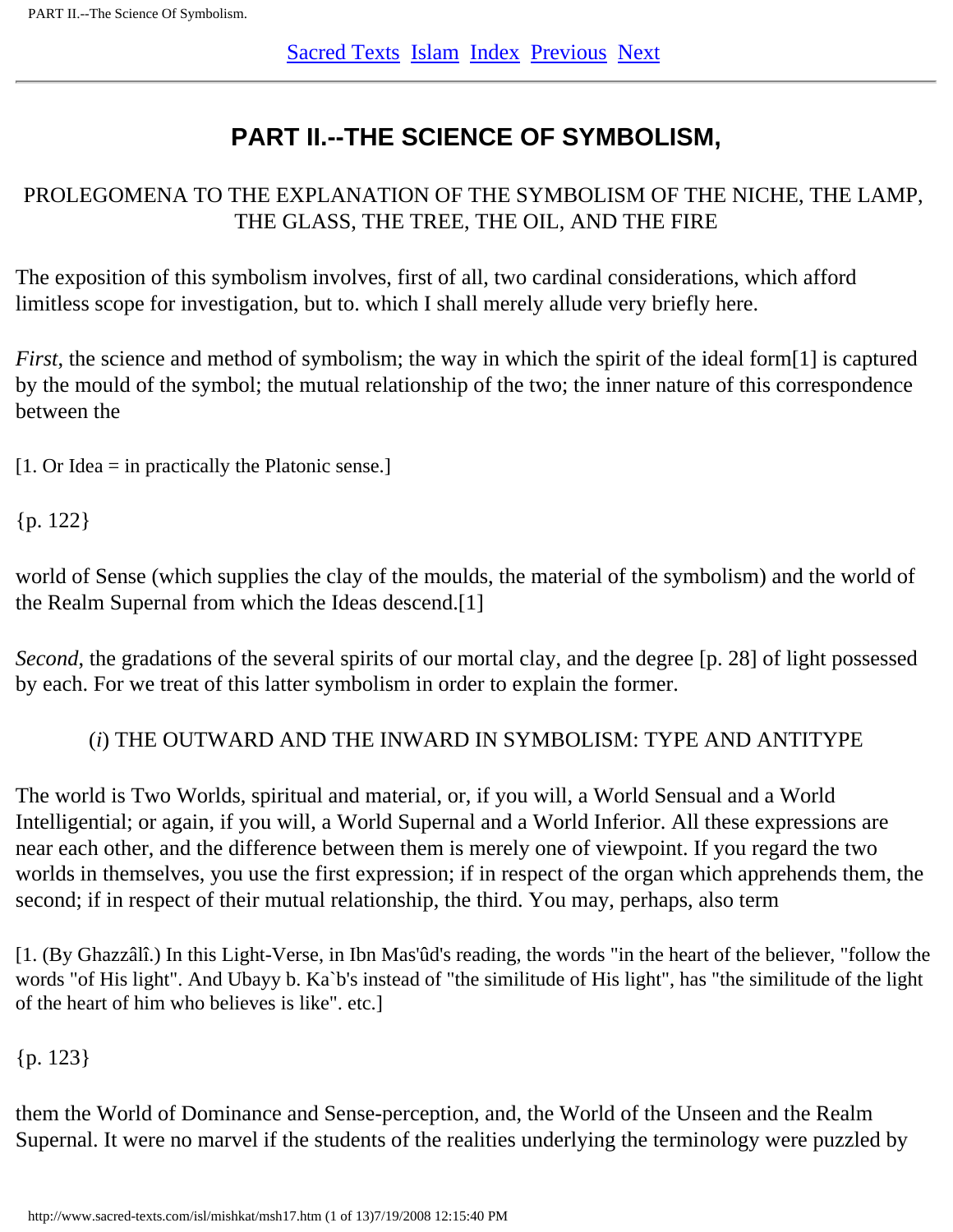the multiplicity of these terms, and imagined a corresponding multiplicity of ideas. But he to whom the realities beneath the terms are disclosed makes the ideas primary and the terms secondary: while inferior minds take the opposite course. To them the term is the source from which the reality proceeds. We have an allusion to these two types of mind in the Koran, "*Whether is the more rightly guided, he who walks with his face bent down, or he who walks in a straight Way, erect*?"[1]

#### 1. *The two Worlds: their types and antitypes*

Such is the idea of the Two Worlds. And the next thing for you to know is, that the supernal world of "the Realm" is a world invisible to the majority of men; and the world of our senses is the world of perception, because it is perceived of all. This World Sensual

[1. S. 67, 22.]

{p. 124}

is the point from which we ascend to [p. 29] the world Intelligential: and, but for this connexion between the two, and their reciprocal relationship, the way upward to the higher sphere would be barred. And were this upward was impossible, then would the Progress to the Presence Dominical and the near approach to Allah be impossible too. For no man shall approach near unto Allah, unless his foot stand at the very centre of the Fold of the Divine Holiness. Now by this World of the "Divine *Holiness*" we mean the world that *transcends* the apprehension of the senses and the imagination. And it is in respect of the law of that world--the law that the soul which is a stranger to it neither goeth out therefrom, nor entereth therein--that we call it the Fold of the Divine Holiness and Transcendence. And the human spirit, which is the channel of the manifestations of the Transcendence, may be perhaps called "*the Holy Valley*".[1]

Again, this Fold comprises lesser folds, some of which penetrate more deeply than others into the ideas of the Divine Holiness.

[1. S. 20, 12.]

{p. 125}

But the term Fold embraces all the gradations of the lesser ones; for you must not suppose that these terms are enigmas, unintelligible to men of Insight. But I cannot pursue the subject further, for I see that my preoccupation with citing and explaining all this terminology is turning me from my theme. It is for you to apply yourself now to the study of the terms.

To return to the subject we were discussing: the visible world is, as we said, the point of departure up to We world of the Realm Supernal; and the "Pilgrim's Progress of the Straight Way"[1] is an expression for that upward course, which may also be expressed by "The Faith," "the Mansions of Right Guidance." Were there no relation between the two worlds, no inter-connexion at all, then all upward progress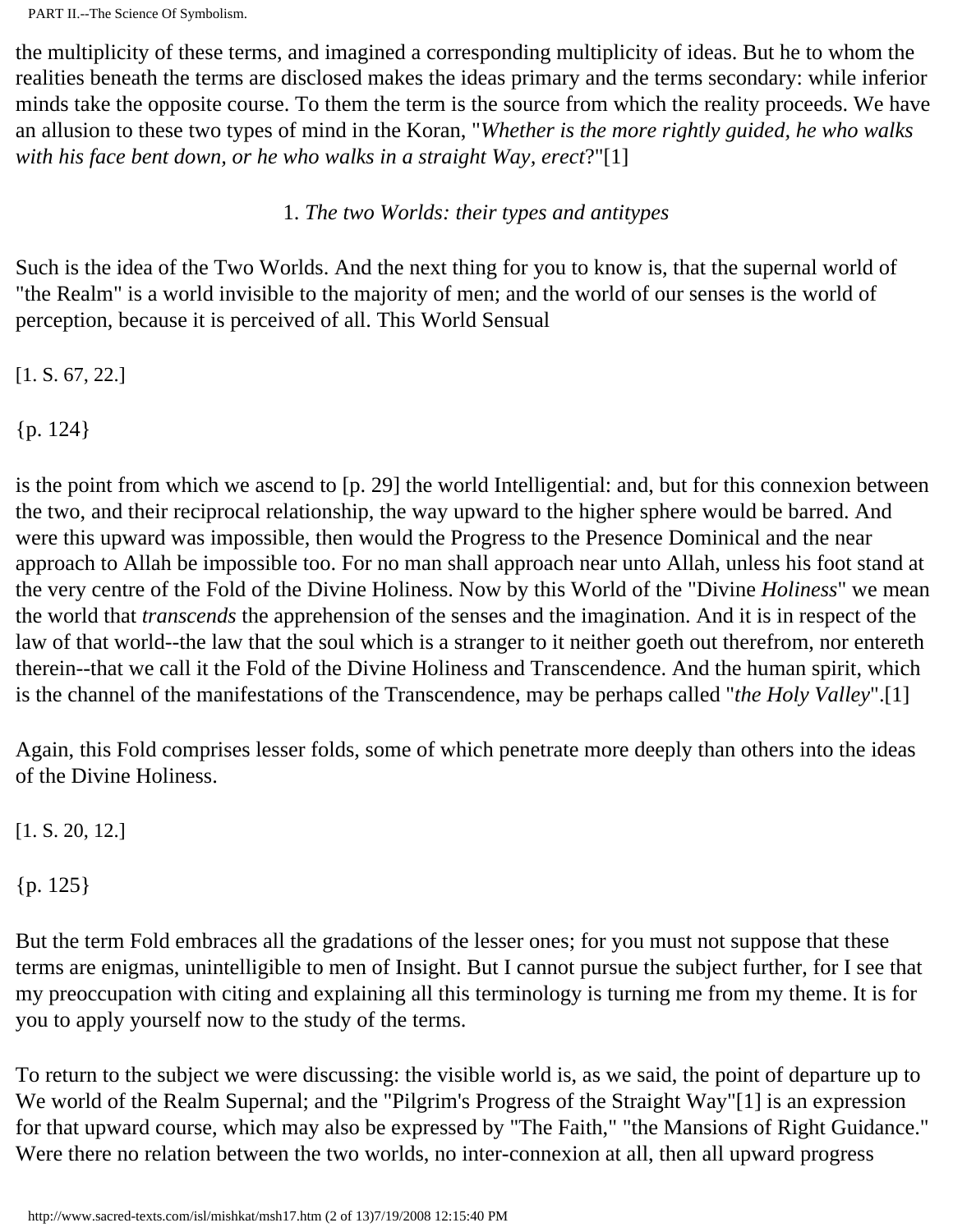would be inconceivable from one to the other. Therefore, the divine mercy gave to the World Visible a correspondence with the World of the Realm Supernal, and for this reason there is not a single thing in this world of sense that is not a symbol of something in yonder one. It may well hap

[1. See S. 1, 4.]

{p. 126}

that some one thing in this world may symbolize several things in the World of the Realm Supernal, and equally well that some one thing in the latter may have several symbols [p. 30] in the World Visible. We call a thing typical or symbolic when it resembles and corresponds to its antitype under some aspect.

A complete enumeration of these symbols would involve our exhausting the whole of the existing things in both of the Two Worlds! Such a task our mortal powers can never fulfil; or human faculties have not sufficed to comprehend it in the past; and with our little lives we cannot expound it fully in the present. The utmost I can do is to explain to you a single example. The greater may then be inferred from the less; for the door of research into the mysteries of this knowledge will then lie open to you.

#### 2. *An Example of Symbolism, from the Story of Abraham in the Koran*

Listen now. If the World of the Realm Supernal contains Light-substances, high and lofty, called "Angels", from which substances the various lights are effused upon the various

#### {p. 127}

mortal spirits, and by reason of which these angels are called "lords," then is Allah "Lord of lords," and these lords will have differing, grades of luminousness. The symbols, then, of these in the visible world will be, preeminently, the Sun, the Moon, and the Stars.

And the Pilgrim of the Way rises first of all to a degree corresponding to that of a star. The effulgence of that star's light appears to him., It is disclosed to him that the entire world beneath adores its influence and the effulgence of its light. And so, because of the very beauty and superbness of the thing, he is made aware of something which cries aloud saying, "This is my Lord?"[1] He passes on; and as he be. comes conscious of the light-degree next above. it, namely, that symbolized by the moon, lo! in the aerial canopy he beholds that star set, to wit, in comparison with its superior; and he saith, "*Nought that setteth do I adore!*" And so he rises till he arrives at last at the degree symbolized by the sun. This, again, he sees is greater and higher than the former, but nevertheless admits of comparison therewith, in,

[1. See for this whole passage S. 6, 75-8.]

{p. 128}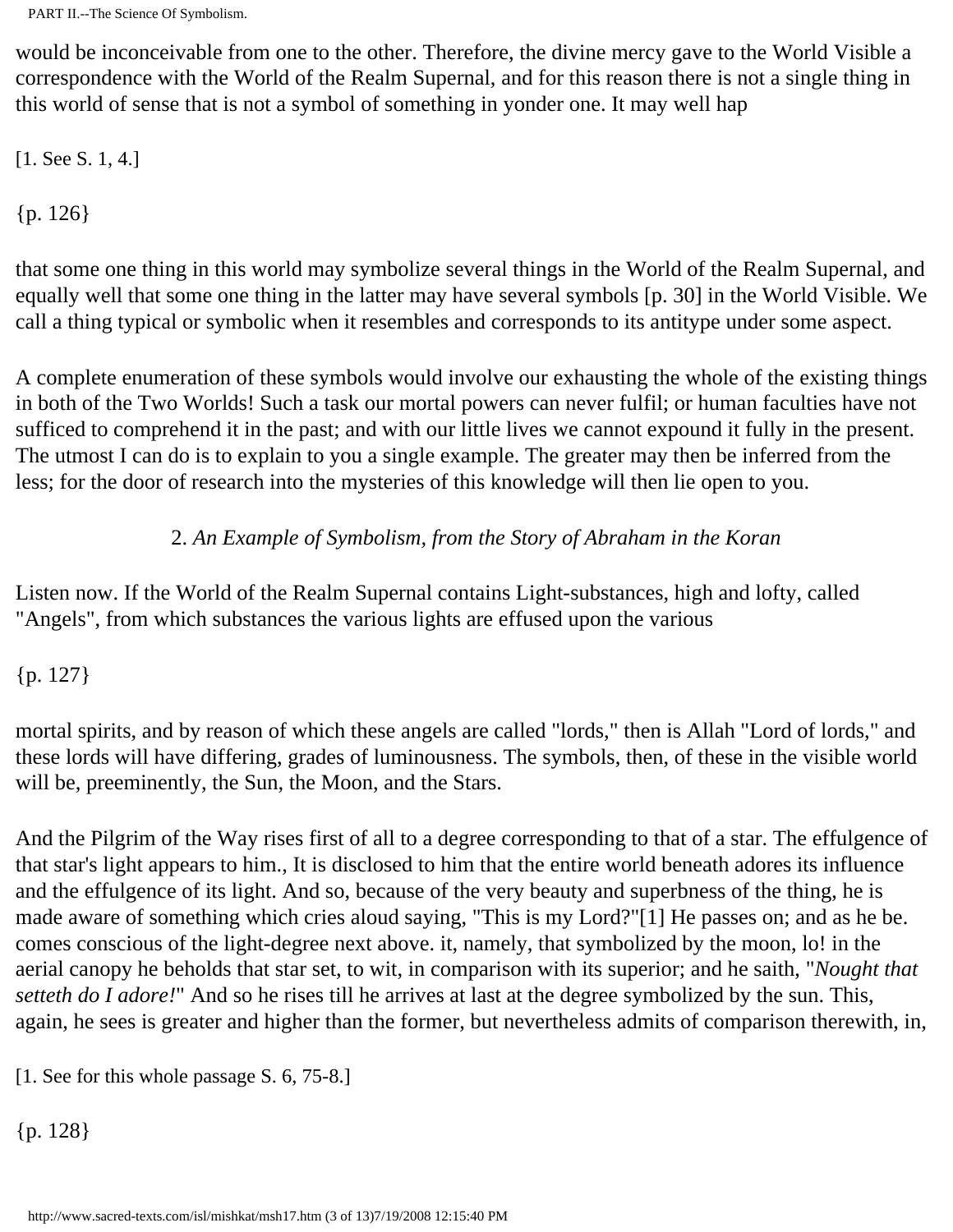virtue of a relationship between the two. [31] But to bear relationship to what is imperfect carries with it imperfection-the "setting" of our allegory. And by reason thereof he saith: "*I have turned my face unto That Who made the heavens and the earth! I am a true believer, and, not of those who associate other gods with Allah!*" Now what is meant to be conveyed by this "THAT WHO" is the vaguest kind of indication, destitute of all relation or comparison. For, were anyone to ask, "What is the symbol comparable with or corresponding to this That?' no answer to the question could be conceived. Now He Who transcends all relations is ALLAH, the ONE REALITY. Thus, when certain Arabs once asked the Apostle of God, "To what may we relate Allah?' this reply was revealed, "*Say, He, Allah is one! His days are neither ended nor begun; neither is He a father nor a son; and none is like unto Him, no not one* [1]; the meaning of which verse is simply that He transcends relation. Again, when Pharaoh said to Moses: "*What, pray, is the Lord of the Universe?*" as though demanding

[1. S. 112.]

{p. 129}

to know His essence, Moses, in his reply, merely indicated *His works*, because these were clearer to the mind of his interrogator; and answered, "*The Lord of the heavens and the earth*."[1] But Pharaoh said to his courtiers, "*Ha! marked ye that*!" as though objecting to Moses' evasion of his demand to be told Allah's essential nature. Then Moses said, "*Your Lord, and your first fathers' Lord.*" Pharaoh then set him down as insane. He had demanded an analogue, for the description of the divine Essence, and Moses replied to him from His works. And so Pharaoh said, "*Your prophet who has been sent you is insane.*"

#### 3. *Fundamental Examples of Symbolism especially from the Story of Moses in the Koran*

Let us now return to the pattern we selected for illustrating the symbolic method. The science of the Interpretation of Visions determines for us the value of each kind of symbol; for "Vision is a part of Prophecy." It is clear, is it not, that the *sun*, when seen in a vision,

[1. For this passage see S. 26, 24-7, and for the whole thought--compare pp. [54, 55]. 9]

{p. 130}

must be interpreted by a Sovereign Monarch, because of their mutual resemblance and their share in a common spiritual idea, to wit, sovereignty over all, and the emanation or effusion of influence and light on to all. The antitype of the *moon* will be that Sovereign's Minister; for it is through the moon that the sun sheds his light on the world in its own absence; and even so, it is through his own Minister that the Sovereign [p. 32] makes his influence felt by subjects who never beheld the royal person. Again, the dreamer who sees himself with a ring on his finger with which he seals the mouths of men and the secrets of women, is told that the sign means the early Call to Prayer in the month of Ramadan.[1] Again, for one who sees himself pouring olive oil into an olive-tree the interpretation is that the slave-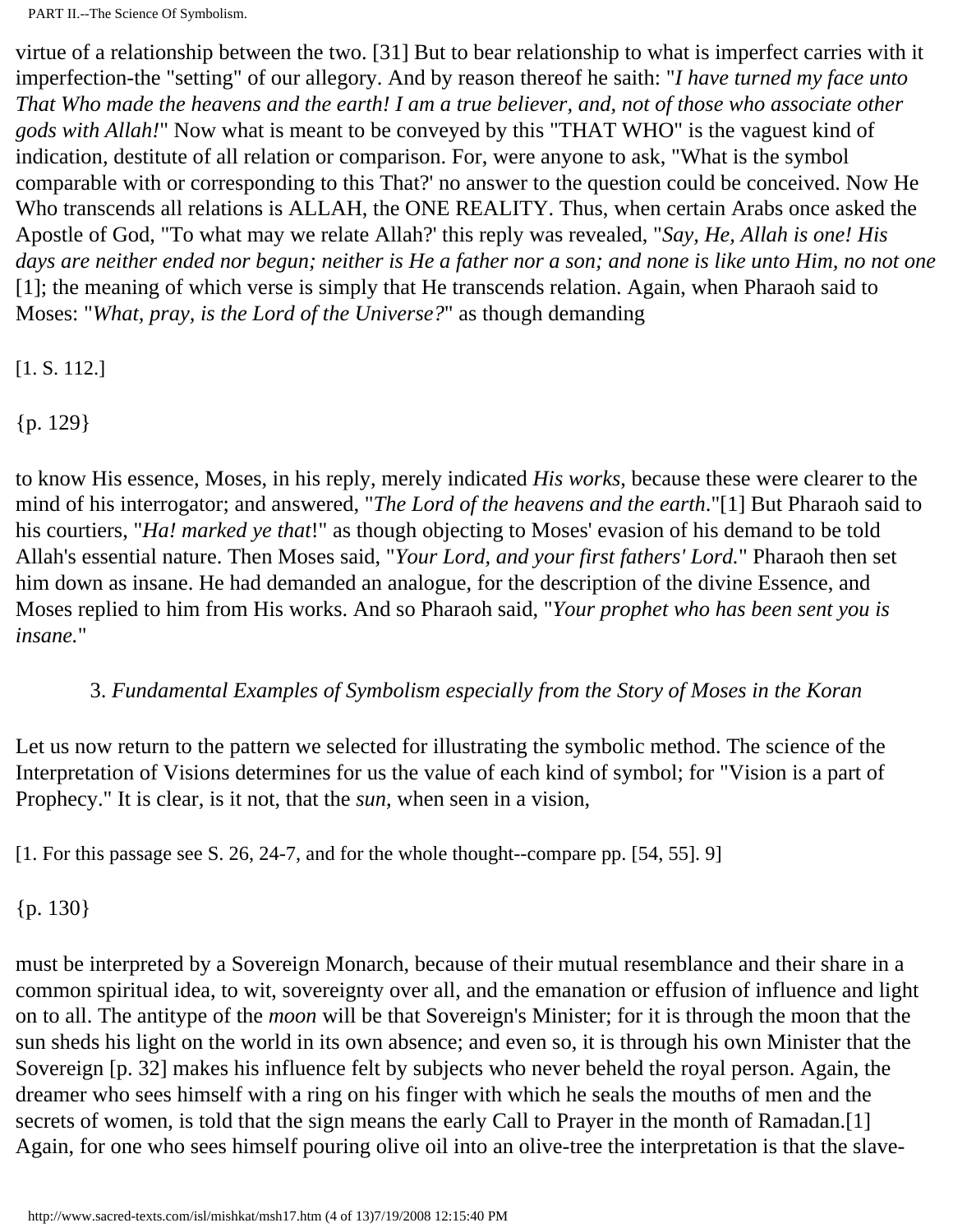girl he has wedded is his mother, unrecognized by him. But it is impossible to exhaust the different ways by which symbols of this description may be interpreted, and I cannot set myself the task of enumerating them. I can merely say that just as certain

[1. Because after the *idhân*, just before morning, food and sexual intercourse are fasted from till the next sunset.]

{p. 131}

beings of the Spirit-World Supernal are symbolized by Sun, Moon and Stars, others may be typified by different symbols. when the Point of connexion is some characteristic other than light.

For example, if among those beings of that Spirit-World there be something that is fixed and unchangeable; great and never diminishing; from which the waters of knowledge, the excellencies of revelations, issue into the heart, even as waters well out into a valley; It would be symbolized by the *Mountain*.[1] Further, if the beings that are the recipients of those excellencies are of diverse grades, they would be symbolized by the *Valley*; and if those excellencies, on reaching the hearts of men, pass from heart to heart, these hearts are also symbolized by *Valleys*.[2] The head of the Valley will represent the hearts of Prophet, Saint, and Doctor, followed by those who come after them. So, then, if these valleys are lower than the first one, and are watered from it, then that first one will certainly be the "*Right*" Valley,[3] because

[1. S. 28, 29. 46.

2. S. 13, 18.

3. S. 28, 30. See S. 19, 53, and 10, 82.]

{p. 132}

of its signal rightness[1] and superiority. And finally will come the lowest valley which receives its water from the last and lowest level of that "Right" Valley, and is accordingly watered from "*the margin of the Right Valley*",[2] not [p. 33] from its deepest part and centre.

But if the spirit of a prophet is typified by a lighted *Lamp*, lit by means of Inspiration ("*We have inspired thee with* [*a*] *Spirit from Our power*"),[3] then the symbol of the source of that kindling is *Fire*. If some of those who derive knowledge from the prophets live by a merely traditional acceptance of what they are told, and others by a gift of insight, then the symbol for the former, who investigate nothing, is a *Fire-brand* or a *Torch* or a *Meteor*; while the man of spiritual experience, who has therefore something in some sort common with the prophets, is accordingly symbolized by the *Warming of Fire*, for a man is not warmed by hearing about fire but by being close to it.

[1. Ghazzâlî here plays on the word *ayman*, the root of which means *dexter* or *felix*.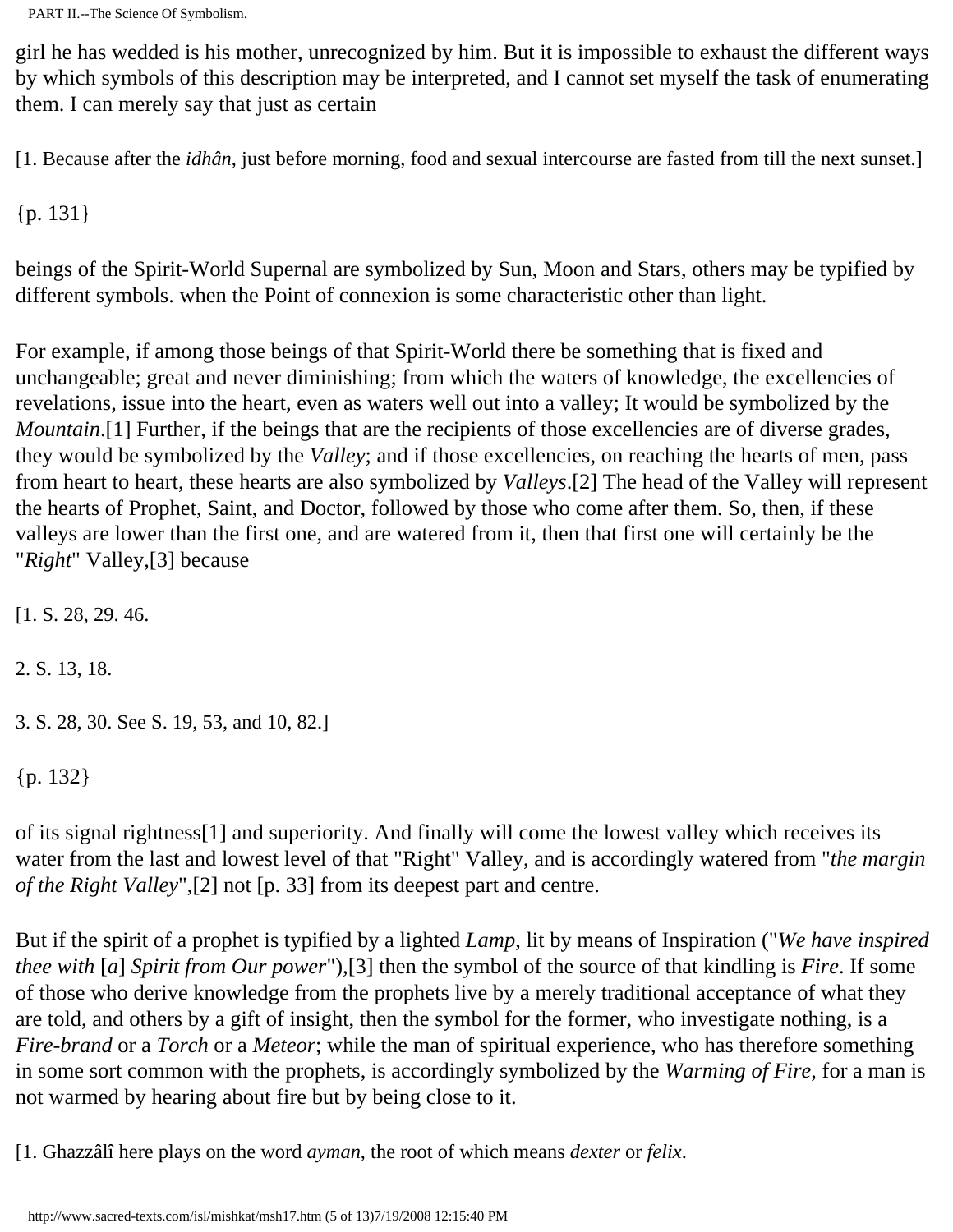2. S. 28, 30.

3. S. 42, 52.]

{p. 133}

If the first stage of prophets is their translation into the World of Holy Transcendence away from the disturbances of senses and imagination, that stage is symbolized by "*the Holy Valley*".[1] And if the Holy Valley may not be trodden save after the doffing of the Two Worlds (that is, this world and the world beyond) and the soul's turning of her face towards the One Real (for this world and the world beyond are co-relatives and both are accidentia of the human light-substance, and can be doffed at one time and donned at another), then the symbol of the putting-off of these Two Worlds is the *doffing of his two sandals* by the pilgrim to Mekka,[2] what time he changes his worldly garments for the pilgrim's robe and faces towards the holy Kaaba.

Nay, but let us now translate ourselves to the Presence Dominical once more, and speak of its symbols. If that Presence hath something whereby the several divine sciences are engraven on the tablets of hearts susceptible to them, that something will be symbolized by the *Pen*.[3] That Within those hearts whereon those

[1. S. 20, and 79, 16.

2. S. 20, 12.

3. S. 68.]

{p. 134}

things are engraved will be typified by the *Tablet*,[1] *Book*,[2] and *Scroll*.[3] [p. 34] If there be, above the pen that writes, something which constrains it to service, its type will be the *Hand*.[4] If the Presence which embraces Hand and Tablet, Pen and Book, is constituted according to a definite order, It will be typified by the *Form* or *Image*.[5] And if the human form has its definite order, after that likeness, then is it created "in the Image, the Form, of the Merciful One". Now there is a difference between saying, "In the image of the *Merciful* One," and, "In the image of *Allâh*." For it was the Divine Mercy that caused the image of the Divine Presence to be in that "Image." And then Allâh, out of His grace and *mercy*, gave to Adam a summary "image" or "form," embracing every genus and species in the whole world, inasmuch that it was as if Adam were all that was in the world, or were the summarized copy of the world. And Adam's form--this summarized "image"--was inscribed in the

[1. S. 85, 22 and 7, 44.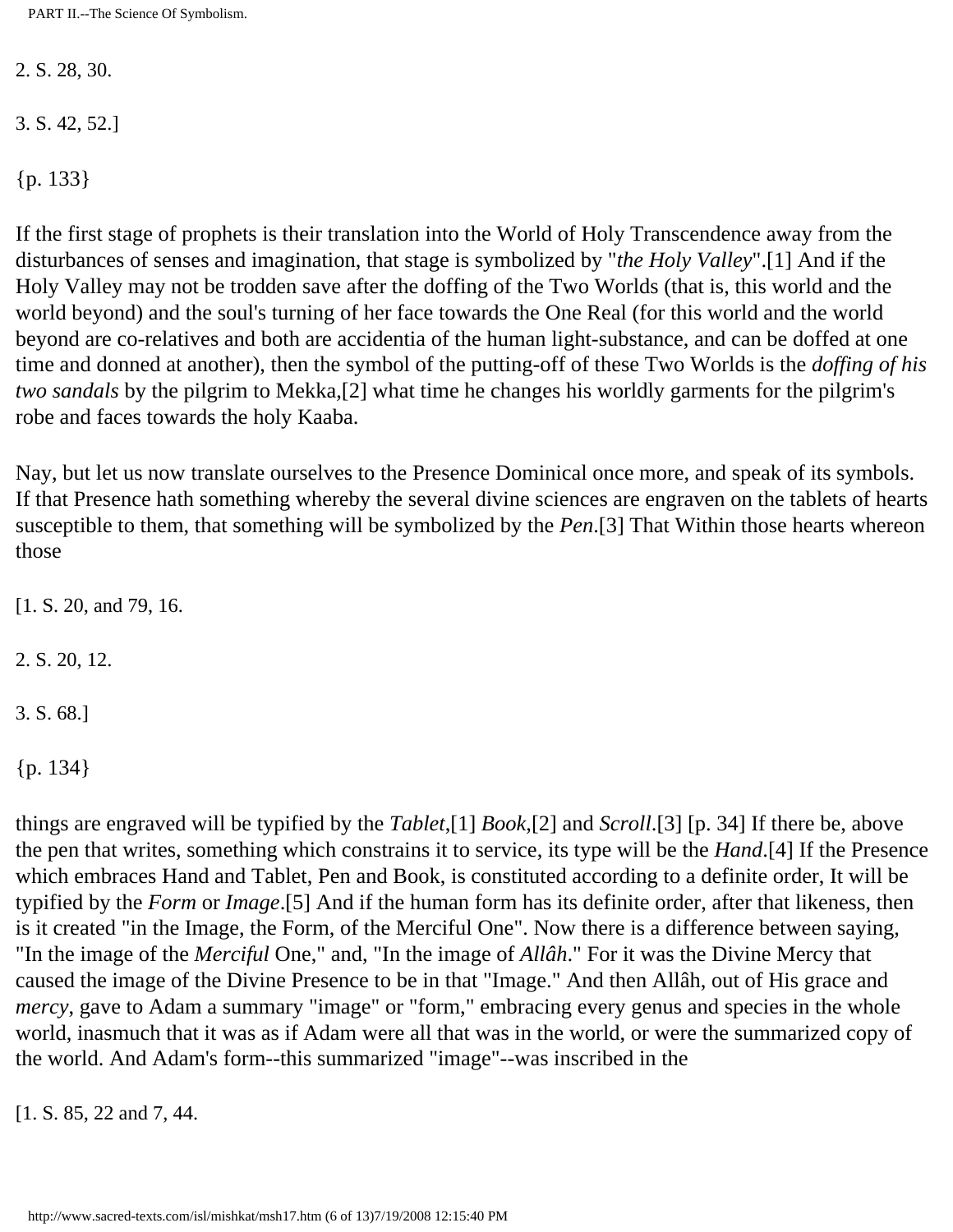2. S. 2, 1.

3. S. 25, 3,

4. S. 48, 36.

5. S. 82, 8; cf. 64, 3.

6. There must, I think, be some corruption in the text here. I suggest reading ### for ###.]

{p. 135}

handwriting of Allâh, so that *Adam* is the Divine handwriting, which is not the characters of letters (for His Handwriting transcends both characters and letters, even as His Word transcends sound and syllables, and His Pen transcends Reed and Steel, and His Hand transcends flesh and bone). Now, but for this *mercy*, every son of Adam would have been powerless to know his Sovereign-Lord; for "only he who knows himself knows his Lord." This, then, being an effect of the divine mercy, it was "in the image *of the Merciful One*," not "in the image of Allâh," that Adam was created. So, then, the Presence of the Godhead is not the same as the Presence of The Merciful One, nor as the Presence of The Kingship, nor as the Presence of the Sovereign-Lordship; for which reason He commanded us to invoke the protection of all these Presences severally. "*Say, I invoke the protection of the Lord of mankind, the King of mankind, the Deity of mankind*!"[1] If this idea did not underlie the expression [p. 35] "Allâh created man in the image of the Merciful," the words

[1. S. 114.]

{p. 136}

would be linguistically incorrect; they should then have run, "after His image."' But the words, according to Bokhari, run, "After the image of the Merciful."

But as the distinction between the Presence of the Kingship and the Presence of the Lordship call for a long expression, we must pass on, and be content with the foregoing specimen of the symbolic method. For indeed it is a shoreless sea.

But if you are conscious of a certain repulsion from this symbolism, you may comfort yourself by the text, "*He sent down from heaven rain, and it flowed in the valleys, according to their capacity*;"[2] for the commentaries on this text tell us that the Water here is *knowledge*, and the Valleys are *the hearts of men*.

4. *The Permanent Validity of the Outward and Visible Sign: an Example*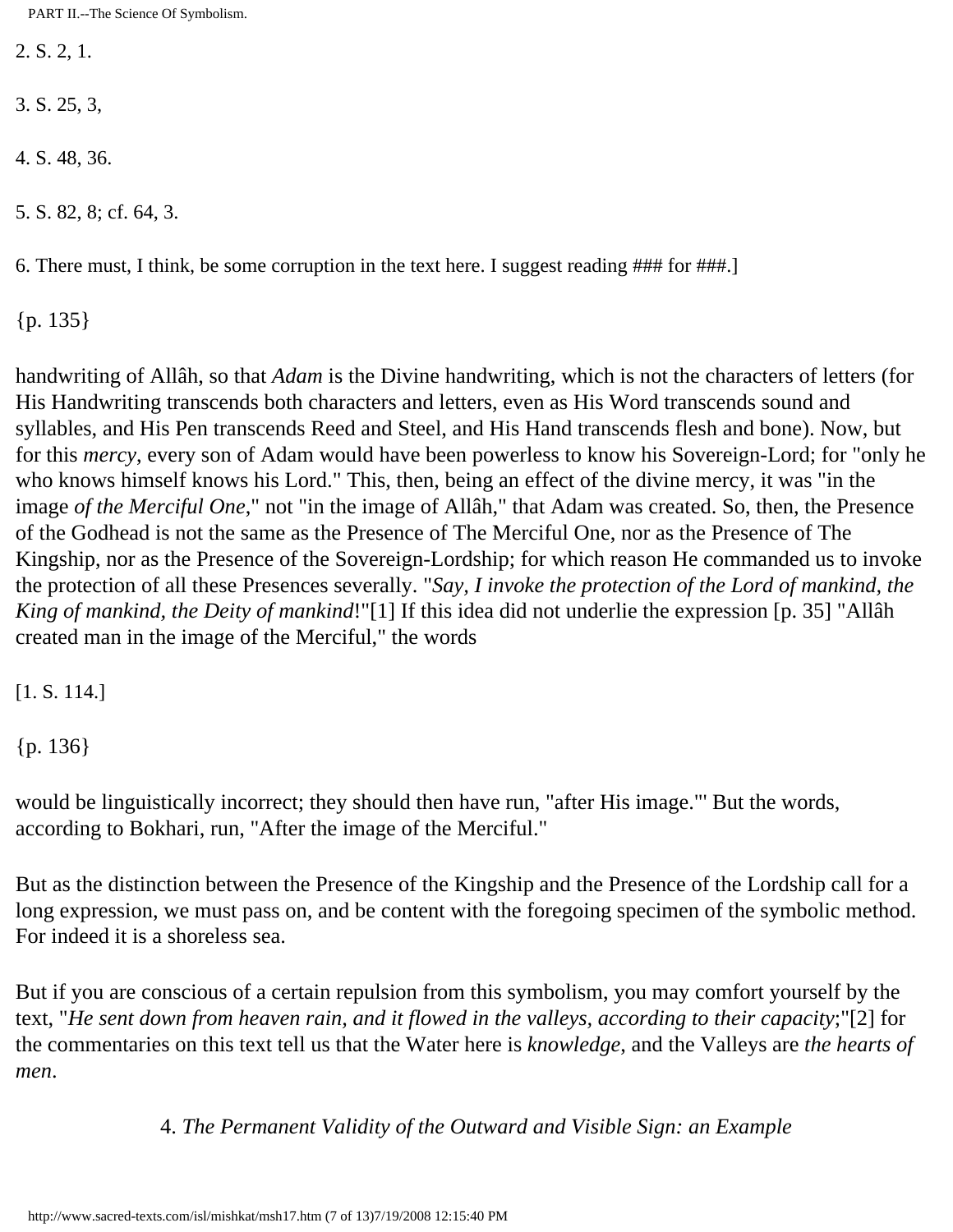Pray do not assume from this specimen of symbolism and its method that you have any

[1. And so they are quoted on p. [7].

2. S. 13, 19.]

{p. 137}

licence from me to ignore the outward and, visible form, or to believe that it has been annulled; as though, for example, I had asserted that Moses had not really shoes on, did not, really hear himself addressed by the words, "*Put thy shoes from off thy feet*."[1] God forbid!--The annulment of the outward and visible sign is the tenet of the Spiritualists (*Bâtiniyya*), who, looked, utterly one-sidedly, at one world, the, Unseen, and were grossly ignorant of the balance that exists between it and the Seen. This aspect they wholly failed to understand. Similarly annulment of the inward and invisible meaning in the opinion of the Materialists. (*Hashawiyya*). In other words, whoever abstracts and isolates the outward from the whole is a Materialist, and whoever abstracts. the inward is a Spiritualist, while he who joins the two together is catholic, perfect. For this reason the Prophet said, "The Koran has an outward and an inward, an ending and a beginning" (a Tradition which is, however, possibly, traceable to 'Alî, as its pedigree stops short at his name). I assert, on the contrary, that

[1. S. 20, 12.]

{p. 138}

'Moses understood from the command "*Put off thy shoes*" the Doffing of the Two Worlds, and obeyed the command *literally* by putting off his two sandals, and *spiritually* by putting off the Two Worlds. Here you just have this cross-relation between the two, [p. 36] the crossing over from one to the other, from outward word to inward idea. The difference between the true and false positions may be thus illustrated. One man hears the word of the Prophet, "The angels of Allâh enter not a house wherein is a dog or a picture," and yet keeps a dog in the house, because, he says, "The outward sense is not what was meant; but the Prophet only meant, 'Turn the dog of Wrath out of the house of the Heart, because Wrath hinders the knowledge which comes from the Lights Angelical; for anger is the demon of the heart."' While the other *first* carries out the command literally; and *then* says, "Dog is not dog because of his visible form, but because of the inner idea of dog--ferocity, ravenousness. If my house, which is the abode of my person, of my body, must be kept clear of doggishness in concrete form, how much more must the house of

{p. 139}

my heart, which is the abode of man's true and proper essence, be kept clear of doggishness in spiritual idea!" The man, in fact, who combines the two things, he is the perfect man; which is what is meant when it is said, "The perfect man is the one who does not let the light of his knowledge quench the light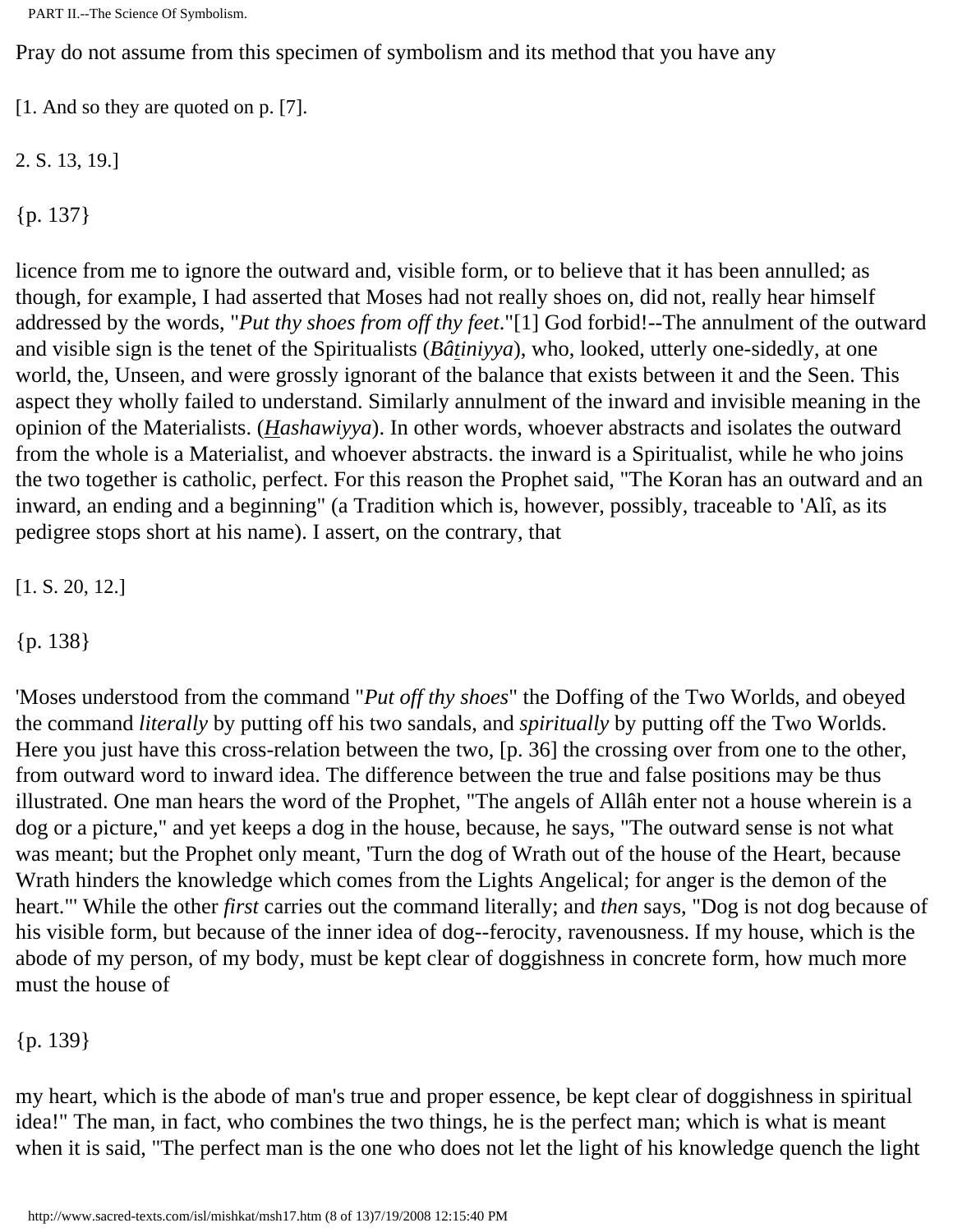of his reverence." In the same way he is never seen permitting himself to ignore one single ordinance of religion, for all the perfection of his spiritual Insight. Such a thing is grievous error; an example of which is the evil which befell some mystics, who called it lawful to put by literal prescriptions of the Shariat as you roll up and put-by a carpet; insomuch that one of them perhaps went so far as to give up the ordinance of prayer, saying, forsooth, that he was always at prayer in his heart! But this is different from the error of those fools of Antinomians (*Ibâhiyya*) who trifle with sophisms, like the saying of one, "Allah has no need of our works"; or of another, "The heart is full of vices from which it cannot possibly be cleansed," [p. 37] and did not even desire to eradicate anger and lust, because he believes he is

{p. 140}

[not] (?) commanded to eradicate them. These last, verily, are the follies of fools; but, as for the firstnamed error, it reminds one of the stumble of a high-bred horse, the error of a mystic whom the devil has diverted from the way and "*drawn him with delusion as with cords*".[1]

To return to our discussion of "the Putting-off of the Shoes." The outward word wakens one to the inward signification, the Putting-off of the Two Worlds. The outward symbol is a real thing, and its application to the inward meaning is a real truth. Every real thing has its corresponding real truth. Those who have realized this are the souls who have attained the degree of the Transparent Glass (we shall see the meaning of this presently). For the Imagination, which supplies, so to speak, the clay from which the symbol is formed, is hard and gross; it conceals the secret meanings; it is interposed between you and the unseen lights. But once let it be clarified, and it becomes like transparent glass, and no longer keeps out the light, but on the contrary becomes a light-conductor. nay, that which keeps that light from being put out.

[1. S. 7, 21.]

{p. 141}

by gusts of wind. The story of the Transparent Glass, however, is coming; meanwhile, remember that the gross lower world of the imagination became to the Prophets of God like a transparent "glass" shade and "a niche for lights"; a strainer, filtering clear the divine secrets; a stepping-stone to the World Supernal. Whereby we may know that the visible symbol is real: and behind it lies a mystery. The same holds good with the symbols of "the Mountain," "the Fire," and the rest.

## 5. *Another Example of this Two-sided and Equal Validity of Outward and Inward*

When the Prophet said, "I saw Abdul-Rahmân enter Paradise crawling," you are not to suppose that he did not see him thus with his own eyes. No, awake he saw him, as a sleeper might see him in a dream, even though the person of Abdul-Rahmân b. `Awf was at the time asleep in his house. [p. 38] The only effect of sleep in this and similar visions is to suppress the authority of the senses over the soul, which is the inward light divine; for the senses preoccupy the soul, drag it back to the -Sense-world, and turn a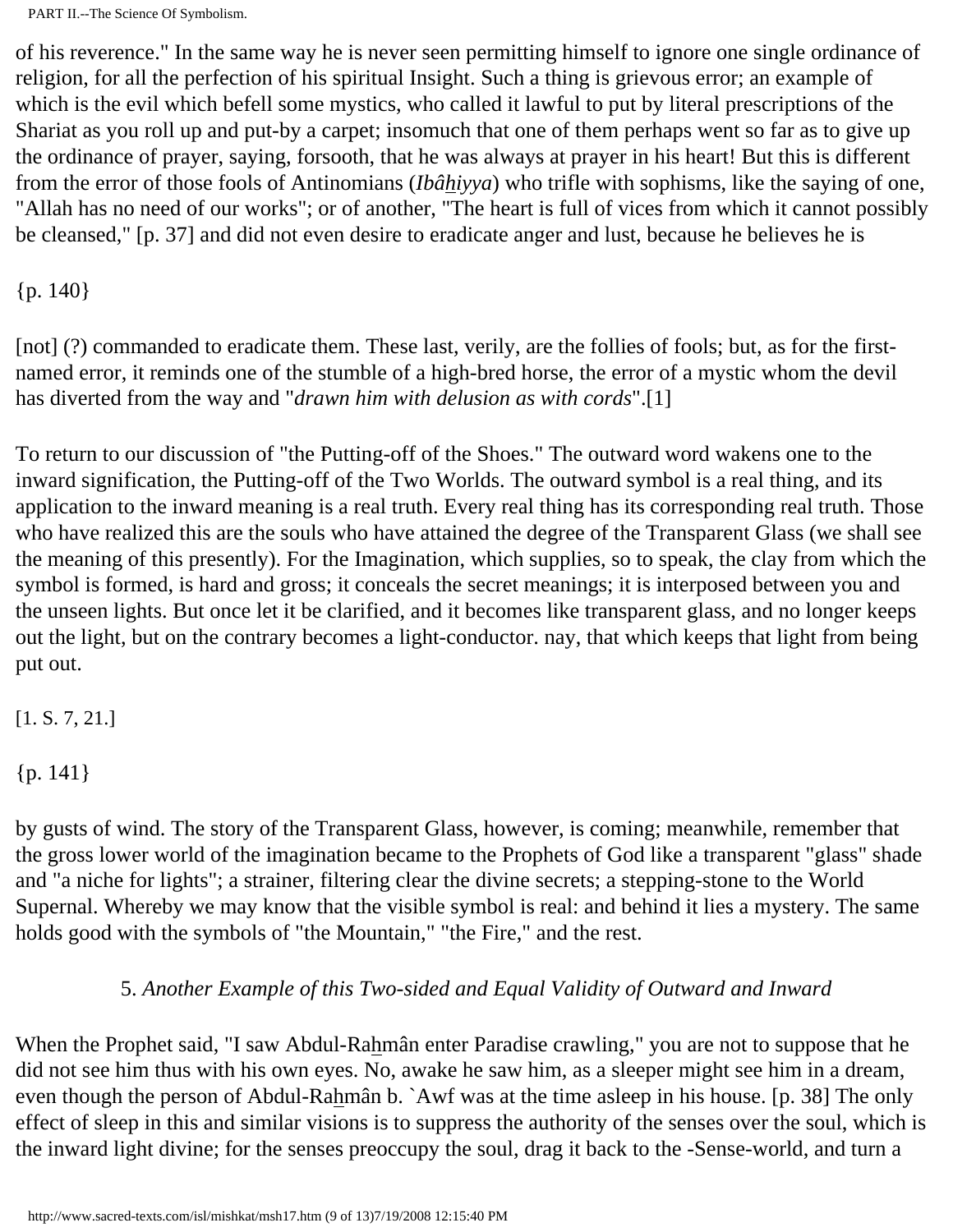man's face away from

{p. 142}

the world of the Invisible and of the Realm Supernal. But, with the suppression of sense, some of the lights prophetical may become clarified and prevail, inasmuch as the senses are no longer dragging the soul back to their own world, nor occupying their whole attention. And so it sees in waking what others see in sleep. But if it has attained absolute perfection, it is not limited to apprehending the visible form merely; it passes direct from that to the 'inner idea, and it is disclosed to such an one that faith is drawing the soul of an Abdul-Rahmân to the World Above (described by the word "Paradise"), while wealth and riches are drawing it down to this present life, the World Below. If the influences which draw it to the preoccupations of this world are more stubborn than those which draw it to the other world, the soul is wholly turned away from its journey to Paradise. But if the attraction of faith is stronger, the soul is merely occasioned difficulty, or retarded, in its course, and the symbol for this in the world of sense is *a crawl*. It is thus that mysteries are shown forth from behind the crystal transparencies

#### {p. 141}

of the imagination. Nor is this limited to the Prophet's judgment about Abdul Rahmân only, though it was only him he saw at that time. He passess judgment therein on; every man whose spiritual vision is strong, whose faith is firm, but whose wealth has so much multiplied that it threatens to crowd out his faith, only failing to do so because the power of that faith more than counterbalances it. This example illustrates to you the way in, which prophets used to see concrete objects, and have immediate vision of the spiritual, ideas behind them. Most frequently the idea, is presented to their direct inward vision first, and then looks down from thence on to [p. 39] the imaginative spirit and receives the imprint of some concrete object, analogous to the idea. What is conferred by inspiration in sleeping vision or dreams needs interpretation.[1]

#### (*ii*) THE PSYCHOLOGY OR THE HUMAN SOUL: ITS FIVE FACULTIES OR SPIRITS

The gradations of human Spirits Luminous;

[1. (*Note by Ghazzâlî*.) The proportion borne by dreams to the other characteristics of prophethood is as one to forty-six. That borne by waking vision has a greater ratio-as one to three, I believe, for it has been revealed to us that the prophetic characteristics fall definitely into three categories, and of these three one is waking vision.]

{p. 144}

in knowing which we may know the symbolism of the Light-Verse in Koran.

The *first* of these is the *sensory spirit*. This is the recipient of the information brought in by the senses; for it is the root and origin of 'the animal spirit, and constitutes the differentia, of the animal genus. It is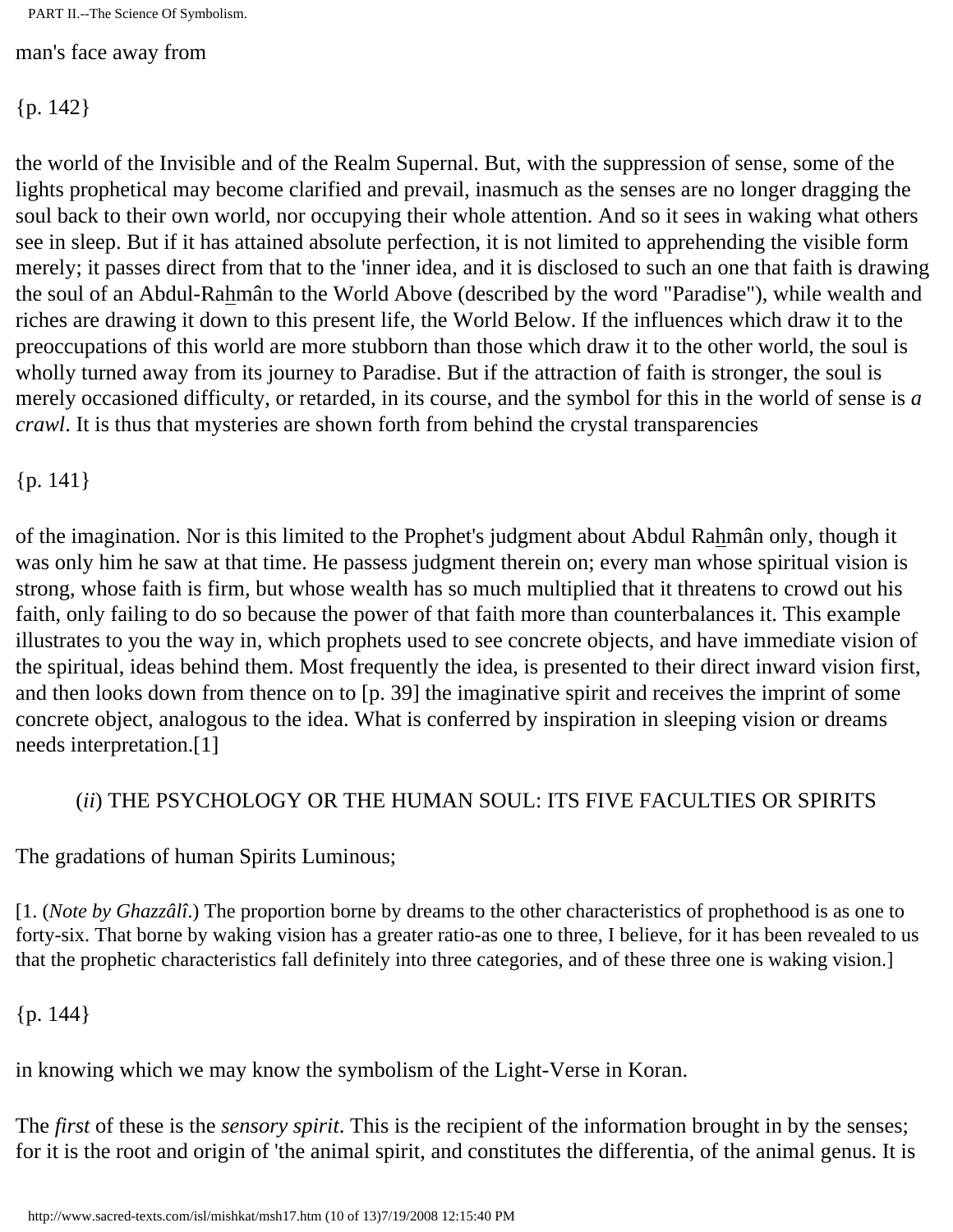sound in the infant at the breast.

The *second* is the *imaginative spirit*. This .is the recorder of the information conveyed by the senses. It keeps that information filed and ready to hand, so as to present it to the intelligential spirit above it, when the information is called for. It is not found in the infant at the beginning of its evolution. This is why an infant wants to get hold of a thing when he sees it, while he forgets about it when it is out of his sight. No conflict of desire arises in his soul for something out of sight until he gets a little older, when he begins to cry for it and asks to have it, because its image is still with him, preserved in his imagination, This faculty is possessed by some, but not all animals. It is not found, for example, in the moth which perishes

{p. 145}

in the flame. [p. 40] The moth makes for the flame, because of its desire for the sunlight, and, thinking that the flame is a window opening to the sunlight, it hurries on to the flame, and injures itself. Yet, if it flies on into the dark, back it comes again, time after time. Now had it the mnemonic spirit, which gives permanence to the sensation of pain that is conveyed by the tactile sense, it would not return to the flame after being hurt once by it. On the other hand, the dog that has received one whipping runs away whenever it sees the stick again.

*Third*, the *intelligential spirit*. This apprehends ideas beyond the spheres of sense and imagination. It is the specifically human faculty. It is not found in the lower animals, nor yet in children. The objects of its apprehension are axioms of necessary and universal application, as we mentioned in the section in which the light of intelligence was given precedence over that of the eye.

*Fourth*, the *discursive spirit*. This takes the data of pure reason and combines them,

{p. 146}

arranges them as premises, and deduces from them informing knowledge. Then it takes, for example, two conclusions thus learned, combines them again, and learns a fresh conclusion; and so goes on multiplying itself *ad infinitum*.

*Fifth*, the *transcendental prophetic spirit*. This is the property of prophets and some saints. By it the unseen tables and statutes of the Law are revealed from the other world, together with several of the sciences of the Realms Celestial and Terrestrial, and pre-eminently theology, the science of Deity, which the intelligential and discursive spirit cannot compass. It is this that is alluded to in the text, "*Thus did We inspire thee with a spirit from Our power. Thou didst not know what is the Book, nor what is Faith*, [p. 41] *but we made that spirit a light wherewith we guide whom We will of our vassals. And thou, verily, dost guide into a straight way*."[1] And here, a word to thee, thou recluse in thy rational world of the intelligence! Why should it be impossible that beyond reason there should be a further plane, on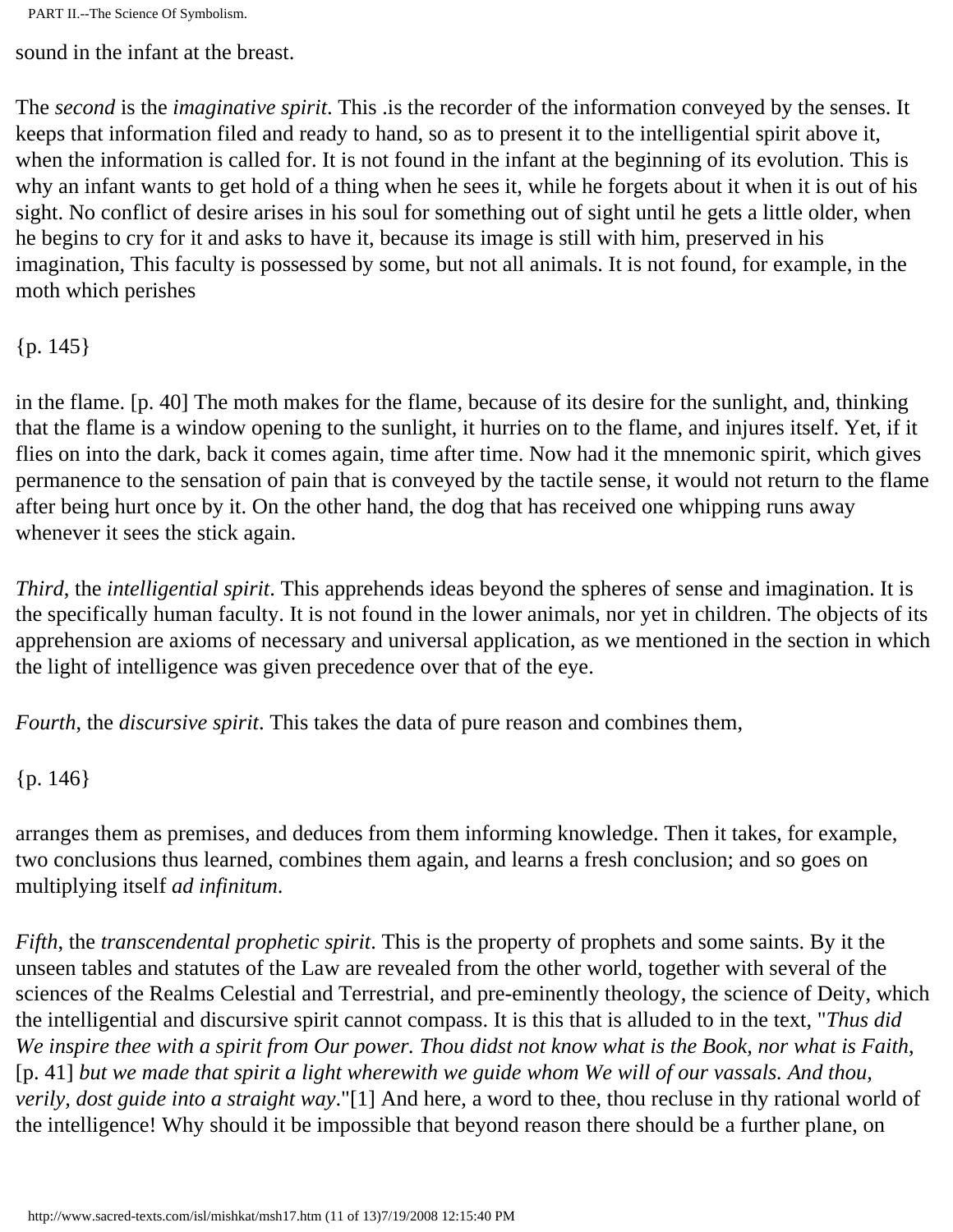[1. S. 42, 52.]

 ${p. 147}$ 

which appear things which do not appear on the plane of the intelligence, just as it is possible for the intelligence itself to be a plane above the discriminating faculty and the senses; and for relations of wonders and marvels to be made to it that were beyond the reach of the senses and the discriminative faculty? Beware of making the ultimate perfection stop at thyself! Consider the intuitive faculty of poetry, if thou wilt have an example of everyday experience, taken from those special gifts which particularize some men. Behold how this gift, which is a sort of perceptive faculty, is the exclusive possession of some; while it is so completely denied to others that they cannot even distinguish the scansion of a typical measure from that of its several variations. Mark how extraordinary is this intuitive faculty in some others, insomuch that they produce music and melodies, and all the various grief-, delight-, slumber-, weeping-, madness-, murder-, and swoon-producing modes! Now these effects only occur strongly in one who has this original, intuitive sense. A person destitute of it hears the sounds just as much as the other, but

{p. 148}

the emotional effects are by him only very faintly experienced, and he exhibits surprise at those whom they send into raptures or swoons. And even were all the professors of music in the world to call a conference with a view of making him understand the meaning of this musical sense, they would be quite powerless to do so. Here, then, is an example taken from the gross phenomena which are easiest for you to understand. Apply this now to this peculiar prophetical sense. And strive earnestly to become one of those who experience mystically something [p. 42] of the prophetic spirit; for *saints* have a specially large portion thereof. If thou canst not compass this, then try, by the discipline of the syllogisms and analogies set forth or alluded to in a previous page, to be one of those 'who have knowledge of it scientifically. But if this, too, is beyond thy powers, then the least thou canst do is to become one of those who simply have faith in it ("*Allâh exalts those that have faith among you, and those who acquire knowledge in their several ranks*").[1] Scientific knowledge is above faith, and mystic experience is above knowledge. The province of mystic experience

#### [1. S. 58, 11.]

{p. 149}

is feeling; of knowledge, ratiocination, and of faith, bare acceptance of the creed of one's fathers, together with an unsuspicious attitude towards the two superior classes.

You now know the five human spirits. So we proceed: they are all of them *Lights*, for it is through their agency that every sort of existing thing is manifested, including objects of sense and imagination. For though it is true that the lower animals also perceive these said objects, mankind possesses a different,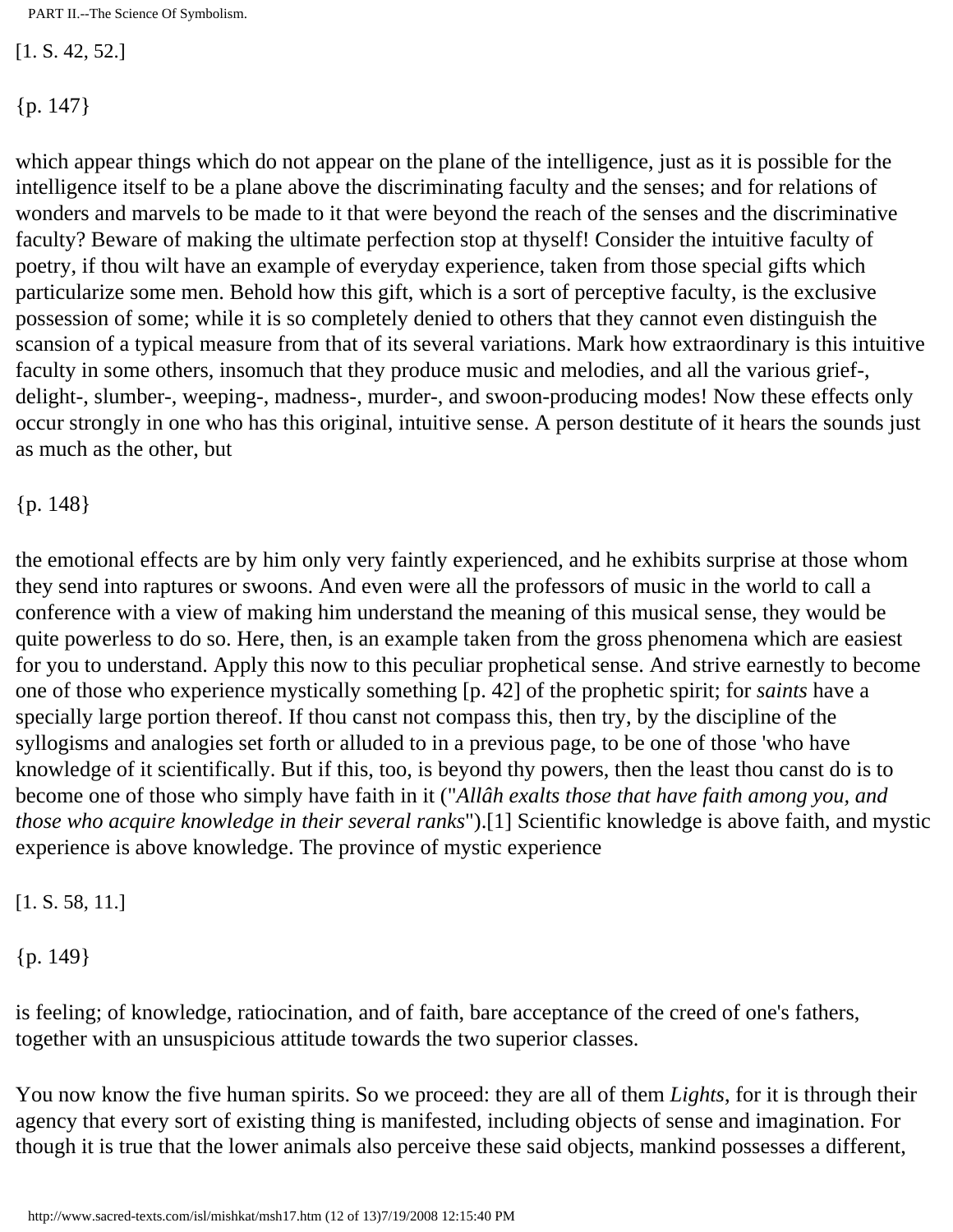more refined, and higher species of those two faculties they having been created in man for a different, higher, and more noble end. In the lower animals they were only created as an instrument for acquiring food, and for subjecting them to mankind. But in mankind they were created to be a net to chase a noble quarry through all the present world; to wit, the first principles of the religious sciences. For example, a man may, in perceiving with his, visual sense a certain individual, apprehend, through his intelligence, a universal and absolute idea, as we saw in our example of Abdul Rahmân the son of `Awf.

{p. 150}

[Next: PART III.--The Application To The Light-Verse And The Veils Tradition](#page-80-0)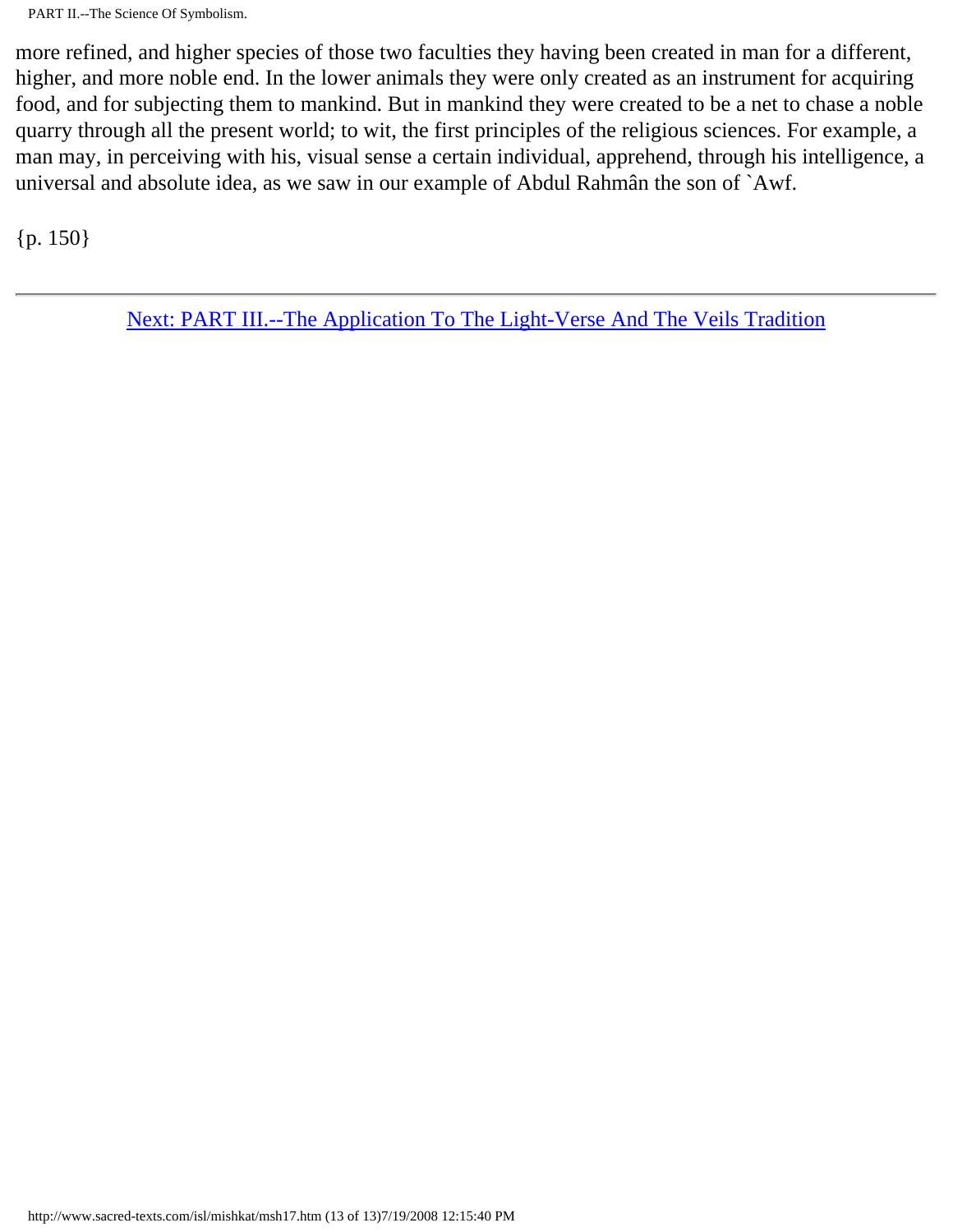# <span id="page-80-0"></span>**PART III.--THE APPLICATION TO THE LIGHT-VERSE AND THE VEILS TRADITION**

# (*i*) THE EXPOSITION OF THE SYMBOLISM OF THE LIGHT-VERSE

We now come to what the symbolism of this Verse actually signifies. The full exposition of the parallelism between these five classes of Spirit, and the fivefold Niche; Glass, Lamp, Tree, and Oil, [p. 43] could be indefinitely prolonged. But we must be content with shortly indicating the method of the symbolism.

1. *Consider the sensory spirit*. Its lights, you observe, come through several apertures, the eyes, ears, nostrils, etc. Now the aptest symbol for this, in our world of experience, is the *Niche* for a lamp in a wall.

2. Take next the imaginative spirit. It has three peculiarities: first, that it is of the stuff that this gross lower world is made of, for its objects have definite and limited size, and shape, and dimension, and are definitely related to the subject in respect of distance. Further,

 ${p. 151}$ 

one of the properties of a gross substance whereof corporal attributes are predicated is to be opaque to the light of pure intelligence, which transcends these categories of direction, quantity, and distance. But, secondly, if that substance is clarified, refined, disciplined, and controlled, it attains to a correspondence with and a similarity to the ideas of the intelligence, and becomes transparent to light from them. Thirdly, the imagination is at first very much needed, in order that intelligential knowledge may be controlled by it, so that that knowledge be not disturbed, unsettled, and dissipated, and so get out of hand. The images supplied by the imagination hold together the knowledge supplied by the intellect. Now, in the world of everyday experience the sole object in which you will find these three peculiarities, in relation to physical lights, is *Glass*. For glass also is originally an opaque substance, but is clarified and refined until it becomes transparent to the light of a lamp, which indeed it transmits unaltered. Again, glass keeps the lamp from being put out by a draught or violent jerking. [p. 44] By what,

{p. 152}

then, could possibly the imagination be more aptly symbolized?

3. *The intelligential spirit*, which gives cognizance of the divine ideas. The point of the symbolism must be obvious to you. You know it already from our preceding explanation of the doctrine that the prophets are a "*Light-giving lamp*."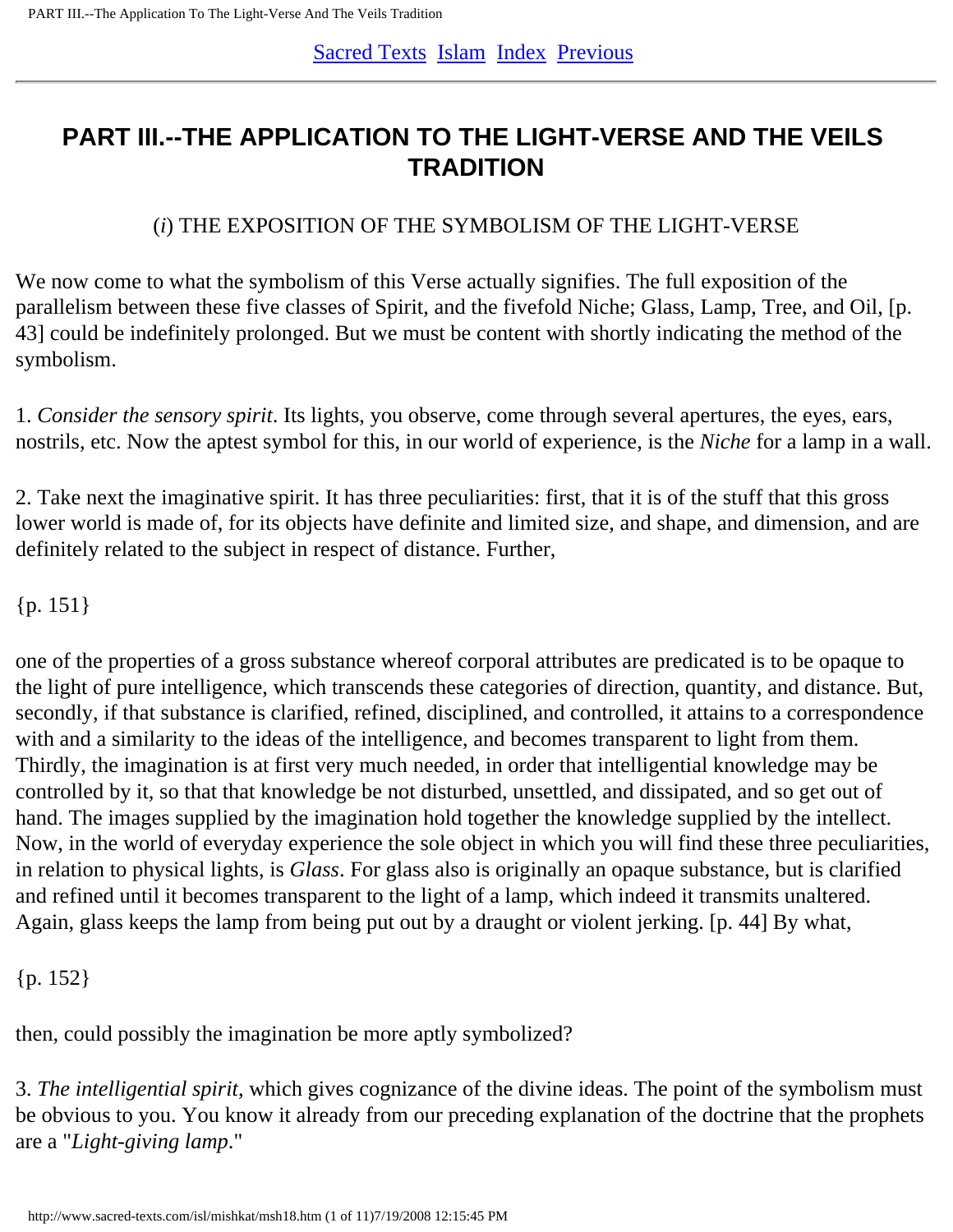4. *The ratiocinative spirit*. Its peculiarity is to begin from one proposition, then to branch out into two, which two become four and so on, until by this process of logical division they become very numerous. It leads, finally, to conclusions which in their turn become germs producing like conclusions, these latter being also susceptible of continuation, each with each. The symbol which our world yields for this is a *Tree*. And when further we consider that the fruit of the discursive reason is material for this multiplying, establishing, and fixing of all knowledge, it will naturally not be typified by trees like quince, apple, pomegranate, nor, in brief, by any other tree whatever, except the *Olive*. For the quintessence of the fruit of the olive is its oil, which is the material which feeds

{p. 153}

the lamps, and has this peculiarity, as against all other oils, that it increases radiance. Again, if people give the adjective "blessed" to specially fruitful trees, surely the tree the fruitfulness whereof is absolutely infinite should be named *Blessed*! Finally, if the ramifications of those pure, intellectual propositions do not admit of relation to direction and to distance, then may the antitypical tree will be said to be "*Neither from the East nor from the West*."

5. *The transcendental prophetic spirit*, which is possessed by saints as well as prophets if it is absolutely luminous and clear. For the thought-spirit is divided [p. 45] into that which needs be instructed, advised, and supplied from without, if the acquisition of knowledge is to be continuous; while a portion of it is absolutely, clear, as though it were self-luminous, and had. no external source of supply. Applying these, considerations, we see how justly this clear, strong natural faculty is described by the words, "*Whose Oil were well-nigh luminant, though Fire touched it not*;" for there be Saints whose light shines so bright that it is "well-nigh"' independent of that which Prophets

 ${p. 154}$ 

supply, while there be Prophets whose light is "well-nigh" independent of that which Angels 'supply. Such is the symbolism, and aptly does zit typify this class.

And inasmuch as the lights of the human spirit are graded rank on rank, then that of Sense comes first, the foundation and preparation for the Imagination (for the latter can only be conceived as superimposed after Sense); those of the Intelligence and Discursive Reason come thereafter. All which explains why the Glass is, as it were, the place for the Lamp's immanence; and the Niche, for the Glass: that is to say, the Lamp is within the Glass, and the Glass within the Niche. Finally, the existence, as we have seen, of a graded succession of Lights explains the words of the text "*Light upon Light*."

# *Epilogue: the Darkness Verse*

But this symbolism holds only for the 'hearts of true believers, or of prophets and saints, but not for the hearts of misbelievers; 'for the term "light" is expressive of right-guidance alone. But as for the man who is turned from the path of guidance, he is false,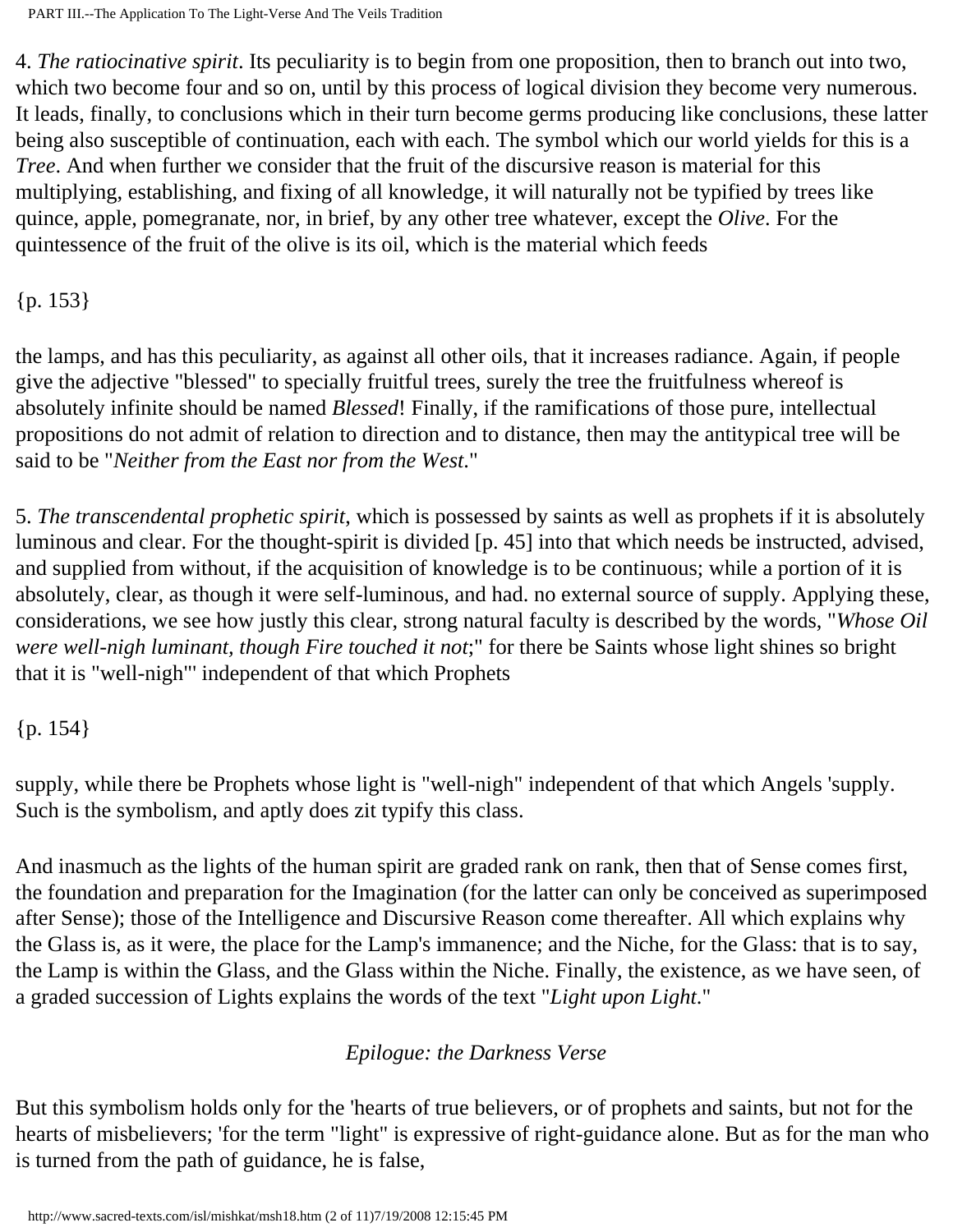#### {p. 155}

he is darkness; nay, he is darker than darkness. For darkness is natural; it leads one neither one way nor the other; but the minds of misbelievers, and the whole of their perceptions, are perverse, and support each other mutually in the actual deluding of their owners. They are like a man "*in some fathomless sea, overwhelmed* [p. 46] *by billow topped by billow topped by cloud; darkness on darkness piled*!"[1] Now that fathomless sea is the World, this world of mortal dangers, of evil chances, of blinding trouble. The first "billow" is the wave of lust, whereby souls acquire the bestial attributes,[2] and are occupied with sensual pleasures, and the satisfaction of worldly ambitions, so that "*they eat and luxuriate like cattle. Hell shall be their place of entertainment*!"[3] Well does this wave represent darkness, therefore; since love for the creature makes the soul both blind and deaf. The second "billow" is the wave of the ferocious attributes, which impel. the soul to wrath, enmity, hatred, prejudice,

[1. S. 24, 40.

2. The following tripartite division of the soul, with its analogues, is Platonic (see *Republic*, bk. iv).

3. S. 12, 47.]

{p. 156}

envy, boastfulness, ostentation, pride. Well is this, too, the symbol of darkness, for wrath is the demon of man's intelligence; and well also is it the uppermost billow, for anger is mostly stronger even than Just; swelling wrath diverts the soul from lust and makes it oblivious of enjoyment; lust cannot for a moment stands up against anger at its height, Finally, "the cloud" is rank beliefs, and lying heresies, and corrupt imaginings, which become so many veils veiling the misbeliever from the true faith, from knowledge of the Real, and from illumination by the sunlight of the Koran and human intelligence. For it is the property of a cloud to veil the shining of the sunlight. Now these things, being all of them darkness, are well called "*darkness on darkness piled*", shutting the soul out from the knowledge of things near, [p. 47] let alone things far away; veiling the misbeliever, therefore, from the apprehension of the miraculousness of the Prophet, though he is so near to grasp, so manifest upon the least reflection. Truly it might be said of such an, one that "*when a man putteth forth his hand, he can well-nigh see it not*."[1] Finally, if all

[1. S. 24, 40.]

{p. 157}

these Lights have, as we, saw, their source and origin in the great Primary, the One Real, then every Confessor of the Unity may well believe that "*the man for whom Allâh doth not cause light, no light at all hath he*."[1]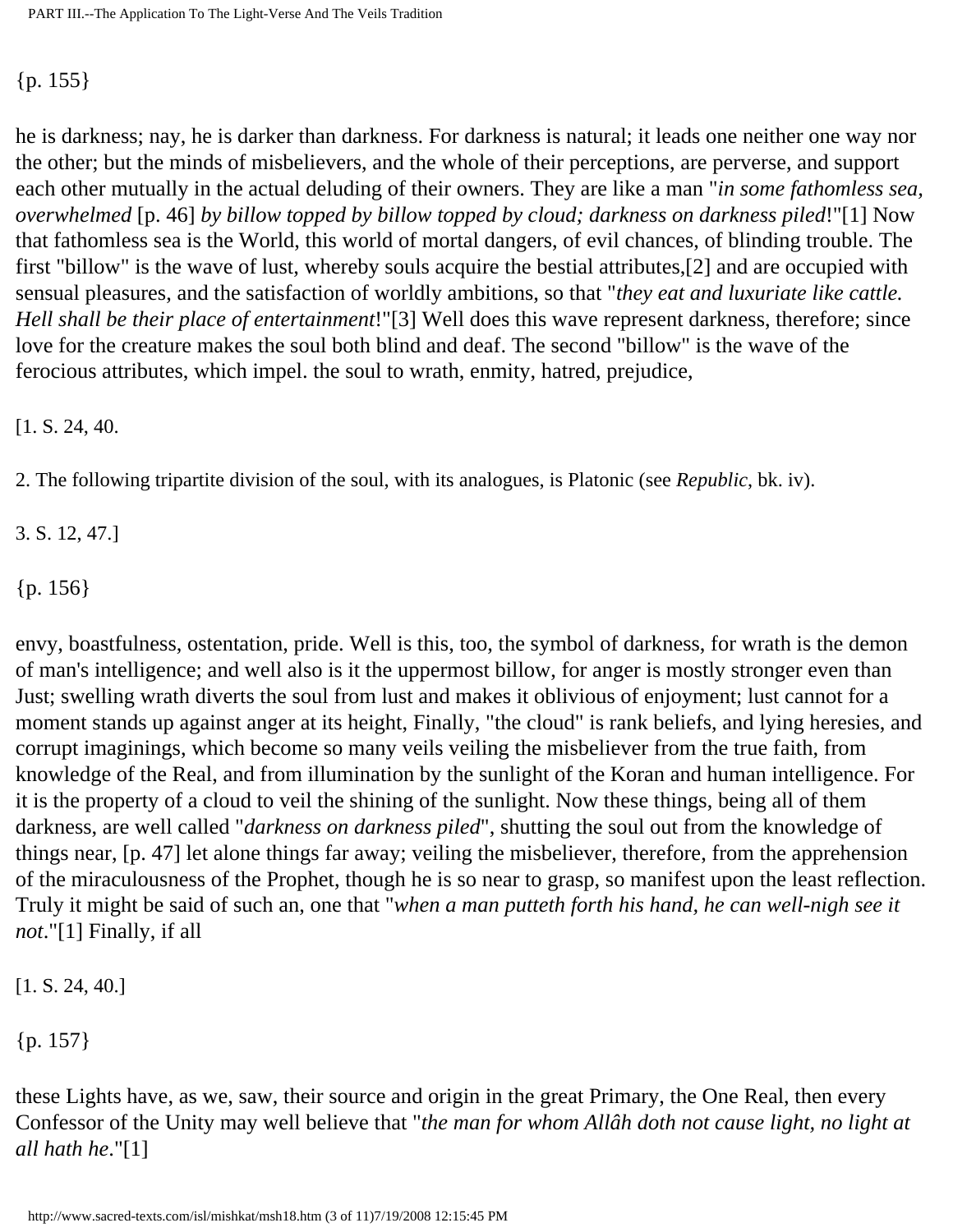And now you must be content with thus much of the mysteries of this Verse.

#### (*ii*) THE EXPOSITION OF THE SYMBOLISM OF THE SEVENTY THOUSAND VEILS

What is the signification of the tradition, "*Allâh hath Seventy Thousand Veils of Light and Darkness: were He to withdraw their curtain, then would the splendours of His Aspect surely consume everyone who apprehended Him with his sight*." (Some read "seven hundred veils;" others, "seventy thousand.")

I explain it thus. Allâh is in, by, and for himself glorious. A veil is necessarily related to those from whom the glorious object is veiled. Now these among men are of three kinds, according as their veils are pure darkness; mixed darkness and light; or pure light.

The subdivisions of these three are very numerous. That much only is certain. I could

[1. S. 24, 40.]

{p. 158}

no doubt make some far-fetched enumeration of these subdivisions; but I have no confidence in the results of such defining and enumerating, for none knows whether they were really intended or not. As for the fixing of the number at seven hundred, or at seventy thousand, this is a matter that only the prophetic power can compass. My own clear impression, however, is that these numbers are not mentioned in the way of definite enumeration at all, for [p. 48] numbers are not infrequently mentioned without any intention of limitation, but rather to denote some indefinitely great quantity:--God knows best! That point, then, is beyond our competence, and all I can do now is to unfold to you these three main divisions and a few of the subdivisions.

1. *Those veiled by Pure Darkness*

The first division consists of those who are veiled by pure darkness. These are the atheists "*who believe not in Allâh, nor the Last Day*."[1] These are they "*who love this present life more than that which is to come*,"[2] for they do not believe in that which is to come at all. They

[1. S. 4, 37.

2. S. 14, 3.]

{p. 159}

fall into subdivisions.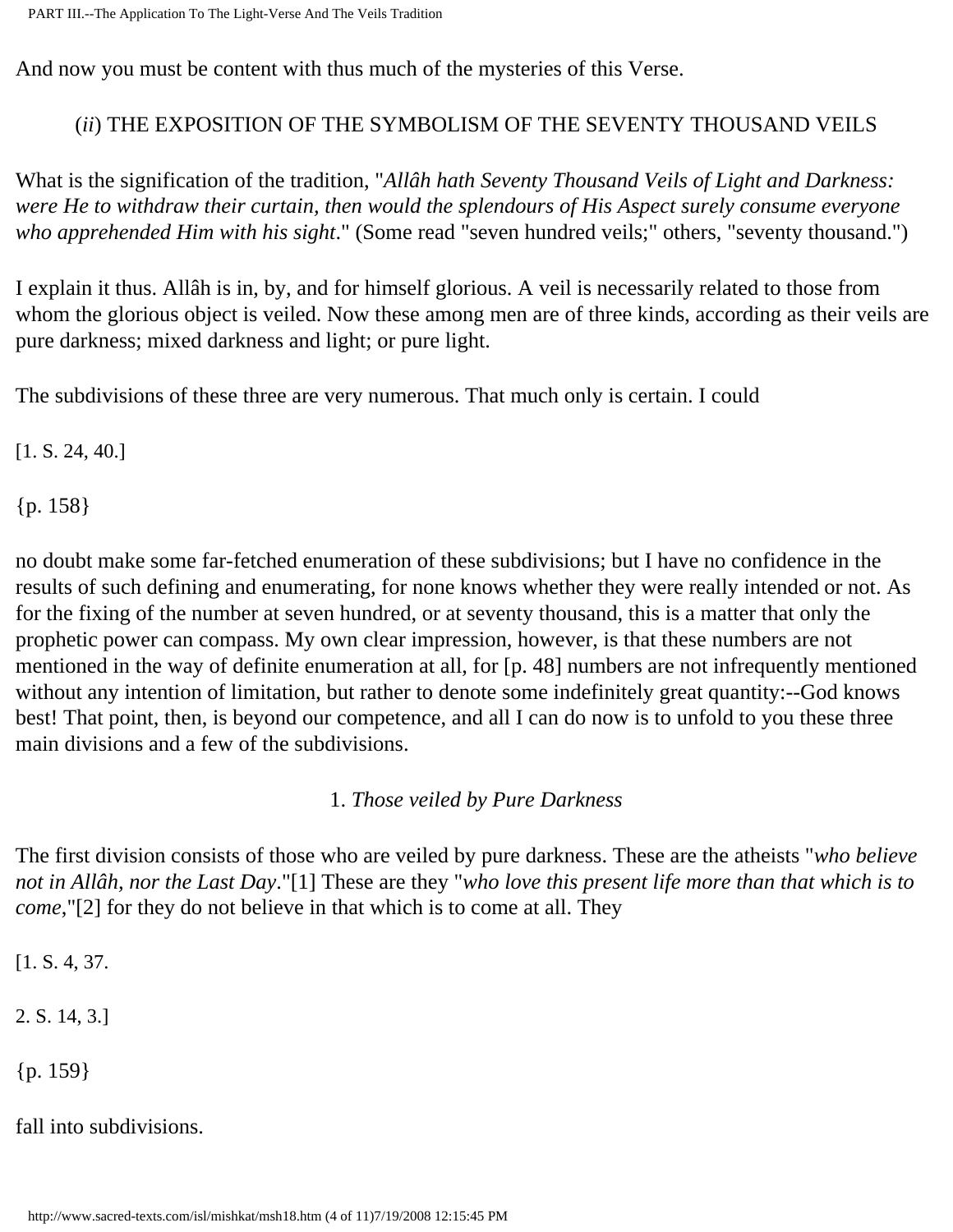First, there are those who desire to discover a cause to account for the world, and make Nature that cause. But nature is an, attribute which inheres in material substances, and is immanent in them, and is moreover a, dark one, for it has no knowledge, nor perception, nor self-consciousness, nor consciousness, nor light perceived through the medium of physical sight.

Secondly, their are those whose preoccupation is self, and who in no wise busy themselves. about the quest for causality. Rather, they live the life of the beasts of the field. This veil is, as it were, their selfcentred ego, and, their lusts of darkness; for there is no darkness, so intense as slavery to self-impulse and self-love. "*Hast thou seen*," saith Allâh, "*the man who makes self-impulse his god?*"[1] and the Prophet, "*Self-impulse is the hatefullest of the gods, worshipped instead of Allâh*."

This last division may farther be subdivided. There is one class which has thought that this world's Chief End is the satisfaction,

[1. S. 25, 43.]

 ${p. 160}$ 

of one's wants, lusts, and animal pleasures, whether connected with sex, or food, or drink, or raiment. These, therefore, are the creatures of pleasure; pleasure is their god, the goal of their ambition, and in winning her they believe that they have won felicity. Deliberately and willingly do they place themselves at the level of the beasts of the field; nay, at a viler level than the beasts. Can darkness be conceived more intense than this? Such men are, indeed, veiled by darkness unadulterated. Another class has thought that man's Chief End is conquest and domination--the taking of prisoners, and captives, and life. [49] Such is the idea of the Arabs, certain of the Kurds, and withal very numerous fools. Their veil is the dark veil of the ferocious attributes, because these dominate them, so that they deem the running down of their quarry the height of bliss. These, then, are content to occupy the level of beasts of prey, nay, one more degraded still. A third class has supposed that the Chief End is riches and prosperity, because wealth is the instrument for the satisfaction of every lust. Their concern is therefore the heaping up and multiplication

# {p. 161}

of riches--the multiplication of property, real estate, personal estate, thoroughbreds, flocks, herds, fields and the rest. Such men hoard their pelf underground--you may see them toiling their lives long, embarking on perils by land, perils by sea, up-date, down-lea, piling up wealth, and yet grudging it to themselves--and how much more others! These are they whom the Prophet had in view when he said, "*Poor wretch, the slave of money*! *Poor wretch, the slave of gold*!" And, indeed, what darkness is in tenser than that which blinds mankind to the fact that gold and silver are just two metals, unwanted for their own sakes, no better than gravel unless they are made a means to various ends, and spent upon things worth spending on? A fourth class had advanced a step higher than the total folly of these last, and has supposed that the supreme felicity is found in the extension of a man's personal reputation, the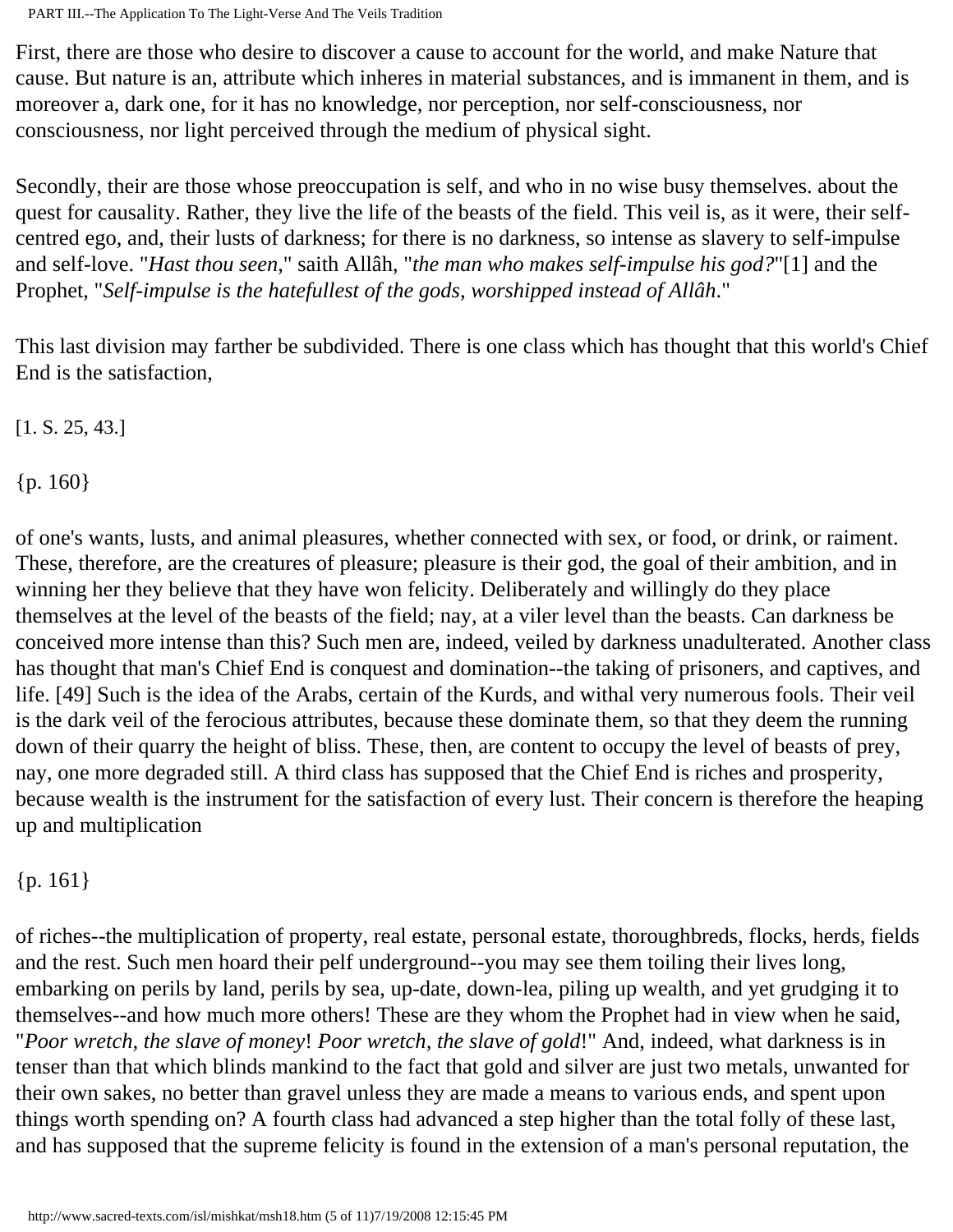PART III.--The Application To The Light-Verse And The Veils Tradition

spread of his own renown, the increase of his own following and his influence over others. You may see these admiring themselves in their own looking-glasses! One of them, who may be suffering hunger and

{p. 162}

penury at home, will be spending his substance on clothes, and trying to look his smartest therein, [p. 50] just in order to avoid contemptuous glances when he walks abroad!

Innumerable are the varieties of this species, and one and all are veiled from Allâh by pure darkness, and they themselves are darkness. So there is no need to mention all the individual varieties, when once attention has been called to the species. One of these varieties which we should, however, mention is the sort that confesses with their tongues the Creed "There is no god but Allâh," but are probably urged thereto by fear alone, or the desire to beg from Mohammadans, or to curry favour with them, or to get financial assistance out of them, or by a merely fanatical zeal, to support the opinions of their fathers. For if the Creed fails to impel these to good works, by no means shall it secure their elevation from the dark sphere to light. Rather are their patron-saints devils, who lead them from the light into the darkness. But he whom the Creed so touches that his evil deeds displease him and his good deeds give him pleasure, has

{p. 163}

passed from pure darkness even though he be a great sinner still.

## 2. *Those veiled by mixed Light and Darkness*

The second division consists of those who are veiled by mixed light and darkness. It consists of three main kinds: first, those whose darkness has its origin in the Senses; secondly, in the Imagination; thirdly, in false syllogisms of the Intelligence.

*First*, then, those veiled by the darkness of the Senses. These are persons who one and all have got beyond that self-absorption which was the characteristic of all the first division, as they deify something outside the self, and have some yearning for the knowledge of the Deity. The first grade of these consists of the idol-worshippers, the last grade consists of the dualists; between which extremes come other grades.

The first, the idolaters, are aware, in general, that they have a deity whom they must prefer to their dark selves, and believe [p. 51] that their deity is mightier than everything else, and more to be prized that every prize.

 ${p. 164}$ 

But the darkness of sense veils from them the knowledge that they must transcend the world of sense in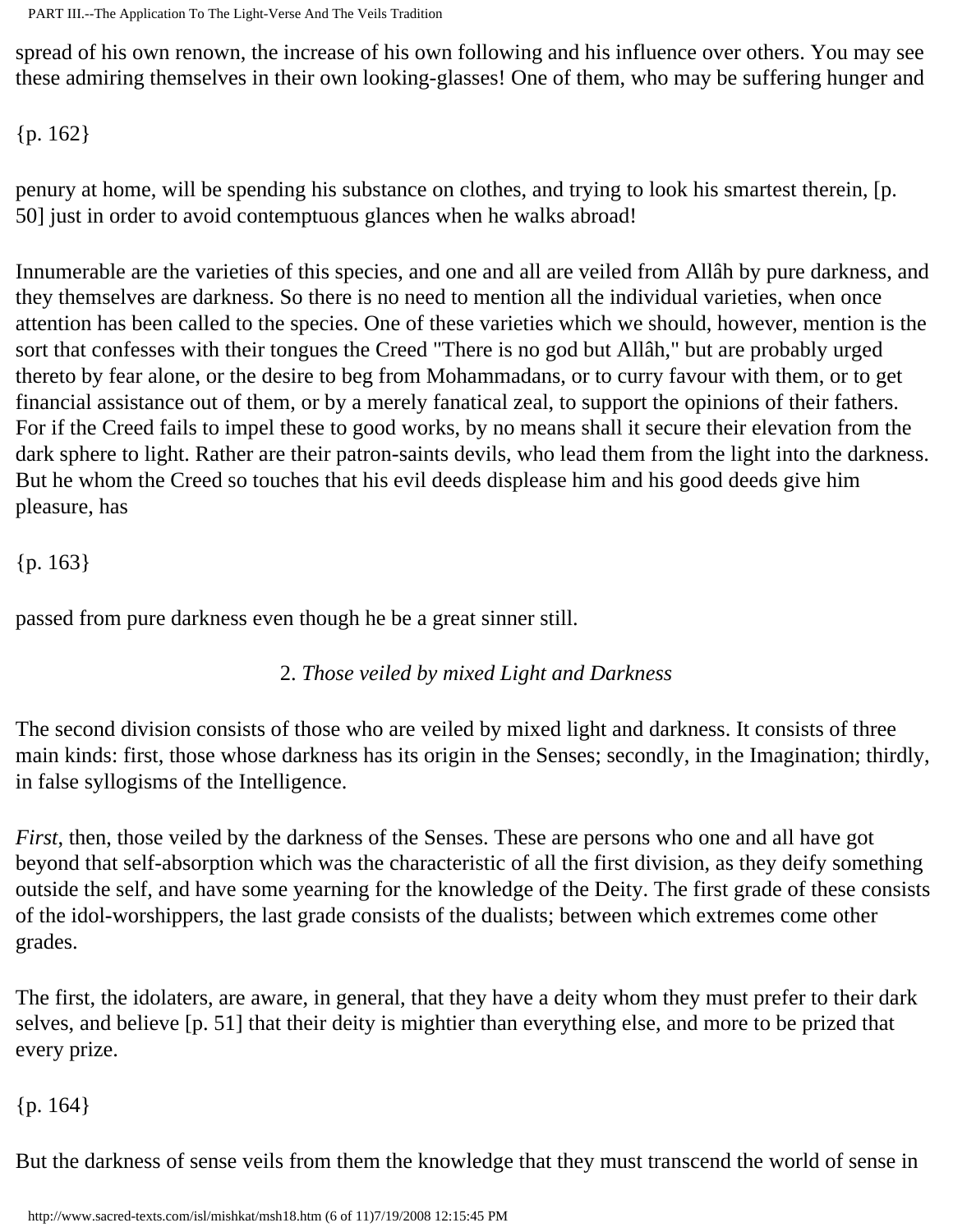this quest; so that they make for themselves from the more precious minerals, gold, silver, gems, etc., figures splendidly fashioned, and then take those images unto themselves as gods. Such men are veiled by the light of Majesty and Beauty from the attributes of Allah and his light: they have affixed these attributes to sense-perceived bodies; which sense has blocked out the light of Allah; for the senses are darkness in relation to the World Spiritual, as we have already shown.

The second class, composed of the remotest Turkish tribes, who have no organized religious community and no definite religious code, believe that they have a deity, and that that deity is some particularly beautiful object; so that when they see a human being of exceptional beauty, or similarly a tree, or a horse, etc., they worship it and call it their god. These are veiled by the light of Beauty mixed with the darkness of Sense. They have penetrated further than the idolaters into the Realm of Light

 ${p. 165}$ 

in the discovery of Light, for they are worshippers of Beauty in the absolute, not in the individual; and they do not limit it specially to one individual to the exclusion of others; and then, again, the Beauty they worship is of Nature's hand, and not of their own.

The third class say, Our deity must be in His essence Light, glorious in His express image, majestic in Himself, terrible in His presence, intolerant of approach; and yet He must be likewise perceptible. For the imperceptible is meaningless in the opinion of these. Then because they find Fire thus characterized, they worship it and take it unto themselves as lord. Such are veiled by the light of Dominion and of Glory, [p. 52] which are, indeed, two of the Lights of Allah.

The fourth class think that, since we have control over fire, kindling or quenching it at will, it cannot serve as divinity. Only that which possessing the attribute of Dominion and Glory and has us under its absolute sway, and is withal very higher and lifted up-only this avails for divinity. Astrology is the science that is celebrated among this folk, the attribution

{p. 166}

to each star of its special influence: so that some worship Cynosura and others Jupiter, and others some other heavenly body, according to the many influences with which they believe the several stars are endued. These, then, are veiled by Light, the Light of the Sublime, the Luminous, the Potent; which are also three of the Lights of Allâh.

The fifth class support the fourth in their fundamental idea, but they say that it does not befit their Lord to be describable as small or great among light-giving substances, but He must be the greatest of them; and so they worship the Sun, which, they say, is the Greatest of All. Such are veiled by the Light of Greatness, in addition to the former lights; but are still blent with the darkness of the Senses.

The sixth class advance higher still and say, The sun has no monopoly of light; bodies other than the sun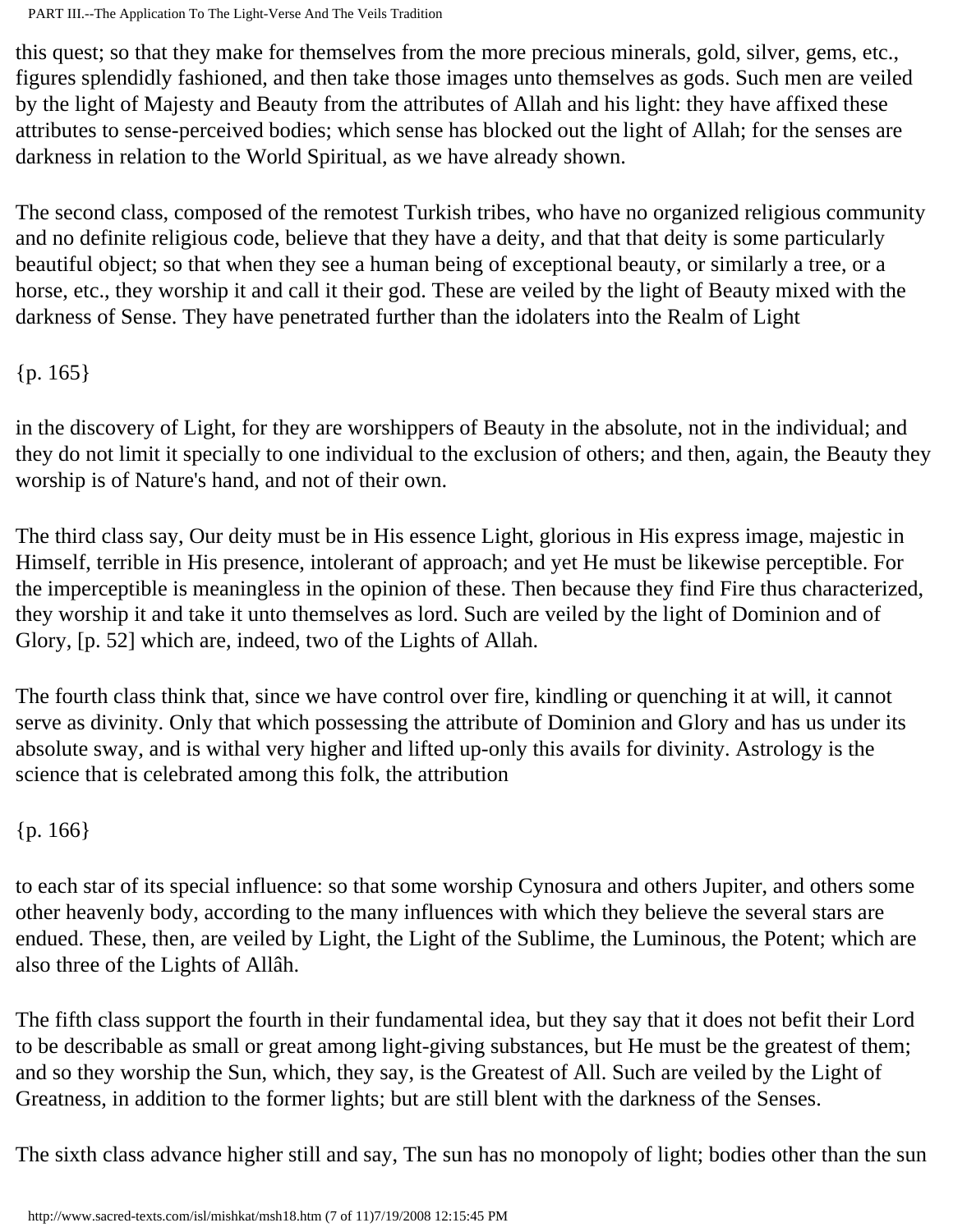have each one its light. So, as the deity must have no partner in lightfulness, they worship Absolute Light, which embraces all lights, and think that It is the Lord of the Universe, and that all good things are attributable to it. Then, since they perceive

{p. 167}

the existence of evils in the world, and will by no means allow them to be attributed to their deity, He being wholly void of evil, they conceive of a struggle between Him and the Darkness, [53] and these two are called by them, as I suppose, Yazdân and Ahriman; which is the sect of the Dualists.

This must suffice for the exemplification of this division, the classes whereof are more numerous than those we have mentioned.

*Second*, those veiled by some light, mixed with the darkness of the *Imagination*. These have got beyond the senses, for they assert the existence of something behind the objects of sense, but are unable to get beyond the imagination, and so have worshipped a Being who actually sits on a throne. The meanest grade of these is called the Corporealists; then all the various Karrâmites, into whose writings and opinions we cannot go here, for to multiply words thereon were bootless. But the highest in degree are those who denied to Allah corporality and all its accidentia, except one--*direction*, and that *direction upwards*; for (say they) that which is not referable to any direction,

{p. 168}

and cannot be characterized as either within or without the world, does not exist at. all, since it cannot be imagined by the imagination.[1] They failed to perceive that the very first degree of the intelligibilia takes us clean beyond all reference whatsoever to direction and dimension.

*Third*, those who are veiled by Light divine, mixed with the darkness of false syllogisms of *the Intelligence*, and who worship a deity, that "Heareth, Seeth, and hath Knowledge, Power, Will, Life", and transcends all directions, including direction upwards; but whose conception of these attributes is relative to their own; so that some of them may even have declared outright that His "speech" is with sounds and letters like ours; while others advanced a step higher, it may be, and said, "Nay, but it is like our thought-speech, both soundless and letterless." Thus, when they were challenged to show that "hearing, sight, life", etc., are *real* in Allâh they fell back on what was essentially anthropomorphism, though

[1. See Averroes, opusc. cit., p. 61, Cairo ed., p. 51.]

{p. 169}

they repudiated it[1] formally; for they utterly failed to apprehend what [p. 54] the attribution of[1] these ideas to Allah really signifies. Thus they, say, in regard to His will, that it is contingent, like ours; that it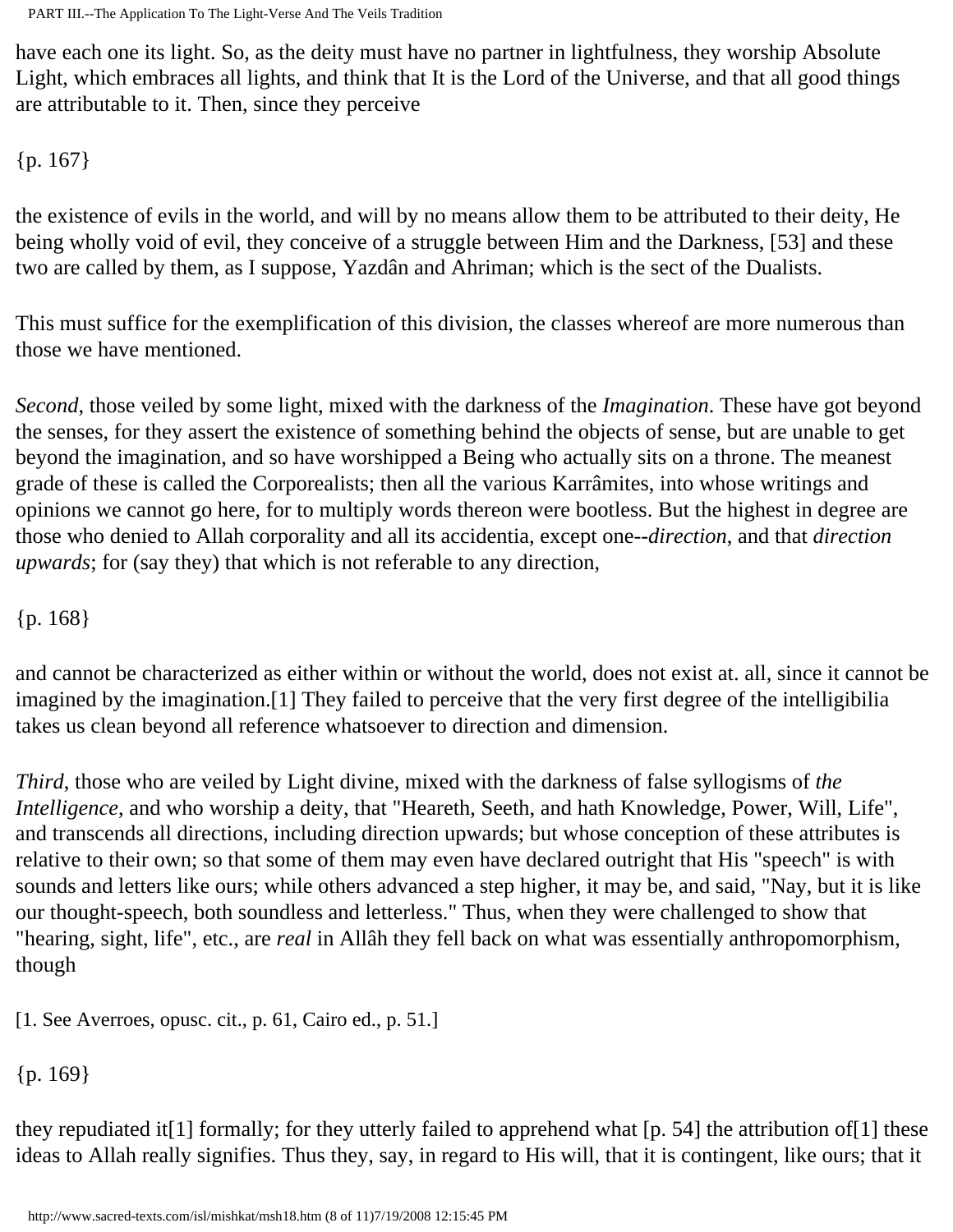is a demanding and a purposing, like ours. All of which opinions are well-known, and we need not go into further details with regard to them: These, then, are veiled by several of the divine Lights, mixed with the. darkness of false syllogisms of the intelligence., All such are various classes of the second division, which consists of those veiled by mixed. light and darkness.

## 3. *Those veiled by Pure Light*

The third division are those veiled with, pure Light, and they also fall into several classes. I cannot enumerate all, but only refer to three.

The first of these have searched out and understood the true meaning of the divine. attributes, and have grasped that when thee divine attributes are named Speech, Will

[1. It seems inevitable to read ###. The feminine Pronoun could only refer to ### which makes nonsense. To refer it to a supplied *masdar* does not seem to be in our author's manner.]

{p. 170}

Power, Knowledge, and the rest, it is not according to our human mode of nomenclature. And this has led them to avoid denoting Him, by these attributes altogether, and to denote Him simply by a reference to His creation, as 'Moses did in his answer to Pharaoh, when the latter asked, "And what, pray, is the Lord of .the Universe?" and he replied, "'The Lord, Whose Holiness transcends even the ideas of these attributes,' He, the Mover and Orderer of the Heavens."[1]

The second mount higher than these, inasmuch as they perceived that the Heavens are a plurality, and that the mover of every several Heaven is another being, called an Angel, and that these angels form a plurality, and that their relation to the other Lights Divine is as the relation of the stars to[2] all other visible lights.[3] Then they perceived that these Heavens are enveloped by another Sphere, by whose motion all the rest revolve once in twenty-four hours, and that finally The LORD is He Who communicates motion to this outermost Sphere,

[1. See S. 26, 23 ff..

- 2. Reading ### for ###.
- 3. Cf. S. 41, 11.]

{p. 171}

which encloses all the rest, on the ground (say they) that plurality must be denied of Him.

The *third* mount higher than these also, [p. 55], and say that this direct communication of motion to the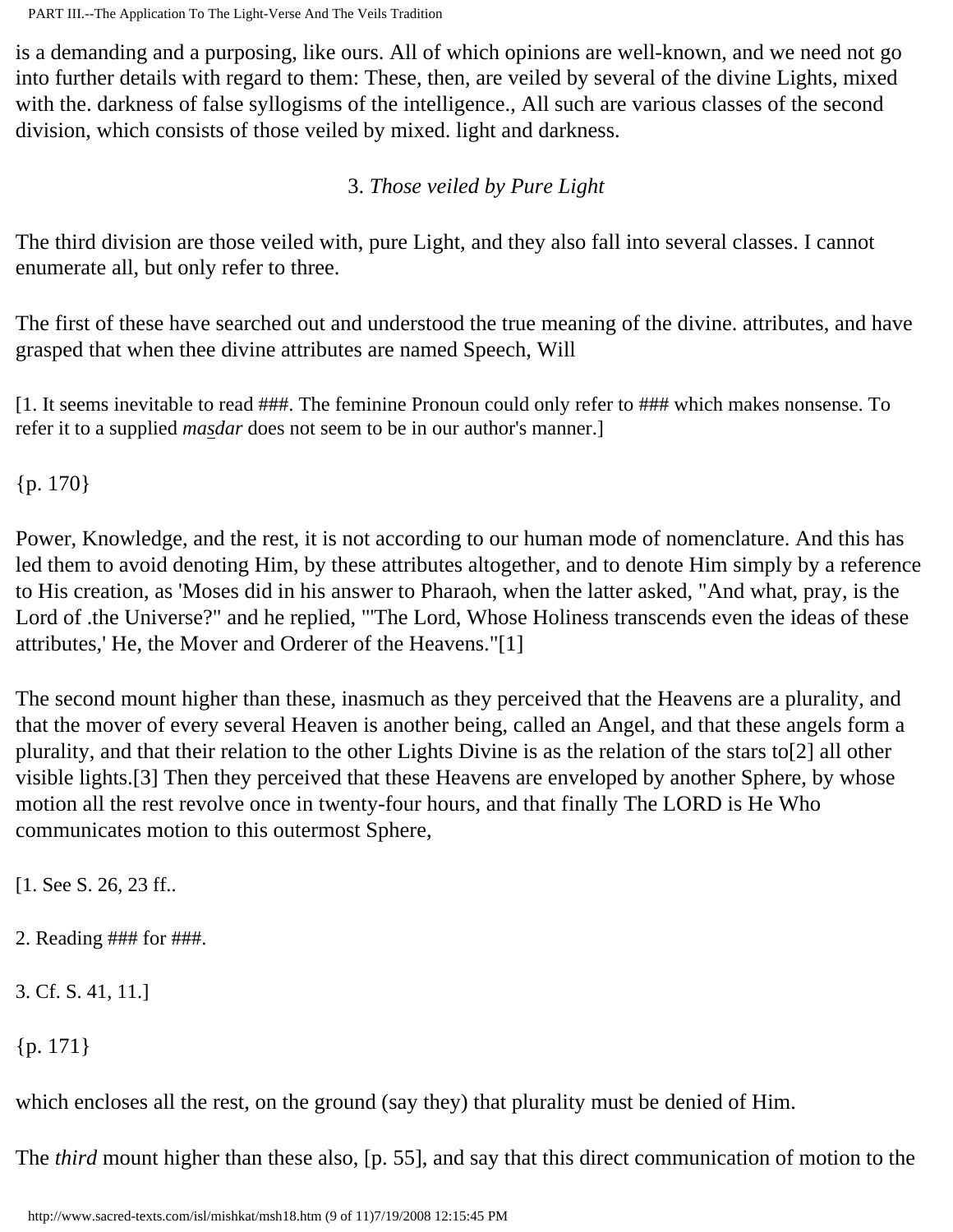celestial bodies must be an act of service to the Lord of the Universe, an act of worship and obedience to His command, and rendered by one of His creatures, an Angel, who stands to the pure Light Divine in the relation of the Moon to the other visible lights; and they asserted that the LORD is the Obeyed-One of this Angelic Movent, and that the Almighty must be considered the universal Movent indirectly and by way of command only (*amr*),[1] but not directly by way of act. The explication of which "command" and what it really is contains much that is obscure, and too difficult for most minds, besides being beyond the scope of this book.

These, then, are grades all of which are veiled by Lights without admixture of Darkness.

4. *The Goal Of the Quest*

But those who ATTAIN make a fourth

[1. See S. 7, 53.]

{p. 172}

grade, to Whom, in turn, it has been made clear that this Obeyed-One, if identified with, Allâh, would have been given attributes negative of His pure Unity and perfection, on account of a mystery which it is not in the scope of this book to reveal; and that the relation of' this Obeyed-One to THE REAL EXISTENCE is as the relaxation of the Sun to Essential Light, or of the live coal to the Elemental Fire, and so "turned their faces"[1] from him who moves the heavens and him who issued the command (*amara*) for their moving, and Attained unto an Existent who transcends ALL that is comprehensible by human Sight or human Insight; for they found IT transcendent of and separate from every characterization that in the foregoing we have made.

And these last are also divided. For one class the whole content of the perceptible is. consumed away- consumed, obliterated, and annihilated; yet the soul itself remains contemplating the absolute Beauty and Holiness and contemplating herself in her beauty, which is conferred on her by this Attainment unto the

[1. See M. pp. [30, 31].]

{p. 173}

Presence Divine [p. 56] In them, then, the seen things, but not the seeing, soul, are obliterated.

And they are passed by others, among whom are the Few of the Few; whom "the splendours of the Countenance sublime consume",[1] and the majesty of the Divine Glory obliterate; so that they are themselves blotted out, annihilated. For self-contemplation there is no more found a place, because with the self they have no longer anything to do. Nothing remaineth any more save the One, the Real; and the